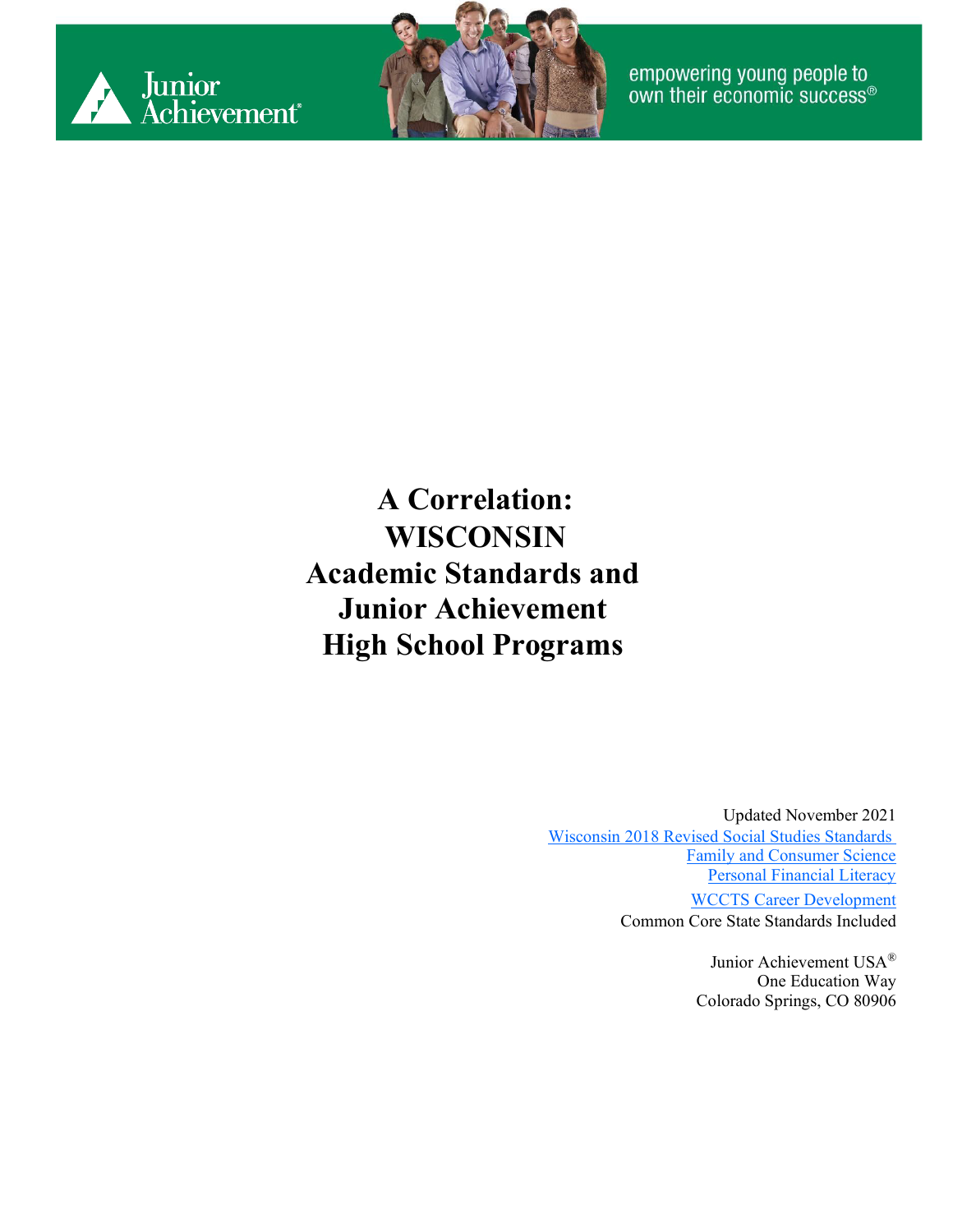#### **Overview**

Junior Achievement programs offer a multidisciplinary approach that connects learning across social studies disciplines, such as economics, geography, history, government, and civics, while incorporating mathematical concepts and reasoning and language arts skills. By design, JA Programs incorporate grade level reading, speaking, and listening skills in all programs and many programs at the High School grade level also offer opportunities to do research, use technology for writing and responding, and practice presentation skills, all while supporting the JA Pillars of Financial Literacy, Work and Career Readiness and Entrepreneurship.

In this document, Junior Achievement programs are correlated to Wisconsin State Academic Standards for Social Studies, Family and Consumer Sciences, Personal Financial Literacy and the WCCTS Career Development Standards. This list is not meant to be exhaustive or intended to suggest that a JA program will completely address any given standard but is designed to show how it can enhance or complement efforts to do so. The flexibility of the programs and supplementary materials allow specific content or skills to be addressed in depth by the teacher and/or business volunteer as needed. Alternate delivery methods, such as remote digital delivery and student self-guided options, cover the same learning objectives for social studies standards and the JA Pathway Competencies. However, the varied implementation models may cause slight variation in English Language Arts and Mathematics correlations.

#### **High School Programs**

*JA All About Cars™* allows students to consider their needs and wants for their first automobile.

*JA Be Entrepreneurial®* introduces students to the essential components of a practical business plan and challenges them to start an entrepreneurial venture while still in high school.

*JA Be Entrepreneurial (modular)* is a reimagined, modular program that teaches students about the mindset and the skills needed for success by aspiring entrepreneurs and innovators. In JA Creative Problem Solving, students learn and apply design thinking, an innovative process for problem solving used by entrepreneurs (and intrapreneurs).

[JA Career Exploration Fair ™](#page-12-0) is an event where students learn about a range of career options across multiple career clusters.

*JA Career Speaker Series™* brings a volunteer guest speaker into the classroom to share information about his or her career, work, and education experience.

JA Career Success<sup>®</sup> equips students with the tools and skills required to earn and keep a job.

[JA Company Program®](#page-21-0) 2.0 empowers high school students to fill a need or solve a problem in their community and teaches them practical skills required to conceptualize, capitalize, and manage their own business venture.

JA Excellence Through Ethics™ affords students the opportunity to learn the importance of ethics and ethical decisionmaking and how ethical and unethical choices affect everyone in a community.

*JA High School Heroes ™* provides leadership development opportunities to high school students who deliver JA programs in elementary schools.

*JA It's My* Job (Soft Skills)™ (Soft Skills) will help students understand the value of professional communication and soft skills, making them more employable to future employers across multiple career clusters.

JA Job Shadow™ prepares students to acquire and apply the skills needed in demanding and ever-changing workplaces. IA Job Shadow [™](#page-37-0) [Blended Model](#page-37-0) is a comprehensive experience that helps students design an individualized career path. Supporting blended as well as self-guided activities, JA Job Shadow provides a design-thinking structure for career exploration.

[JA Personal Finance](#page-40-0)*®* allows students to experience the interrelationship between today's financial decisions and future financial freedom.

[JA Take Stock in Your Future](#page-45-0)™ helps students discover the benefits and challenges of investing in the stock market as part of a broader, long-term investment strategy and the risks and rewards of trading.

JA Titan<sup>®</sup> introduces critical economics and management decisions through an interactive simulation.

[JA Titan® Blended Model](#page-53-0) is a simulation-based program in which high school students compete as business CEOs in the phone industry, experiencing firsthand how an organization makes decisions.

JA Inspire Virtual*®* is more than a career fair, it brings together the business community and local schools and is designed to help launch students into their futures: high school, college, and careers beyond. Within the virtual experience, students attend webinars and presentations, explore career booths, and interact with career speakers. (Grades 9-12)

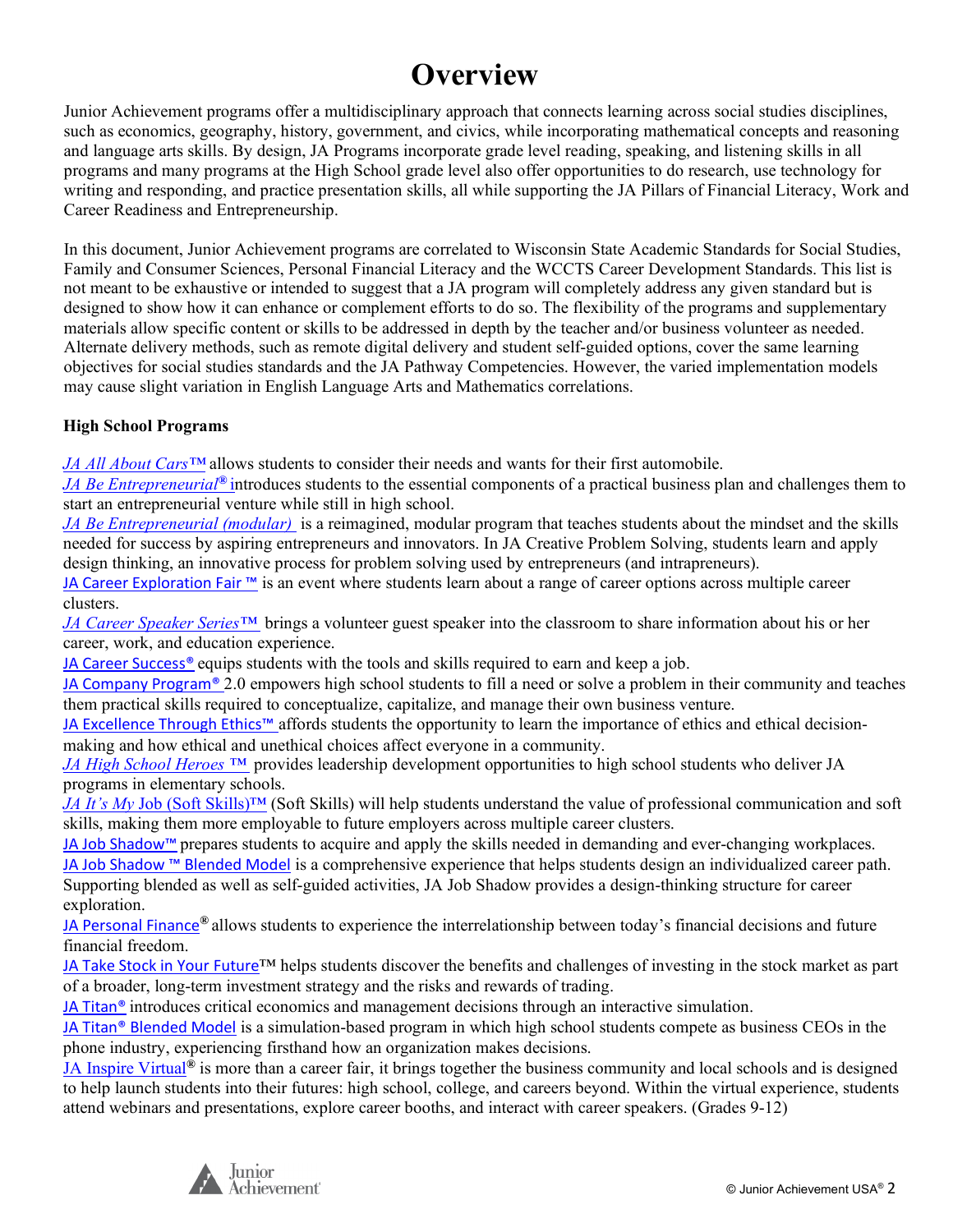#### JA All About Cars

| <b>Session Description</b>                                                                                                                                                                                                                                                                                                                                                                                                                                                 | <b>Social Studies Standards</b>                                                                                                                                                                                                      | <b>Business and Information</b><br><b>Technology</b>                                                                   | <b>Common Core ELA</b>                                                                                                                                    |
|----------------------------------------------------------------------------------------------------------------------------------------------------------------------------------------------------------------------------------------------------------------------------------------------------------------------------------------------------------------------------------------------------------------------------------------------------------------------------|--------------------------------------------------------------------------------------------------------------------------------------------------------------------------------------------------------------------------------------|------------------------------------------------------------------------------------------------------------------------|-----------------------------------------------------------------------------------------------------------------------------------------------------------|
| <b>Session One: All About Cars</b><br>JA All About Cars introduces students<br>to the essential costs related to buying<br>and operating a first car and offers tips<br>on being a smart consumer when<br>purchasing a vehicle. In this volunteer-<br>led session, students will consider their<br>needs and wants to make a real-world<br>connection to the car-buying experience<br>to help motivate them to make good<br>financial decisions when buying or<br>leasing. | <b>Social Studies/Economics</b><br>SS. Econ3.a.h Assess how decisions<br>about spending and production made by<br>households, businesses, and<br>governments determine the country's<br>levels of income, employment, and<br>prices. | <b>Business and Information</b><br>Technology<br>PF4.a.2.m: Compare and contrast<br>the total cost of repaying a loan. | Grades 9-10<br>RI.9-10.2,4,8<br>SL.9-10.1,2,4,6<br>$L.9-10.1, 2, 4, 6$<br>Grades 11-12<br>RI.11-12.2,4<br>SL.11-12.1,2,3,4,6<br>$L.11 - 12.1, 2, 3, 4, 6$ |
| <b>Students will:</b>                                                                                                                                                                                                                                                                                                                                                                                                                                                      |                                                                                                                                                                                                                                      |                                                                                                                        |                                                                                                                                                           |
| Assess their driving needs                                                                                                                                                                                                                                                                                                                                                                                                                                                 |                                                                                                                                                                                                                                      |                                                                                                                        |                                                                                                                                                           |
| Prioritize the car features that best<br>$\bullet$<br>meet their needs                                                                                                                                                                                                                                                                                                                                                                                                     |                                                                                                                                                                                                                                      |                                                                                                                        |                                                                                                                                                           |
| Compare the advantages of buying<br>$\bullet$<br>versus leasing a car                                                                                                                                                                                                                                                                                                                                                                                                      |                                                                                                                                                                                                                                      |                                                                                                                        |                                                                                                                                                           |
| Identify a car that meets their<br>driving needs                                                                                                                                                                                                                                                                                                                                                                                                                           |                                                                                                                                                                                                                                      |                                                                                                                        |                                                                                                                                                           |

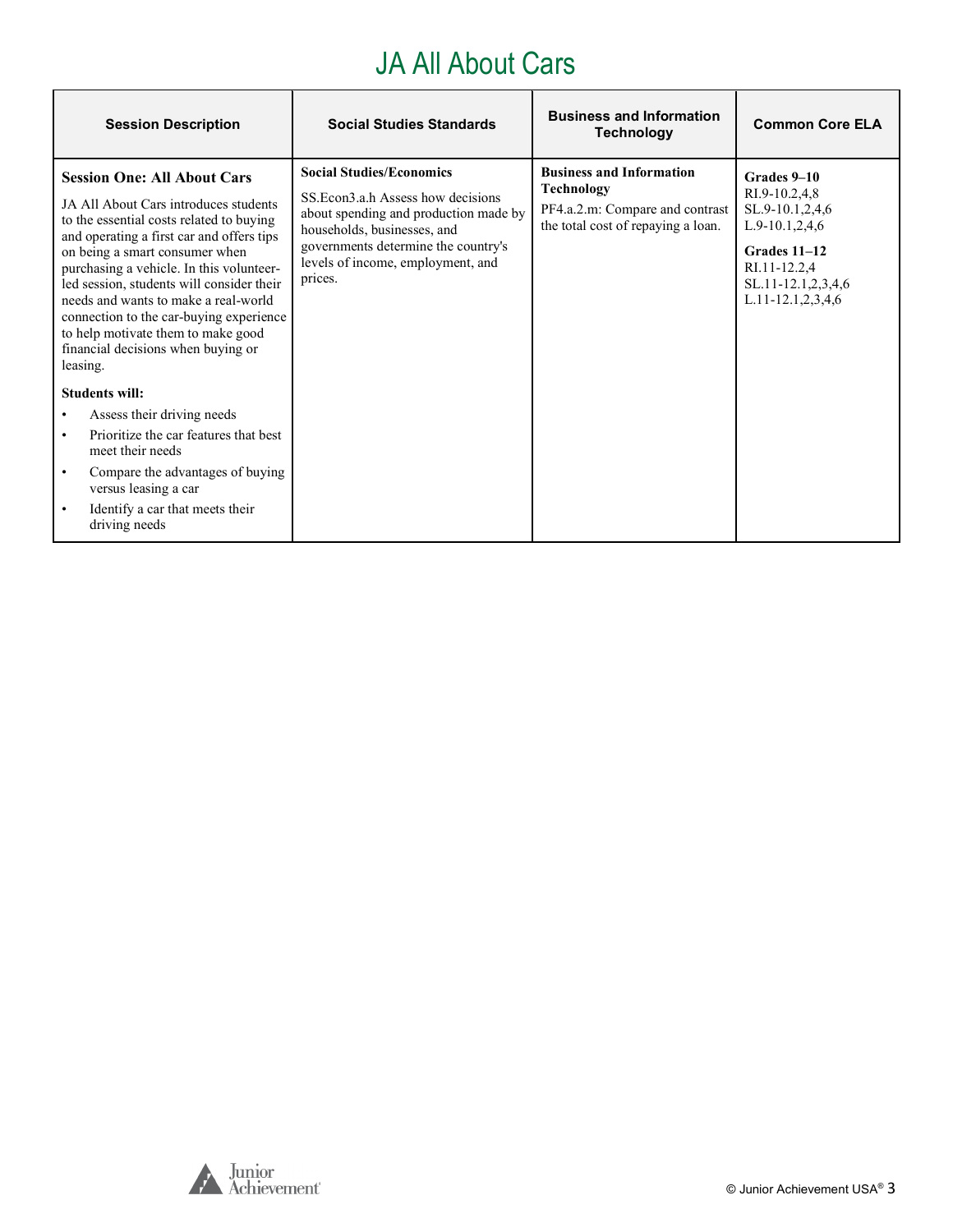# JA Be Entrepreneurial

| <b>Session Descriptions</b>                                                                                                                                                                                                                                                                                                                                                                                                            | <b>Social Studies Standards</b>                                                                                                                                                                                                                                                                               | <b>Marketing Management</b><br>and Entrepreneurship                                                                                                                                                                                                                                                                                                                                                                                                                                                                                                                                                                                                                                                                         | <b>Common Core ELA</b>                                                                                                                                                                          | Common<br><b>Core Math</b>                                |
|----------------------------------------------------------------------------------------------------------------------------------------------------------------------------------------------------------------------------------------------------------------------------------------------------------------------------------------------------------------------------------------------------------------------------------------|---------------------------------------------------------------------------------------------------------------------------------------------------------------------------------------------------------------------------------------------------------------------------------------------------------------|-----------------------------------------------------------------------------------------------------------------------------------------------------------------------------------------------------------------------------------------------------------------------------------------------------------------------------------------------------------------------------------------------------------------------------------------------------------------------------------------------------------------------------------------------------------------------------------------------------------------------------------------------------------------------------------------------------------------------------|-------------------------------------------------------------------------------------------------------------------------------------------------------------------------------------------------|-----------------------------------------------------------|
| <b>Session One: Introduction to</b><br>Entrepreneurship<br>Students test their knowledge about<br>entrepreneurship. They begin the<br>process to select a product or service<br>for a business venture.<br><b>Students will:</b><br>Recognize the elements of a<br>$\bullet$<br>successful business startup<br>Evaluate myths and facts about<br>$\bullet$<br>entrepreneurship<br>Consider product-development<br>$\bullet$<br>options | <b>Social Studies/Economics</b><br>SS.Econ3.a.h Assess how<br>decisions about spending and<br>production made by<br>households, businesses, and<br>governments determine the<br>country's levels of income,<br>employment, and prices.                                                                        | <b>Marketing Management</b><br>and Entrepreneurship<br>MF8.a.14.h Conduct a self-<br>assessment to determine<br>entrepreneurial potential.                                                                                                                                                                                                                                                                                                                                                                                                                                                                                                                                                                                  | Grades 9–10<br>RI.9-10.2,4,8<br>W.9-10.2,4,7,8<br>SL.9-10.1,2,4,6<br>$L.9-10.1, 2, 4, 6$<br>Grades 11-12<br>RI.11-12.2,4<br>W.11-12.2,4,7,8<br>SL.11-12.1,2,3,4,6<br>L.11-12.1,2,3,4,6          | <b>NA</b>                                                 |
| <b>Session Two: What's My</b><br><b>Business?</b><br>Students select a product or service for<br>a business venture.<br><b>Students will:</b><br>Recognize the importance of<br>carefully selecting a product or<br>service before starting a business<br>Apply passions, talents, and skills<br>$\bullet$<br>to a market-needs assessment to<br>determine the basis of a business<br>plans                                            | NA                                                                                                                                                                                                                                                                                                            | <b>Marketing Management</b><br>and Entrepreneurship<br>MF8.a.15.h Predict and<br>describe the impact of current<br>entrepreneurial success on the<br>future.<br>MF8.a.16.h Research the<br>correlation between trends<br>and entrepreneurial success.<br>MF9.a.11.h Explain the need<br>for entrepreneurial discovery.<br>MF9.c.6.h Describe processes<br>used to acquire adequate<br>resources for venture creation.<br><b>WCCTS</b><br>4C1.a.7.h Develop original<br>ways to solve a given<br>problem.<br>4C1.a.8.h: Design a product<br>or service that could fulfill a<br>human need or desire.<br>4C1.b.8.h: Work as part of a<br>team to design a product or<br>service that could fulfill a<br>human need or desire. | Grades 9-10<br>RI.9-10.2,4,8<br>W.9-10.2,4,7,8<br>SL.9-10.1,2,3,4,6<br>$L.9-10.1, 2, 4, 6$<br><b>Grades 11-12</b><br>RI.11-12.2,4<br>W.11-12.2,4,7,8<br>SL.11-12.1,2,3,4,6<br>L.11-12.1,2,3,4,6 | <b>Mathematical</b><br><b>Practices</b><br>2.<br>3.<br>5. |
| <b>Session Three: Who's My</b><br><b>Customer?</b><br>Students analyze potential markets.<br><b>Students will:</b><br>Recognize the importance of<br>$\bullet$<br>analyzing markets<br>Apply a needs assessment of the<br>$\bullet$<br>market available to a specific<br>product                                                                                                                                                       | <b>Social Studies/Economics</b><br>SS.Econ1.b.hEvaluate how<br>incentives determine what is<br>produced and distributed in a<br>competitive market system.<br>SS.Econ2.a.h Connect the<br>roles of consumers and<br>producers in the product,<br>labor, and financial markets,<br>and the economy as a whole. | <b>Marketing Management</b><br>and Entrepreneurship<br>MF9.a.14.h Assess<br>opportunities for venture<br>creation.<br>MF9.a.15.h Generate ideas for<br>a school-based enterprise.                                                                                                                                                                                                                                                                                                                                                                                                                                                                                                                                           | Grades 9-10<br>RI.9-10.2,4,8<br>W.9-10.2,4,7,8<br>SL.9-10.1,2,3,4,6<br>L.9-10.1,2,4,6<br>Grades 11-12<br>RI.11-12.2,4<br>W.11-12.2,4,7,8<br>SL.11-12.1,2,3,4,6<br>L.11-12.1,2,3,4,6             | <b>NA</b>                                                 |

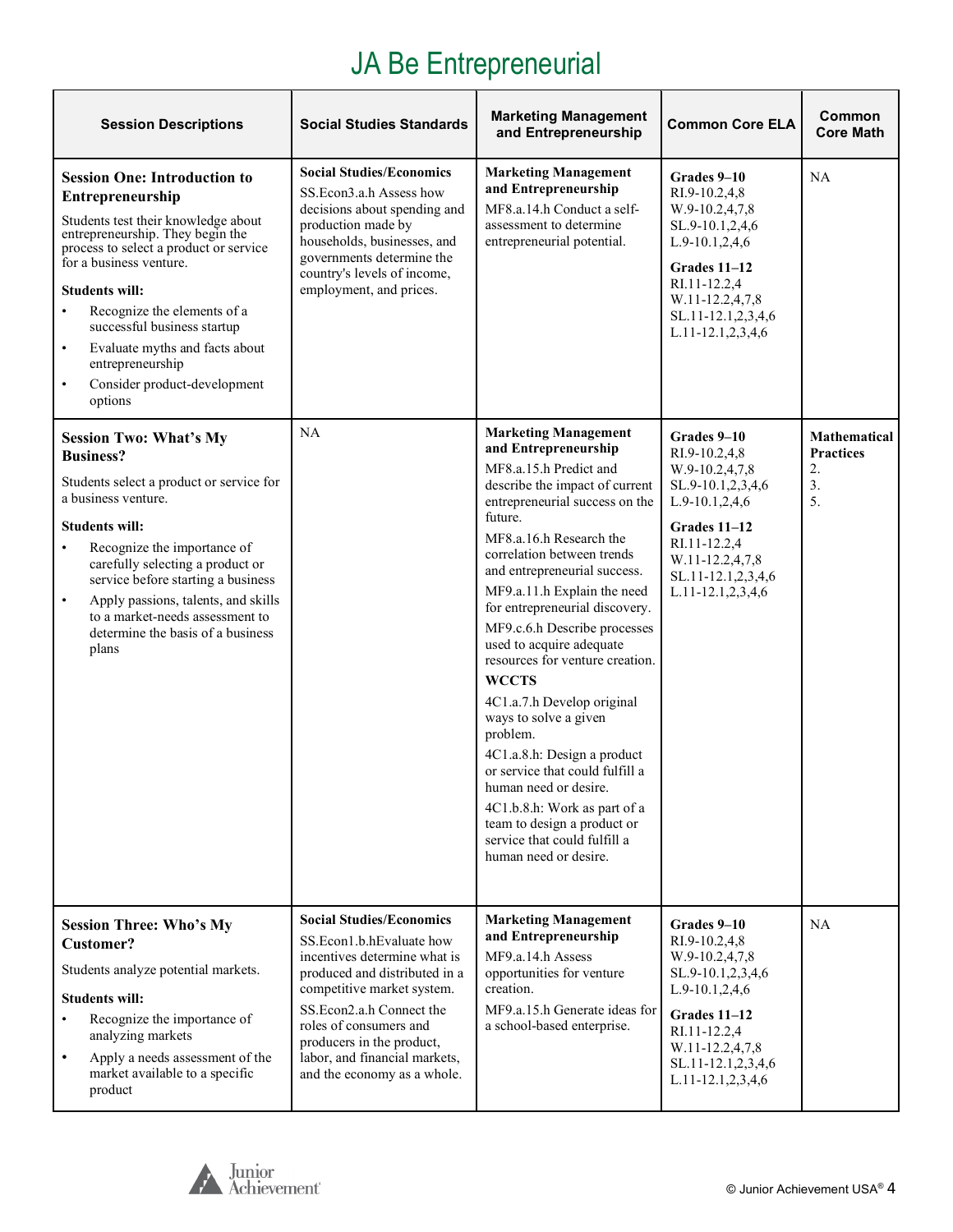# JA Be Entrepreneurial

| <b>Session Descriptions</b>                                                                                                                                                                                                                                                                                                                                           | <b>Social Studies Standards</b>                                                                                                                                                                                                                                                                                | <b>Marketing Management</b><br>and Entrepreneurship                                                                                                                                                                   | <b>Common Core ELA</b>                                                                                                                                                              | Common<br><b>Core Math</b>                         |
|-----------------------------------------------------------------------------------------------------------------------------------------------------------------------------------------------------------------------------------------------------------------------------------------------------------------------------------------------------------------------|----------------------------------------------------------------------------------------------------------------------------------------------------------------------------------------------------------------------------------------------------------------------------------------------------------------|-----------------------------------------------------------------------------------------------------------------------------------------------------------------------------------------------------------------------|-------------------------------------------------------------------------------------------------------------------------------------------------------------------------------------|----------------------------------------------------|
| <b>Session Four: What's My</b><br>Advantage?<br>Students determine how to set a<br>product apart from its competition<br><b>Students will:</b><br>Define competitive advantages<br>and recognize them in other<br>businesses<br>Express the importance of selecting<br>competitive advantages that offer an<br>edge over the competition for a product<br>and market. | <b>Social Studies/Economics</b><br>SS.Econ1.b.hEvaluate how<br>incentives determine what is<br>produced and distributed in a<br>competitive market system.<br>SS.Econ2.a.h Connect the<br>roles of consumers and<br>producers in the product,<br>labor, and financial markets,<br>and the economy as a whole.  | <b>Marketing Management</b><br>and Entrepreneurship<br>MF9.a.16.h Determine<br>feasibility of venture ideas for<br>a school-based enterprise or<br>community activity.<br>MF9.b.12.h Assess start-up<br>requirements. | Grades 9–10<br>RI.9-10.2,4,8<br>W.9-10.2,4,7,8<br>SL.9-10.1,2,3,4,6<br>L.9-10.1,2,4,6<br>Grades 11-12<br>RI.11-12.2,4<br>W.11-12.2,4,7,8<br>SL.11-12.1,2,3,4,6<br>L.11-12.1,2,3,4,6 | NA                                                 |
| <b>Session Five: Competitive</b><br><b>Advantages</b><br>Students decide how to set a product or<br>service apart from the competition.<br><b>Students will:</b><br>Evaluate competitive advantages<br>Select competitive advantages that<br>$\bullet$<br>will drive a developing business<br>venture                                                                 | <b>Social Studies/Economics</b><br>SS. Econ1.b.h Evaluate how<br>incentives determine what is<br>produced and distributed in a<br>competitive market system.<br>SS.Econ2.a.h Connect the<br>roles of consumers and<br>producers in the product,<br>labor, and financial markets,<br>and the economy as a whole | <b>Marketing Management</b><br>and Entrepreneurship<br>MF5.b: Evaluate how<br>competition between buyers<br>and sellers influences both the<br>quantity produced and the<br>price of a good or service.               | Grades 9-10<br>RI.9-10.2,4,8<br>W.9-10.2,4,7,8<br>SL.9-10.1,2,3,4,6<br>L.9-10.1,2,4,6<br>Grades 11-12<br>RI.11-12.2,4<br>W.11-12.2,4,7,8<br>SL.11-12.1,2,3,4,6<br>L.11-12.1,2,3,4,6 | <b>NA</b>                                          |
| <b>Session Six: Ethics Are Good for</b><br><b>Business</b><br>Students consider consequences in<br>making ethical business decisions.<br><b>Students will:</b><br>Evaluate short- and long-term<br>consequences in making ethical<br>decisions<br>Express that being ethical can be<br>good for business                                                              | <b>Social Studies/Economics</b><br>SS.Econ3.a.h Assess how<br>decisions about spending and<br>production made by<br>households, businesses, and<br>governments determine the<br>country's levels of income,<br>employment, and prices.                                                                         | <b>WCCTS</b><br>4C3.c.3.e: Explain ways in<br>which an act might be<br>considered ethical or<br>unethical.                                                                                                            | Grades 9-10<br>RI.9-10.2,4,8<br>W.9-10.2,4,7,8<br>SL.9-10.1,2,3,4,6<br>L.9-10.1,2,4,6<br>Grades 11-12<br>RI.11-12.2,4<br>W.11-12.2,4,7,8<br>SL.11-12.1,2,3,4,6<br>L.11-12.1,2,3,4,6 | <b>NA</b>                                          |
| <b>Session Seven: The Business Plan</b><br>Students compile a sample business<br>plan.<br><b>Students will:</b><br>Compile entrepreneurial elements<br>into a sample business plan                                                                                                                                                                                    | <b>Social Studies/Economics</b><br>SS.Econ3.a.h Assess how<br>decisions about spending and<br>production made by<br>households, businesses, and<br>governments determine the<br>country's levels of income,<br>employment, and prices.                                                                         | <b>Marketing Management</b><br>and Entrepreneurship<br>MF9.15.h Use components of<br>a business plan to define<br>venture idea.                                                                                       | Grades 9-10<br>RI.9-10.2,4,8<br>W.9-10.2,4,7,8<br>SL.9-10.1,2,3,4,6<br>L.9-10.1,2,4,6<br>Grades 11-12<br>RI.11-12.2,4<br>W.11-12.2,4,7,8<br>SL.11-12.1,2,3,4,6<br>L.11-12.1,2,3,4,6 | <b>Mathematical</b><br><b>Practices</b><br>$1 - 7$ |

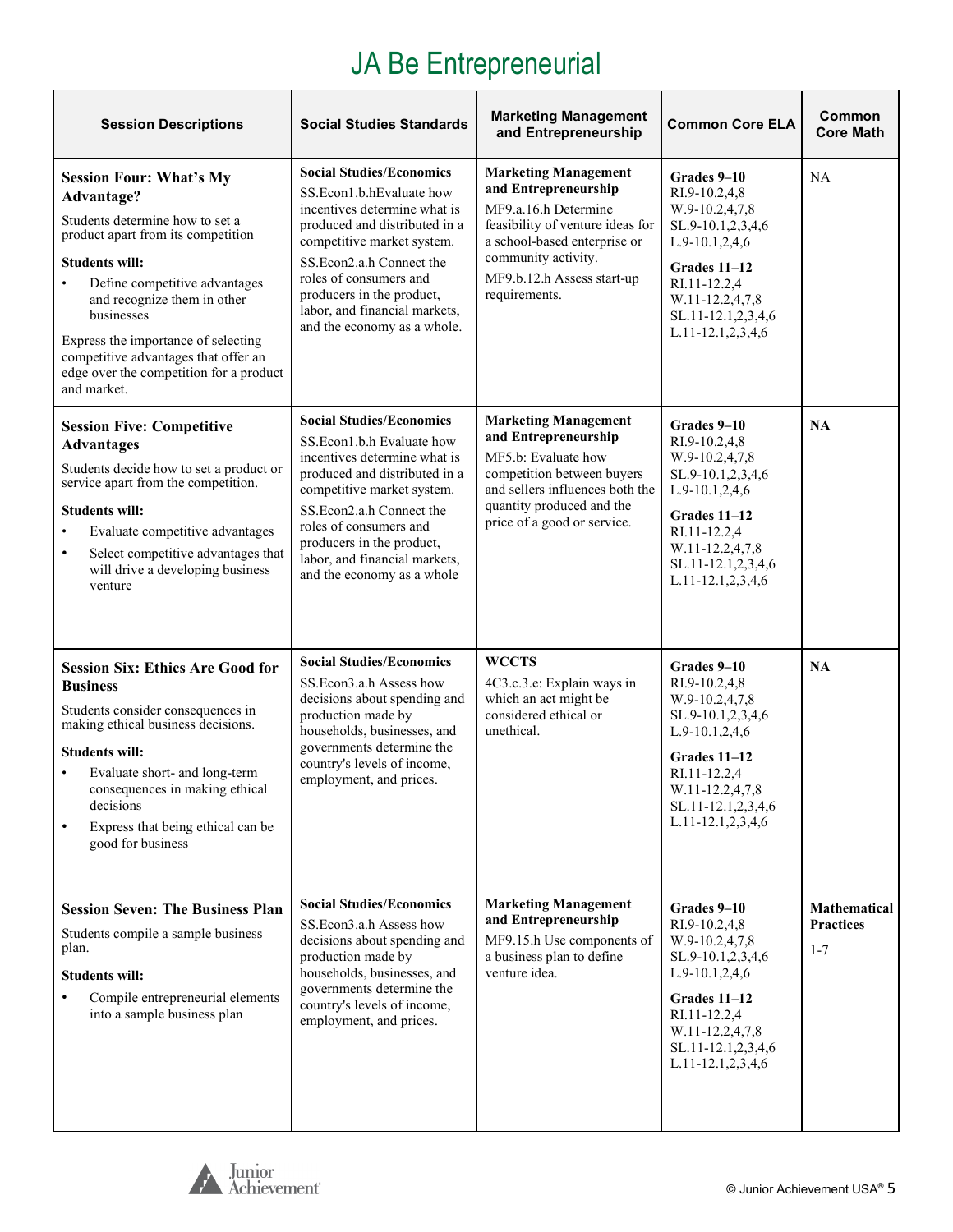#### JA Be Entrepreneurial Creative Problem Solving

| <b>Session Description</b>                                                                                                                                                                                                                                                                                                                                                                                                                                                                                                                                                                                                                                                                                                                                                                                                                                                                         | <b>Social Studies Standards</b>                                                                                                                                                   | <b>Business and</b><br>Information<br><b>Technology; Marketing</b><br><b>Management and</b><br>Entrepreneurship;<br><b>WCCTS</b>                           | <b>Common Core</b><br><b>ELA</b>                                                                                                                                                          |
|----------------------------------------------------------------------------------------------------------------------------------------------------------------------------------------------------------------------------------------------------------------------------------------------------------------------------------------------------------------------------------------------------------------------------------------------------------------------------------------------------------------------------------------------------------------------------------------------------------------------------------------------------------------------------------------------------------------------------------------------------------------------------------------------------------------------------------------------------------------------------------------------------|-----------------------------------------------------------------------------------------------------------------------------------------------------------------------------------|------------------------------------------------------------------------------------------------------------------------------------------------------------|-------------------------------------------------------------------------------------------------------------------------------------------------------------------------------------------|
| <b>Session One: Identifying the Problem</b><br>Students are oriented to problem/solution<br>thinking practices and introduced to the Design<br>Thinking process of creative problem solving.<br>They explore the first step (Empathize) that<br>teaches them to look at problems as human-<br>centered, from the customer's perspective.<br><b>Students will:</b><br>Describe how brainstorming several ideas<br>$\bullet$<br>and then picking the best options will lead to<br>creative problem solving.<br>Describe the Design Thinking model and the<br>$\bullet$<br>steps involved in the process.<br>Describe the advantages of applying the<br>$\bullet$<br>Design Thinking model to new ideas or<br>problem solving.<br>Describe the Empathize step in the Design<br>$\bullet$<br>Thinking model.<br>Demonstrate how an empathy map can be<br>$\bullet$<br>used to identify a user's needs. | <b>Social Studies/Economics</b><br>SS.Econ2.a.h Connect the<br>roles of consumers and<br>producers in the product,<br>labor, and financial markets,<br>and the economy as a whole | <b>Business and</b><br><b>Information</b><br><b>Technology</b><br>EC1.a.6.m: Develop a<br>solution to a problem<br>and identify the<br>[opportunity cost.] | Grades 9-10<br>RI.2,4,8<br>W.4,7<br>SL.1,2,3,4,6<br>L.1,2,3,4,6<br>Grades 11–12<br>RI.2,4,6<br>SL. 1,2,3,4,6<br>L.1,2,3,4,6<br>W 4,7<br>RH 9-12<br>2,4, 5, 7, 9<br>WhST4,6,7,9            |
| <b>Session Two: Exploring Solutions</b><br>Students focus on the second and third steps of<br>the Design Thinking process (Define and Ideate).<br>They summarize the root cause of the issue in a<br>problem statement and then use brainstorming<br>techniques to generate viable ideas as solutions.<br><b>Students will:</b><br>Describe the Define step in the Design<br>Thinking model.<br>Demonstrate how to write a short, clear<br>$\bullet$<br>problem statement that reflects the problem<br>to be solved.<br>Describe the Ideate step in the Design<br>$\bullet$<br>Thinking model.<br>Apply ideation methods by brainstorming<br>ideas in a fast-paced activity.                                                                                                                                                                                                                       | <b>Social Studies/Economics</b><br>SS.Econ2.a.h Connect the<br>roles of consumers and<br>producers in the product,<br>labor, and financial markets,<br>and the economy as a whole | <b>Business and</b><br><b>Information</b><br><b>Technology</b><br>EN2.b.2.e: Generate<br>alternative solutions to a<br>given problem.                      | Grades 9-10<br>RI. 2,4,8<br>W.4<br>SL. 1,2,3,4,6<br>L. 1,2,3,4,6<br><b>Grades 11-12</b><br>RI. 2,4,8<br>SL. 1,2,3,4,6<br>L. 1,2,3,4,6<br>W 4<br>RH 9-12<br>1,2,4,5,6,7,9<br>WhST 1, 4,6,9 |

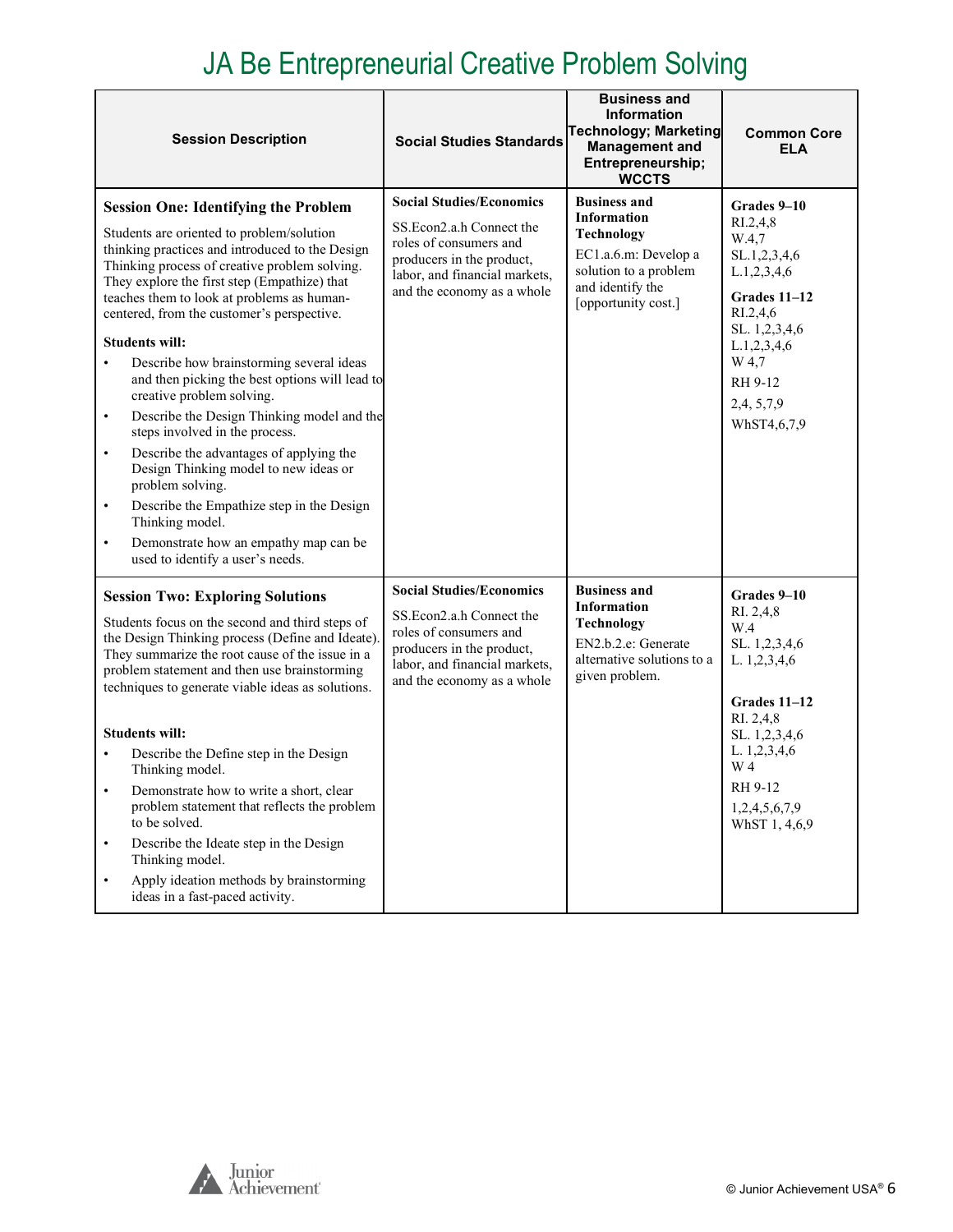### JA Be Entrepreneurial Creative Problem Solving

| <b>Session Description</b>                                                                                                                                                                                                                                                                                                                                                                                                                                                                                                                            | <b>Social Studies Standards</b>                                                                                                                                                   | <b>Business and</b><br><b>Information</b><br><b>Technology; Marketing</b><br><b>Management and</b><br>Entrepreneurship;<br><b>WCCTS</b>                                                                                                                                                                                                             | <b>Common Core</b><br>ELA                                                                                                                                                        |
|-------------------------------------------------------------------------------------------------------------------------------------------------------------------------------------------------------------------------------------------------------------------------------------------------------------------------------------------------------------------------------------------------------------------------------------------------------------------------------------------------------------------------------------------------------|-----------------------------------------------------------------------------------------------------------------------------------------------------------------------------------|-----------------------------------------------------------------------------------------------------------------------------------------------------------------------------------------------------------------------------------------------------------------------------------------------------------------------------------------------------|----------------------------------------------------------------------------------------------------------------------------------------------------------------------------------|
| <b>Session Three: Prototyping the Solution</b><br>Students use rapid prototyping techniques to<br>create an inexpensive model of their solution for<br>customer review and feedback. This process<br>teaches the importance of keeping customers<br>involved in the process without large<br>investments of time or money.<br><b>Students will:</b><br>Describe the Prototype step in the Design<br>$\bullet$<br>Thinking model.<br>Construct a prototype based on a problem<br>$\bullet$<br>statement and a brainstormed solution to the<br>problem. | NA                                                                                                                                                                                | <b>Marketing</b><br><b>Management</b> and<br>Entrepreneurship<br>MF9.a.4.e: Use a variety<br>of [idea-generation<br>methods] (i.e.<br>brainstorming, creativity<br>activities, research, etc.)<br>to complete a project or<br>activity.<br><b>WCCTS</b><br>C1.a.8.h: Design a<br>product or service that<br>could fulfill a human<br>need or desire | Grades 9–10<br>R <sub>L</sub> 2,4<br>W.4<br>SL.1,2,3,6<br>L. 1,2,3,4,6<br>Grades 11-12<br>RI.4,8<br>SL. .1,2,3,6<br>L. 1,2,3,4,6<br>W 4<br>RH 9-12<br>1,2,4,5,7<br>WhST $4,6$    |
| <b>Session Four: Testing the Solution</b><br>Students devise testing plans to validate the<br>design and function of their prototyped ideas<br>with customer participants. User testing<br>emphasizes the importance of ongoing<br>improvement cycles in the Design Thinking<br>model.<br><b>Students will:</b><br>Define the Test step in the Design Thinking<br>model.<br>Develop a testing plan for a given product<br>$\bullet$<br>and target audience.                                                                                           | <b>NA</b>                                                                                                                                                                         | <b>WCCTS</b><br>CS1.e: Demonstrate<br>skills needed for product<br>development, testing and<br>presentation.                                                                                                                                                                                                                                        | Grades 9–10<br>RI. 2,4<br>W. 2,4,7<br>SL.1,2,4,6<br>L. 1,2,3,4,6<br>Grades 11-12<br>R <sub>I.4,8</sub><br>SL. 1,2,3,4,6<br>L. 1,2,3,4,6<br>RH 9-12<br>1,4,5,7<br>WhST<br>4,6,7,9 |
| <b>Session Five: Applying Design Thinking</b><br>(Optional, Self-Guided)<br>Students complete a cumulative Design<br>Thinking project to demonstrate comprehension<br>and execution of the creative problem-solving<br>process.<br><b>Students will:</b><br>Use the Design Thinking model to create a<br>$\bullet$<br>solution to an identified problem.<br>Produce an artifact for each step of the<br>$\bullet$<br>Design Thinking process to demonstrate<br>their work.                                                                            | <b>Social Studies/Economics</b><br>SS.Econ2.a.h Connect the<br>roles of consumers and<br>producers in the product,<br>labor, and financial markets,<br>and the economy as a whole | <b>WCCTS</b><br>CS1.e: Demonstrate<br>skills needed for product<br>development, testing and<br>presentation.                                                                                                                                                                                                                                        | Grades 9-10<br>R <sub>L</sub> 2,4<br>W. 2,4,7<br>SL.2,3,4,6<br>L.1,2,3,4,6<br>Grades 11-12<br>RI.2,4<br>SL. 2,3,4,6<br>L. .1,2,3,4,6<br>RH 9-12<br>$1-9$<br>WhST<br>1.4.6.7.9    |

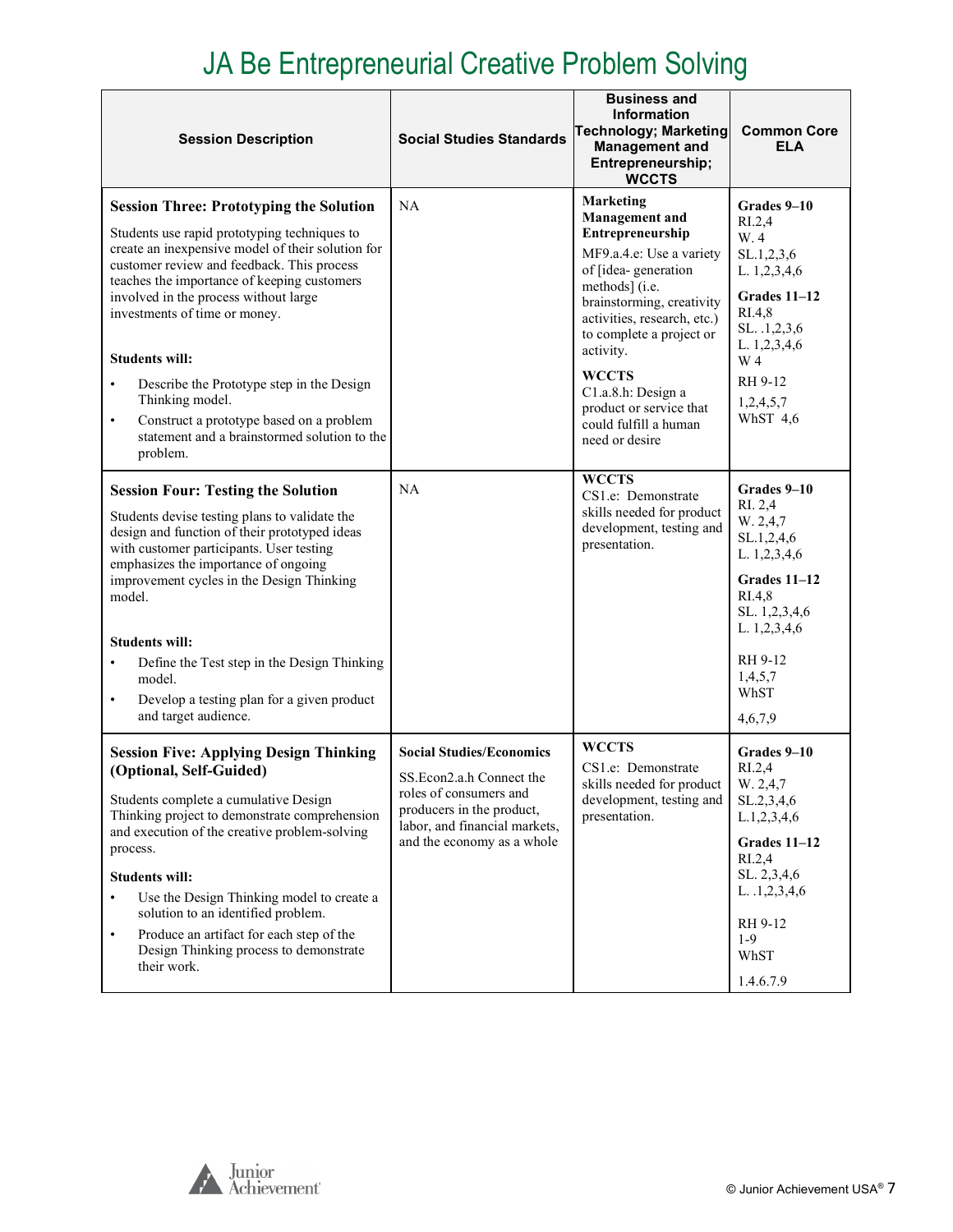# JA Be Entrepreneurial Think Like an Entrepreneur

| <b>Session Description</b>                                                                                                                                                                                                                                                                                                                                                                                                                                                                                                                                                                                                                                                                            | <b>Social Studies Standards</b><br><b>Personal Financial Literacy</b>                                                                      | <b>Marketing Management and</b><br><b>Entrepreneurship; Business</b><br>and Information Technology                                                                                                                                                                                                                                                                                                                                                                                                                                                                                                                                                                                                                            | <b>Common Core</b><br>ELA                                                                                                                                              |
|-------------------------------------------------------------------------------------------------------------------------------------------------------------------------------------------------------------------------------------------------------------------------------------------------------------------------------------------------------------------------------------------------------------------------------------------------------------------------------------------------------------------------------------------------------------------------------------------------------------------------------------------------------------------------------------------------------|--------------------------------------------------------------------------------------------------------------------------------------------|-------------------------------------------------------------------------------------------------------------------------------------------------------------------------------------------------------------------------------------------------------------------------------------------------------------------------------------------------------------------------------------------------------------------------------------------------------------------------------------------------------------------------------------------------------------------------------------------------------------------------------------------------------------------------------------------------------------------------------|------------------------------------------------------------------------------------------------------------------------------------------------------------------------|
| <b>Session One: Developing a Mindset</b><br>Students are introduced to entrepreneurship and<br>the characteristics of a mindset that promote<br>success in their personal and professional lives.<br><b>Students will:</b><br>Define entrepreneurship and some key<br>$\bullet$<br>qualities of entrepreneurs.<br>Differentiate the important components of a<br>$\bullet$<br>positive, growth mindset from a fixed<br>mindset as a foundation of entrepreneurship.<br>Describe the advantages in life of<br>$\bullet$<br>embracing a growth mindset.<br>Define the entrepreneurial mindset.<br>$\bullet$<br>Describe the key characteristics of a<br>$\bullet$<br>successful entrepreneur's mindset. | <b>Personal Financial Literacy</b><br>FM2.a.h Assess the impact of<br>individual values and behaviors on<br>financial decisions and goals. | <b>Marketing Management and</b><br>Entrepreneurship<br>MF8: Students will describe the<br>concepts and processes associated<br>with successful entrepreneurial<br>performance.<br>MF8.a: Describe the role and<br>function of entrepreneurship.<br>MF8.a.1.e: Explain the concept of<br>entrepreneurship.<br>MF9.a.7.m: Explain the<br>importance of how an entrepreneur<br>generates ideas, recognizes<br>opportunities and determines the<br>feasibility of the venture.<br><b>Business and Information</b><br><b>Technology</b><br>EN1.a.1.e: Identify the<br>characteristics of a successful<br>entrepreneur.<br>EN1.a.2.m: Identify one's own<br>personal traits that are typical<br>characteristics of an entrepreneur. | Grades 9-10<br>R <sub>L</sub> 4<br>W.4<br>SL.1, 2, 3<br>L.1, 2, 4, 6<br>Grades 11-12<br>R <sub>L</sub> 4<br>SL.1, 2, 3<br>L.1, 2, 3, 4, 6<br>W 4<br>RH 9-12<br>2,4,7,9 |
| <b>Session Two: Assessing Entrepreneurial</b><br><b>Potential</b><br>Students demonstrate their understanding of the<br>entrepreneurial characteristics by identifying<br>prevalent skills in scenarios. Then, they<br>complete an introspective personal assessment<br>about their entrepreneurial potential.<br><b>Students will:</b><br>Analyze the characteristics of the<br>$\bullet$<br>entrepreneurial mindset.<br>Evaluate personal entrepreneurial strengths<br>$\bullet$<br>and areas for refinement using an<br>entrepreneurial potential self-assessment.                                                                                                                                 | <b>Personal Financial Literacy</b><br>FM2.b.h Evaluate strategies<br>individuals use to manage emotions<br>impacting financial decisions.  | <b>Marketing Management and</b><br>Entrepreneurship<br>MF9.a.12.h: Discuss<br>entrepreneurial discovery<br>processes.<br>MF8.a.14.h: Conduct a self-<br>assessment to determine<br>entrepreneurial potential.<br><b>Business and Information</b><br><b>Technology</b><br>EN1.a.4.h: Analyze the degree to<br>which one possesses the<br>characteristics of an entrepreneur.                                                                                                                                                                                                                                                                                                                                                   | Grades 9-10<br>RI.2,4,8<br>SL.1, 2, 3<br>$L.1-6$<br>Grades 11-12<br>R <sub>L.2,4</sub><br>SL. 1,2,3<br>L.1,4,6<br>RH 9-12<br>1,2,4,5,7                                 |

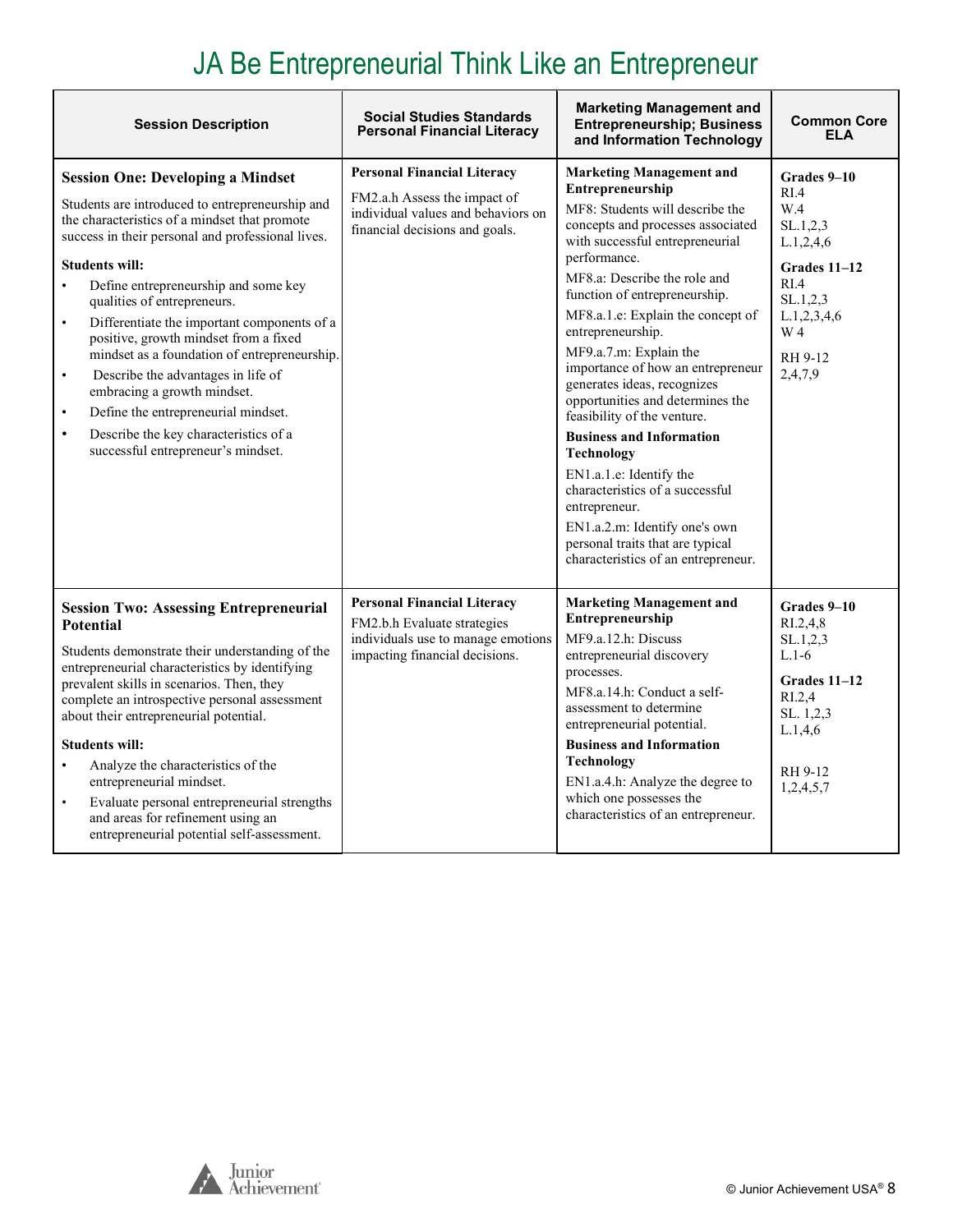#### JA Be Entrepreneurial Think Like an Entrepreneur

| <b>Session Description</b>                                                                                                                                                                                                                                                                                                                                                                                                                                                    | <b>Personal Financial Literacy</b>                                                                                                        | <b>Marketing Management and</b><br>Entrepreneurship                                                                                                                                                           | <b>Common Core</b><br>ELA                                                                                                                                                                      |
|-------------------------------------------------------------------------------------------------------------------------------------------------------------------------------------------------------------------------------------------------------------------------------------------------------------------------------------------------------------------------------------------------------------------------------------------------------------------------------|-------------------------------------------------------------------------------------------------------------------------------------------|---------------------------------------------------------------------------------------------------------------------------------------------------------------------------------------------------------------|------------------------------------------------------------------------------------------------------------------------------------------------------------------------------------------------|
| <b>Session Three: Creating an</b><br><b>Entrepreneurial Action Plan (Optional,</b><br>Self-Guided)<br>Students craft a personal action plan to start<br>thinking like an entrepreneur in their daily life<br>and career aspirations.<br><b>Students will:</b><br>Evaluate the results of the entrepreneurial<br>mindset self-assessment.<br>Develop a personal action plan that includes<br>$\bullet$<br>goal setting to strengthen aspects of an<br>entrepreneurial mindset. | <b>Personal Financial Literacy</b><br>FM2.b.h Evaluate strategies<br>individuals use to manage emotions<br>impacting financial decisions. | <b>Marketing Management and</b><br>Entrepreneurship<br>MF9.a.12.h: Discuss<br>entrepreneurial discovery<br>processes.<br>MF8.a.14.h: Conduct a self-<br>assessment to determine<br>entrepreneurial potential. | Grades 9-10<br>R <sub>L.2,4</sub><br>W.2,4,7<br>$SL.1-6$<br>$L.1-6$<br>Grades 11–12<br>R <sub>L.2,4</sub><br>SL, 1-6<br>$L.1-6$<br>W. 2,4,7<br><b>RH</b><br>1,2,4,5,7,8,9<br>WhST<br>1,4,6,7,9 |

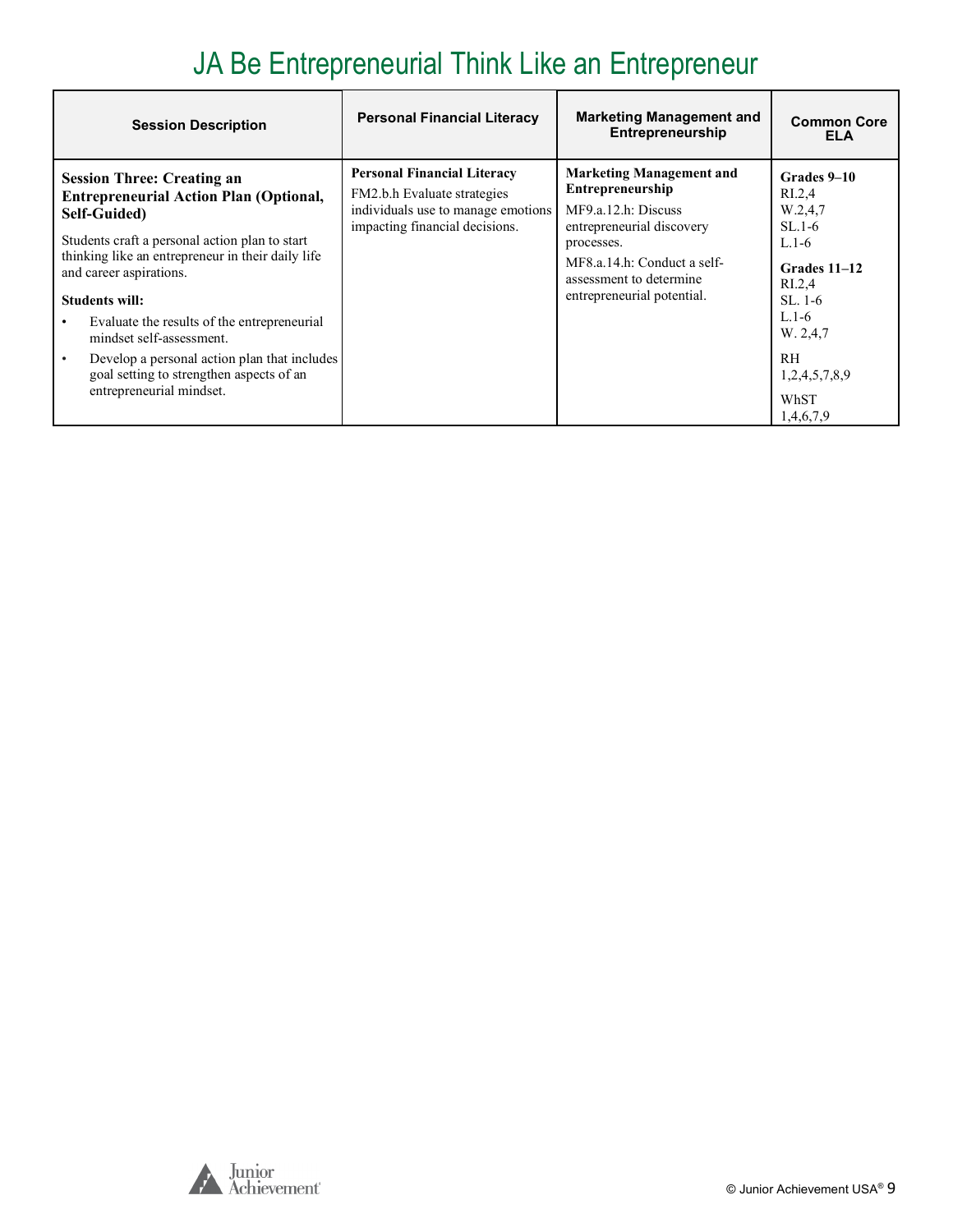### JA Be Entrepreneurial Rapid Business Planning

| <b>Session Description</b>                                                                                                                                                                                                                                                                                                                                                                                                                                                                                                                                                                                                                                                                                                        | <b>Social Studies Standards</b>                                                                                                                                                    | <b>Marketing Management and</b><br>Entrepreneurship                                                                                                                                                                                                                                                                                                                                                                                                                                                         | <b>Common Core ELA</b>                                                                                                                                                            |
|-----------------------------------------------------------------------------------------------------------------------------------------------------------------------------------------------------------------------------------------------------------------------------------------------------------------------------------------------------------------------------------------------------------------------------------------------------------------------------------------------------------------------------------------------------------------------------------------------------------------------------------------------------------------------------------------------------------------------------------|------------------------------------------------------------------------------------------------------------------------------------------------------------------------------------|-------------------------------------------------------------------------------------------------------------------------------------------------------------------------------------------------------------------------------------------------------------------------------------------------------------------------------------------------------------------------------------------------------------------------------------------------------------------------------------------------------------|-----------------------------------------------------------------------------------------------------------------------------------------------------------------------------------|
| <b>Planning with the Customer in Mind</b><br>Students are introduced to lean business planning<br>and focus on the customer-focused segments of the<br>Lean Canvas. They identify customer segments, the<br>problem to be solved, and the intended solution.<br><b>Students will:</b><br>Identify the purpose of a business plan.<br>$\bullet$<br>Describe the key elements of the lean business<br>$\bullet$<br>plan model.<br>State the problem to be solved in the Lean<br>$\bullet$<br>Canvas as a customer-centered problem<br>statement.<br>Identify the customers in the target audience for<br>$\bullet$<br>the proposed product or service.<br>Identify the solution that answers the problem<br>$\bullet$<br>statement. | <b>Social Studies/Economics</b><br>SS. Econ2.a.h Connect the roles<br>of consumers and producers in<br>the product, labor, and financial<br>markets, and the economy as a<br>whole | <b>Marketing Management and</b><br>Entrepreneurship<br>MF1.b: Identify what motivates<br>decision making through<br>interpretation of customer,<br>client, or business behavior.<br>MF6.a.1.e: Define positive<br>customer relations.<br>MF6.a.2.e: Practice a customer-<br>service mindset in the<br>classroom.<br>MF6.a.9.h: Evaluate the impact<br>of positive customer relations<br>on a [real sales] activity.<br>MF6.b.4.m: Review an example<br>customer/client complaint and<br>provide a solution. | Grades 9-10<br>RI.2,4,8<br>W.4<br>SL.1,2,3,4<br>L. 1,2,3,4,6<br>Grades 11-12<br>RI.2,4,8<br>SL. 1,2,3,4<br>L. 1,2,3,4,6<br>RH 9-12<br>$1-9$<br>WhST<br>4,6,9                      |
| <b>Summarizing the Customer Elements</b><br>Students learn about customer communication<br>channels and the most effective practices for<br>reaching their customers. Then, they practice<br>completing the customer elements of the lean<br>business plan using an original or supplied idea.<br><b>Students will:</b><br>Define channels as they relate to business<br>planning<br>Differentiate uses of each channel based on<br>$\bullet$<br>situations/context<br>Practice the lean business planning process by<br>$\bullet$<br>applying information to the Problem, Customer<br>Segments, Solution, and Channels sections of<br>the Lean Canvas.                                                                           | <b>Social Studies/Economics</b><br>SS. Econ2.a.h Connect the roles<br>of consumers and producers in<br>the product, labor, and financial<br>markets, and the economy as a<br>whole | <b>Marketing Management and</b><br>Entrepreneurship<br>MF1.c.2.e: Explain how<br>positive customer service can<br>impact sales.<br>MF6.a: Foster positive<br>relationships with customers to<br>enhance company image and<br>build sales.                                                                                                                                                                                                                                                                   | Grades 9-10<br>RI. 2.4<br>W.4<br>SL. 1,2,3,4,6<br>L. 1,2,3,4,6<br>Grades 11-12<br>R <sub>I.2.4</sub><br>SL. 1,2,3,4,6<br>L. 1,2,3,4,6<br>W 4<br>RH 9-12<br>$1-9$<br>WhST<br>4,6,9 |

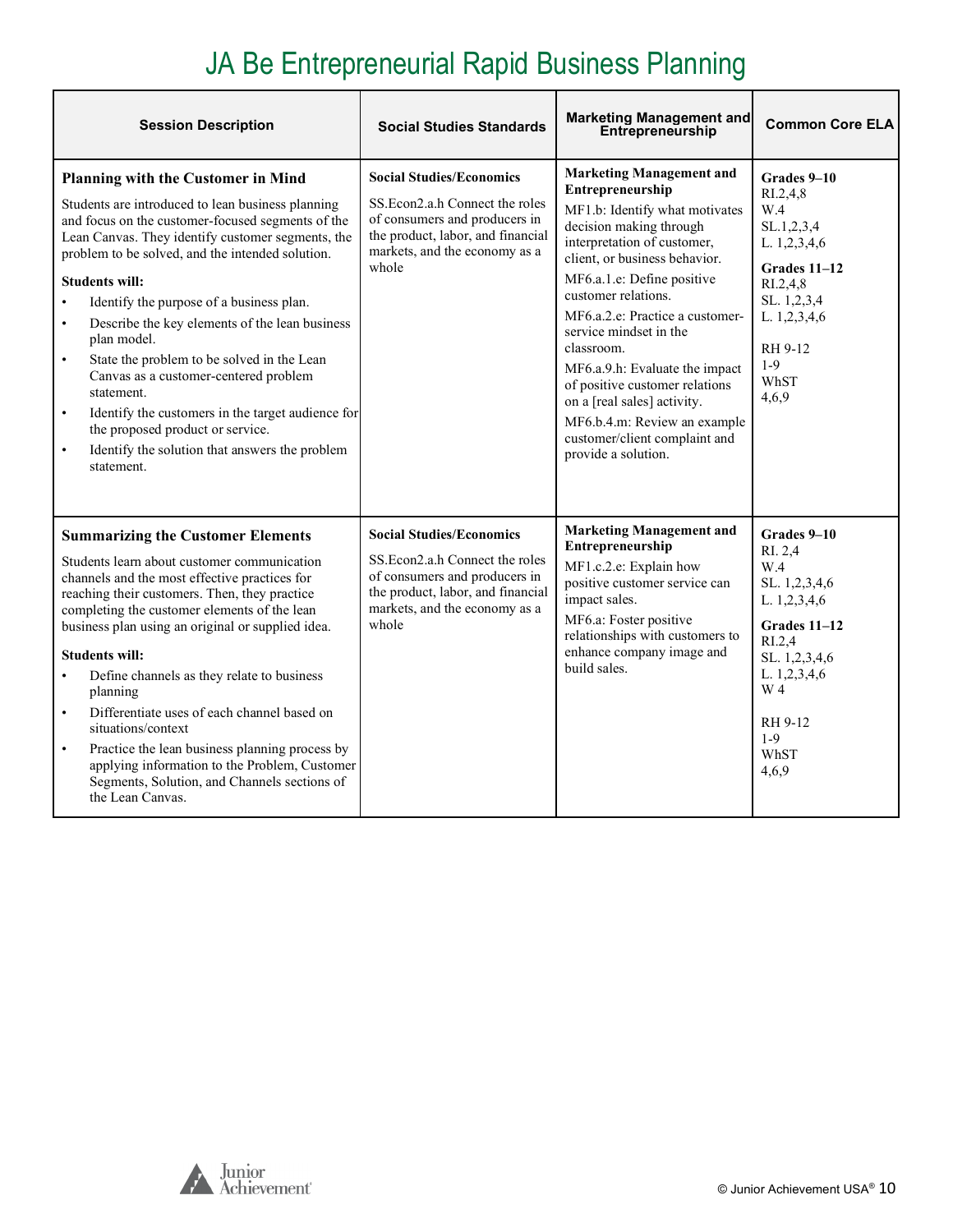### JA Be Entrepreneurial Rapid Business Planning

| <b>Session Description</b>                                                                                                                                                                                                                                                                                                                                                                                                                                                                                                                                                                                                                                                                                                                                                                                                                                                                                                                                   | <b>Social Studies Standards</b>                                                                                                                                                                                                        | <b>Marketing Management</b><br>and Entrepreneurship                                                                                                                                                                                                                                     | <b>Common Core</b><br>ELA                                                                                                                                      |
|--------------------------------------------------------------------------------------------------------------------------------------------------------------------------------------------------------------------------------------------------------------------------------------------------------------------------------------------------------------------------------------------------------------------------------------------------------------------------------------------------------------------------------------------------------------------------------------------------------------------------------------------------------------------------------------------------------------------------------------------------------------------------------------------------------------------------------------------------------------------------------------------------------------------------------------------------------------|----------------------------------------------------------------------------------------------------------------------------------------------------------------------------------------------------------------------------------------|-----------------------------------------------------------------------------------------------------------------------------------------------------------------------------------------------------------------------------------------------------------------------------------------|----------------------------------------------------------------------------------------------------------------------------------------------------------------|
| <b>Formulating the Finances:</b><br>Students focus on financial elements of the Lean<br>Canvas, including cost structure, pricing, and<br>revenue streams. Then, they identify what metrics<br>are key to gauge the performance and health of the<br>venture.<br><b>Students will:</b><br>Identify the cost structure for a product/service<br>$\bullet$<br>by listing associated fixed and variable costs.<br>Determine the appropriate price for a<br>$\bullet$<br>product/service given data about the associated<br>costs, breakeven point, and desired<br>profitability. Recognize the revenue streams<br>that will generate profitability for a product or<br>service.<br>Explain how key metrics help determine the<br>$\bullet$<br>success of a product/service and impact the<br>business decisions made about it. Explain how<br>key metrics help determine the success of a<br>product/service and impact the business<br>decisions made about it | <b>Social Studies/Economics</b><br>SS.Econ3.a.h Assess how<br>decisions about spending and<br>production made by<br>households, businesses, and<br>governments determine the<br>country's levels of income,<br>employment, and prices. | <b>Marketing Management and</b><br>Entrepreneurship<br>MC6.b.4.m: Define and classify<br>variable and fixed costs.                                                                                                                                                                      | Grades 9-10<br>RI.4,8<br>W.4<br>SL.1,2,3,4<br>L.1, 2, 3, 4, 6<br>Grades 11-12<br>RI.4<br>SL. 1,2,3,4<br>L.1, 2, 3, 4, 6<br>W.4<br>RH 9-12<br>4,7,9<br>WhST4    |
| <b>Conveying the Business's Value:</b><br>Students identify the business's unique value and<br>competitive advantage to convey its "edge." Then,<br>they practice writing compelling unique value<br>proposition (UVP) statements and identifying the<br>business's competitive advantage.<br><b>Students will:</b><br>Describe the process used to convey the unique<br>value proposition of a business idea.<br>Identify what competitive (or unfair) advantage<br>$\bullet$<br>is as it relates to a lean business plan.                                                                                                                                                                                                                                                                                                                                                                                                                                  | NA                                                                                                                                                                                                                                     | <b>Marketing Management and</b><br>Entrepreneurship<br>MC5.h.3.m: Explain<br>product's/service's competitive<br>advantage.<br>MC5.h.10.h: Compare and<br>contrast product/service's<br>competitive advantages.<br>MC5.h.11.h: Identify<br>product's/service's competitive<br>advantage. | Grades 9-10<br>RI. 4,8<br>W.4<br>SL. 1,2,3,4,6<br>L. 1,2,3,4,6<br>Grades 11-12<br>RI.4<br>SL. 1,2,3,4,6<br>L. 1,2,3,4,6<br>W 4<br>RH 9-12<br>2,4,5,7,9WhST 4,6 |

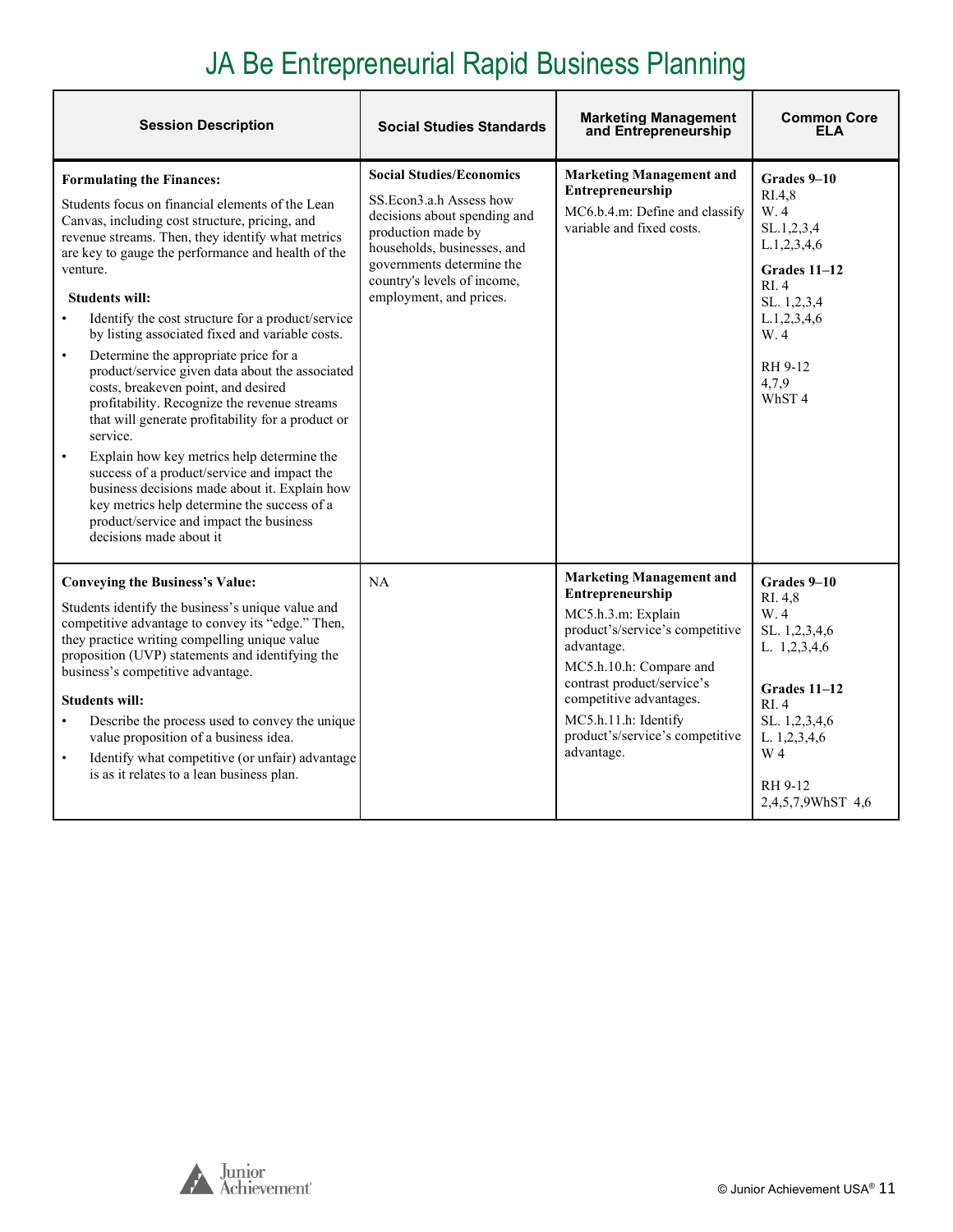### JA Be Entrepreneurial Rapid Business Planning

| <b>Session Description</b>                                                                                                                                                                                                                                                                                                                                                                                                                                                                                                                                                                                                                                                                    | <b>Social Studies Standards</b>                                                                                                                                                                                                      | <b>Business and Information</b><br><b>Technology</b>                                                                                                                                                                                                                                       | <b>Common Core</b><br><b>ELA</b>                                                                                                                                       |
|-----------------------------------------------------------------------------------------------------------------------------------------------------------------------------------------------------------------------------------------------------------------------------------------------------------------------------------------------------------------------------------------------------------------------------------------------------------------------------------------------------------------------------------------------------------------------------------------------------------------------------------------------------------------------------------------------|--------------------------------------------------------------------------------------------------------------------------------------------------------------------------------------------------------------------------------------|--------------------------------------------------------------------------------------------------------------------------------------------------------------------------------------------------------------------------------------------------------------------------------------------|------------------------------------------------------------------------------------------------------------------------------------------------------------------------|
| <b>Completing and Testing the Lean</b><br><b>Business Plan</b><br>Students practice completing the marketing and<br>financial elements of the lean business plan<br>using an original or supplied idea. Then, they<br>review the importance of testing the business<br>plan for ongoing refinement.<br><b>Students will:</b><br>Practice the lean business planning process<br>by applying information to the Cost<br>Structure, Revenue Streams, Key Metrics,<br>Unique Value Proposition, and Competitive<br>(Unfair) Advantage sections of the Lean<br>Canvas<br>Describe the importance of testing and<br>$\bullet$<br>validating the assumptions and ideas that<br>frame a business plan | <b>Social Studies/Economics</b><br>SS. Econ3.a.h Assess how decisions<br>about spending and production<br>made by households, businesses,<br>and governments determine the<br>country's levels of income,<br>employment, and prices. | <b>Business and Information</b><br><b>Technology</b><br>EN2.b.13.h: Develop a<br>business plan for a prospective<br>entrepreneurial venture.<br>MG1.c.13.h: Analyze various<br>business plans to determine<br>whether plans are aligned with<br>the business vision, mission<br>and goals. | Grades 9-10<br>R <sub>I.4</sub><br>W. 2,4<br>SL.1, 2, 4<br>L. 1,2,3,4,6<br>Grades 11-12<br>R <sub>I.4</sub><br>SL.1,2,4,6<br>L. 1,2,3,4,6<br>W 2.4<br>RH 9-12<br>4.5.9 |
| <b>Developing a Lean Business Plan</b><br>(Optional, Self-Guided)<br>Students construct a lean business plan with an<br>original idea using the Lean Canvas to<br>demonstrate comprehension and execution of<br>business planning.<br><b>Students will:</b><br>Produce a lean business plan in the Lean<br>Canvas template using the identified<br>problem or a startup business idea                                                                                                                                                                                                                                                                                                         | <b>Social Studies/Economics</b><br>SS. Econ3.a.h Assess how decisions<br>about spending and production<br>made by households, businesses,<br>and governments determine the<br>country's levels of income,<br>employment, and prices. | <b>Business and Information</b><br><b>Technology</b><br>EN2.b.13.h: Develop a<br>business plan for a prospective<br>entrepreneurial venture.<br>MG1.c.13.h: Analyze various<br>business plans to determine<br>whether plans are aligned with<br>the business vision, mission<br>and goals. | Grades 9-10<br>RIA<br>W. 2,4,7<br>SL.2,4,6<br>L. 1,2,3,4,6<br>Grades 11-12<br>RI. 4<br>SL.1.4<br>L. 1,2,3,4,6<br>W 2,4,7<br>RH 9-12<br>1,2,4,5<br>WhST<br>1.4.6        |

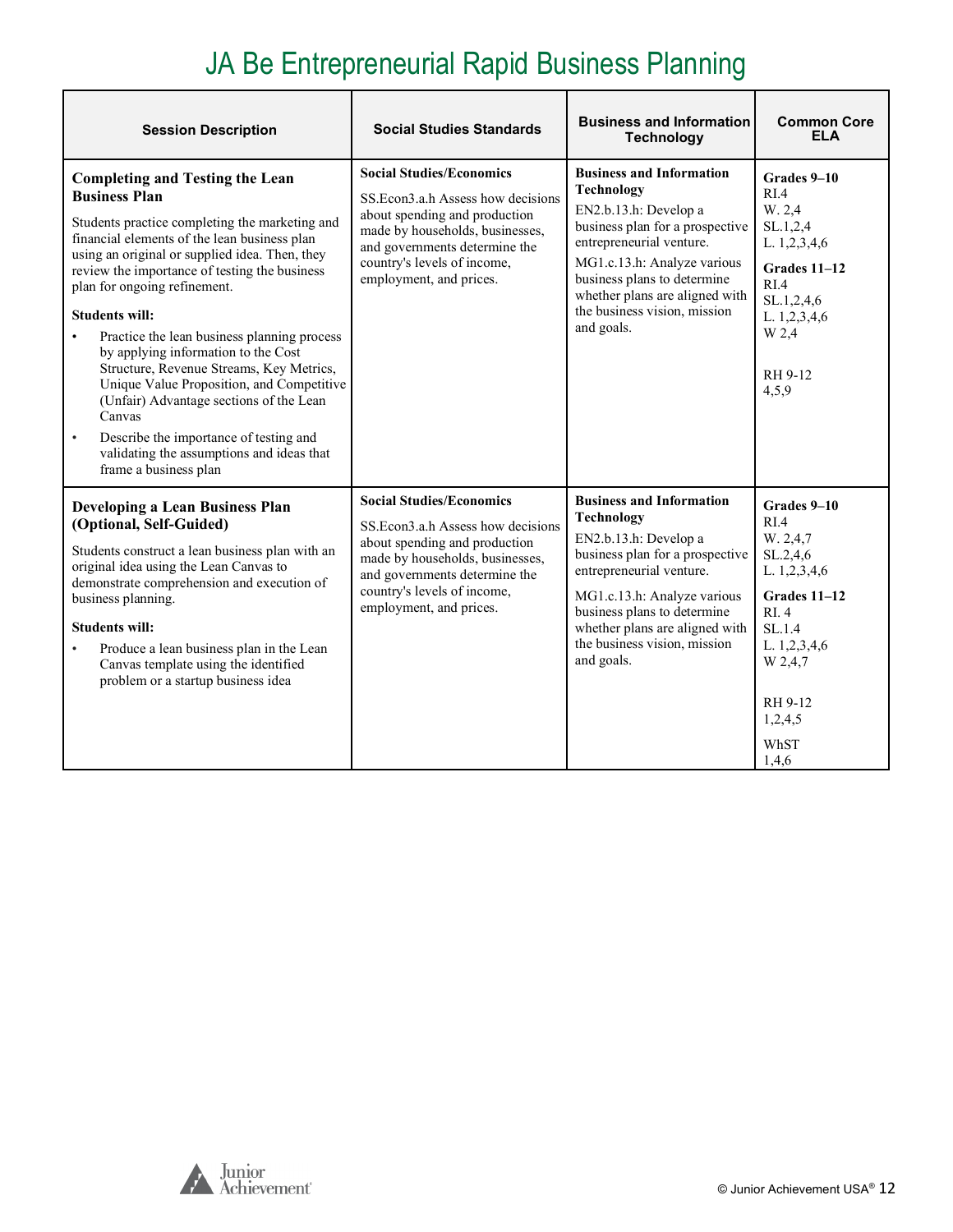# JA Career Exploration Fair High School

<span id="page-12-0"></span>

| <b>Session Description</b>                                                                                                                                                                                                                                                                                                                                                                                                                                                                                                                                                                            | <b>Social Studies Standards</b>                                                                                                                                                  | <b>ACP; WCCTS</b>                                                                                                                                                                                                                                                                                                                                                                                                                                                                                                                                                                                                                                                                                                                                                                                                                                                                                                                                                                                          | <b>Common Core</b><br><b>ELA</b>                                                                                                                                                                                                                                                                                  |
|-------------------------------------------------------------------------------------------------------------------------------------------------------------------------------------------------------------------------------------------------------------------------------------------------------------------------------------------------------------------------------------------------------------------------------------------------------------------------------------------------------------------------------------------------------------------------------------------------------|----------------------------------------------------------------------------------------------------------------------------------------------------------------------------------|------------------------------------------------------------------------------------------------------------------------------------------------------------------------------------------------------------------------------------------------------------------------------------------------------------------------------------------------------------------------------------------------------------------------------------------------------------------------------------------------------------------------------------------------------------------------------------------------------------------------------------------------------------------------------------------------------------------------------------------------------------------------------------------------------------------------------------------------------------------------------------------------------------------------------------------------------------------------------------------------------------|-------------------------------------------------------------------------------------------------------------------------------------------------------------------------------------------------------------------------------------------------------------------------------------------------------------------|
| <b>Session One: Before the Fair</b><br>In the pre-fair session, students will assess their<br>abilities, interests, work preferences, and values<br>in preparation for the JA Career Exploration Fair.<br><b>Students will:</b><br>Define careers<br>Differentiate among abilities, interests, work<br>$\bullet$<br>preferences, and values<br>Identify their personal characteristics<br>$\bullet$                                                                                                                                                                                                   | <b>Social Studies</b><br>SS.Inq1.a.h Frame researchable,<br>complex, and open-ended<br>questions, integrating multiple<br>social studies strands that call<br>for investigation. | <b>ACP Know</b><br>Take and interpret inventory<br>results and can articulate their<br>personal strengths, work values,<br>learning styles, beliefs, and<br>interests, then link them to<br>activities and experiences that<br>explore or enhance them.                                                                                                                                                                                                                                                                                                                                                                                                                                                                                                                                                                                                                                                                                                                                                    | <b>Reading for</b><br><b>Informational Text</b><br>RI <sub>4</sub><br>RI <sub>7</sub><br><b>Speaking and Listening</b><br>SL <sub>1</sub><br>SL <sub>2</sub><br>Language<br>L <sub>3</sub><br>L <sub>4</sub><br>L6<br><b>Social Studies Literacy</b><br>RH.9-10.3<br>RH.9-10.4.                                   |
| <b>Session Two: Day of the Fair</b><br>During the JA Career Exploration Fair, students<br>engage with volunteers and learn more about<br>different businesses and jobs.<br><b>Students will:</b><br>Relate the impact of personal interests and<br>abilities on career choices<br>Investigate a variety of careers and the skills,<br>$\bullet$<br>educational preparation, training, and<br>personal qualities needed for those careers<br>Examine how school skills apply to career<br>$\bullet$<br>paths<br>Explain the importance of staying in school<br>$\bullet$<br>and graduating high school | <b>NA</b>                                                                                                                                                                        | <b>WCCTS</b><br>4C1.b.7.h: Incorporate the skills<br>and experiences of others to<br>develop a new solution to a<br>problem.<br>CD1.a.3.h: Evaluate various<br>occupations and career<br>pathways to identify personal,<br>academic and career goals based<br>on personal strengths, aptitudes<br>and passions.<br>CD2.a.3.h: Evaluate how<br>performance and connections<br>within the learning community<br>enhance future opportunities<br>CD2.a.2.m: Describe a diverse<br>range of opportunities available<br>beyond high school.<br><b>ACP Know</b><br>Instruction in crafting<br>appropriate<br>communications with different<br>purposes/audiences is integrated<br>throughout the curriculum.<br><b>ACP Explore</b><br>Identify 2-3 career clusters that<br>are compatible with their<br>interests, strengths, and values<br>as identified in assessments.<br>Use general career pathway<br>information that correlates to<br>strengths, values and interests to<br>identify careers of interest. | <b>Reading for</b><br><b>Informational Text</b><br>RI <sub>4</sub><br>RI <sub>7</sub><br><b>Speaking and Listening</b><br>SL <sub>1</sub><br>SL <sub>2</sub><br>Writing<br>W 4<br>W 7<br>Language<br>L <sub>3</sub><br>L <sub>4</sub><br>L <sub>6</sub><br><b>Social Studies Literacy</b><br>RH.6-8.3<br>RH.6-8.4 |



 $\mathbf{r}$ 

Ĕ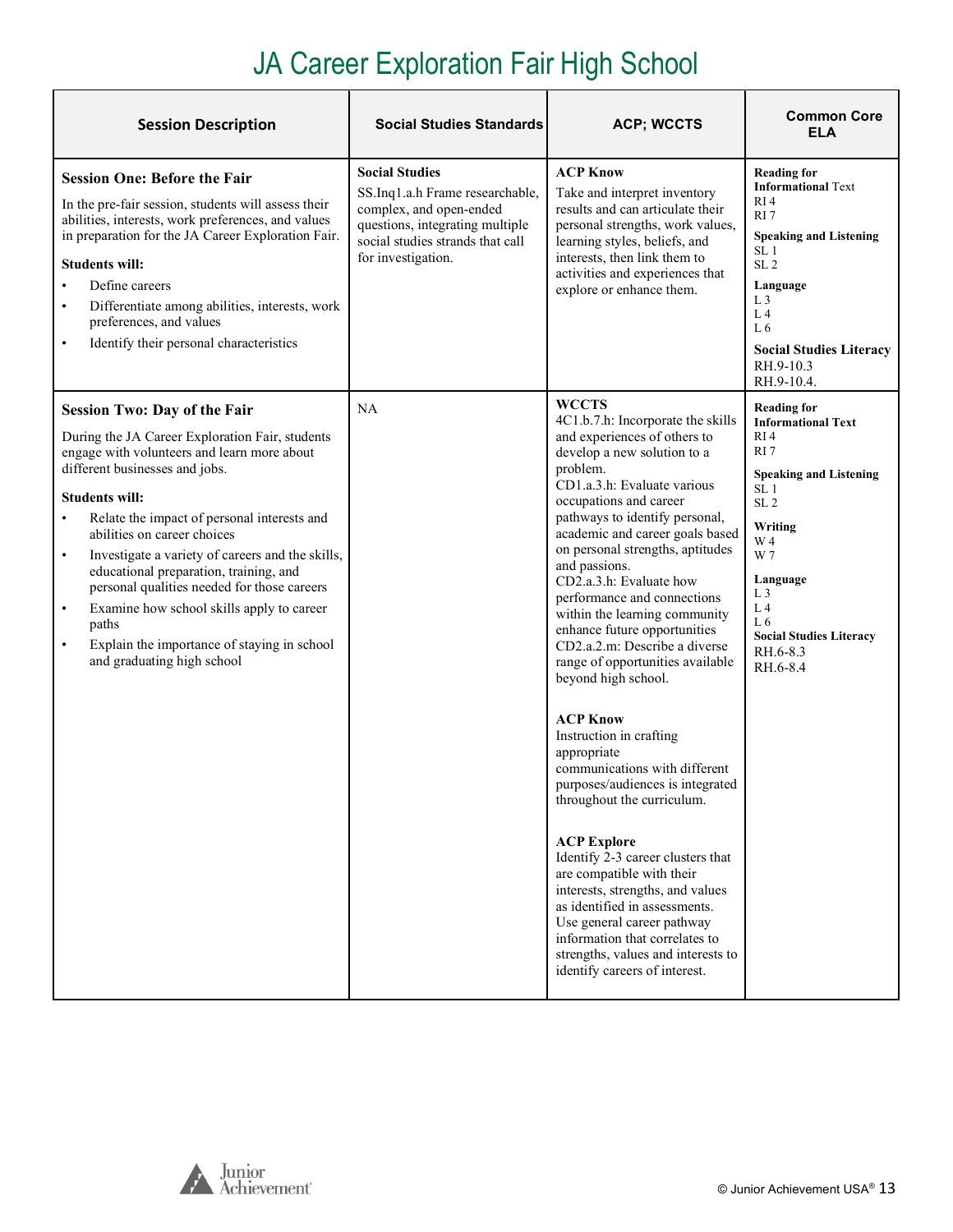# JA Career Exploration Fair High School

| <b>Session Description</b>                                                                                                                                                                                                                                       | <b>Social Studies Standards</b>                                                                                                                                                                                                                                 | <b>ACP; WCCTS</b>                                                                                                                                                                                                                                                                                                                                                                                                                                                                                                                                                                                                                                                                                      | <b>Common Core</b><br><b>ELA</b>                                                                                                                                                                                                                              |
|------------------------------------------------------------------------------------------------------------------------------------------------------------------------------------------------------------------------------------------------------------------|-----------------------------------------------------------------------------------------------------------------------------------------------------------------------------------------------------------------------------------------------------------------|--------------------------------------------------------------------------------------------------------------------------------------------------------------------------------------------------------------------------------------------------------------------------------------------------------------------------------------------------------------------------------------------------------------------------------------------------------------------------------------------------------------------------------------------------------------------------------------------------------------------------------------------------------------------------------------------------------|---------------------------------------------------------------------------------------------------------------------------------------------------------------------------------------------------------------------------------------------------------------|
| <b>Session Three: After the Fair</b><br>In the post-fair session, students will reflect on<br>their JA Career Exploration Fair experiences.<br><b>Students will:</b><br>Identify a future career goal<br>$\bullet$<br>Create a personal action plan<br>$\bullet$ | <b>Social Studies</b><br>SS.Inq4.a.h Communicate<br>conclusions while taking into<br>consideration that audiences<br>from diverse backgrounds (e.g.,<br>gender, class, proximity to the<br>event or issue) may interpret the<br>information in different ways). | <b>WCCTS</b><br>4C2.a.12.h: Contrast the<br>benefits and drawbacks of<br>various proposed resolutions to<br>a given situation.<br>CD1.b.6.h: Develop an action<br>plan to set and achieve realistic<br>goals<br>CD1.d.6.h: Evaluate the impact<br>of personal decision-making<br>strategies on specific outcomes.<br><b>ACP Know</b><br>Set short- and long-term<br>SMART goals and can<br>articulate those goals as they<br>relate to their strengths,<br>challenges, beliefs, etc.<br>Connect self-exploration and<br>career exploration to the<br>creation of a personal plan<br><b>ACP Explore</b><br>Describe how careers of interest<br>relate to their assessment<br>information and interests. | <b>Reading for</b><br><b>Informational Text</b><br>R12<br>RI4<br>RI <sub>5</sub><br>RI <sub>7</sub><br><b>Speaking and Listening</b><br>SL <sub>1</sub><br>SL <sub>2</sub><br>Writing<br>W 4<br>W 7<br><b>Social Studies Literacy</b><br>RH.6-8.3<br>RH.6-8.4 |

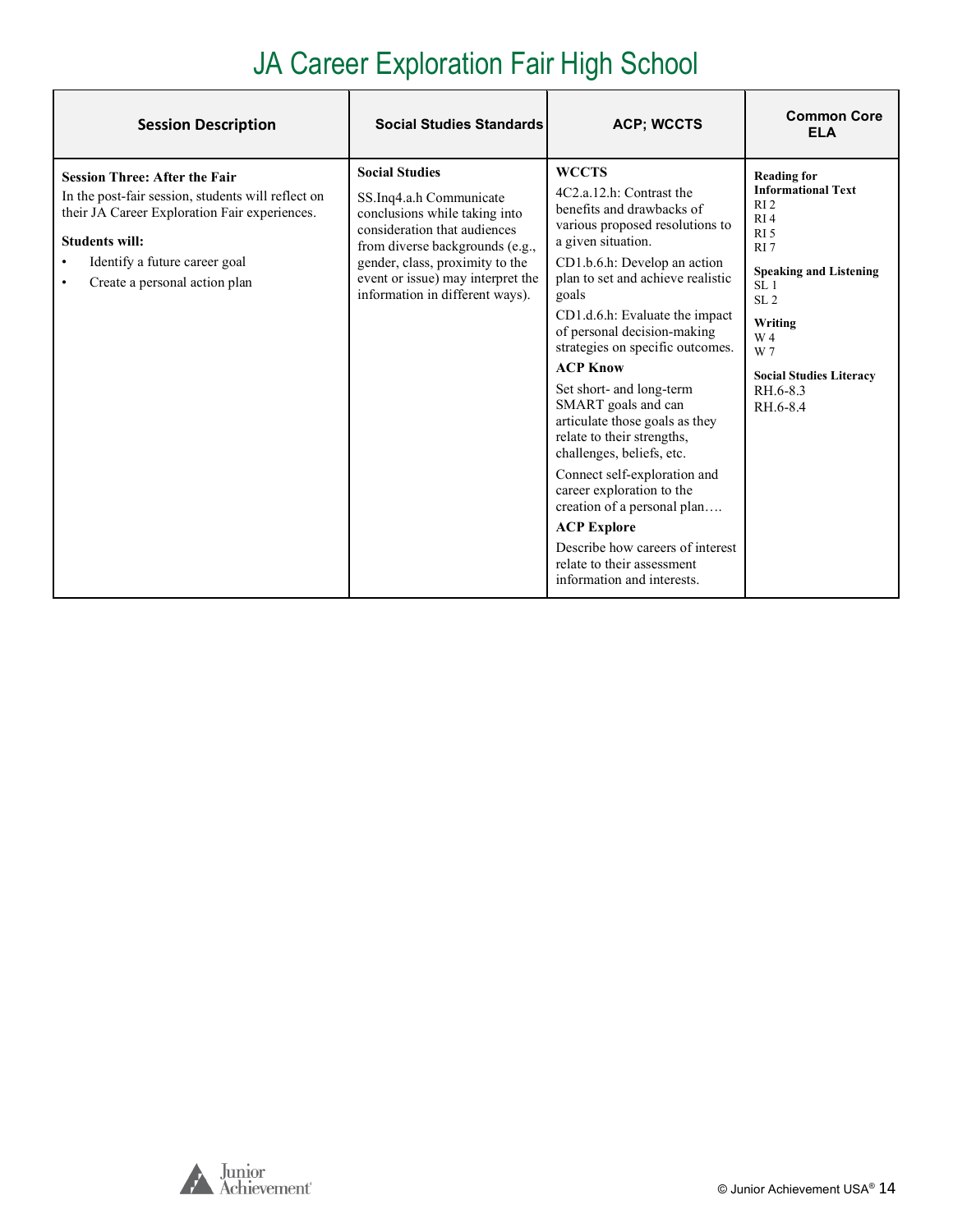# JA Career Speaker Series

| <b>Session Descriptions</b>                                                                                                                                                                                                                                                                                                                 | <b>Social Studies Standards</b>                                                                                                                                               | <b>WCCTS; ACP</b>                                                                                                                                                                                                                                                                                                                                                                                                                                                                                                 | <b>Common Core</b><br><b>ELA</b>                                                                                                                                                                                                                           |
|---------------------------------------------------------------------------------------------------------------------------------------------------------------------------------------------------------------------------------------------------------------------------------------------------------------------------------------------|-------------------------------------------------------------------------------------------------------------------------------------------------------------------------------|-------------------------------------------------------------------------------------------------------------------------------------------------------------------------------------------------------------------------------------------------------------------------------------------------------------------------------------------------------------------------------------------------------------------------------------------------------------------------------------------------------------------|------------------------------------------------------------------------------------------------------------------------------------------------------------------------------------------------------------------------------------------------------------|
| <b>Session One: Before the Event</b><br>Students research the visiting career speaker<br>and his or her company, and prepare<br>questions<br>for the speaker event.<br><b>Students will:</b><br>Identify skills and interests.<br>$\bullet$<br>Recognize Career Clusters<br>$\bullet$<br>Recall future high-demand occupations<br>$\bullet$ | <b>Social Studies</b><br>SS.Inq1.a.h Frame researchable,<br>complex, and open-ended questions,<br>integrating multiple social studies<br>strands that call for investigation. | <b>WCCTS</b><br>CD1.a.3.h: Evaluate various<br>occupations and career<br>pathways to identify personal,<br>academic and career goals based<br>on personal strengths, aptitudes<br>and passions.<br><b>ACP Know</b><br>Instruction in crafting<br>appropriate communications<br>with different<br>purposes/audiences is integrated<br>throughout the curriculum.<br><b>ACP Explore</b><br>Identify 2-3 career clusters that<br>are compatible with their                                                           | <b>Reading for</b><br><b>Informational Text</b><br>RI <sub>1</sub><br>RI <sub>4</sub><br>RI <sub>7</sub><br>Speaking and<br>Listening<br>SL <sub>1</sub><br>SL <sub>2</sub><br>Writing<br>W 4<br>W 7<br>Language<br>L <sub>3</sub><br>L <sub>4</sub><br>L6 |
|                                                                                                                                                                                                                                                                                                                                             |                                                                                                                                                                               | interests, strengths, and values<br>as identified in assessments.<br>Use general career pathway<br>information that correlates to<br>strengths, values and interests to<br>identify careers of interest.<br><b>WCCTS</b>                                                                                                                                                                                                                                                                                          |                                                                                                                                                                                                                                                            |
| <b>Session Two: During the Event</b><br>Students learn about the guest speaker's job<br>experiences and stories, ask questions, and<br>take notes.                                                                                                                                                                                          | <b>NA</b>                                                                                                                                                                     | CD1.d.5.h: Predict the outcome<br>of various decisions on<br>personal, social and career<br>success.                                                                                                                                                                                                                                                                                                                                                                                                              | Speaking and<br>Listening<br>SL <sub>1</sub><br>SL <sub>2</sub><br>Writing                                                                                                                                                                                 |
| <b>Students will:</b><br>Practice active listening skills.<br>$\bullet$<br>Equate job responsibilities with skills<br>$\bullet$<br>and interests                                                                                                                                                                                            |                                                                                                                                                                               | CD2.a.3.h: Evaluate how<br>performance and connections<br>within the learning community<br>enhance future opportunities.<br>CD2.b.8.h: Assess education<br>and training opportunities to<br>acquire new skills necessary for<br>career advancement.<br><b>ACP Explore</b><br>Understand salary, standards of<br>living, connections to different<br>careers, and education and<br>training for multiple levels of<br>jobs within the same career<br>pathway.<br><b>ACP GO</b><br>Explore different career options | W 4<br>W 7<br>Language<br>L <sub>3</sub><br>L <sub>4</sub><br>L6                                                                                                                                                                                           |
|                                                                                                                                                                                                                                                                                                                                             |                                                                                                                                                                               | within career clusters of interest,<br>areas of strengths and interest.                                                                                                                                                                                                                                                                                                                                                                                                                                           |                                                                                                                                                                                                                                                            |

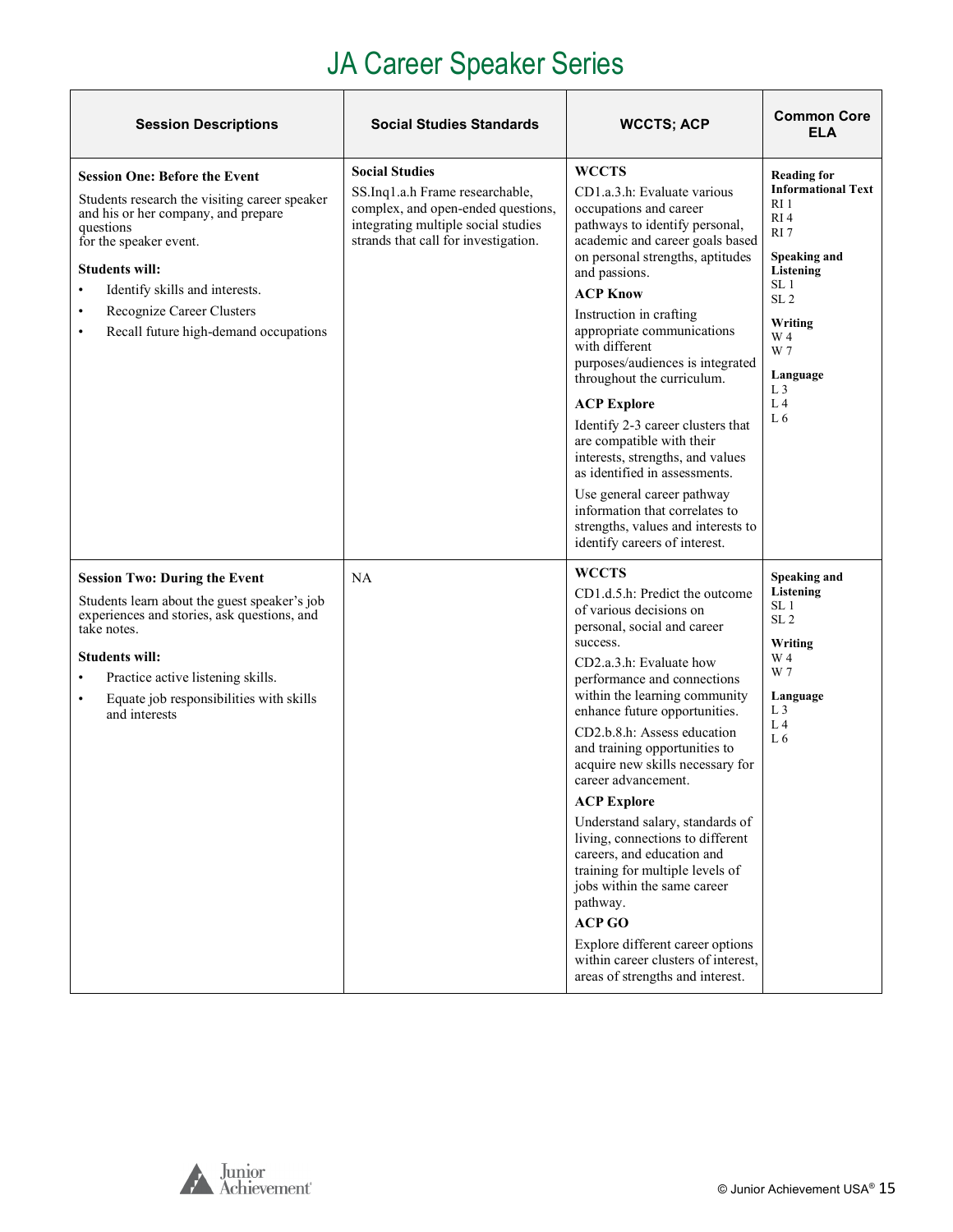# JA Career Speaker Series

| <b>Session Descriptions</b>                                                                                                                                                                  | <b>Social Studies Standards</b>                                                                                                                                                                                                                                 | <b>WCCTS; ACP</b>                                                                                                                                                                                                                                                                                          | <b>Common Core</b><br><b>ELA</b>                                                                                                           |
|----------------------------------------------------------------------------------------------------------------------------------------------------------------------------------------------|-----------------------------------------------------------------------------------------------------------------------------------------------------------------------------------------------------------------------------------------------------------------|------------------------------------------------------------------------------------------------------------------------------------------------------------------------------------------------------------------------------------------------------------------------------------------------------------|--------------------------------------------------------------------------------------------------------------------------------------------|
| <b>Session Three: After the Event</b><br>Students reflect on what they learned during<br>their preparation and the speaker event.<br><b>Students will:</b><br>Recognize Career Clusters<br>٠ | <b>Social Studies</b><br>SS.Inq4.a.h Communicate<br>conclusions while taking into<br>consideration that audiences from<br>diverse backgrounds (e.g., gender,<br>class, proximity to the event or<br>issue) may interpret the information<br>in different ways). | <b>WCCTS</b><br>$CD1.c.11.h$ : Evaluate how the<br>personal strengths and assets of<br>others contribute to a<br>cooperative group atmosphere.<br><b>ACP Explore</b><br>Identify 2-3 career clusters that<br>are compatible with their<br>interests, strengths, and values<br>as identified in assessments | Speaking and<br>Listening<br>SL <sub>1</sub><br>SL <sub>2</sub><br>Writing<br>W 2<br>W 4<br>W 7<br>Language<br>L <sub>3</sub><br>L4<br>L 6 |

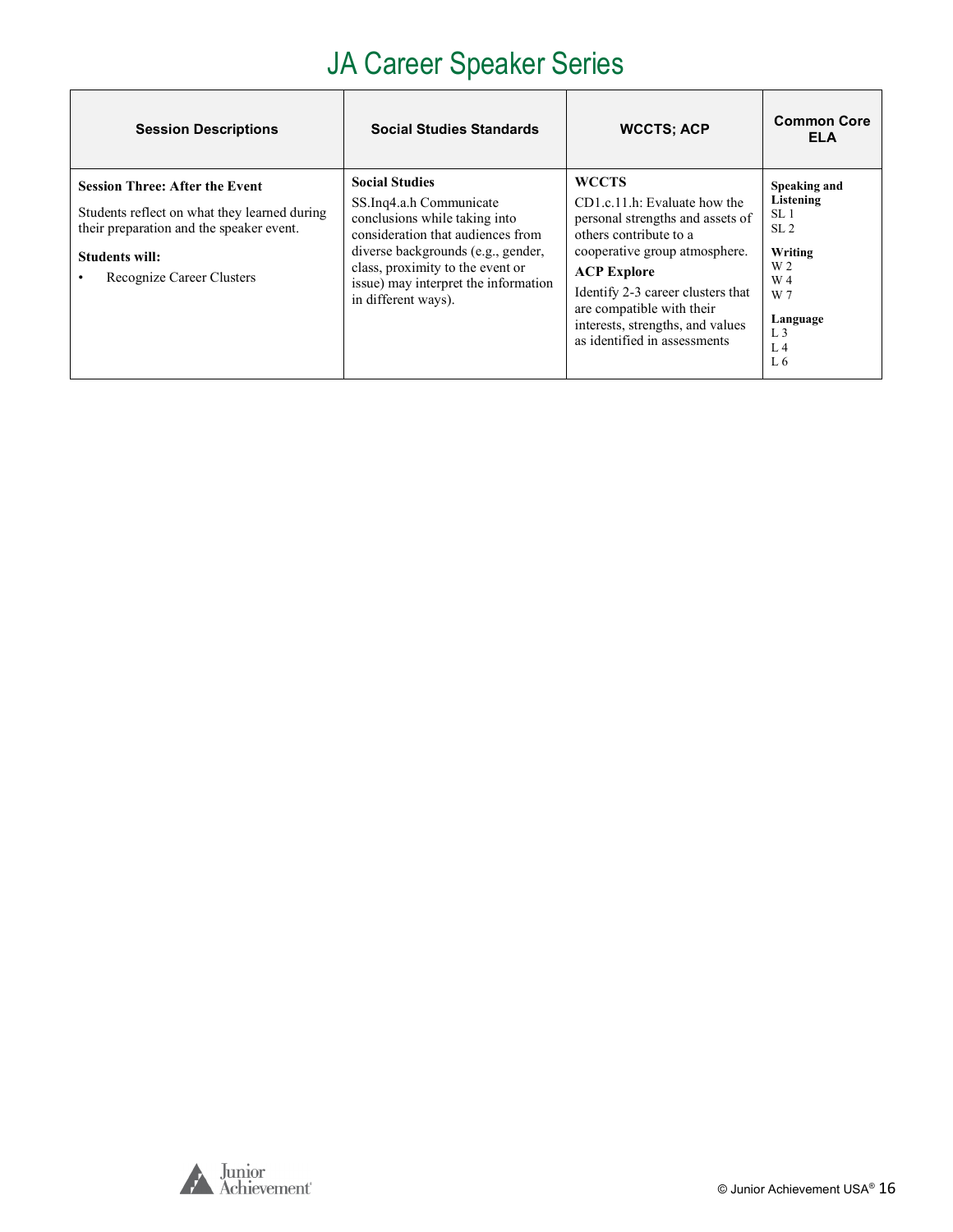<span id="page-16-0"></span>

| <b>Session Descriptions</b>                                                                                                                                                                                                                                                                                                                                                                                                                                                                                                                                                                                                                         | <b>Social Studies Standards</b> | <b>WCCTS; ACP</b>                                                                                                                                                                                                                                                                                                                                                                                                                                                                                                                                                                                                          | <b>Common Core</b><br><b>ELA</b>                                                                                   |
|-----------------------------------------------------------------------------------------------------------------------------------------------------------------------------------------------------------------------------------------------------------------------------------------------------------------------------------------------------------------------------------------------------------------------------------------------------------------------------------------------------------------------------------------------------------------------------------------------------------------------------------------------------|---------------------------------|----------------------------------------------------------------------------------------------------------------------------------------------------------------------------------------------------------------------------------------------------------------------------------------------------------------------------------------------------------------------------------------------------------------------------------------------------------------------------------------------------------------------------------------------------------------------------------------------------------------------------|--------------------------------------------------------------------------------------------------------------------|
| <b>Session One: Get Hired– Critical</b><br><b>Thinking and Creativity</b><br>Students are introduced to the need to be<br>work ready by developing the $4 \, \text{C's skills}$<br>that employers want from people entering<br>the workforce. Students apply critical-<br>thinking skills and creativity to solve<br>problems in real-life work scenarios.<br><b>Students will:</b><br>Use a problem-solving technique to<br>$\bullet$<br>solve personal and professional<br>problems<br>Apply critical-thinking skills to work-<br>$\bullet$<br>based problems<br>Recognize that decisions made in the<br>$\bullet$<br>workplace have consequences | NA                              | <b>WCCTS</b><br>4C1.a.7.h Develop original ways to<br>solve a given problem.<br>4C1.a.8.h: Design a product or<br>service that could fulfill a human<br>need or desire.<br>CD1.b.5.h: Use a decision-making<br>and problem-solving model.<br>ACP<br>Receive instruction in study skills.<br>Group work and instruction in<br>effective collaboration,<br>communication, and leadership<br>skills are integrated throughout the<br>curriculum.                                                                                                                                                                              | Grades 9-10<br>RI.9-10.4<br>SL.9-10.1<br>$L.9-10.1$<br>Grades 11-12<br>RI.11-12.4<br>SL.11-12.1<br>$L.11 - 12.1$   |
| <b>Session Two: Get Hired– Communication</b><br>and Conflict-Management Skills<br>Students apply communication skills to<br>resolve conflicts in work-based scenarios.<br>They role-play conflicts and conflict<br>management and explore behaviors that<br>inflame conflict and behaviors that lead to<br>resolution.<br><b>Students will:</b><br>Recognize common responses to<br>$\bullet$<br>conflict<br>Apply conflict-management skills to<br>$\bullet$<br>resolve work-based issues                                                                                                                                                          | NA                              | <b>WCCTS</b><br>4C2.a.15.h: Determine the best<br>resolution for a problem, decision<br>or opportunity based on given<br>criteria.<br>4C2.b.5.h: Apply past experience<br>to develop a course of action for a<br>new situation.<br>4C2.b.6.h: Use existing knowledge<br>to develop a resolution for a new<br>situation, problem or opportunity.<br>4C3.c.7.h: Resolve conflicts<br>productively with individuals as<br>they arise.<br>LE1.b.8.h: Apply conflict<br>management skills to help facilitate<br>solutions.<br>ACP<br>Receive instruction in effective<br>collaboration, communication, and<br>leadership skill. | Grades 9-10<br>RI.9-10.4<br>SL.9-10.1<br>$L.9-10.1$<br>Grades $11-12$<br>RI.11-12.4<br>SL.11-12.1<br>$L.11 - 12.1$ |



Ŧ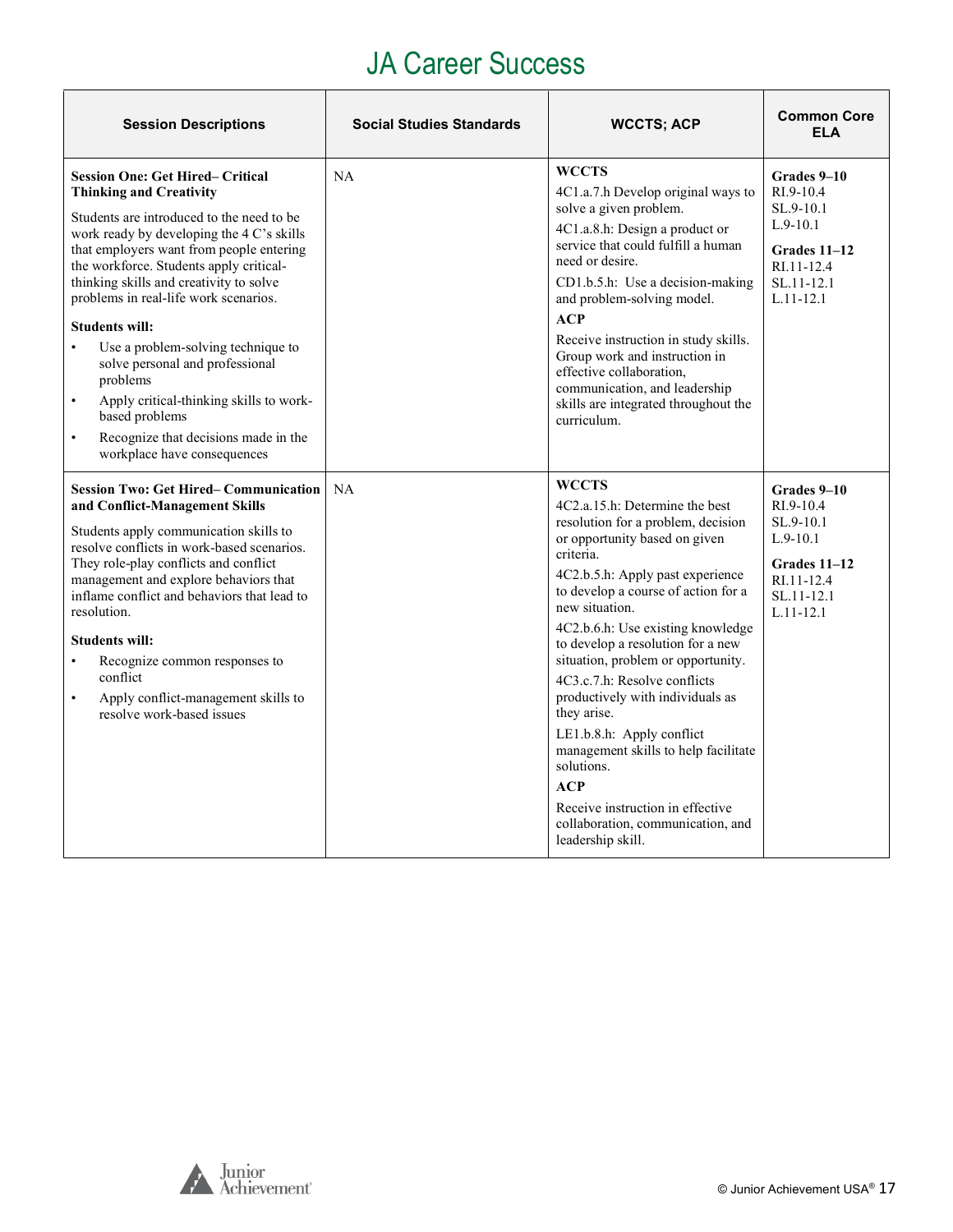| <b>Session Descriptions</b>                                                                                                                                                                                                                                                                                                                                                                                                                                                                                                                                                  | <b>Social Studies Standards</b> | <b>WCCTS; ACP</b>                                                                                                                                                                                                                                                                                                                                                                                                                                                                                                                                                                                                                                                                                                                                                             | <b>Common Core</b><br><b>ELA</b>                                                                                             |
|------------------------------------------------------------------------------------------------------------------------------------------------------------------------------------------------------------------------------------------------------------------------------------------------------------------------------------------------------------------------------------------------------------------------------------------------------------------------------------------------------------------------------------------------------------------------------|---------------------------------|-------------------------------------------------------------------------------------------------------------------------------------------------------------------------------------------------------------------------------------------------------------------------------------------------------------------------------------------------------------------------------------------------------------------------------------------------------------------------------------------------------------------------------------------------------------------------------------------------------------------------------------------------------------------------------------------------------------------------------------------------------------------------------|------------------------------------------------------------------------------------------------------------------------------|
| <b>Session Three: Get Hired-Collaboration</b><br>and Creativity<br>Students practice collaboration, a 4 C's skill,<br>by using a teambuilding model referred to as<br>the GRPI (Goals, Roles and Responsibilities,<br>Processes, and Interpersonal Relationship<br>Skills). The model describes the behaviors<br>found in high-performance teams in the<br>workplace.<br><b>Students will:</b><br>Demonstrate collaboration with team<br>$\bullet$<br>members to accomplish work-based<br>challenges<br>Recognize the components of a high-<br>$\bullet$<br>performance team | NA                              | <b>WCCTS</b><br>4C1.b.7.h: Incorporate the skills<br>and experiences of others to<br>develop a new solution to a<br>problem.<br>4C2.a.14.h: Analyze the impact<br>of a decision using a systems<br>thinking model.<br>4C3.b.7.h: Participate in group<br>processes to generate consensus.<br>CD1.b.5.h: Use a decision-<br>making and problem-solving<br>model.<br>ACP<br>Student-determined self-directed<br>and group inquiry-based and<br>problem solving activities are<br>integrated throughout the<br>curriculum.                                                                                                                                                                                                                                                       | Grades 9–10<br>RI.9-10.4<br>SL.9-10.1,6<br>$L.9-10.1$<br>Grades $11-12$<br>RI.11-12.4<br>SL.11-12.1<br>$L.11 - 12.1$         |
| <b>Session Four: Get Hired-Strong Soft</b><br><b>Skills</b><br>Students will review soft skills that are in<br>demand by employers and rate their own<br>soft skills. They will use personal stories in<br>a job interview workshop to communicate<br>these skills to a potential employer.<br><b>Students will:</b><br>Identify soft skills that are in demand<br>$\bullet$<br>by employers<br>Demonstrate personal soft skills in a<br>$\bullet$<br>mock interview                                                                                                         | NA                              | <b>WCCTS</b><br>CD2.b.7.h: Interpret and analyze<br>the impact of current education,<br>training and work trends on life,<br>learning and career plans.<br>CD2.b.8.h: Assess education and<br>training opportunities to acquire<br>new skills necessary for career<br>advancement.<br>CD4.c.4.h: Model behaviors that<br>demonstrate reliability and<br>dependability.<br><b>ACP</b><br><b>Self-Awareness</b><br>Possess an understanding of who<br>they are and reflect on this self-<br>awareness, applying it to vision<br>development, goal setting, and<br>creating an ACP.<br>World of Work & Labor<br>Market<br>Learn which different "soft<br>skills" are needed for different<br>pathways, and which are most<br>crucial.<br>Develop effective job seeking<br>tools. | Grades 9–10<br>RI.9-10.4<br>W.9-10.2<br>SL.9-10.1<br>$L.9-10.1$<br>Grades 11-12<br>RI.11-12.4<br>SL.11-12.1<br>$L.11 - 12.1$ |

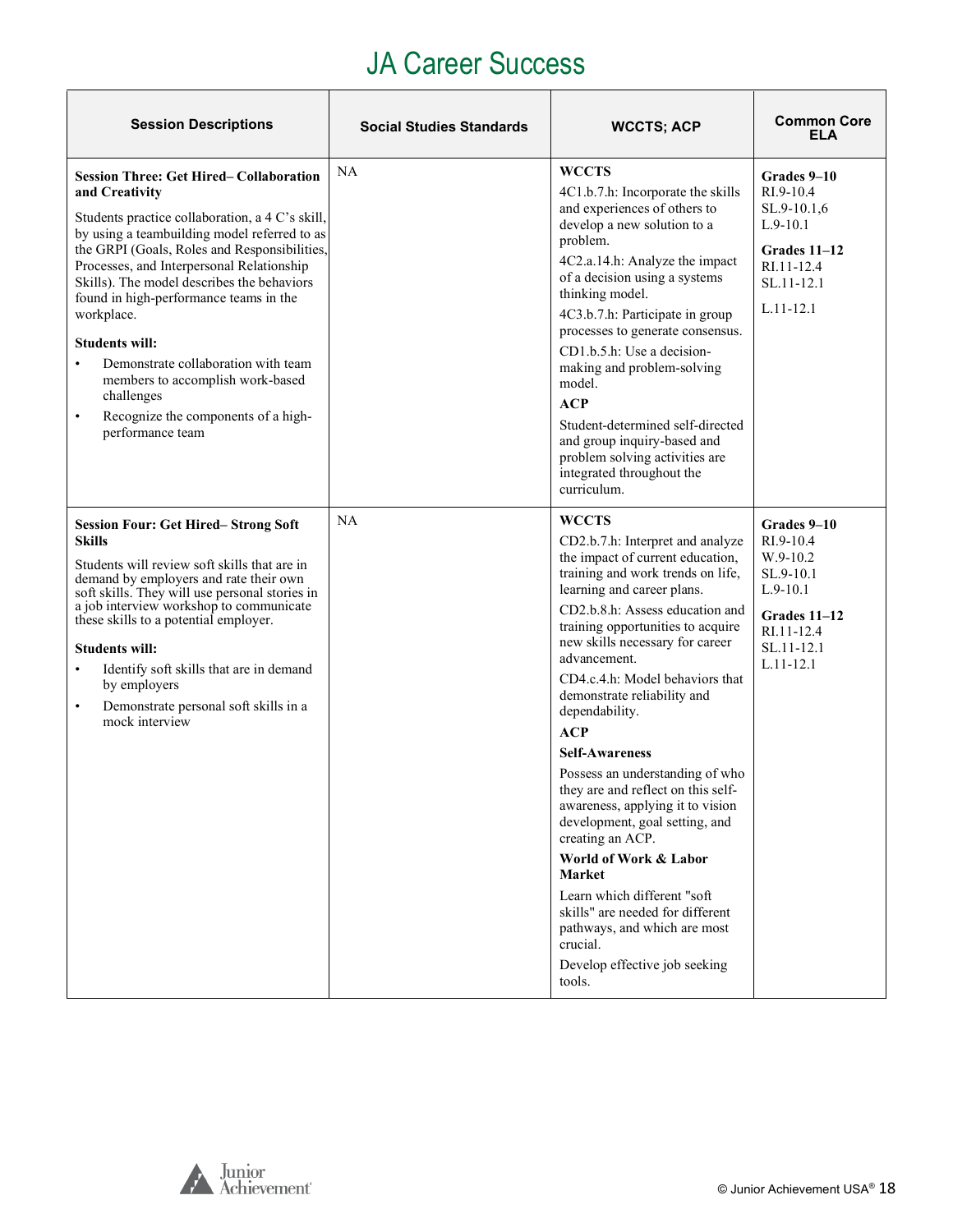| <b>Session Descriptions</b>                                                                                                                                                                                                                                                                                                                                                                                                                                                                                                                                                  | <b>Social Studies Standards</b> | <b>WCCTS; ACP</b>                                                                                                                                                                                                                                                                                                                                                                                                                                                                                                                                                                                                                                                                                                                                                                                                                                                                                                                                                   | <b>Common Core</b><br><b>ELA</b>                                                                                   |
|------------------------------------------------------------------------------------------------------------------------------------------------------------------------------------------------------------------------------------------------------------------------------------------------------------------------------------------------------------------------------------------------------------------------------------------------------------------------------------------------------------------------------------------------------------------------------|---------------------------------|---------------------------------------------------------------------------------------------------------------------------------------------------------------------------------------------------------------------------------------------------------------------------------------------------------------------------------------------------------------------------------------------------------------------------------------------------------------------------------------------------------------------------------------------------------------------------------------------------------------------------------------------------------------------------------------------------------------------------------------------------------------------------------------------------------------------------------------------------------------------------------------------------------------------------------------------------------------------|--------------------------------------------------------------------------------------------------------------------|
| <b>Session Five: Know Your Work Priorities</b><br>Students learn that in the current workforce,<br>people change jobs or careers several times<br>over a lifetime. That means it is important<br>to be prepared and adaptable. Students<br>explore which of their priorities should be<br>their anchors as they prepare to enter the<br>working world.<br><b>Students will:</b><br>Recognize the importance of being<br>focused, proactive, and adaptable when<br>exploring careers<br>Rank work environment priorities as an<br>anchor for making career planning decisions | <b>NA</b>                       | <b>WCCTS</b><br>CD2.b.9.h: Analyze local and<br>regional labor market and job<br>growth information to select a<br>career pathway for potential<br>advancement.<br>CD3.a.10.h: Analyze how career<br>plans may be affected by<br>personal growth, external events<br>and changes in motivations and<br>aspirations.<br>CD4.a.6.h: Evaluate how self-<br>discipline, self-worth, positive<br>attitude and integrity displayed in<br>a work situation affect<br>employment status.<br>CD4.a.7.h: Assess how<br>flexibility and willingness to<br>learn new knowledge and skills<br>affect employment status.<br><b>Self-Awareness</b><br>Interpret and articulate personal<br>strengths and interests. Identify<br>evidence as expressed that relate<br>to the information identified in<br>age-appropriate inventories.<br><b>Career Exploration</b><br>Take age-appropriate inventories<br>and assessments for career<br>exploration and reflect on the<br>results. | Grades 9-10<br>RI.9-10.4<br>$SL.9-10.1$<br>$L.9-10.1$<br>Grades 11-12<br>RI.11-12.4<br>SL.11-12.1<br>$L.11 - 12.1$ |

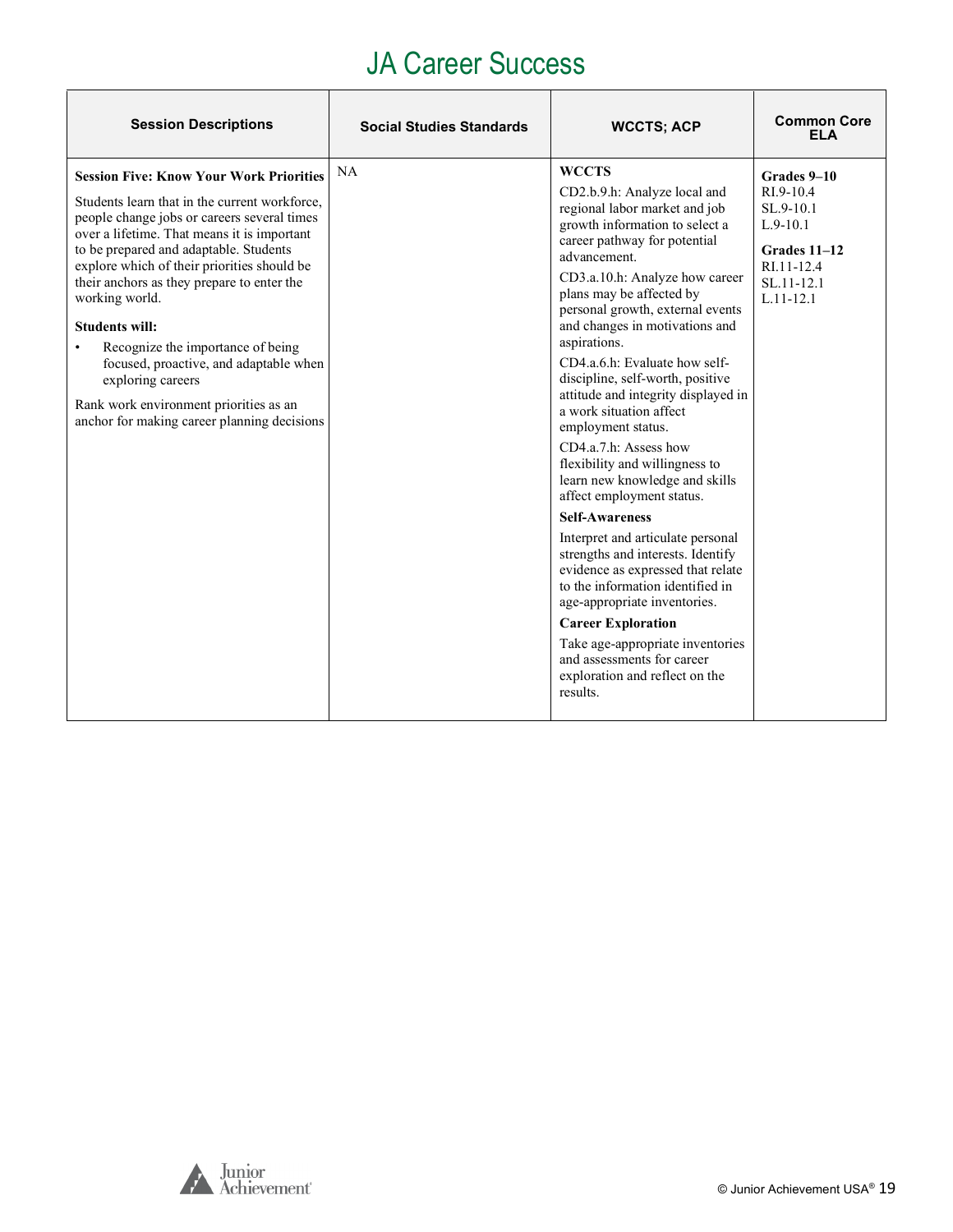| <b>Session Descriptions</b>                                                                                                                                                                                                                                                                                                                                                                                                                                                                                                                                         | <b>Social Studies Standards</b>                                                                                                                                                                                                                                                                                                                                                                                                                                                 | <b>WCCTS; ACP</b>                                                                                                                                                                                                                                                                                                                                                                                                                                                                                                                                                                                                                                                                                                                                                                                                                                                                                                                                                                                                                                                                                                             | <b>Common Core</b><br>ELA                                              |
|---------------------------------------------------------------------------------------------------------------------------------------------------------------------------------------------------------------------------------------------------------------------------------------------------------------------------------------------------------------------------------------------------------------------------------------------------------------------------------------------------------------------------------------------------------------------|---------------------------------------------------------------------------------------------------------------------------------------------------------------------------------------------------------------------------------------------------------------------------------------------------------------------------------------------------------------------------------------------------------------------------------------------------------------------------------|-------------------------------------------------------------------------------------------------------------------------------------------------------------------------------------------------------------------------------------------------------------------------------------------------------------------------------------------------------------------------------------------------------------------------------------------------------------------------------------------------------------------------------------------------------------------------------------------------------------------------------------------------------------------------------------------------------------------------------------------------------------------------------------------------------------------------------------------------------------------------------------------------------------------------------------------------------------------------------------------------------------------------------------------------------------------------------------------------------------------------------|------------------------------------------------------------------------|
| <b>Session Six: Know Who's Hiring</b><br>In groups, students analyze factors to<br>consider when researching careers: skills<br>learned through training and education;<br>interests in various career clusters; and<br>specific high-growth jobs and the<br>requirements needed to earn them.<br><b>Students will:</b><br>Analyze requirements needed for high-<br>$\bullet$<br>growth industries, such as those<br>offering STEM-related jobs<br>Identify the education and training<br>$\bullet$<br>needed to be adaptable and competitive<br>in the job market. | <b>Social Studies</b><br>SS Inq.1.a.h Frame researchable,<br>complex, and open-ended questions,<br>integrating multiple social studies<br>strands that call for investigation.<br>SS Inq.1.b.h Construct questions<br>that support the research and<br>identify the sources that will be used<br>in the student developed research<br>proposal.<br>SS Inq.3.a.h Develop a defensible<br>claim to provide focus for an inquiry<br>that is based upon the analysis of<br>sources. | <b>WCCTS</b><br>CD3.b.5.h: Evaluate the<br>relationship between educational<br>achievement and career<br>development.<br>CD3.c.6.h: Discuss how<br>adaptability and flexibility,<br>especially when initiating or<br>responding to change,<br>contributes to career success.<br><b>ACP</b><br><b>Career Exploration</b><br>Use general career pathway<br>information.<br>Describe how careers of interest<br>relate to their assessment<br>information and interests and<br>reflect on areas for growth.<br>Understand the relevance of<br>current studies and activities to<br>developing key skills and<br>understanding related to their<br>career of interest.<br>World of Work & Labor<br><b>Market</b><br>Use labor market and other<br>information to understand how<br>salary levels differ<br>Identify the different types of<br>career information to consider<br>when making decisions about<br>career, education and training<br>options.<br>Identify the financial impact of<br>fringe benefits, work schedules,<br>and other information related to<br>the personal and financial value<br>of specific careers. | Grades 9-10<br>W.9-10.1<br>$L.9-10.1$<br>Grades 11-12<br>$L.11 - 12.1$ |

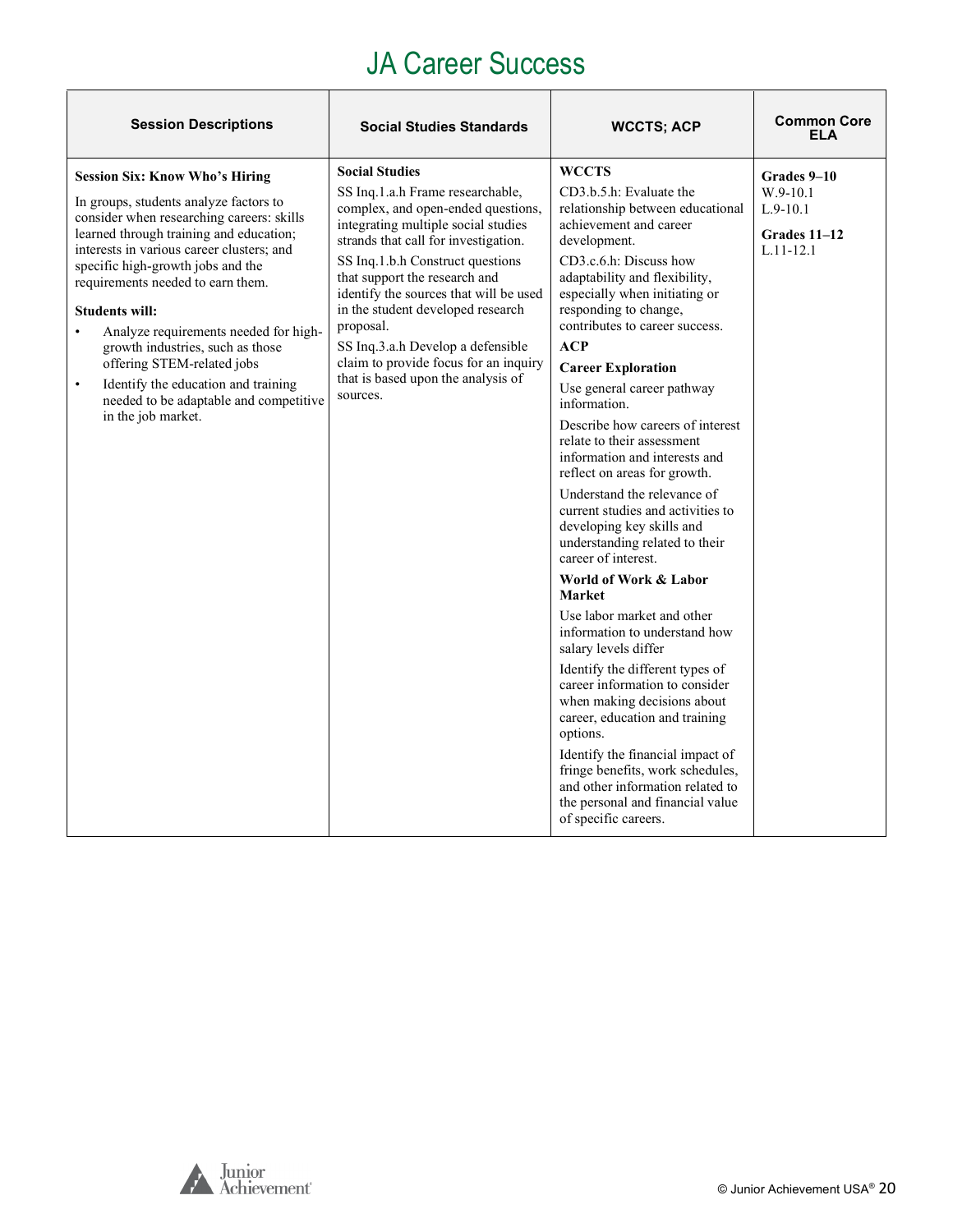| <b>Session Descriptions</b>                                                                                                                                                                                                                                                                                                                                                                                                                                | <b>Social Studies Standards</b> | <b>WCCTS; ACP</b>                                                                                                                                                                                                                                                                                                                                                                                                                                                                                                                                                                                                                                                                                                                                                                                                      | <b>Common Core</b><br><b>ELA</b>                                                                                                                      |
|------------------------------------------------------------------------------------------------------------------------------------------------------------------------------------------------------------------------------------------------------------------------------------------------------------------------------------------------------------------------------------------------------------------------------------------------------------|---------------------------------|------------------------------------------------------------------------------------------------------------------------------------------------------------------------------------------------------------------------------------------------------------------------------------------------------------------------------------------------------------------------------------------------------------------------------------------------------------------------------------------------------------------------------------------------------------------------------------------------------------------------------------------------------------------------------------------------------------------------------------------------------------------------------------------------------------------------|-------------------------------------------------------------------------------------------------------------------------------------------------------|
| <b>Session Seven: Know Your Personal</b><br><b>Brand</b><br>Students work in teams to rate the personal<br>brand of candidates applying for a job by<br>comparing cover letters, resumes, and<br>digital profiles of the candidates.<br><b>Students will:</b><br>Explore how to hunt for a job and the<br>$\bullet$<br>tools needed<br>Determine choices they can make to<br>$\bullet$<br>create a positive personal brand as they<br>build their careers. | NA                              | <b>WCCTS</b><br>CD3.a.14.h: Implement an<br>individual learning plan to<br>maximize academic ability and<br>achievement.<br>CD4.a.9.h: Use positive work-<br>qualities typically desired in each<br>of the career cluster's pathways.<br>CD4.b.6.h:Prepare a resume,<br>cover letter, employment<br>application.<br>ACP<br><b>Career Exploration</b><br>Engage in job shadowing,<br>informational interviewing, part-<br>time work, and other career<br>exploration.<br>Instruction in crafting<br>appropriate communications is<br>integrated throughout the<br>curriculum.<br><b>Self-Awareness</b><br>Interpret and can articulate their<br>personal strengths, work values,<br>learning styles, beliefs, and<br>interests identified in age-<br>appropriate inventories then link<br>them to selection of careers. | Grades 9-10<br>RI.9-10.4.5<br>W.9-10.2<br>SL.9-10.1,2<br>$L.9-10.1$<br>Grades 11-12<br>RI.11-12.4,5<br>W.11-12.1,3,9<br>SL.11-12.1,2<br>$L.11 - 12.1$ |

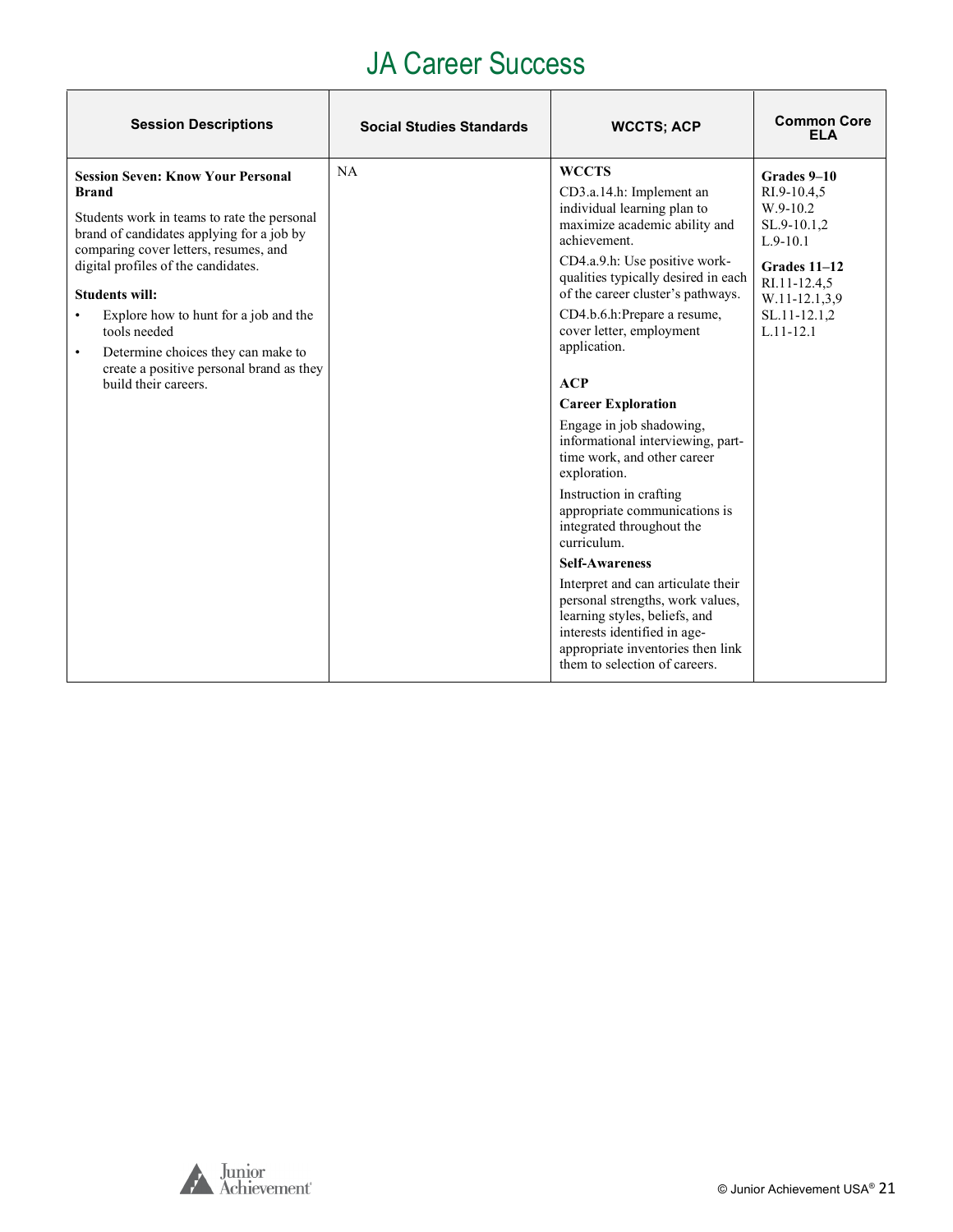<span id="page-21-0"></span>

| <b>Session Descriptions</b>                                                                                                                                                                                                                                                                                                                                                                                                                                                                                                                                                                                                                                                                                                                                                                                                                                                                                                                                                                                                                                                                     | <b>Social Studies Standards</b>                                                                                                                                                                                                                                                                                | <b>ACP; WCCTS</b>                                                                                                                                                                                                                                                                                                                                                                                                                                                                                                                                                                         | <b>Common Core</b><br><b>ELA</b>                                                                                                                                       |
|-------------------------------------------------------------------------------------------------------------------------------------------------------------------------------------------------------------------------------------------------------------------------------------------------------------------------------------------------------------------------------------------------------------------------------------------------------------------------------------------------------------------------------------------------------------------------------------------------------------------------------------------------------------------------------------------------------------------------------------------------------------------------------------------------------------------------------------------------------------------------------------------------------------------------------------------------------------------------------------------------------------------------------------------------------------------------------------------------|----------------------------------------------------------------------------------------------------------------------------------------------------------------------------------------------------------------------------------------------------------------------------------------------------------------|-------------------------------------------------------------------------------------------------------------------------------------------------------------------------------------------------------------------------------------------------------------------------------------------------------------------------------------------------------------------------------------------------------------------------------------------------------------------------------------------------------------------------------------------------------------------------------------------|------------------------------------------------------------------------------------------------------------------------------------------------------------------------|
| <b>Meeting One: Start a Business</b><br>Students are introduced to the JA Company<br>Program experience, explore ways to raise<br>capital for their business venture, and analyze<br>their personal strengths to help inform their<br>individual roles in their company project.<br><b>Students will:</b><br>Identify the JA Company Program overall<br>$\bullet$<br>objectives by reviewing the major<br>milestones.<br>Describe the importance of setting goals<br>$\bullet$<br>and developing a vision as first steps<br>toward entrepreneurial success.<br>Identify the roles and associated skill sets<br>$\bullet$<br>that are integral in a company structure.<br>Assess personal strengths against the<br>designated company roles to determine a<br>potential business role.<br>Identify different means by which to raise<br>$\bullet$<br>capital for a start-up business.<br>Differentiate between facts and myths<br>$\bullet$<br>about entrepreneurs.<br>Reflect on personal and professional<br>$\bullet$<br>vision and set some immediate goals for<br>becoming an entrepreneur. | <b>Social Studies/Economics</b><br>SS.Econ1.b.hEvaluate how<br>incentives determine what is<br>produced and distributed in a<br>competitive market system.<br>SS.Econ2.a.h Connect the<br>roles of consumers and<br>producers in the product,<br>labor, and financial markets,<br>and the economy as a whole.  | <b>ACP Components Self</b><br><b>Awareness</b><br>Interpret and can articulate<br>their personal strengths, work<br>values, learning styles,<br>beliefs, and interests<br>identified in age-appropriate<br>inventories then link them to<br>selection of careers.<br><b>WCCTS</b><br>EN2.a: Evaluate the<br>entrepreneurial discovery<br>process.<br>EN2.b: Formulate a plan to in<br>delve into an entrepreneurial<br>venture now or in the future.                                                                                                                                      | Grades 9–10<br>RI.9-10 2,.4,6,7,10<br>SL.9-10.1-3<br>L.9-10.1,2,4,5,6<br>Grades 11-12<br>$RI.11-12.$<br>2, 4, 6, 7, 10<br>SL.11-12.1-3<br>L.11-12.1,2,4,5,6            |
| <b>Meeting Two: Solve a Customer's Problem</b><br>Students use creative problem solving to<br>brainstorm ideas for a business<br>service/product, with the goal of identifying<br>their top choices to research.<br><b>Students will:</b><br>Describe how brainstorming several ideas<br>and then picking the best option will lead<br>to creative problem solving.<br>Describe the Design Thinking model and<br>$\bullet$<br>the steps involved in the process.<br>Describe the advantages of applying the<br>$\bullet$<br>Design Thinking model to new ideas or<br>problem solving.<br>Describe the Empathize, Define, and<br>$\bullet$<br>Ideate steps in the Design Thinking<br>model.<br>Apply the Empathize, Define, and Ideate<br>$\bullet$<br>steps of the Design Thinking model to<br>identify a customer need and some<br>plausible solutions.                                                                                                                                                                                                                                        | <b>Social Studies/Economics</b><br>SS.Econ1.b.hEvaluate how<br>incentives determine what is<br>produced and distributed in a<br>competitive market system.<br>SS. Econ2.a.h Connect the<br>roles of consumers and<br>producers in the product,<br>labor, and financial markets,<br>and the economy as a whole. | <b>ACP Academic and Career</b><br>Preparation<br>Student-determined self-<br>directed and group inquiry-<br>based and problem-solving<br>activities are integrated<br>throughout the curriculum.<br>Explicit instruction in study<br>skills is integrated throughout<br>the curriculum.<br><b>WCCTS</b><br>EN2.b.10.h: Describe an<br>entrepreneurial opportunity<br>and formulate the steps in<br>establishing a business<br>oriented toward that<br>opportunity.<br>4C1.b.8.h: Work as part of a<br>team to design a product or<br>service that could fulfill a<br>human need or desire | Grades 9-10<br>RI.9-10 2,4,7,10<br>W. 9-104<br>SL.9-10.1-5<br>L.9-10.1,2,4,5,6<br>Grades 11-12<br>RI.11-12 2,.4,6,7,10<br>W.11-124<br>SL11-12.1-3<br>$L.11 - 12.1 - 2$ |

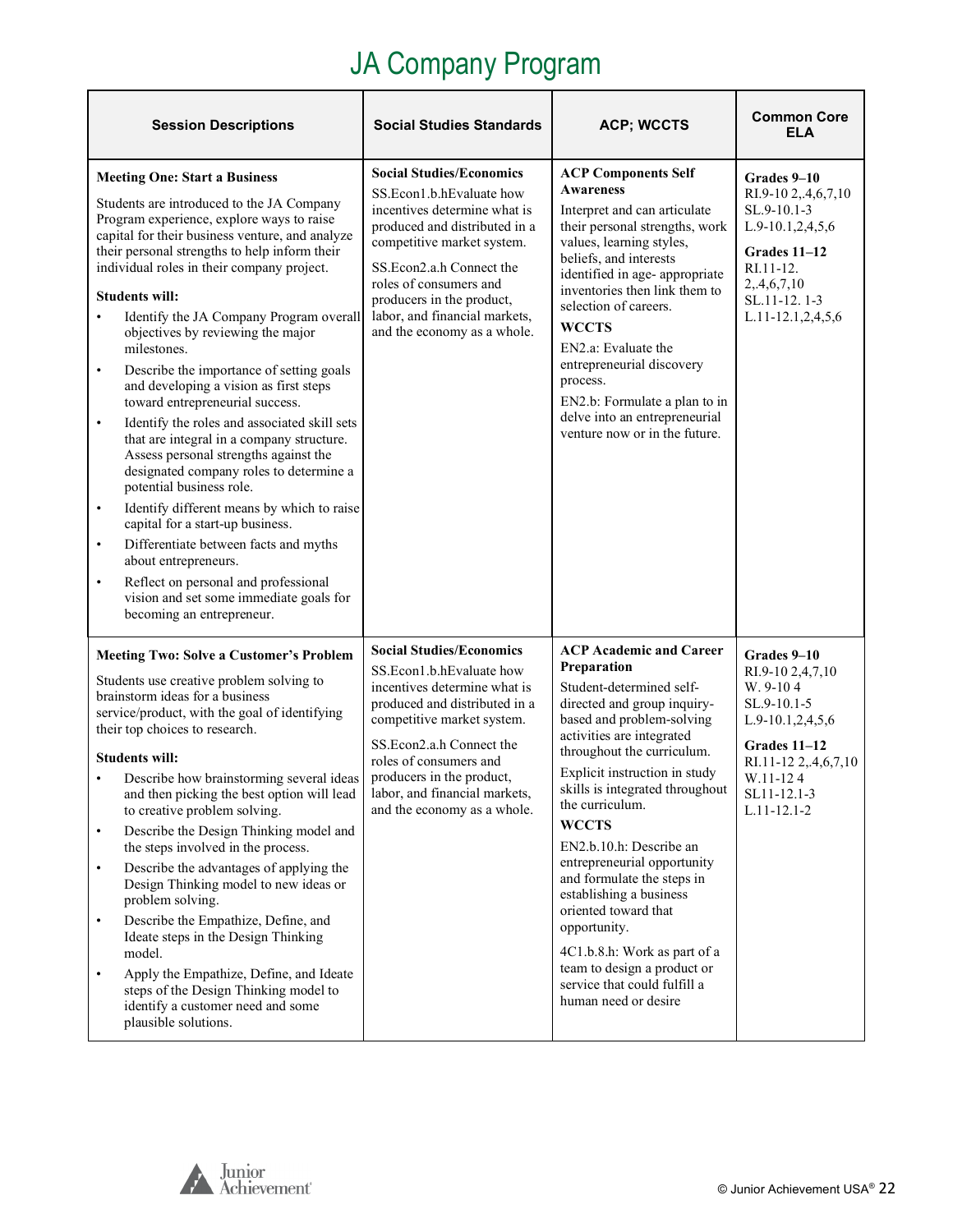| <b>Session Descriptions</b>                                                                                                                                                                                                                                                                                                                                                                                                                                                                                                                                                                                                                                                                                                                                                                                                                                                                                                                                                                                                                                                                                                                                                                                                                                                                                                                                    | <b>Social Studies Standards</b>                                                                                                                                                                                                                                                                        | <b>ACP; WCCTS</b>                                                                                                                                                                                                                                                                                      | <b>Common Core</b><br>ELA                                                                                                                                                                               |
|----------------------------------------------------------------------------------------------------------------------------------------------------------------------------------------------------------------------------------------------------------------------------------------------------------------------------------------------------------------------------------------------------------------------------------------------------------------------------------------------------------------------------------------------------------------------------------------------------------------------------------------------------------------------------------------------------------------------------------------------------------------------------------------------------------------------------------------------------------------------------------------------------------------------------------------------------------------------------------------------------------------------------------------------------------------------------------------------------------------------------------------------------------------------------------------------------------------------------------------------------------------------------------------------------------------------------------------------------------------|--------------------------------------------------------------------------------------------------------------------------------------------------------------------------------------------------------------------------------------------------------------------------------------------------------|--------------------------------------------------------------------------------------------------------------------------------------------------------------------------------------------------------------------------------------------------------------------------------------------------------|---------------------------------------------------------------------------------------------------------------------------------------------------------------------------------------------------------|
| <b>Meeting Three: Evaluate the Options</b><br>Students apply their personal entrepreneurial<br>skills while exploring good decision making<br>and vetting the viability of a venture, using a<br>SWOT analysis tool to narrow their decision<br>on their company's final product idea.<br><b>Students will:</b><br>Explain why innovation is an integral<br>$\bullet$<br>factor for a company's health and<br>growth.<br>Explain how failure leads to success<br>$\bullet$<br>and how using a growth mindset can<br>provide the appropriate perspective in<br>challenging situations.<br>Define the entrepreneurial mindset.<br>٠<br>Describe the key characteristics that a<br>successful entrepreneur embodies.<br>Explain the uses and benefits of a<br>SWOT analysis for a start-up venture.<br>Apply a SWOT analysis to each<br>product/service the company is<br>considering.<br>Define the terms pivot and persevere<br>$\bullet$<br>related to business venture startups.<br>Use data to make informed decisions<br>$\bullet$<br>about the direction of the business.<br>Execute a final decision about whether<br>$\bullet$<br>to proceed with the team's chosen<br>product/service using data-informed<br>decision making.<br>Demonstrate that entrepreneurs have<br>accountability by completing a Product<br>Approval application to submit to JA. | SS.Econ2.a.h<br>Connect the roles of<br>consumers and producers in<br>the product, labor, and<br>financial markets, and the<br>economy as a whole.<br>Analyze the roles of the<br>market for goods and<br>services (product market)<br>and the market for factors<br>of production (factor<br>market). | ACP<br>Instruction in crafting<br>appropriate communication<br>is integrated throughout the<br>curriculum.<br><b>WCCTS</b><br>EN2.b.14.h: Explain the<br>need for continuation<br>planning for an<br>entrepreneurial venture.<br>EN2.a.9.h: Generate and<br>determine feasibility of<br>venture ideas. | Grades 9–10<br>RI.9-10 2,4,5,6,10<br>$W.9-10$<br>4, 6, 7, 8, 9, 10<br>SL.9-10.1-4<br>$L.9-10.1-6$<br>Grades 11-12<br>RI.11-12.2,.4,6,10<br>W.11-12<br>4,6,7,8,9,10<br>SL.11-12.1-4<br>$L.11 - 12.1 - 6$ |

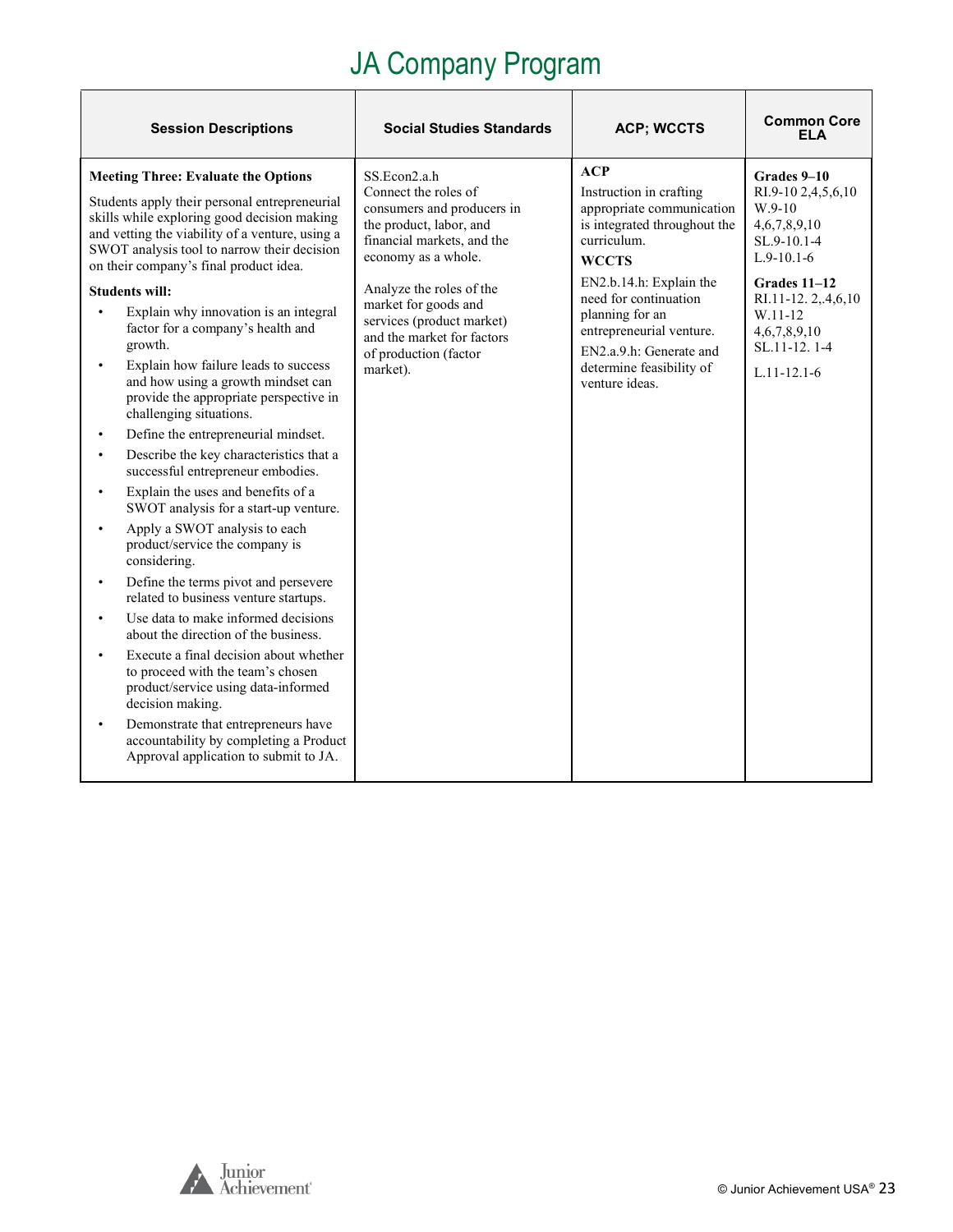| <b>Session Descriptions</b>                                                                                                                                                                                                                                                                                                                                                                                                                                                                                                                                                                                                                                                                                                                                                                                                                                                                                                                                                                                                                                                                                                                                                                                                                                                         | <b>Social Studies Standards</b>                                                                                                                                                                                                                                                                                                                                                         | <b>ACP; WCCTS</b>                                                                                                                                                                                                                                                                                                                                                                                                                     | <b>Common Core</b><br>ELA                                                                                                                                                                                       |
|-------------------------------------------------------------------------------------------------------------------------------------------------------------------------------------------------------------------------------------------------------------------------------------------------------------------------------------------------------------------------------------------------------------------------------------------------------------------------------------------------------------------------------------------------------------------------------------------------------------------------------------------------------------------------------------------------------------------------------------------------------------------------------------------------------------------------------------------------------------------------------------------------------------------------------------------------------------------------------------------------------------------------------------------------------------------------------------------------------------------------------------------------------------------------------------------------------------------------------------------------------------------------------------|-----------------------------------------------------------------------------------------------------------------------------------------------------------------------------------------------------------------------------------------------------------------------------------------------------------------------------------------------------------------------------------------|---------------------------------------------------------------------------------------------------------------------------------------------------------------------------------------------------------------------------------------------------------------------------------------------------------------------------------------------------------------------------------------------------------------------------------------|-----------------------------------------------------------------------------------------------------------------------------------------------------------------------------------------------------------------|
| <b>Meeting Four: Create a Structure</b><br>Students initiate the company's structure by<br>establishing roles, commence planning within business<br>teams, and finalize capitalization decisions.<br><b>Students will:</b><br>Explain the five functional roles of the company<br>and the essential responsibilities of each role.<br>Relate the sections of the Business Snapshot with<br>$\bullet$<br>the business planning information necessary to<br>identify for a start-up company.<br>Evaluate personal strengths aligned to each role<br>$\bullet$<br>and select team members for business teams.<br>Evaluate the different means for raising capital<br>$\bullet$<br>and select an option for the company's start-up<br>venture.<br>Identify essential tasks for different roles in the<br>$\bullet$<br>startup by drafting Business Team task lists for<br>each functional role.<br>Discuss collaboration and communication<br>$\bullet$<br>strategies within and between business teams.                                                                                                                                                                                                                                                                                | NA                                                                                                                                                                                                                                                                                                                                                                                      | <b>ACP Career Exploration</b><br>Engage in job shadowing,<br>informational interviewing, part-<br>time work, and other career<br>exploration.<br>Group work and instruction in<br>effective collaboration,<br>communication, and leadership<br>skills are integrated throughout<br>the curriculum.<br><b>WCCTS</b><br>EN1.a.5.h: Analyze the personal<br>advantages and risks of owning a<br>business.                                | Grades 9-10<br>RI.9-10 2,4,5,6,10<br>W.9-10 4, 6, 7, 8, 9, 10<br>SL.9-10.1-4<br>$L.9-10.1-6$<br>Grades 11-12<br>RI.11-12.2,.4,6,10<br>W.11-12<br>4,6,7,8,9,10<br>SL.11-12.1-4<br>$L.11 - 12.1 - 6$              |
| <b>Meeting Five: Launch the Business</b><br>Students explore corporate leadership roles and<br>responsibilities, evaluate personal leadership skills, and<br>elect leaders for the business venture. Then, they<br>organize their business teams, start deep dives into<br>business team roles, and complete work on the<br>Business Snapshot and Company Charter.<br><b>Students will:</b><br>Evaluate different leadership styles and the most<br>$\bullet$<br>positive leadership influence for companies in<br>different situations.<br>Assess personal leadership styles and reflect on<br>what considerations might be important in<br>decision making as a leader of a start-up<br>company.<br>Describe the significance of accountability as an<br>$\bullet$<br>entrepreneur and a student as it relates to a<br>company venture and JA experience.<br>Evaluate the different leader candidates, and elect<br>$\bullet$<br>people for the company leadership positions.<br>Demonstrate basic business planning by<br>$\bullet$<br>completing the Business Snapshot which outlines<br>all the key elements to launch a business.<br>Express the legal and social need for a company's<br>$\bullet$<br>guiding principles by developing and agreeing to<br>a company charter. | SS.Econ1.a.h<br>Perform a cost-benefit<br>analysis on a real-world<br>situation, using economic<br>thinking to describe the<br>marginal costs and benefits<br>of a particular decision.<br>SS.Econ2.c.h<br>Calculate the costs of<br>production and explain their<br>role in firm decision<br>making.<br>Differentiate between and<br>calculate revenue and profit<br>for a given firm. | <b>ACP World of Work and</b><br><b>Labor Market</b><br>Participate in extracurricular or<br>work-based learning<br>opportunities that connect to the<br>desired career cluster.<br><b>WCCTS</b><br>EN2.b.13.h: Develop a business<br>plan for a prospective<br>entrepreneurial venture.<br>MG1.c.13.h: Analyze various<br>business plans to determine<br>whether plans are aligned with<br>the business vision, mission and<br>goals. | Grades 9-10<br>RI.9-10.1,2,4,10<br>W.9-10.2<br>$W.9-10.4-6$<br>SL.9-10.1,3,4,5,6<br>$L.9-10.1-6$<br>Grades 11-12<br>RI.11-12.1<br>RI.11-12.4<br>W.11-12.2-7<br>SL.11-12.1-2<br>$L.11 - 12.1 - 2$<br>$L.11-12.6$ |

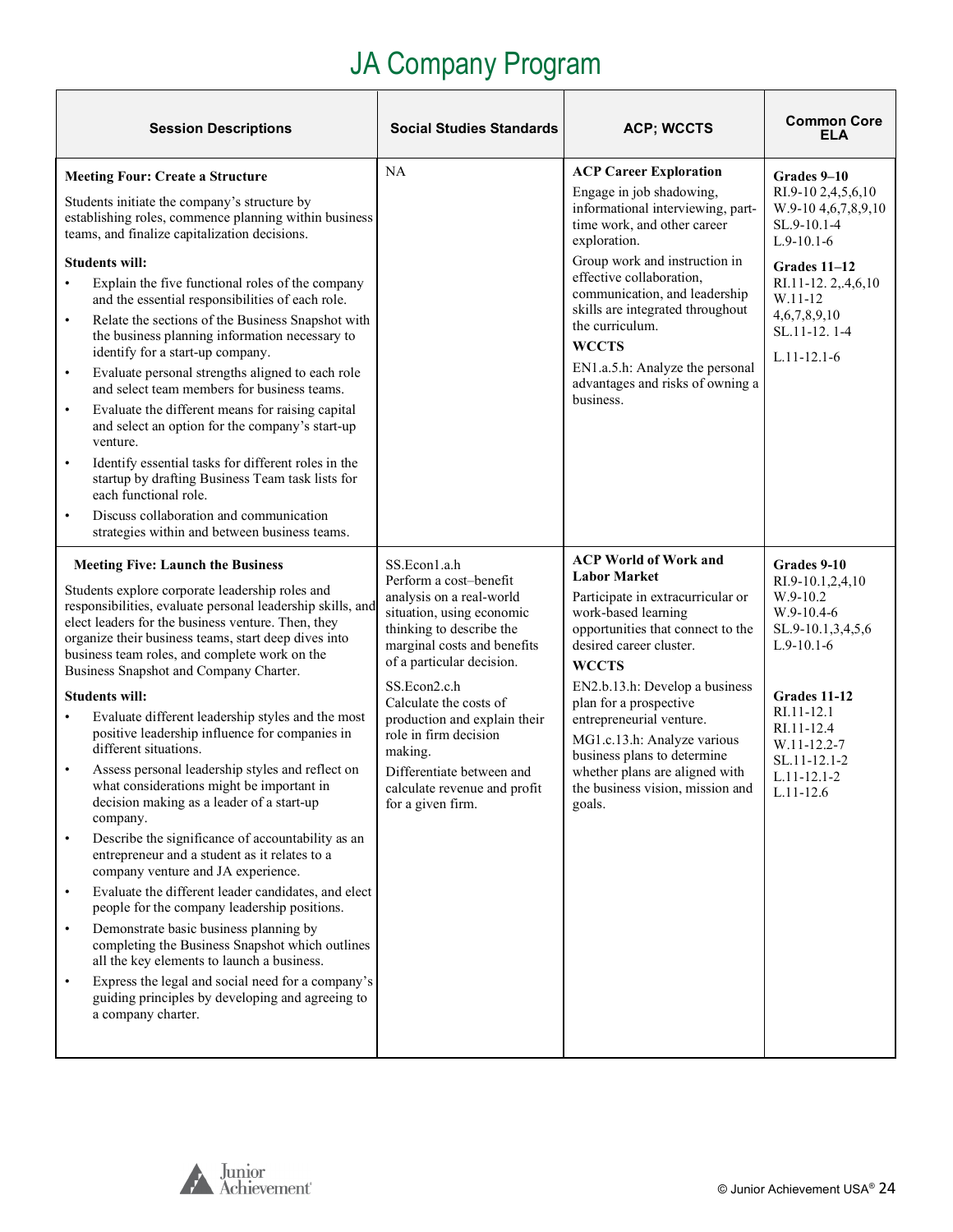| <b>Session Descriptions</b>                                                                                                                                                                                                                                                                                                                                                                                                                                                                                                                                                                                            | <b>Social Studies Standards</b>                                                                                                                                                                                                                                                               | <b>ACP; WCCTS</b>                                                                                                                                                                                                                                                                                                                                                                                                        | <b>Common Core</b><br><b>ELA</b>                                                                                                                                                                                                                   |
|------------------------------------------------------------------------------------------------------------------------------------------------------------------------------------------------------------------------------------------------------------------------------------------------------------------------------------------------------------------------------------------------------------------------------------------------------------------------------------------------------------------------------------------------------------------------------------------------------------------------|-----------------------------------------------------------------------------------------------------------------------------------------------------------------------------------------------------------------------------------------------------------------------------------------------|--------------------------------------------------------------------------------------------------------------------------------------------------------------------------------------------------------------------------------------------------------------------------------------------------------------------------------------------------------------------------------------------------------------------------|----------------------------------------------------------------------------------------------------------------------------------------------------------------------------------------------------------------------------------------------------|
| <b>Topic: Finances</b><br>(Self-Guided)<br>Students learn how the finance<br>department is a vital part of an<br>organization and review the<br>characteristics that contribute to a<br>strong finance team.<br><b>Students will:</b><br>Describe the importance of<br>$\bullet$<br>finance in a company.<br>Explain the primary tasks and<br>$\bullet$<br>responsibilities of the finance<br>team to understand this team's<br>role in company operations.                                                                                                                                                            | SS.Econ2.c.h<br>Calculate the costs of production and<br>explain their role in firm decision<br>making.<br>Differentiate between and calculate revenue<br>and profit for a given firm.                                                                                                        | <b>ACP Financial Knowledge</b><br>Interpret knowledge of<br>financial topics to compare<br>personal finances, costs of<br>postsecondary options,<br>financial trends and outlooks<br>of different careers, <i>i.e.</i> ,<br>Return on Investment (ROI)<br>of financial choices.<br><b>WCCTS</b><br>EN2.c.4.h: Describe processes<br>used to acquire adequate<br>financial resources for venture<br>creation and startup. | Grades 9-10<br>$RI.9-10.1$<br>$W.9-10.4-7$<br>$SL.9-10.1-2$<br>SL.9-10.4-6<br>$L.9-10.1-2$<br>$L.9-10.4$<br><b>Grades 11-12</b><br>RI.11-12.1<br>RI.11-12.4<br>W.11-12.2,4<br>W.11-12.5-6<br>SL.11-12.1-2<br>$SL.11 - 12.1 - 2$<br>$L.11 - 12.1,6$ |
| <b>Topic: Leadership and Management</b><br>(Self-Guided)<br>Students review the concept of<br>leadership and how leaders guide<br>organizations, discover the<br>characteristics that foster strong<br>leadership skills, and identify the<br>primary responsibilities of this<br>business role in the JA Company<br>Program.<br><b>Students will:</b><br>Describe the importance of<br>$\bullet$<br>leadership and management in a<br>company.<br>Explain the primary tasks and<br>$\bullet$<br>responsibilities of the Leadership<br>and Management team to<br>understand this team's role in<br>company operations. | NA                                                                                                                                                                                                                                                                                            | <b>ACP Academic and Career</b><br>Preparation<br>Group work and instruction in<br>effective collaboration,<br>communication, and<br>leadership skills are integrated<br>throughout the curriculum.<br><b>WCCTS</b><br>MG1.a.11.h: Explain several<br>traits of effective leadership<br>and the skills required.                                                                                                          | Grades 9-10<br>$RI.9-10.1-2$<br>RI.9-10.4,10<br>$SL.9-10.1-2$<br>$L.9-10.1-2$<br>$L.9-10.4$<br>Grades 11-12<br>RI.11-12.2,4,10<br>SL.11-12.1-2<br>$L.11 - 12.1 - 6$                                                                                |
| <b>Topic: Marketing (Self-Guided)</b><br>Students learn how marketing connects<br>the company with the customer and is<br>really the way that a company<br>communicates with customers and<br>other businesses. They learn the four<br>Ps of the marketing mix and the<br>primary responsibilities of the<br>Marketing team during the JA<br>Company Program.<br><b>Students will:</b><br>Describe the importance of<br>marketing in a company<br>Explain the primary tasks and<br>$\bullet$<br>responsibilities of the Marketing<br>team to understand this team's<br>role in company operations.                     | SS.Econ2.a.h<br>Connect the roles of consumers and<br>producers in the product, labor, and<br>financial markets, and the<br>economy as a whole.<br>Analyze the roles of the market for goods<br>and services (product market)<br>and the market for factors of production<br>(factor market). |                                                                                                                                                                                                                                                                                                                                                                                                                          | Grades 9-10<br>RI.9-10.2,4,7,10<br>W.9-<br>10.2,4,5,6,7,8,10<br>SL.9-10.1-6<br>$L.9-10.1-6$<br>Grades 11-12<br>RI.11-12.2,4,7,10<br>W.11-12.2<br>W.11-12.4-8<br>SL.11-12.1-6<br>$L.11 - 12.1 - 6$                                                  |

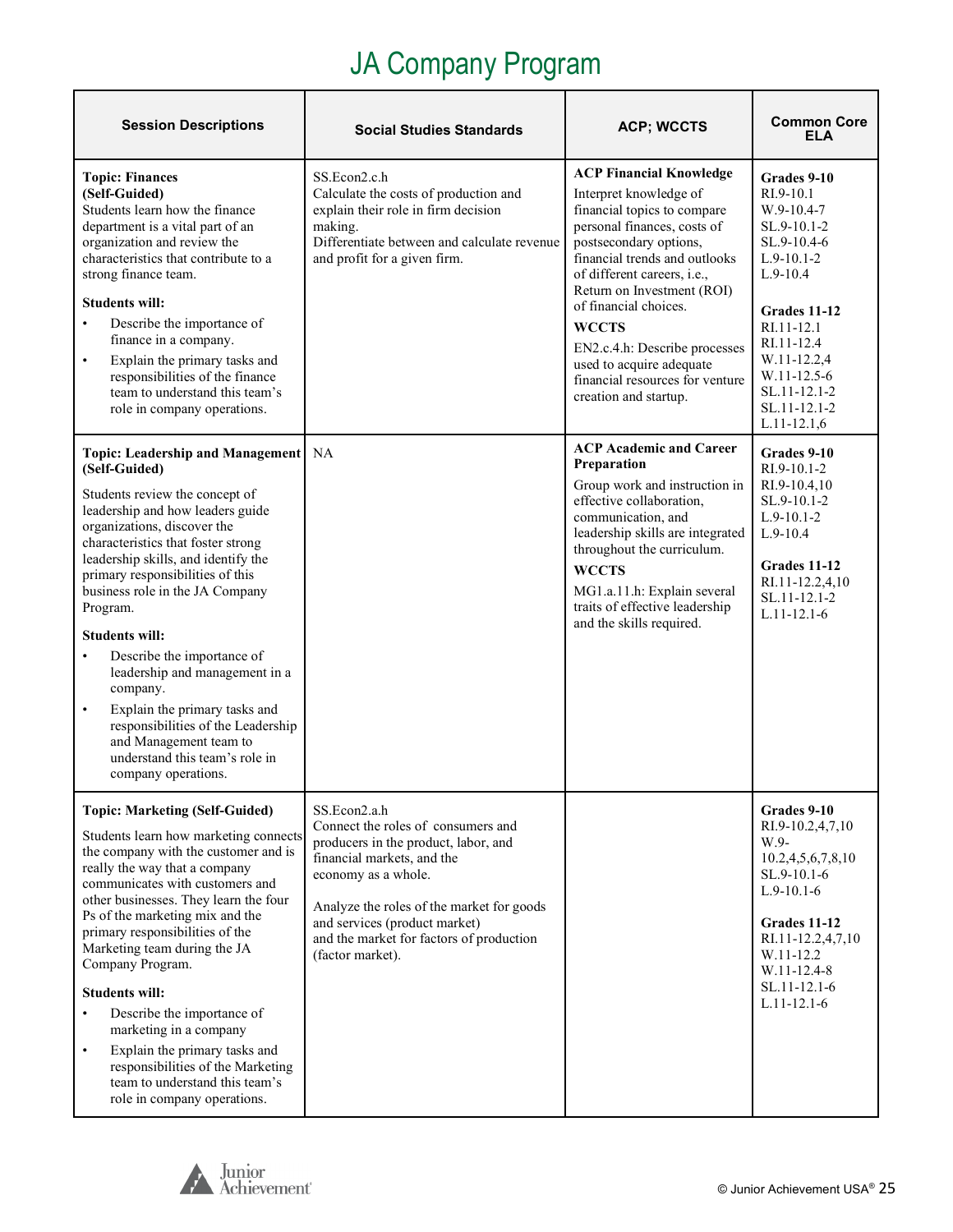| <b>Session Descriptions</b>                                                                                                                                                                                                                                                                                                                                                                                                                                                                                                                                                                                                                                                                                                                                                                                                                                                     | Social Studies Standards                                                                                                               | <b>ACP; WCCTS</b>                                                                                                                                                                                                                                                                                                                                                                                                                                                                                                                                                                                                                                                                                | <b>Common Core</b><br>ELA                                                                                                                                                                     |
|---------------------------------------------------------------------------------------------------------------------------------------------------------------------------------------------------------------------------------------------------------------------------------------------------------------------------------------------------------------------------------------------------------------------------------------------------------------------------------------------------------------------------------------------------------------------------------------------------------------------------------------------------------------------------------------------------------------------------------------------------------------------------------------------------------------------------------------------------------------------------------|----------------------------------------------------------------------------------------------------------------------------------------|--------------------------------------------------------------------------------------------------------------------------------------------------------------------------------------------------------------------------------------------------------------------------------------------------------------------------------------------------------------------------------------------------------------------------------------------------------------------------------------------------------------------------------------------------------------------------------------------------------------------------------------------------------------------------------------------------|-----------------------------------------------------------------------------------------------------------------------------------------------------------------------------------------------|
| <b>Topic: Sales (Self-Guided)</b><br>Students learn how sales teams are<br>vital to an organization and discover<br>the primary responsibilities of the<br>Sales team for the JA Company<br>Program and learn tips for sales<br>success.<br><b>Students will:</b><br>Describe the importance of sales<br>in a company<br>Explain the primary tasks and<br>$\bullet$<br>responsibilities of the sales team<br>to understand this team's role in<br>company operations.                                                                                                                                                                                                                                                                                                                                                                                                           | SS.Econ1.b.h<br>Evaluate how incentives<br>determine what is produced and distributed<br>in a competitive market system.               | <b>ACP World of Work and Labor</b><br><b>Market</b><br>Learn which different "soft skills"<br>are needed for different pathways,<br>and which are most crucial.                                                                                                                                                                                                                                                                                                                                                                                                                                                                                                                                  | Grades 9-10<br>RI.9-10.2,4,5,6,10<br>SL.9-10.1-6<br>$L.9-10.1-6$<br>Grades 11-12<br>RI.11-12.2,4,6,10<br>SL.11-12.1-6<br>$L.11 - 12.1 - 6$                                                    |
| <b>Topic: Supply Chain Workflow</b><br>(Self-Guided)<br>Students learn that a supply chain is<br>the network established to gather<br>components, manufacture a product,<br>and distribute that product to<br>consumers. responsibilities.<br><b>Students will:</b><br>Describe the function of a supply<br>chain and the purpose of each<br>link in the supply chain as it<br>relates to company operations.                                                                                                                                                                                                                                                                                                                                                                                                                                                                   | SS.Econ2.a.h<br>Analyze the roles of the market for goods<br>and services (product market)<br>and the market for factors of production | <b>ACP World of Work and Labor</b><br><b>Market</b><br>Participate in extracurricular or<br>work-based learning opportunities<br>that connect to the desired career<br>cluster.                                                                                                                                                                                                                                                                                                                                                                                                                                                                                                                  | Grades 9-10<br>RI.9-10.1,2,4,7,10<br>W.9-10.4,7<br>SL.9-10.1-6<br>$L.9-10.1,4,6$<br>Grades 11-12<br>RI.11-12.1,2,4,7,10<br>W.11-12.4,7,10<br>SL.11-12.1-6<br>$L.11 - 12.1 - 4$<br>$L.11-12.6$ |
| <b>Business Operations Over the course</b><br>of several meetings, students launch<br>their business, work in their business<br>teams to run the business, and share<br>weekly progress with Leadership.<br>They have access to self-guided<br>content to support their specific roles.<br><b>Students will:</b><br>Explain the five functional roles<br>of the company and the essential<br>responsibilities of each role.<br>Describe the steps involved in a<br>$\bullet$<br>company status update report.<br>Present status updates from each<br>$\bullet$<br>business team of the company.<br>Identify the purpose of each<br>$\bullet$<br>element of the Finance<br>Workbook and when each will be<br>used in company operations.<br>Establish a functional startup<br>$\bullet$<br>through completing tasks related<br>to the management and running<br>of their company | NA                                                                                                                                     | 4C2.a.11.h: Determine the<br>information needed to address an<br>identified problem.<br>4C2.a.12.h: Contrast the benefits<br>and drawbacks of various proposed<br>resolutions to a given situation.<br>4C2.a.13.h: Predict how an action<br>could result in unintended<br>consequences, both positive and<br>negative.<br>4C2.a.15.h: Determine the best<br>resolution for a problem, decision<br>or opportunity based on given<br>criteria.<br>4C3.a.12.h: Utilize effective<br>listening skills in creating<br>consensus in a group.<br>4C3.b.7.h: Participate in group<br>processes to generate consensus.<br>4C3.c.7.h: Resolve conflicts<br>productively with individuals as<br>they arise. | Grades 9-10<br>RI.9-10.2,4,6,10<br>W.9-10.2,4,8-10<br>SL.9-10.1-6<br>$L.9-10.1-6$<br><b>Grades 11-12</b><br>RI.11-12.2,4,6,7,10<br>W.11-12.2,4,8,10<br>SL.11-12.1-6<br>$L.11 - 12.1 - 6$      |

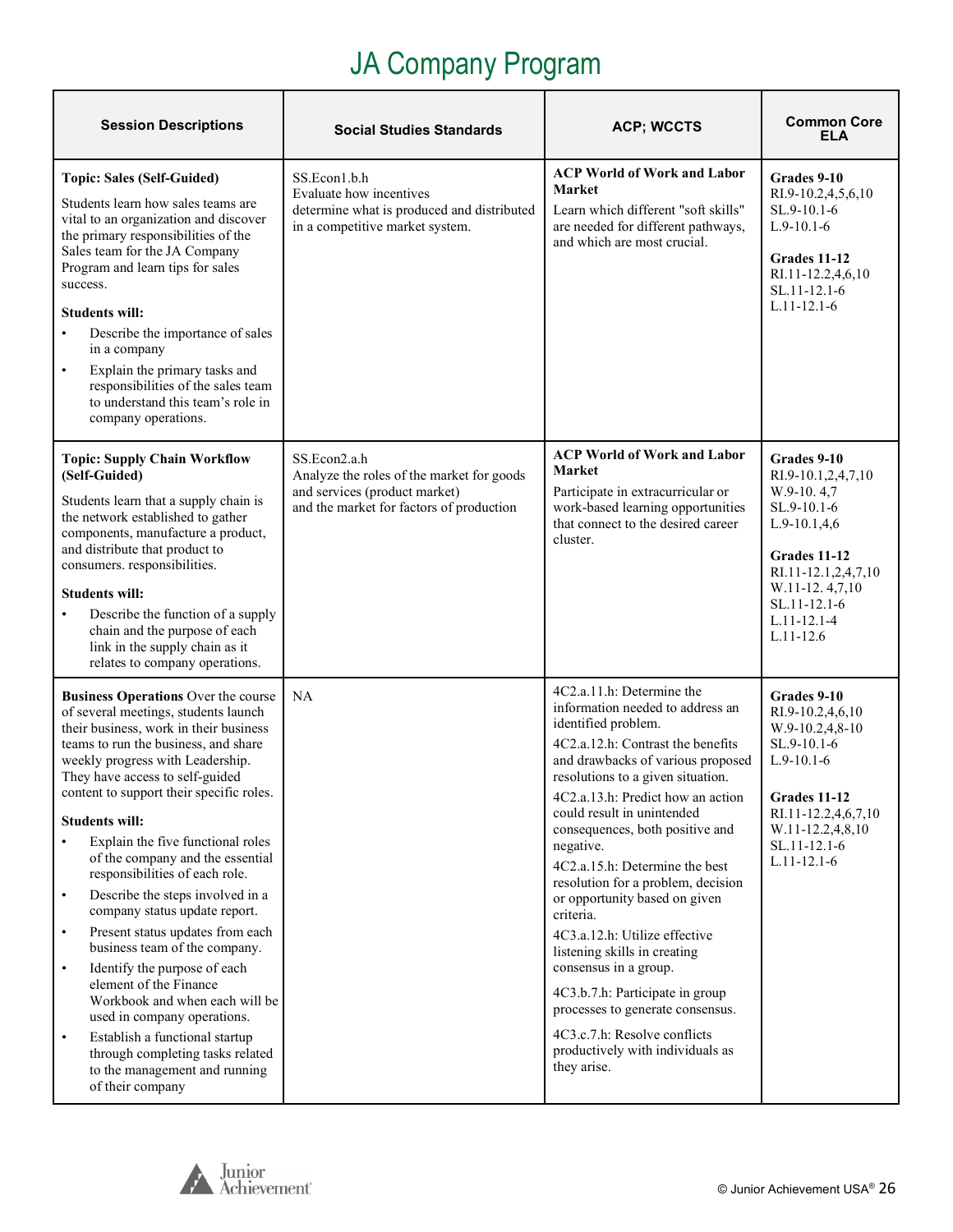| <b>Session Descriptions</b>                                                                                                                                                                                                                                                                                                                                                                                                                                                                                                                                                                                                                                                                         | Social Studies Standards | <b>ACP; WCCTS</b>                                                                                                                                                                                                                                                                                                                                                                                                                                                                                                                                                                                                                                                                                                                                                            | <b>Common Core</b><br>ELA                                                                                                                                         |
|-----------------------------------------------------------------------------------------------------------------------------------------------------------------------------------------------------------------------------------------------------------------------------------------------------------------------------------------------------------------------------------------------------------------------------------------------------------------------------------------------------------------------------------------------------------------------------------------------------------------------------------------------------------------------------------------------------|--------------------------|------------------------------------------------------------------------------------------------------------------------------------------------------------------------------------------------------------------------------------------------------------------------------------------------------------------------------------------------------------------------------------------------------------------------------------------------------------------------------------------------------------------------------------------------------------------------------------------------------------------------------------------------------------------------------------------------------------------------------------------------------------------------------|-------------------------------------------------------------------------------------------------------------------------------------------------------------------|
| <b>Meeting Twelve: Liquidate the</b><br>Company<br>Students finalize their company's<br>operations, initiate the steps necessary<br>to liquidate their company's assets,<br>and complete the steps to close out<br>their company.<br><b>Students will:</b><br>Describe the liquidation process<br>$\bullet$<br>for the company and the<br>associated tasks.<br>Demonstrate the liquidation<br>$\bullet$<br>process of a business by<br>executing the tasks to complete<br>the student company.                                                                                                                                                                                                      | <b>NA</b>                | <b>ACP Financial Knowledge</b><br>Summarize how financial concepts<br>relate to personal goals and vision<br>for the future.<br><b>Career Exploration</b><br>Understand the relevance of current<br>studies and activities to developing<br>technical, interpersonal, academic,<br>and other key skills and<br>understanding related to their<br>career of interest.<br><b>WCCTS</b><br>EN2.b.15.h: Develop exit strategies<br>for a failing business.                                                                                                                                                                                                                                                                                                                       | Grades 9-10<br>RI.9-10.2,4,7,10<br>SL.9-10.1-4<br>$L.9-10.1-4$<br>Grades 11-12<br>RI.11-12.2,4,10<br>SL.11-12.1-4<br>$L.11 - 12.1 - 4$                            |
| <b>Meeting Thirteen:</b><br><b>Create a Personal Plan of Action</b><br>Students recognize the necessity of<br>networking as an entrepreneur and<br>work on a personal action plan to<br>develop their personal network and to<br>refine their entrepreneurial skills.<br><b>Students will:</b><br>Describe the importance of<br>$\bullet$<br>networking related to your<br>business and overall<br>entrepreneurial success.<br>Execute an introductory plan to<br>$\bullet$<br>initiate networking by<br>determining immediate people<br>and organizations you can<br>connect with.<br>Execute a personal action plan to<br>detail the next steps you will take<br>in your entrepreneurial journey. | <b>NA</b>                | <b>ACP Self Awareness</b><br>Identify evidence that relates to the<br>information identified in<br>inventories.<br>Apply skills to vision development,<br>goal setting, and creation of an<br>ACP.<br>Knowledgeably discuss goals,<br>progress toward their goals, and<br>refer to their goals when they<br>transition to new schools and/or<br>programs.<br>Explain how their goals fit with<br>their personal skills and attributes,<br>current activities, and<br>postsecondary plan.<br><b>Career Exploration</b><br>Take age-appropriate inventories<br>and assessments for career<br>exploration and reflect on the<br>results.<br>Use general career pathway<br>information that correlates to<br>strengths, values and interests to<br>identify careers of interest. | Grades 9-10<br>RI.9-10. 2,4,6,7,10<br>$W.9-10.4,6$<br>SL.9-10.1-2<br>$L.9-10.1-4,6$<br>Grades 11-12<br>RI.11-12.2,4,6,7,10<br>SL.11-12.1-2<br>$L.11 - 12.1 - 4.6$ |

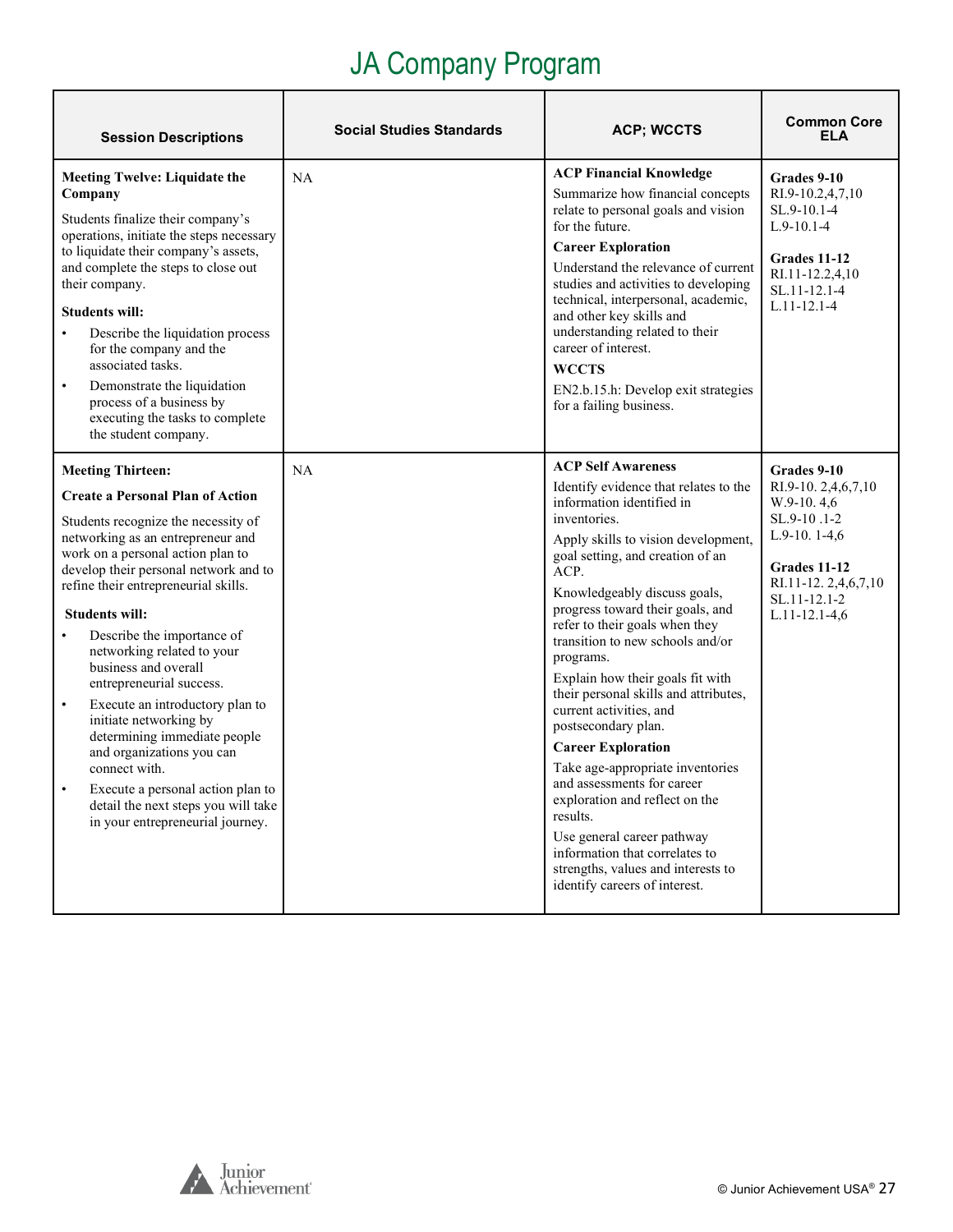| <b>Session Descriptions</b>                                                                                                                     | <b>Social Studies Standards</b> | <b>ACP; WCCTS</b> | <b>Common Core</b><br><b>ELA</b>                                                          |
|-------------------------------------------------------------------------------------------------------------------------------------------------|---------------------------------|-------------------|-------------------------------------------------------------------------------------------|
| <b>Meeting Fourteen:</b><br>Develop an Annual Report<br>(Optional)                                                                              | <b>NA</b>                       | <b>NA</b>         | Grades 9-10<br>RI.9-10. $2,4,6,10$<br>$W.9-10.2,4-10$<br>SL.9-10.1-2, 4-6<br>$L.9-10.1-6$ |
| During this optional meeting, students<br>create an annual report as a summary<br>of their student company experience.<br><b>Students will:</b> |                                 |                   | Grades 11-12<br>RI.11-12. $2,4,6,10$<br>$W.11-12.2, 4-10$<br>SL.11-12.1-2,4-6             |
| Describe an annual report and its<br>purpose.                                                                                                   |                                 |                   | $L.11 - 12.1 - 6$                                                                         |
| Develop a summary annual report<br>$\bullet$<br>project to complete the business<br>venture experience.                                         |                                 |                   |                                                                                           |

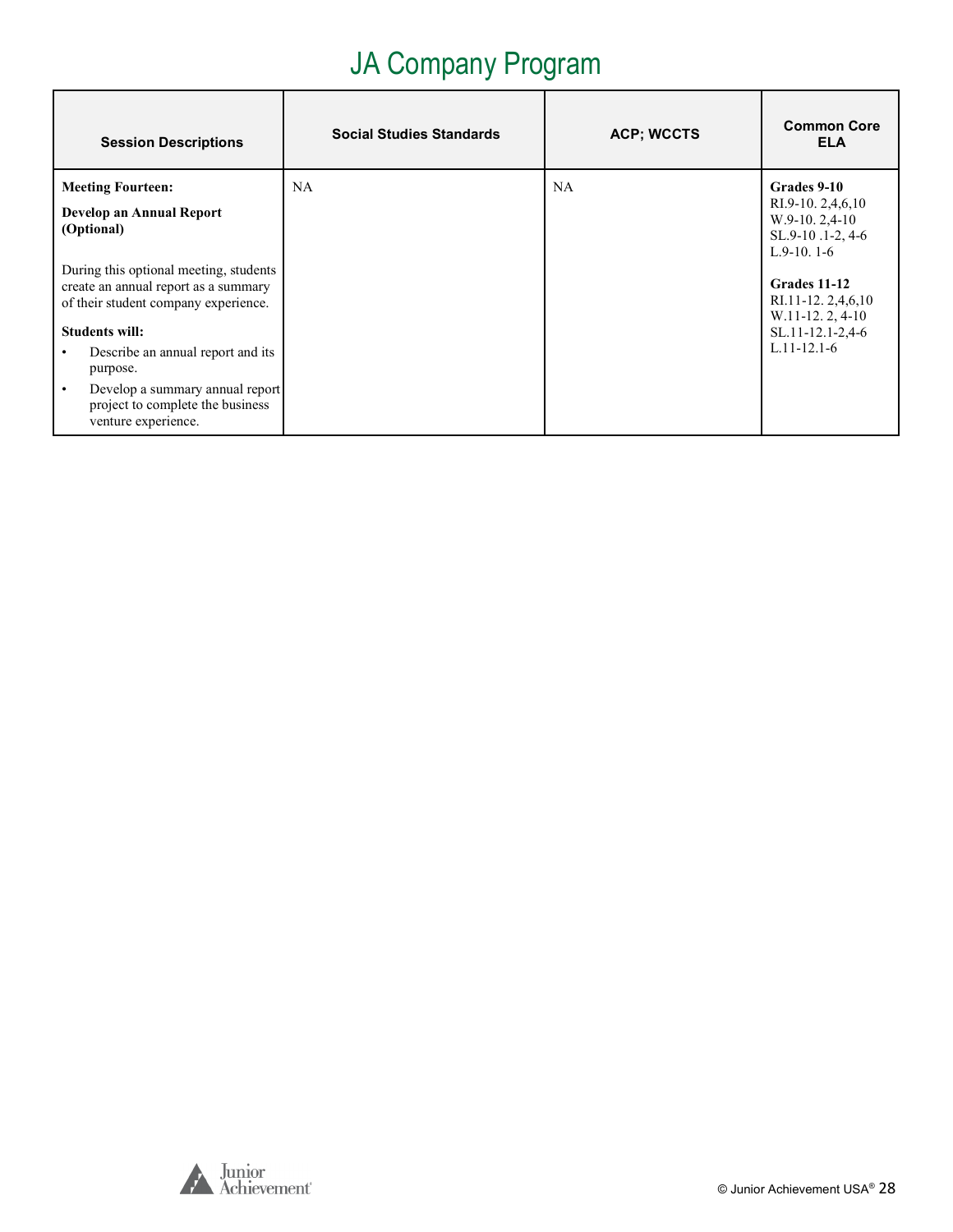# JA Excellence Through Ethics

| <b>Session Descriptions</b>                                                                                                                                                                                                                                                                                                                                                                                                                                                                                                                                                                                                                                                                                                                                                              | <b>Social Studies Standards</b>                                                                                                                                                                                                                                                                                                                                                                                                                    | <b>ACP; WCCTS</b>                                                                                                                                                                                                                                                                                                                                                                                                                                                                                                 | <b>Common Core</b><br><b>ELA</b>                                                                                                    |
|------------------------------------------------------------------------------------------------------------------------------------------------------------------------------------------------------------------------------------------------------------------------------------------------------------------------------------------------------------------------------------------------------------------------------------------------------------------------------------------------------------------------------------------------------------------------------------------------------------------------------------------------------------------------------------------------------------------------------------------------------------------------------------------|----------------------------------------------------------------------------------------------------------------------------------------------------------------------------------------------------------------------------------------------------------------------------------------------------------------------------------------------------------------------------------------------------------------------------------------------------|-------------------------------------------------------------------------------------------------------------------------------------------------------------------------------------------------------------------------------------------------------------------------------------------------------------------------------------------------------------------------------------------------------------------------------------------------------------------------------------------------------------------|-------------------------------------------------------------------------------------------------------------------------------------|
| Day of the Visit<br>A business professional volunteer will speak to<br>the students about ethics and lead self-<br>assessment and ethics scenario activities.<br><b>Students will:</b><br>Define ethics.<br>$\bullet$<br>Evaluate personal values in ethical<br>$\bullet$<br>dilemmas.<br>Articulate and identify the steps necessary<br>$\bullet$<br>to make ethical decisions.<br>Recognize the importance of identifying<br>$\bullet$<br>and understanding personal values as a<br>means of avoiding unethical choices.                                                                                                                                                                                                                                                               | <b>Social Studies</b><br>SS.Inq1.b.h Construct questions<br>that support the research and<br>identify the sources that will be<br>used in the student-developed<br>research proposal.<br>SS.BH1.a.m Identify patterns such<br>as culture, prior knowledge,<br>family, peers, school,<br>communities, and personal<br>interests that influence a person's<br>cognition, perception, and<br>behavior.                                                | <b>WCCTS</b><br>CD1.c.11.h: Evaluate how the<br>personal strengths and assets of<br>others contribute to a<br>cooperative group atmosphere.<br>CD1.c.12.h: Assess how respect<br>and appreciation for individual<br>and cultural differences impacts<br>group processes.<br>CD1.d.6.h: Evaluate the impact<br>of personal decision-making<br>strategies on specific outcomes.<br>4C3.c.9.h: Defend personal<br>ethics applied to common<br>conflicts that arise during group<br>interactions and team activities. | Grades 9-10<br>W.9-10.4,7<br>SL.9-10.1-2<br>$L.9-10.3-6$<br><b>Grades 11-12</b><br>W.11-12.4,7<br>SL.11-12.1-2<br>$L.11 - 12.3 - 6$ |
| <b>Reflection Activity (Optional)</b><br>Students will reflect and discuss their learnings<br>after interacting with a local business<br>professional.<br><b>Students will:</b><br>Reflect on what they learned during their<br>$\bullet$<br>volunteer visit.<br>Begin to understand ethical choices beyond<br>$\bullet$<br>the perspective of what they read in books.<br>Give thoughtful consideration to "right"<br>$\bullet$<br>and "wrong" choices and examination of<br>personal beliefs.<br>Self-examine to develop a personal<br>$\bullet$<br>awareness of values to begin to see the<br>disconnect between their words and<br>actions.<br>Strengthen the belief that ethics is an active<br>$\bullet$<br>ethos and start to develop a deeper<br>commitment to living ethically. | <b>Social Studies</b><br>SS.Inq4.a.h Communicate<br>conclusions while taking into<br>consideration that audiences from<br>diverse backgrounds (e.g., gender,<br>class, proximity to the event or<br>issue) may interpret the<br>information in different ways).<br>SS.BH3.a.mAnalyze how a<br>person's local actions can have<br>global consequences, and how<br>global patterns and processes can<br>affect seemingly unrelated local<br>actions. | <b>WCCTS</b><br>CD1.c.10.h: Critique different<br>ideas and values while<br>leveraging social and cultural<br>differences to increase<br>innovation, new ideas and<br>quality of work.                                                                                                                                                                                                                                                                                                                            | Grades 9-10<br>$W.9-10.4,7$<br>SL.9-10.1-2<br>$L.9-10.3-6$<br>Grades 11-12<br>W.11-12.4,7<br>SL.11-12.1-2<br>$L.11 - 12.3 - 6$      |
| <b>Extended Learning Opportunities (Optional)</b><br>Students can log on to the JA My Way website<br>to learn more about ethics or have a debate<br>about an ethical dilemma.<br><b>Students will:</b><br>Learn more about ethics.                                                                                                                                                                                                                                                                                                                                                                                                                                                                                                                                                       |                                                                                                                                                                                                                                                                                                                                                                                                                                                    | <b>WCCTS</b><br>BC6.b.2.m: Participate in a<br>debate.                                                                                                                                                                                                                                                                                                                                                                                                                                                            | Grades 9-10<br>$W.9-10.4,7$<br>SL.9-10.1-2<br>$L.9-10.3-6$<br>Grades 11-12<br>W.11-12.4,7<br>SL.11-12.1-2<br>$L.11 - 12.3 - 6$      |

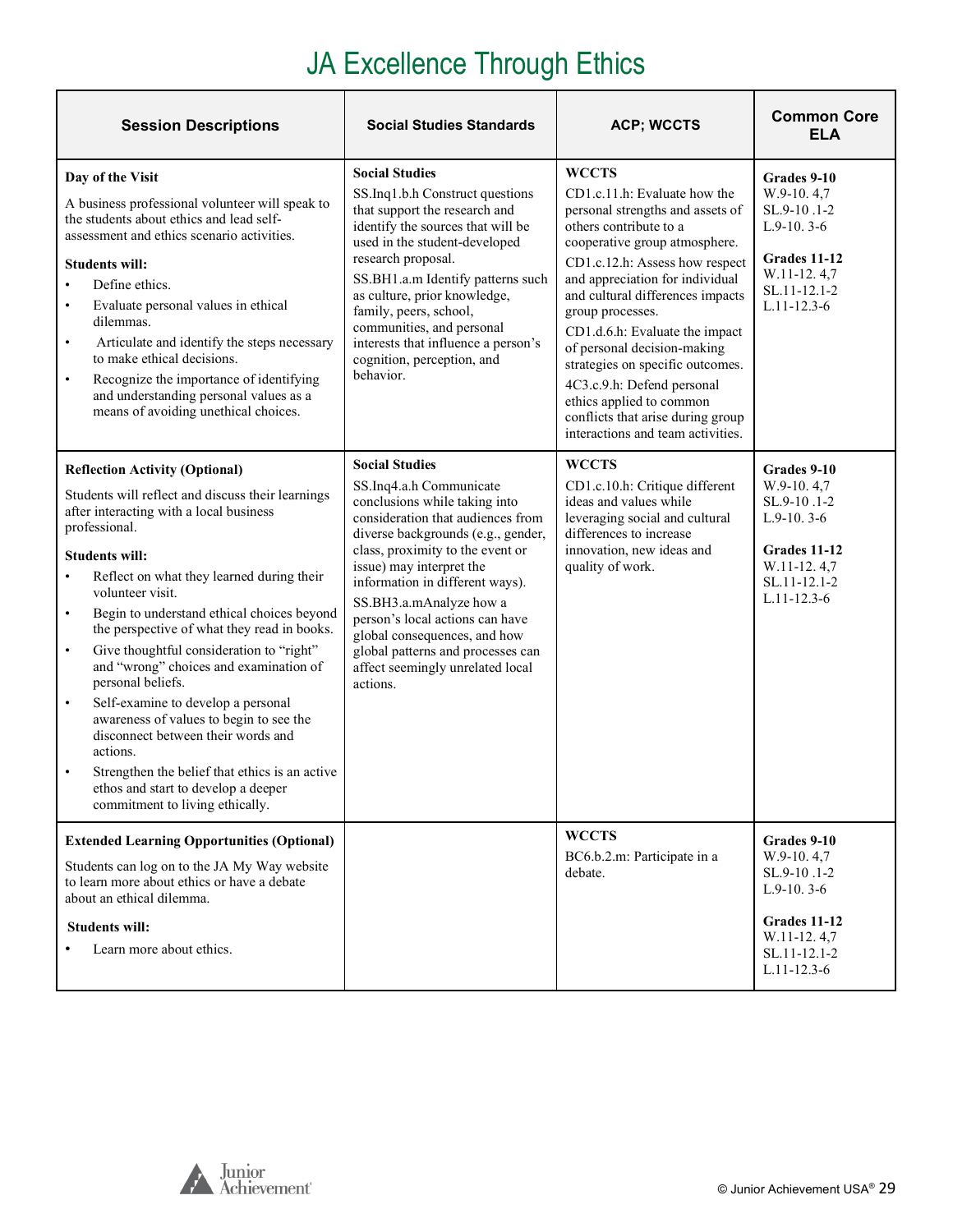# JA High School Heroes

| <b>Session Descriptions</b>                                                                                                                                                                                                                                                                                                                                                                                                                                                                                                                             | <b>Social Studies Standards</b> | <b>ACP; WCCTS</b>                                                                                                                                                                                                                                                                                                                                                                                                                                                                        | <b>Common Core</b><br><b>ELA</b>                                                                                                                                                                                             |
|---------------------------------------------------------------------------------------------------------------------------------------------------------------------------------------------------------------------------------------------------------------------------------------------------------------------------------------------------------------------------------------------------------------------------------------------------------------------------------------------------------------------------------------------------------|---------------------------------|------------------------------------------------------------------------------------------------------------------------------------------------------------------------------------------------------------------------------------------------------------------------------------------------------------------------------------------------------------------------------------------------------------------------------------------------------------------------------------------|------------------------------------------------------------------------------------------------------------------------------------------------------------------------------------------------------------------------------|
| <b>Effective Civic Leadership</b><br>Students explore the importance of leadership<br>skills and the value of community involvement.<br>They learn the importance of communication and<br>conflict-management skills to achieve group<br>goals.<br><b>Students will:</b><br>Identify qualities of a leader.<br>$\bullet$<br>Recognize the role of civic leadership in a<br>$\bullet$<br>community.<br>Develop conflict-resolution skills.<br>$\bullet$                                                                                                  | NA                              | <b>WCCTS</b><br>4C2.b.5.h: Apply past experience<br>to develop a course of action for a<br>new situation.<br>4C3.b.8.h: Lead group processes to<br>generate consensus.<br><b>ACP Know</b><br>Instruction in crafting appropriate<br>communications with different<br>purposes/audiences is integrated<br>throughout the curriculum.<br>Group work and instruction in<br>effective collaboration,<br>communication, and leadership<br>skills are integrated throughout the<br>curriculum. | Grades 9-10<br>$RI.9-10.1$<br>$W.9-10.2$<br>$W.9-10.4-7$<br>$SL.9-10.1-6$<br>$L.9-10.1-2$<br>$L.9-10.4$<br>Grades 11-12<br>RI.11-12.1<br>RI.11-12.4<br>$W.11 - 12.2 - 7$<br>SL.11-12.1-2<br>$L.11 - 12.1 - 2$<br>$L.11-12.6$ |
| <b>Presentation Skills and Classroom</b><br>Management<br>Students learn effective presentation techniques<br>to get an audience's attention and keep it. They<br>gain insight into classroom dynamics to assist<br>with managing elementary school students when<br>in that environment.<br><b>Students will:</b><br>Use strong presentation skills to<br>$\bullet$<br>communicate effectively.<br>Develop classroom management practices.<br>$\bullet$<br>Recognize and use techniques that further<br>$\bullet$<br>teamwork and achieve group goals. | NA                              | <b>WCCTS</b><br>4C2.b.6.h: Use existing knowledge<br>to develop a resolution for a new<br>situation, problem or opportunity.<br>4C3.c.7.h: Resolve conflicts<br>productively with individuals as<br>they arise.<br><b>ACP Explore</b><br>Identify and exhibit positive social<br>skills consistent with<br>employability.<br>Participate in extracurricular or<br>work-based learning opportunities<br>that connect to the desired career<br>cluster.                                    | Grades 9-10<br>$RI.9-10.1$<br>$W.9-10.2$<br>$W.9-10.4-7$<br>$SL.9-10.1-6$<br>$L.9-10.1-2$<br>$L.9-10.4$<br>Grades 11-12<br>RI.11-12.1<br>RI.11-12.4<br>W.11-12.2-7<br>SL.11-12.1-2<br>$L.11 - 12.1 - 2$<br>$L.11 - 12.6$     |
| <b>Critical Thinking and Problem Solving</b><br>Students advance their critical thinking skills so<br>that they can adapt quickly to new circumstances<br>and develop successful solutions to problems.<br><b>Students will:</b><br>Use a problem-solving technique to solve<br>$\bullet$<br>personal and professional problems.<br>Apply critical-thinking skills to work-based<br>$\bullet$<br>problems.<br>Recognize that decisions have<br>$\bullet$<br>consequences.                                                                               | NA                              | <b>WCCTS</b><br>4C1.a.7.h: Develop original ways<br>to solve a given problem.<br>4C2.a.15.h: Determine the best<br>resolution for a problem, decision<br>or opportunity based on given<br>criteria.                                                                                                                                                                                                                                                                                      | Grades 9-10<br>RI.9-10.1<br>$W.9-10.2$<br>W.9-10.4-7<br>SL.9-10.1-6<br>$L.9-10.1-2$<br>$L.9-10.4$<br><b>Grades 11-12</b><br>RI.11-12.1<br>RI.11-12.4<br>W.11-12.2-7<br>SL.11-12.1-2<br>$L.11 - 12.1 - 2$<br>$L.11-12.6$      |

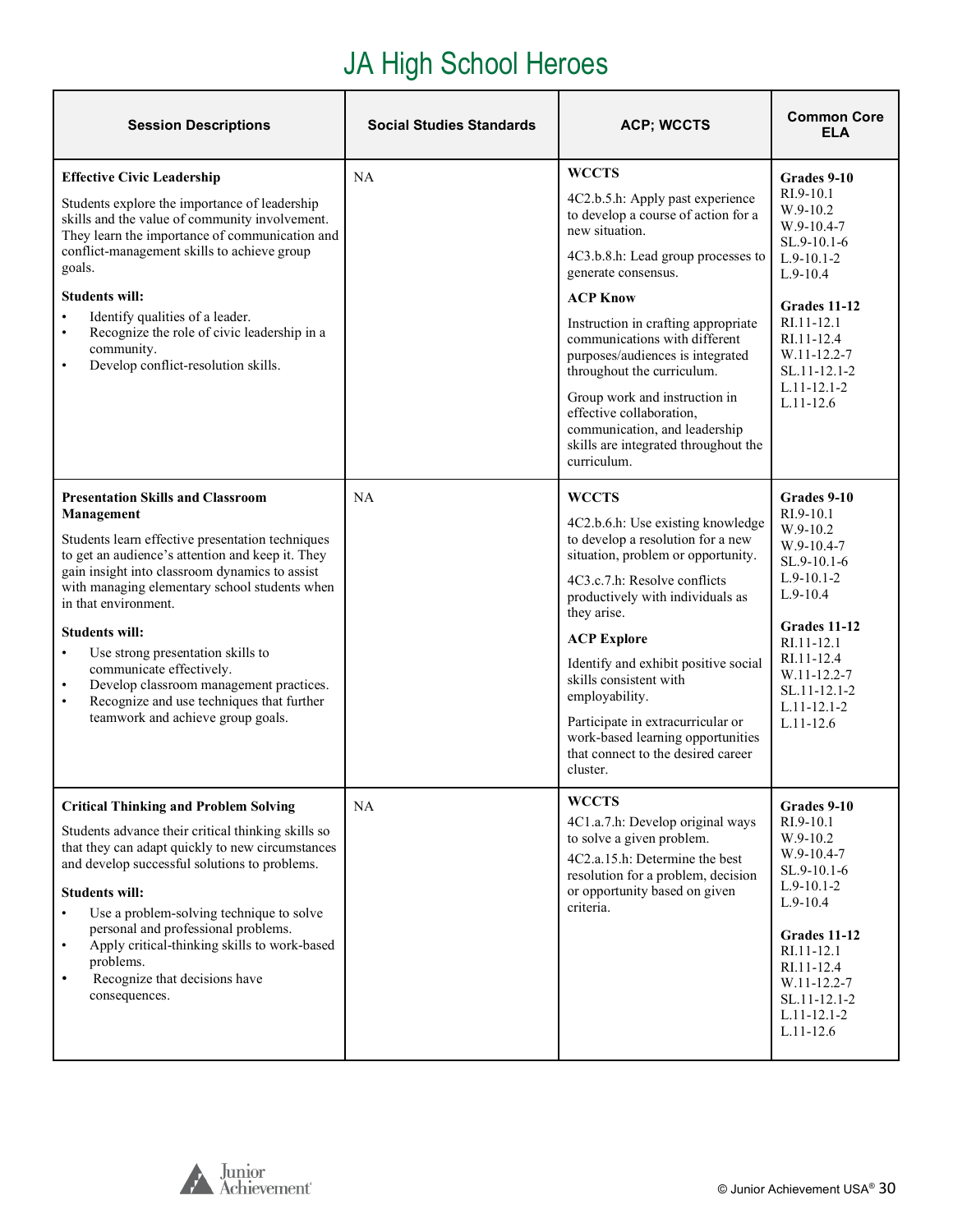# JA High School Heroes

| <b>Session Descriptions</b>                                                                                                                                                                                                                                                                                                                                                                                                                                             | <b>Social Studies Standards</b> | <b>ACP; WCCTS</b>                                                                                                                                                                                                                                                                                                               | <b>Common Core</b><br><b>ELA</b>                                                                                                                                                                                         |
|-------------------------------------------------------------------------------------------------------------------------------------------------------------------------------------------------------------------------------------------------------------------------------------------------------------------------------------------------------------------------------------------------------------------------------------------------------------------------|---------------------------------|---------------------------------------------------------------------------------------------------------------------------------------------------------------------------------------------------------------------------------------------------------------------------------------------------------------------------------|--------------------------------------------------------------------------------------------------------------------------------------------------------------------------------------------------------------------------|
| <b>Reflection</b><br>Students share their JA High<br>School Heroes experience and learn<br>about its relevance to their futures.<br>They complete a self-assessment<br>designed to reiterate lessons about<br>leadership, presentations, and<br>critical thinking.<br><b>Students will:</b><br>Implement objective criteria to self-evaluate<br>Recognize the value of constructive<br>$\bullet$<br>feedback and the growth mind-set<br>Develop a personal action plan. | <b>NA</b>                       | <b>WCCTS</b><br>CD1.b.6.h: Develop an action plan<br>to set and achieve realistic goals.<br>CD3.a.10.h: Analyze how career<br>plans may be affected by personal<br>growth, external events and<br>changes in motivations and<br>aspirations.<br>$ACP$ Go<br>Seek out, and document activities<br>completed in pursuit of goals. | Grades 9-10<br>$RI.9-10.1$<br>$W.9-10.2$<br>$W.9-10.4-7$<br>$SL.9-10.1-6$<br>$L.9-10.1-2$<br>$L.9-10.4$<br>Grades 11-12<br>RI.11-12.1<br>RI.11-12.4<br>W.11-12.2-7<br>SL.11-12.1-2<br>$L.11 - 12.1 - 2$<br>$L.11 - 12.6$ |

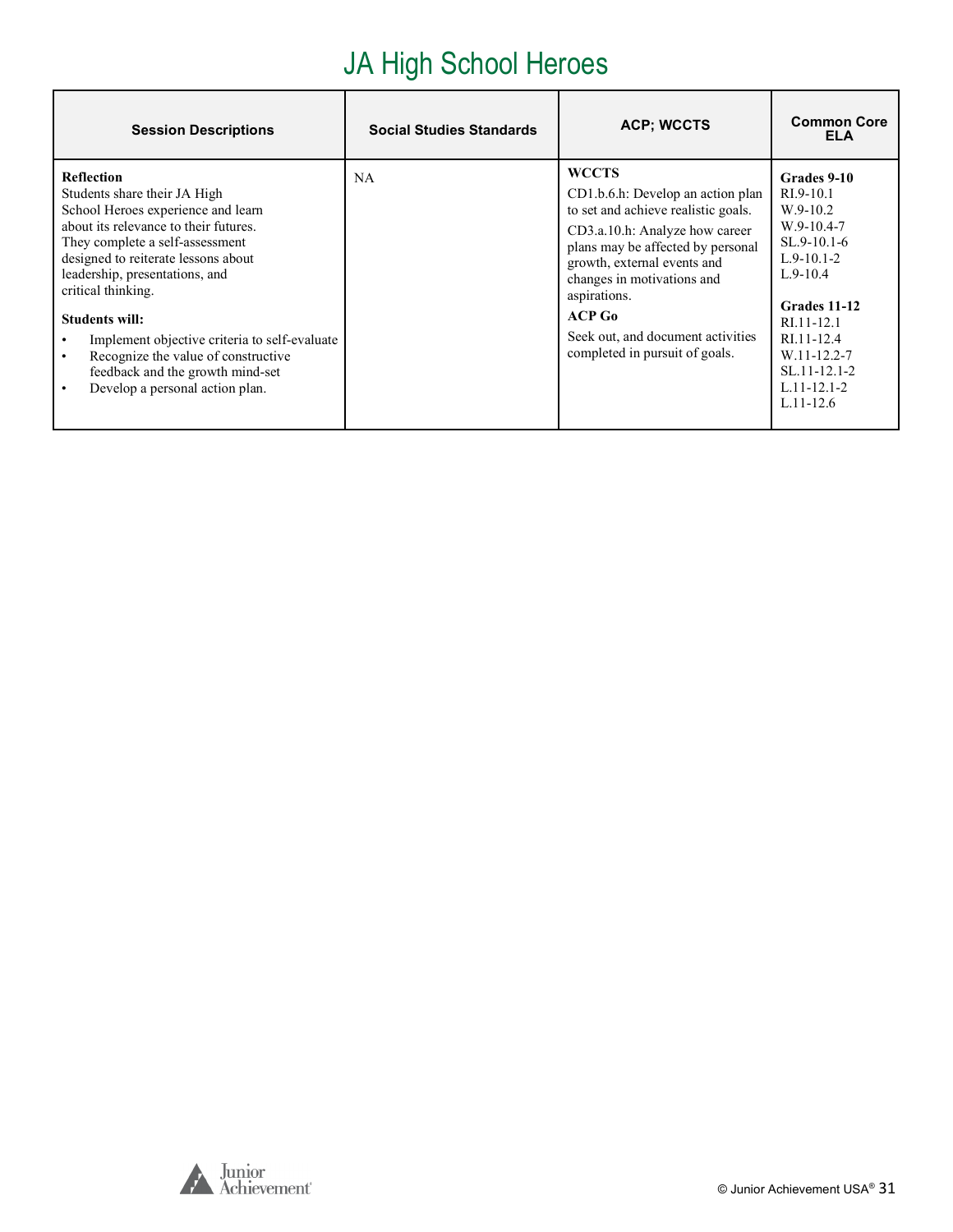| <b>Session Descriptions</b>                                                                                                                                                                                                                                                                                                                                                                                                                                                                                                                                    | <b>Social Studies Standards</b> | <b>ACP; WCCTS</b>                                                                                                                                                                                                                                                                                                                                                                                                                                                                                                                                                                                                                                                                                                                                                                                  | <b>Common Core</b><br>ELA                                                                                                                                                                |
|----------------------------------------------------------------------------------------------------------------------------------------------------------------------------------------------------------------------------------------------------------------------------------------------------------------------------------------------------------------------------------------------------------------------------------------------------------------------------------------------------------------------------------------------------------------|---------------------------------|----------------------------------------------------------------------------------------------------------------------------------------------------------------------------------------------------------------------------------------------------------------------------------------------------------------------------------------------------------------------------------------------------------------------------------------------------------------------------------------------------------------------------------------------------------------------------------------------------------------------------------------------------------------------------------------------------------------------------------------------------------------------------------------------------|------------------------------------------------------------------------------------------------------------------------------------------------------------------------------------------|
| <b>Communicating About Yourself</b><br>Students learn what their dress, speech, and<br>listening skills communicate to others about<br>them.<br><b>Students will:</b><br>Recognize the importance of manners<br>$\bullet$<br>as an element of professionalism.<br>Identify language and style appropriate<br>$\bullet$<br>for the workplace.<br>Listen actively for content, not to<br>$\bullet$<br>anticipate response.                                                                                                                                       | NA                              | <b>WCCTS</b><br>CD1.c.9.h: Assess cultural<br>differences and work effectively<br>with people from a range of<br>social and cultural backgrounds.<br>CD1.c.10.h: Critique different<br>ideas and values while<br>leveraging social and cultural<br>differences to increase<br>innovation, new ideas and<br>quality of work.<br>CD1.c.11.h: Evaluate how the<br>personal strengths and assets of<br>others contribute to a<br>cooperative group atmosphere.<br>BC6.a.11.h: Identify and<br>overcome barriers to enhance<br>active listening.<br><b>ACP Explore</b><br>Instruction in crafting<br>appropriate communications<br>with different<br>purposes/audiences is integrated<br>throughout the curriculum.<br>Identify and exhibit positive<br>social skills consistent with<br>employability. | Grades 9-10<br>RI.9-10.1,4,11<br>SL.9-10.1-3<br>$L.9-10.1-2$<br>$L.9-10.4$<br>Grades 11-12<br>RI.11-12.1,4,11<br>SL.11-12.1-3<br>$L.11 - 12.1 - 2$<br>$L.11 - 12.6$                      |
| <b>Applications and Resumes</b><br>This session covers job applications and<br>resumes, two written methods of applying for a<br>job. Students examine both documents and<br>begin to think about how to adapt their<br>experiences, skills, and achievements to the<br>applicable template to present themselves to a<br>potential employer.<br><b>Students will:</b><br>Identify information necessary for a<br>$\bullet$<br>job application.<br>Recognize key features and formatting<br>$\bullet$<br>of resumes.<br>Use appropriate language for a resume. | <b>NA</b>                       | <b>WCCTS</b><br>CD4.b.6.h: Prepare a resume,<br>cover letter, employment<br>application.<br>CD4.b.7.h: Employ critical<br>thinking and decision-making<br>skills to exhibit qualifications to<br>a potential employer in an<br>interview.<br>CD4.b.6.h: Prepare a resume,<br>cover letter, employment<br>application.<br>CD4.c.6.h: Complete required<br>employment forms and<br>documentation.<br>BC5.b.26.h: Complete<br>employment application forms.                                                                                                                                                                                                                                                                                                                                           | Grades 9-10<br>RI.9-10.2<br>W.9-10.2,4,6<br>SL.9-10.1-2<br>$L.9-10.1-2$<br>$L.9-10.4$<br>Grades 11-12<br>RI.11-12.2<br>W.11-12.2,4,6<br>SL.11-12.1-3<br>$L.11 - 12.1 - 2$<br>$L.11-12.6$ |

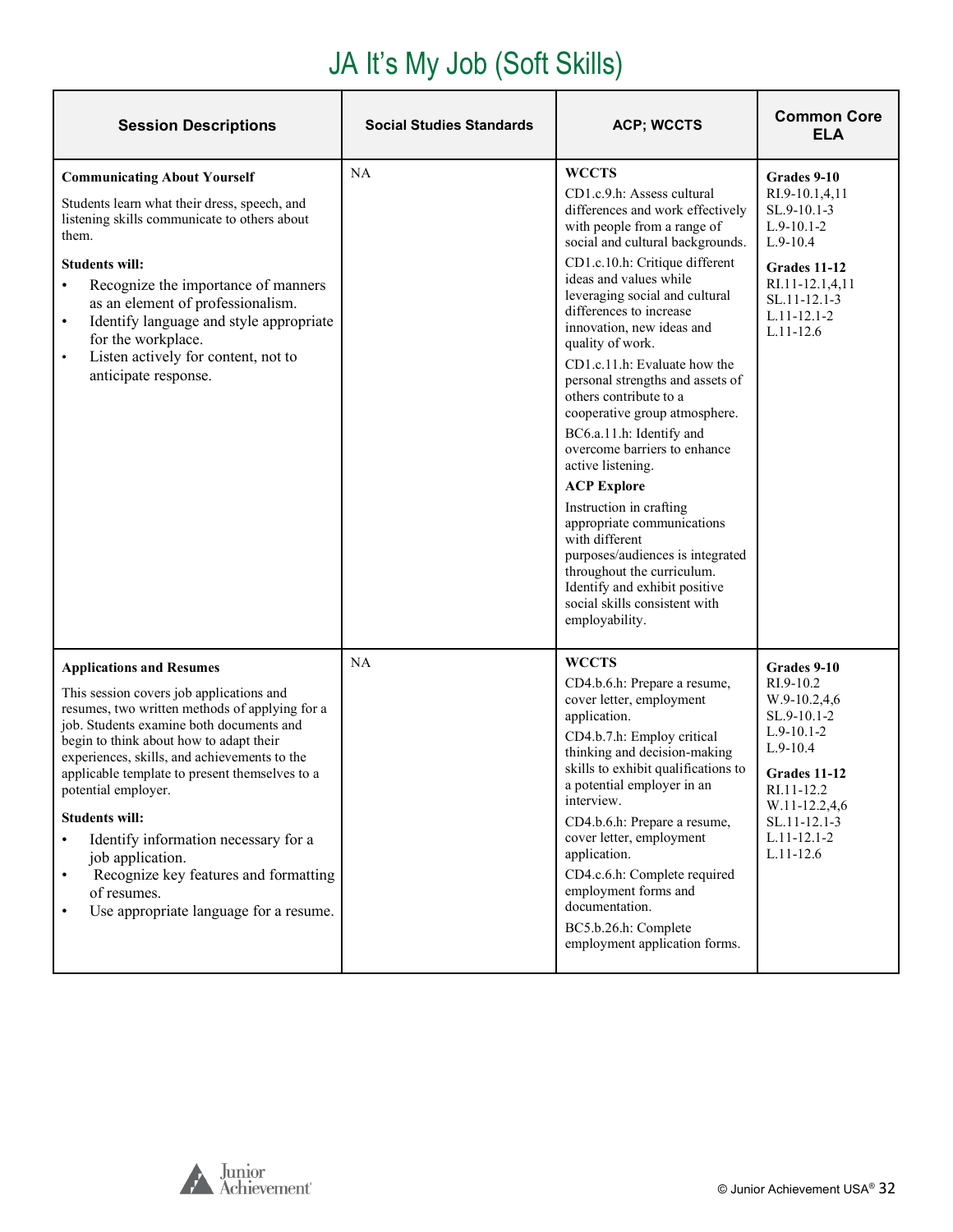| <b>Session Descriptions</b>                                                                                                                                                                                                                                                                                                                                                                                                                                                                                                                                                                                                                                                                                        | <b>Social Studies Standards</b> | <b>ACP; WCCTS</b>                                                                                                                                                                                                                                                                                                                                                                                                                                                                                         | <b>Common Core</b><br>ELA                                                                                                                                                                  |
|--------------------------------------------------------------------------------------------------------------------------------------------------------------------------------------------------------------------------------------------------------------------------------------------------------------------------------------------------------------------------------------------------------------------------------------------------------------------------------------------------------------------------------------------------------------------------------------------------------------------------------------------------------------------------------------------------------------------|---------------------------------|-----------------------------------------------------------------------------------------------------------------------------------------------------------------------------------------------------------------------------------------------------------------------------------------------------------------------------------------------------------------------------------------------------------------------------------------------------------------------------------------------------------|--------------------------------------------------------------------------------------------------------------------------------------------------------------------------------------------|
| <b>Applications and Resumes</b><br>This session covers job applications and<br>resumes, two written methods of applying for a<br>job. Students examine both documents and<br>begin to think about how to adapt their<br>experiences, skills, and achievements to the<br>applicable template to present themselves to a<br>potential employer.<br><b>Students will:</b><br>Identify information necessary for a<br>job application.<br>Recognize key features and formatting<br>$\bullet$<br>of resumes.<br>Use appropriate language for a resume.<br>$\bullet$                                                                                                                                                     | NA                              | <b>WCCTS</b><br>CD4.b.6.h: Prepare a resume,<br>cover letter, employment<br>application.<br>CD4.b.7.h: Employ critical<br>thinking and decision-making<br>skills to exhibit qualifications to<br>a potential employer in an<br>interview.<br>CD4.b.6.h: Prepare a resume,<br>cover letter, employment<br>application.<br>CD4.c.6.h: Complete required<br>employment forms and<br>documentation.<br>BC5.b.26.h: Complete<br>employment application forms.                                                  | Grades 9-10<br>$RI.9-10.2$<br>W.9-10.2,4,6<br>SL.9-10.1-2<br>$L.9-10.1-2$<br>$L.9-10.4$<br>Grades 11-12<br>RI.11-12.2<br>W.11-12.2,4,6<br>SL.11-12.1-3<br>$L.11 - 12.1 - 2$<br>$L.11-12.6$ |
| <b>Interviewing for a Job</b><br>This session covers communication styles used<br>during the process of job hunting, with an<br>emphasis on interviewing. Students complete an<br>activity and track their accomplishments in a<br>"brag sheet."<br><b>Students will:</b><br>Identify appropriate content for a<br>$\bullet$<br>personal brag sheet<br>Adapt personal information to<br>$\bullet$<br>interview situations.<br>Develop answers to common interview<br>$\bullet$<br>questions.<br>Recognize appropriate professional<br>$\bullet$<br>dress and demeanor for a job<br>interview.                                                                                                                      | NA                              | <b>WCCTS</b><br>CD3.a.11.h: Apply academic<br>and employment readiness skills<br>in work-based learning<br>situations such as internships,<br>shadowing and/or mentoring<br>experiences.<br>CD4.b.7.h: Employ critical<br>thinking and decision-making<br>skills to exhibit qualifications to<br>a potential employer in an<br>interview.<br><b>ACP Know</b><br>Instruction in crafting<br>appropriate communications<br>with different<br>purposes/audiences is integrated<br>throughout the curriculum. | Grades 9-10<br>RI.9-10.2<br>W.9-10.2,4,6<br>SL.9-10.1-4<br>$L.9-10.1-2$<br>$L.9-10.4$<br>Grades 11-12<br>RI.11-12.1,4,11<br>SL.11-12.1-4<br>$L.11 - 12.1 - 2$<br>$L.11-12.6$               |
| <b>Cell Phones in the Workplace</b><br>This session covers communication methods to<br>ensure workplace success, focusing on using<br>cell phones in the workplace. A required activity<br>covers cell phone etiquette, plus there are three<br>additional activities from which to choose.<br><b>Students will:</b><br>Recognize and identify appropriate and<br>inappropriate uses of cell phones in the<br>workplace.<br>Identify the effects of inappropriate<br>$\bullet$<br>usage of cell phones in the workplace.<br>Adapt cell phone behavior and<br>$\bullet$<br>functions for professional uses.<br>Recognize and apply appropriate<br>$\bullet$<br>texting style for communicating in the<br>workplace. | NA                              | <b>WCCTS</b><br>CD1.c.12.h: Assess how respect<br>and appreciation for individual<br>and cultural differences impacts<br>group processes.<br>CD1.d.5.h: Predict the outcome<br>of various decisions on personal,<br>social and career success.<br>CD4.c.4.h: Model behaviors that<br>demonstrate reliability and<br>dependability.<br>CD4.c.5.h: Maintain appropriate<br>dress and behavior for the job to<br>contribute to a safe and effective<br>workplace/jobsite.                                    | Grades 9-10<br>RI.9-10.2<br>SL.9-10.1-4<br>$L.9-10.1-2$<br>$L.9-10.4$<br><b>Grades 11-12</b><br>RI.11-12.1,4,11<br>SL.11-12.1-4<br>$L.11 - 12.1 - 2$<br>$L.11 - 12.6$                      |

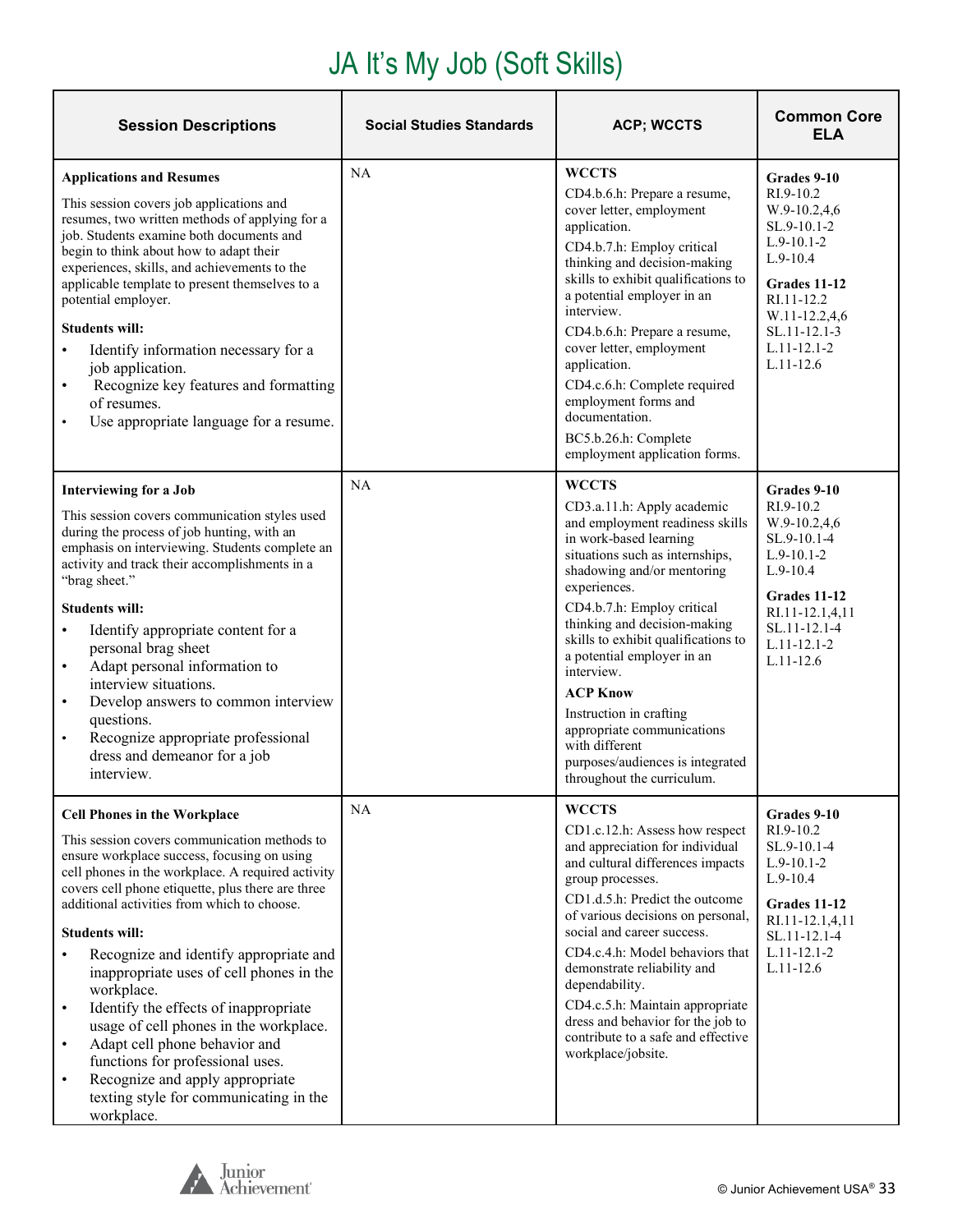| <b>Session Descriptions</b>                                                                                                                                                                                                                                                                                                                                                                                                                                                                                                                                                                                                                                                                                                     | <b>Social Studies Standards</b> | <b>WCCTS; ACP</b>                                                                                                                                                                                                                                                                                                                                                                                                                                                                                                                                                                                                                          | <b>Common Core</b><br>ELA                                                                                                                                           |
|---------------------------------------------------------------------------------------------------------------------------------------------------------------------------------------------------------------------------------------------------------------------------------------------------------------------------------------------------------------------------------------------------------------------------------------------------------------------------------------------------------------------------------------------------------------------------------------------------------------------------------------------------------------------------------------------------------------------------------|---------------------------------|--------------------------------------------------------------------------------------------------------------------------------------------------------------------------------------------------------------------------------------------------------------------------------------------------------------------------------------------------------------------------------------------------------------------------------------------------------------------------------------------------------------------------------------------------------------------------------------------------------------------------------------------|---------------------------------------------------------------------------------------------------------------------------------------------------------------------|
| <b>Cell Phones in the Workplace</b><br>This session covers communication methods to<br>ensure workplace success, focusing on using<br>cell phones in the workplace. A required activity<br>covers cell phone etiquette, plus there are three<br>additional activities from which to choose.<br><b>Students will:</b><br>Recognize and identify appropriate and<br>$\bullet$<br>inappropriate uses of cell phones in the<br>workplace.<br>Identify the effects of inappropriate<br>$\bullet$<br>usage of cell phones in the workplace.<br>Adapt cell phone behavior and<br>$\bullet$<br>functions for professional uses.<br>Recognize and apply appropriate<br>$\bullet$<br>texting style for communicating in the<br>workplace. | NA                              | <b>WCCTS</b><br>CD1.c.12.h: Assess how respect<br>and appreciation for individual<br>and cultural differences impacts<br>group processes.<br>CD1.d.5.h: Predict the outcome<br>of various decisions on personal,<br>social and career success.<br>CD4.c.4.h: Model behaviors that<br>demonstrate reliability and<br>dependability.<br>CD4.c.5.h: Maintain appropriate<br>dress and behavior for the job to<br>contribute to a safe and effective<br>workplace/jobsite.<br><b>ACP Know</b><br>Instruction in crafting<br>appropriate communications<br>with different<br>purposes/audiences is integrated<br>throughout the curriculum.     | Grades 9-10<br>RI.9-10.2<br>SL.9-10.1-4<br>$L.9-10.1-2$<br>$L.9-10.4$<br><b>Grades 11-12</b><br>RI.11-12.1,4,11<br>SL.11-12.1-4<br>$L.11 - 12.1 - 2$<br>$L.11-12.6$ |
| <b>Workplace Communication</b><br>This session covers communication methods in<br>the workplace. Activities focus on appropriate<br>tone and topics for the workplace and<br>communication strategies for collaborating<br>effectively.<br><b>Students will:</b><br>Identify and use an appropriate<br>$\bullet$<br>professional tone in workplace<br>communication.<br>Identify appropriate and inappropriate<br>subjects for workplace discussion.<br>Enable cooperative and productive<br>group interactions.<br>Communicate to solve problems<br>$\bullet$<br>collaboratively and respectfully.                                                                                                                             | NA                              | <b>WCCTS</b><br>CD1.c.11.h: Evaluate how the<br>personal strengths and assets of<br>others contribute to a<br>cooperative group atmosphere.<br>CD3.c.6.h: Discuss how<br>adaptability and flexibility,<br>especially when initiating or<br>responding to change,<br>contributes to career success.<br>CD4.a.7.h: Assess how<br>flexibility and willingness to<br>learn new knowledge and skills<br>affect employment status.<br>CD4.d.6.h: Evaluate the best<br>method to assist co-workers in<br>accomplishing goals and tasks.<br><b>ACP Explore</b><br>Identify and exhibit positive<br>social skills consistent with<br>employability. | Grades 9-10<br>RI.9-10.2<br>SL.9-10.1-4<br>$L.9-10.1-2$<br>$L.9-10.4$<br>Grades 11-12<br>RI.11-12.1,4,11<br>SL.11-12.1-4<br>$L.11 - 12.1 - 2$<br>$L.11-12.6$        |

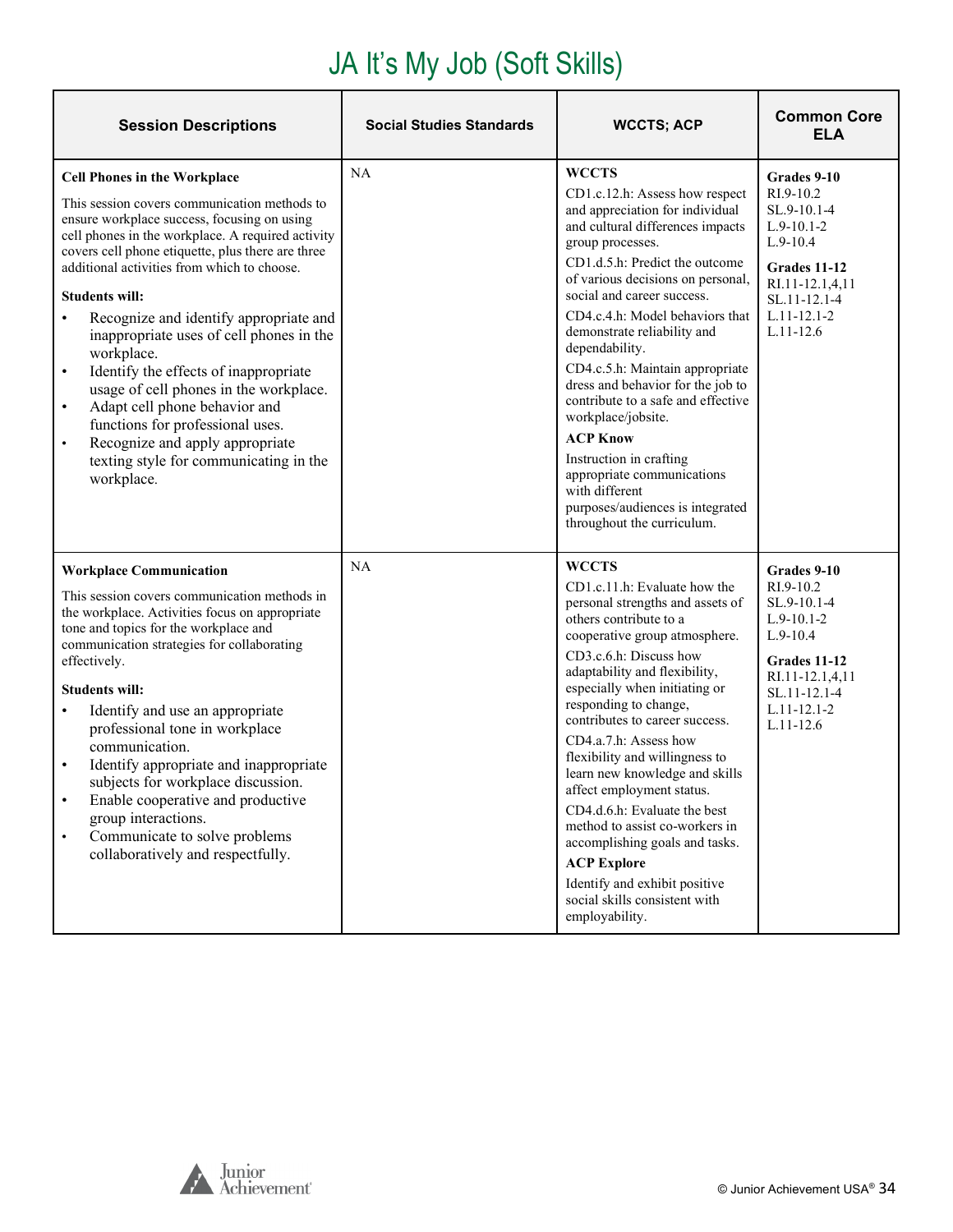| <b>Session Descriptions</b>                                                                                                                                                                                                                                                                                                                                                                                                                                                                                                                                                                                       | <b>Social Studies Standards</b> | <b>WCCTS; ACP</b>                                                                                                                                                                                                                                                                     | <b>Common Core</b><br><b>ELA</b>                                                                                                                                                                                |
|-------------------------------------------------------------------------------------------------------------------------------------------------------------------------------------------------------------------------------------------------------------------------------------------------------------------------------------------------------------------------------------------------------------------------------------------------------------------------------------------------------------------------------------------------------------------------------------------------------------------|---------------------------------|---------------------------------------------------------------------------------------------------------------------------------------------------------------------------------------------------------------------------------------------------------------------------------------|-----------------------------------------------------------------------------------------------------------------------------------------------------------------------------------------------------------------|
| <b>Workplace Writing</b><br>This session covers the basics of professional<br>writing. Included are activities that allow<br>students to practice writing concisely, clearly,<br>and correctly, with appropriate workplace style.<br><b>Students will:</b><br>Use proper spelling, grammar, and<br>punctuation in the workplace.<br>List best practices for effective<br>$\bullet$<br>business writing.<br>Use clear language and appropriate<br>$\bullet$<br>style for written communication in the<br>workplace.<br>Identify important ideas and express<br>$\bullet$<br>them clearly and concisely in writing. | NA                              | <b>WCCTS</b><br>CD4.a.8.h: Apply<br>communication strategies when<br>adapting to a culturally diverse<br>environment.<br><b>ACP Know</b><br>Instruction in crafting<br>appropriate communications<br>with different<br>purposes/audiences is integrated<br>throughout the curriculum. | Grades 9-10<br>$R1.9-10.2$<br>$W.9-10.2,4,6,10$<br>SL.9-10.1-4<br>$L.9-10.1-2$<br>$L.9-10.4$<br>Grades 11-12<br>RI.11-12.1,4,11<br>W.11-12.2,4,6,10<br>$SL.11 - 12.1 - 4$<br>$L.11 - 12.1 - 2$<br>$L.11 - 12.6$ |

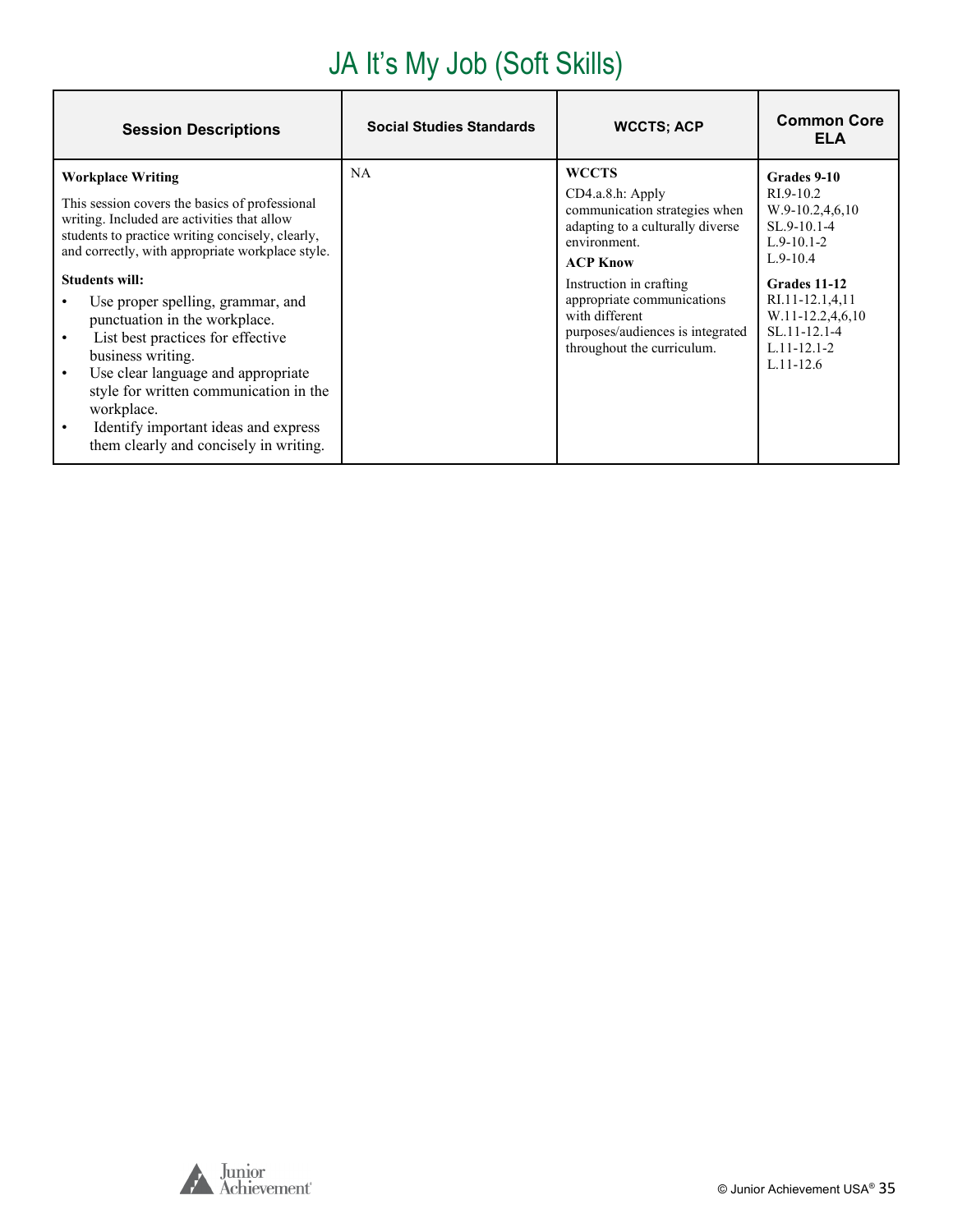#### JA Job Shadow

| <b>Session Descriptions</b>                                                                                                                                                                                                                                                                                                                                                                                                                                                                                                                            | <b>Social Studies Standards</b> | <b>WCCTS; ACP</b>                                                                                                                                                                                                                                                                                                                                                                                                                                                                                                                                                                                                                                                                                                                                                                                                                                                                                                                                                                                                                                                     | <b>Common Core</b><br>ELA                                                                                                                                         |
|--------------------------------------------------------------------------------------------------------------------------------------------------------------------------------------------------------------------------------------------------------------------------------------------------------------------------------------------------------------------------------------------------------------------------------------------------------------------------------------------------------------------------------------------------------|---------------------------------|-----------------------------------------------------------------------------------------------------------------------------------------------------------------------------------------------------------------------------------------------------------------------------------------------------------------------------------------------------------------------------------------------------------------------------------------------------------------------------------------------------------------------------------------------------------------------------------------------------------------------------------------------------------------------------------------------------------------------------------------------------------------------------------------------------------------------------------------------------------------------------------------------------------------------------------------------------------------------------------------------------------------------------------------------------------------------|-------------------------------------------------------------------------------------------------------------------------------------------------------------------|
| <b>Session One: Before the Hunt</b><br>Students are introduced to the <i>JA Job Shadow</i><br>program and the Seven Steps to Get Hired and<br>Succeed. Through a close examination of<br>specific skills and career clusters, they learn the<br>key factors to investigate in career planning:<br>skills, interest, work priorities, and job outlook.<br><b>Students will:</b><br>Recognize career clusters that match their<br>$\bullet$<br>skills and interests<br>Demonstrate self-awareness of their soft<br>$\bullet$<br>skills in work scenarios | <b>NA</b>                       | <b>WCCTS</b><br>CD1.a.3.h: Evaluate various<br>occupations and career pathways<br>to identify personal, academic and<br>career goals based on personal<br>strengths, aptitudes and passions.<br>ACP<br>World of Work & Labor<br><b>Market</b><br>Learn about the "soft skills" that<br>employers most prize in<br>prospective employees<br>Use labor market and other<br>information to understand how<br>salary levels differ by level of<br>education, job responsibilities and<br>skills required.<br>Participate in extracurricular or<br>work-based learning opportunities<br>that connect to the desired career<br>cluster.<br>Identify the education and training<br>requirements to pursue careers in<br>their career cluster and pathway of<br>interest.<br><b>ACP Explore</b><br>Identify 2-3 career clusters that<br>are compatible with their interests,<br>strengths, and values as identified<br>in assessments.<br>Use general career pathway<br>information that correlates to<br>strengths, values and interests to<br>identify careers of interest. | Grades 9-10<br>$RI.9-10.1$<br>$W.9-10.7$<br>SL.9-0.1<br>$L.9-10.4$<br>Grades $11-12$<br>$RI.11-2.1$<br>SL.11-2.1<br>$L.11-12.4$                                   |
| <b>Session Two: Perfect Match</b><br>Students review the Seven Steps to Get Hired<br>and Succeed and analyze job hunting skills.<br>They then participate in mock interviews to<br>prepare for the Job Shadow Challenge at the<br>site visit.<br><b>Students will:</b><br>Review methods of identifying job openings<br>$\bullet$<br>Demonstrate professional interviewing skills<br>$\bullet$<br>Express expectations for the upcoming site<br>$\bullet$<br>visit                                                                                     | <b>NA</b>                       | <b>WCCTS</b><br>CD2.b.8.h: Assess education and<br>training opportunities to acquire<br>new skills necessary for career<br>advancement.<br>CD4.a.9.h: Use positive work-<br>qualities typically desired in each<br>of the career cluster's pathways.<br><b>ACP World of Work &amp; Labor</b><br><b>Market</b><br>Develop effective tools for job<br>seeking including resumes, job<br>applications, cover letters, and<br>interview skills.<br>Explore postsecondary<br>opportunities for gaining technical<br>skills.<br>Use general career pathway<br>information to identify careers of<br>interest.                                                                                                                                                                                                                                                                                                                                                                                                                                                               | Grades 9-10<br>$W.9-10.4-5$<br>W.9-10.7<br>SL.9-10.1<br>$L.9-10.1,3$<br>$L.9-10.4$<br>Grades 11-12<br>W.11-12.2,7<br>SL.11-12.1<br>$L.11 - 12.3$<br>$L.11 - 12.4$ |

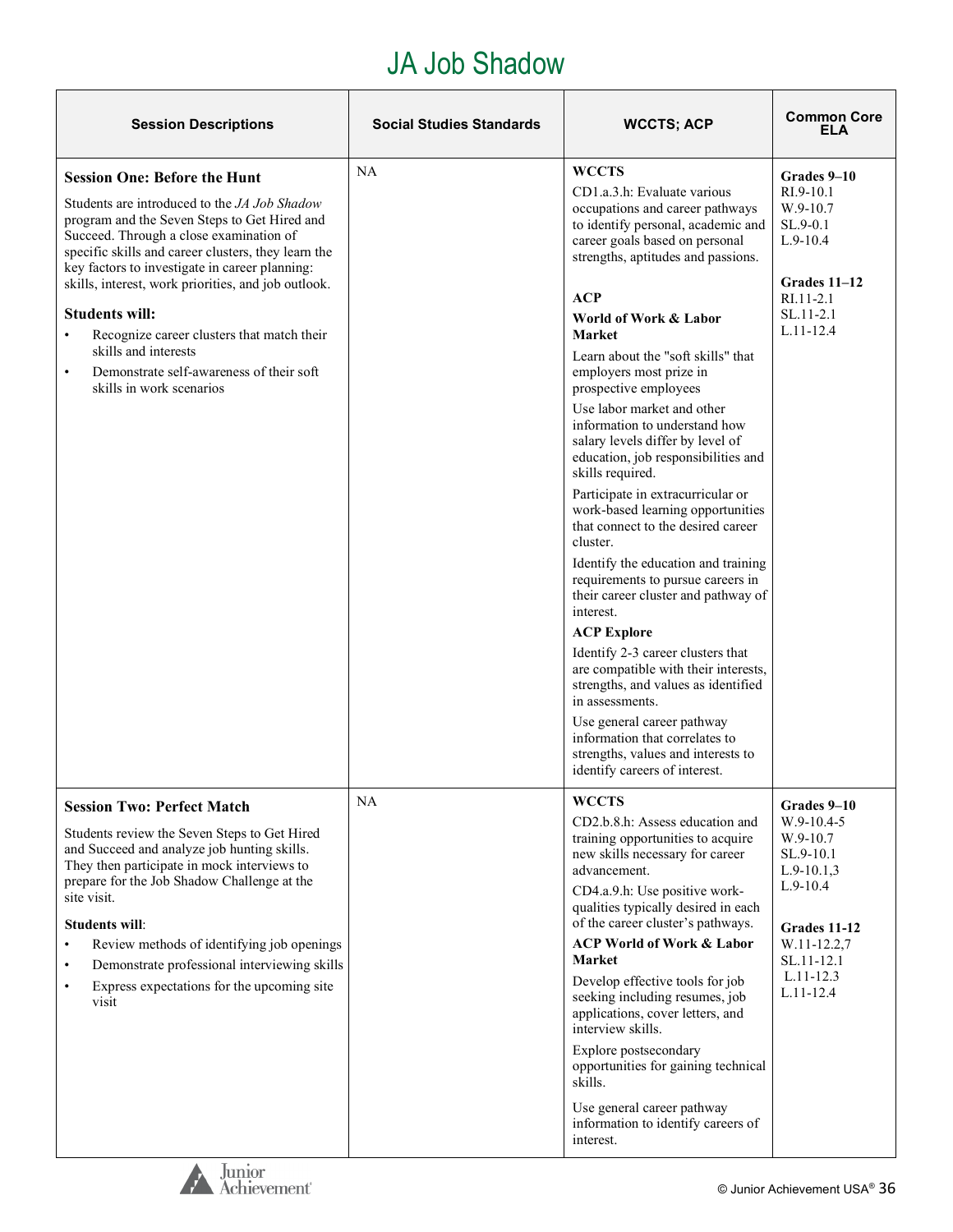#### JA Job Shadow

| <b>Session Descriptions</b>                                                                                                                                                                                                                                                                                                                                                                                                                                                                                                                                                                                                                                                             | <b>Social Studies Standards</b> | <b>WCCTS; ACP</b>                                                                                                                                                                                                                                                                                                                                                                                                                                                                                                                                                                      | <b>Common Core</b><br><b>ELA</b>                                                                                                                                                       |
|-----------------------------------------------------------------------------------------------------------------------------------------------------------------------------------------------------------------------------------------------------------------------------------------------------------------------------------------------------------------------------------------------------------------------------------------------------------------------------------------------------------------------------------------------------------------------------------------------------------------------------------------------------------------------------------------|---------------------------------|----------------------------------------------------------------------------------------------------------------------------------------------------------------------------------------------------------------------------------------------------------------------------------------------------------------------------------------------------------------------------------------------------------------------------------------------------------------------------------------------------------------------------------------------------------------------------------------|----------------------------------------------------------------------------------------------------------------------------------------------------------------------------------------|
| <b>Session Three: Get Hired-</b><br><b>Collaboration and Creativity</b><br>Students reflect on what they learned before and<br>during the site visit, and practice business<br>communication by composing a thank-you note.<br>They create one of four career preparation tools:<br>career assessment, elevator pitch, resume, or<br>infographic profile.<br><b>Students will:</b><br>Evaluate personal priorities based on their<br>$\bullet$<br>site visit experience<br>Showcase identified skills<br>$\bullet$<br>Apply program knowledge to at least one of<br>$\bullet$<br>four career preparation tools: career<br>assessment, elevator pitch, resume, or<br>infographic profile | NA                              | ACP<br><b>Career Exploration</b><br>Understand the relevance of<br>current studies and activities to<br>their career of interest.<br>Engage in career fairs, field trips,<br>job shadowing opportunities, and<br>other school-provided career<br>exploration opportunities.<br>Describe how careers of interest<br>relate to their assessment<br>information and interests and<br>reflect on areas for growth.<br>World of Work & Labor<br><b>Market</b><br>Develop effective tools for job<br>seeking including resumes, job<br>applications, cover letters, and<br>interview skills. | Grades 9-10<br>$W.9-10.4-5$<br>W.9-10.7<br>SL.9-10.1,4<br>$L.9-10.1$<br>$L.9-10.3-4$<br>Grades 11-12<br>W.11-12.4-5<br>W.11-12.7<br>SL.11-12.1,4<br>$L.11 - 12.1$<br>$L.11 - 12.3 - 4$ |



٦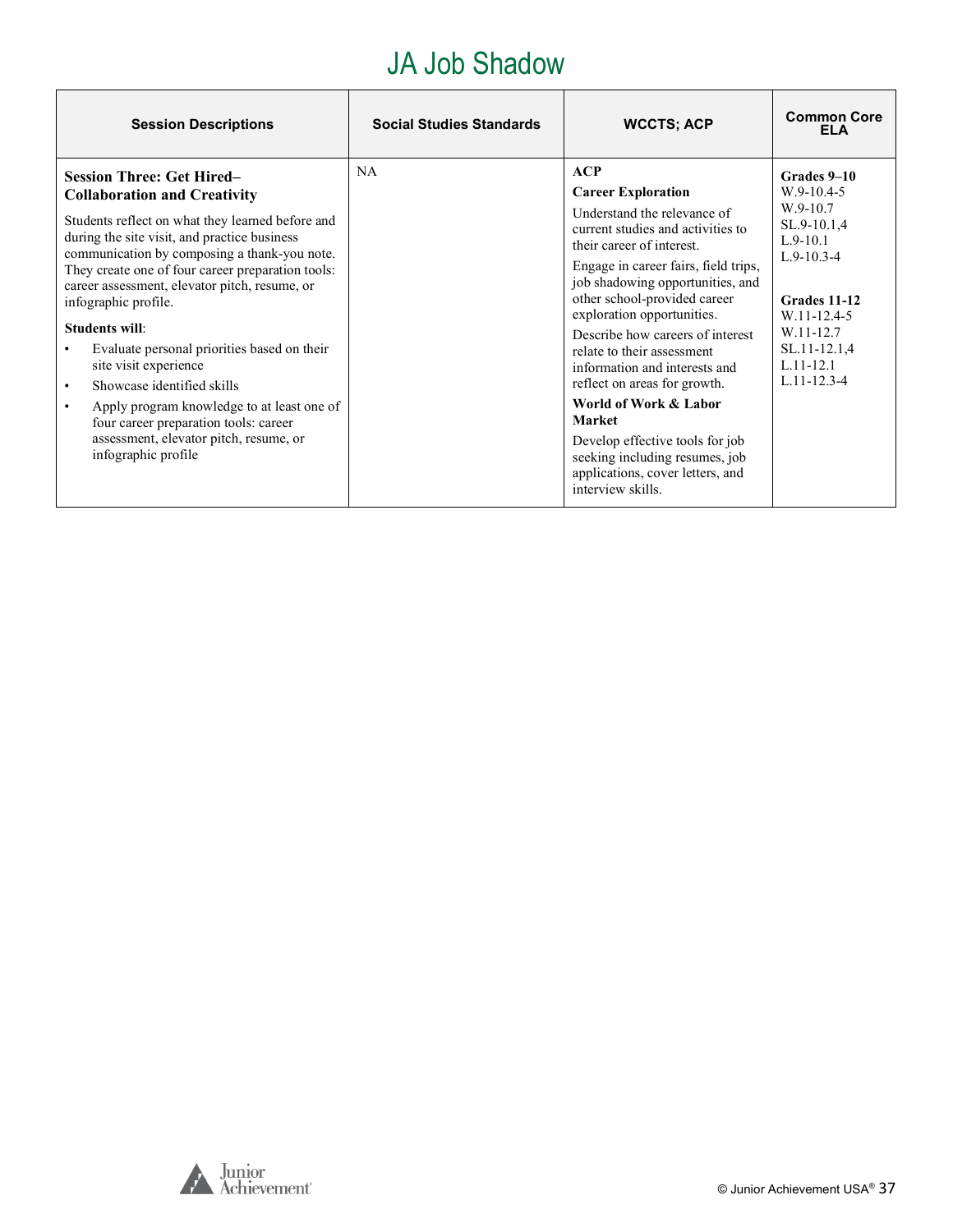# JA Job Shadow Blended Model

<span id="page-37-0"></span>

| <b>Session Descriptions</b>                                                                                                                                                                                                                                                                                                                                                                                                                                                                                                                                                                                                                                                                                                                                                                                                                                                                                                                 | <b>Social Studies Standards</b> | <b>ACP; WCCTS</b>                                                                                                                                                                                                                                                                                                                                                                                                                                                                                                                                                                                                                                                                           | <b>Common Core</b><br>ELA                                                                                                                                                                                |
|---------------------------------------------------------------------------------------------------------------------------------------------------------------------------------------------------------------------------------------------------------------------------------------------------------------------------------------------------------------------------------------------------------------------------------------------------------------------------------------------------------------------------------------------------------------------------------------------------------------------------------------------------------------------------------------------------------------------------------------------------------------------------------------------------------------------------------------------------------------------------------------------------------------------------------------------|---------------------------------|---------------------------------------------------------------------------------------------------------------------------------------------------------------------------------------------------------------------------------------------------------------------------------------------------------------------------------------------------------------------------------------------------------------------------------------------------------------------------------------------------------------------------------------------------------------------------------------------------------------------------------------------------------------------------------------------|----------------------------------------------------------------------------------------------------------------------------------------------------------------------------------------------------------|
| <b>Session One: Finding Your Future</b><br>In this session, students are introduced to the<br>Design for Delight innovation model and how to<br>use it for career planning. They examine career<br>options and pathways in relation to their skills and<br>interests, to allow them to choose potential<br>occupations to explore.<br><b>Students will:</b><br>Identify the three Design for Delight<br>٠<br>innovation principles<br>Correlate the Design for Delight<br>٠<br>innovation principles to the development<br>of a personal career plan<br>Explain career clusters and their<br>relationship to career pathways, industries,<br>and careers                                                                                                                                                                                                                                                                                    | NA                              | <b>ACP Explore</b><br>Identify 2-3 career clusters that<br>are compatible with their<br>interests, strengths, and values<br>as identified in assessments.<br>Use general career pathway<br>information that correlates to<br>strengths, values and interests to<br>identify careers of interest.<br><b>ACP GO</b><br>Explore different career options<br>within career clusters of interest.<br>areas of strengths and interest.<br><b>WCCTS</b><br>CD2.b.8.h: Assess education<br>and training opportunities to<br>acquire new skills necessary for<br>career advancement.<br>CD4.a.9.h: Use positive work-<br>qualities typically desired in<br>each of the career cluster's<br>pathways. | <b>Reading for</b><br>Informational<br><b>Text</b><br>9-10 RI.1,2,4,6<br>11-12 RI 2,4,8<br><b>Speaking and</b><br>Listening<br>9-12 SL.1,2<br>Writing<br>9-12 W.7<br>Language<br>$9-12$ L. $1-4$         |
| <b>Session Two: Career Exploration &amp;</b><br><b>Informational Interviews</b><br>In this session, students work with a partner to<br>explore their top three career choices and explain<br>how they made their selections. They learn what an<br>informational interview is and how to conduct one<br>with a professional contact to learn more about a<br>career of interest, and they prepare for a site visit.<br><b>Students will:</b><br>Analyze which career options most closely<br>relate to their interests, strengths, and skills<br>Describe informational interviews and their<br>relevancy to personal career exploration<br>Develop questions for informational<br>$\blacksquare$<br>interviews to identify preferable careers<br>Practice positive interview techniques and<br>٠<br>etiquette<br>Research local individuals working in<br>٠<br>preferable careers (optional)<br>Craft a personal elevator pitch (optional) | NA                              | <b>WCCTS</b><br>CD4.c.4.h: Model behaviors that<br>demonstrate reliability and<br>dependability.<br>CD4.c.5.h: Maintain appropriate<br>dress and behavior for the job to<br>contribute to a safe and effective<br>workplace/jobsite.<br><b>ACP World of Work</b><br>Develop effective tools for job<br>seeking including resumes, job<br>applications, cover letters, and<br>interview skills.                                                                                                                                                                                                                                                                                              | <b>Reading for</b><br><b>Informational</b><br>Text<br>9-10 RI. 1,2,4<br>11-12 RI. 2,4<br><b>Speaking and</b><br>Listening<br>$9-12$ SL $.1-6$<br>Writing<br>$9-12 W. 4.6$<br>Language<br>$9-12$ L. $1-6$ |

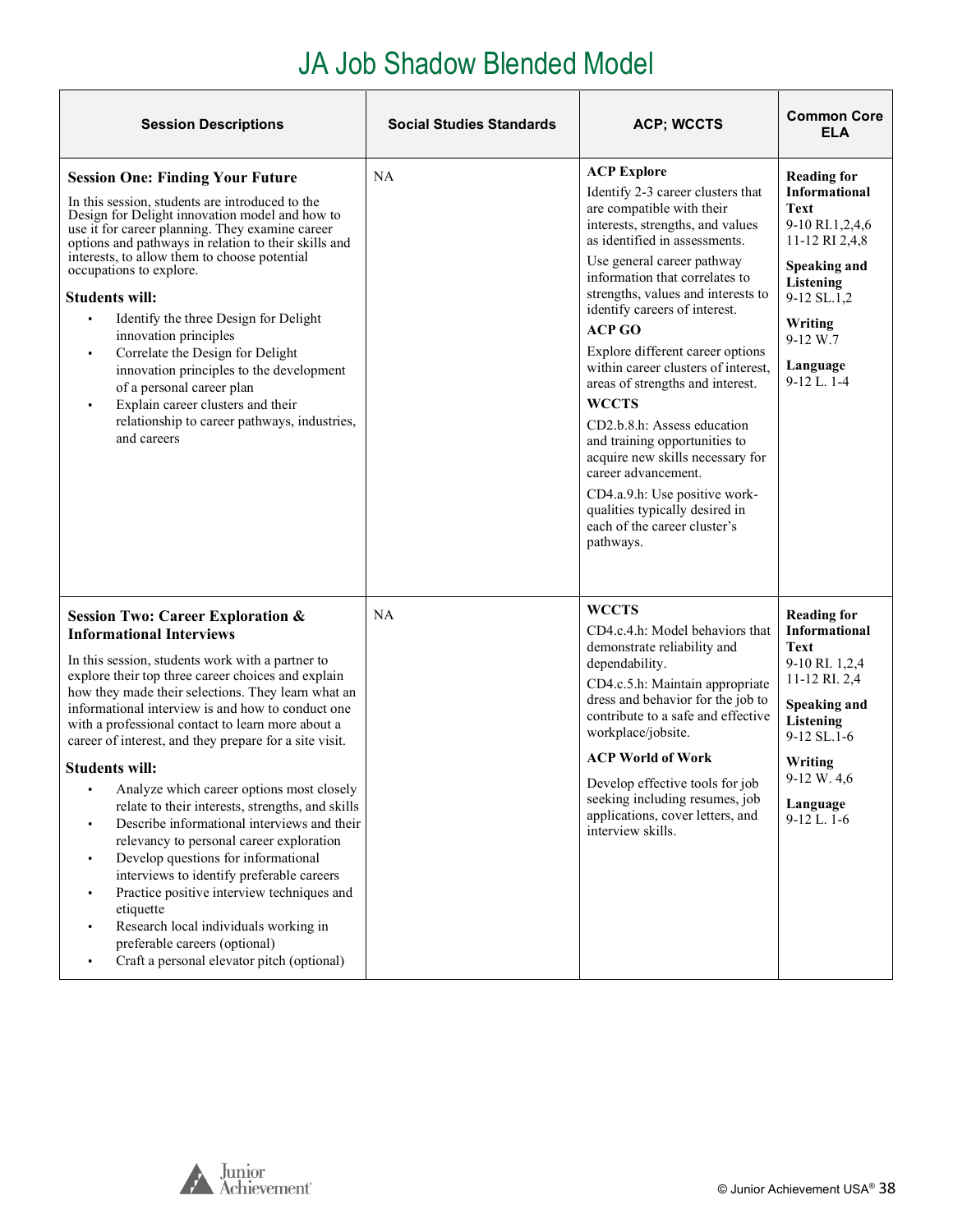# JA Job Shadow Blended Model

| <b>Session Descriptions</b>                                                                                                                                                                                                                                                                                                                                                                                                                                                                                                                                                                                                        | <b>Social Studies Standards</b> | <b>ACP; WCCTS</b>                                                                                                                                                                                                                                                                                          | <b>Common Core</b><br><b>ELA</b>                                                                                                                                                                                     |
|------------------------------------------------------------------------------------------------------------------------------------------------------------------------------------------------------------------------------------------------------------------------------------------------------------------------------------------------------------------------------------------------------------------------------------------------------------------------------------------------------------------------------------------------------------------------------------------------------------------------------------|---------------------------------|------------------------------------------------------------------------------------------------------------------------------------------------------------------------------------------------------------------------------------------------------------------------------------------------------------|----------------------------------------------------------------------------------------------------------------------------------------------------------------------------------------------------------------------|
| <b>Session Three: Job Site Visit</b><br>In this session students attend a workplace<br>site visit. They see presentations about the<br>company, conduct informational interviews,<br>and participate in a series of challenges. A<br>detailed itinerary is in the JA Job Shadow<br>Site Coordinator Guide.<br><b>Students will:</b><br>Observe and analyze a company's<br>presentations to discern business<br>mission, values, and functions.<br>Make ethical decisions related to a<br>business scenario.<br>Conduct informational interviews<br>Relate what was learned from a<br>workplace visit to a personal career<br>path. | NA                              | <b>WCCTS</b><br>IR1.f.12.h: Apply critical<br>thinking and ethical standards<br>when making judgments and<br>taking action.<br><b>ACP World of Work</b><br>Participate in extracurricular or<br>work-based learning<br>opportunities that connect to the<br>desired career cluster.                        | <b>Reading for</b><br><b>Informational Text</b><br>9-10 RI. 1,2,4<br>11-12 RI. 2,4<br>Speaking and<br><b>Listening</b><br>9-12 SL.1,2,3,6<br>Language<br>$9-12$ L. 1-6                                               |
| <b>Session Four: Site Visit Reflection</b><br>In this session students reflect on their site<br>visit and write a thank you note to their<br>hosts and any informational interview<br>subjects. They create a resume and an<br>online professional profile.<br><b>Students will:</b><br>Evaluate personal career plan<br>Create a resume<br>Research local individuals working<br>in preferable careers (optional)<br>Create an online job search profile<br>$\blacksquare$<br>Write thank you notes                                                                                                                               | NA                              | <b>WCCTS</b><br>CD4.b.6.h: Prepare a resume,<br>cover letter, employment<br>application.                                                                                                                                                                                                                   | <b>Reading for</b><br><b>Informational Text</b><br>9-10 RI. 2,4,6<br>11-12 RI. 2,4,8<br><b>Speaking and</b><br>Listening<br>9-12 SL, 1-4<br>Writing<br>9-10 W. 3,4,6<br>11-12 W.2,4,6<br>Language<br>$9-12$ L. $1-6$ |
| <b>Session Five: Interviewing for a Job</b><br>In this session students learn how to<br>behave professionally and answer<br>questions on job interviews, and they<br>practice interviewing for a job. They<br>explore how to secure a job shadow<br>placement.<br><b>Students will:</b><br>Identify common interview<br>$\blacksquare$<br>mistakes<br>Investigate common job interview<br>formats<br>Practice job interviews from both<br>the employer's and applicant's<br>perspectives<br>Prepare for job interview<br>Plan and obtain job shadow<br>commitment                                                                  | NA                              | <b>WCCTS</b><br>BC1.a.14.h: Demonstrate<br>appropriate interviewing<br>techniques (attire, questions,<br>etc.) in mock employment<br>interviews.<br><b>ACP World of Work</b><br>Develop effective tools for job<br>seeking including resumes, job<br>applications, cover letters, and<br>interview skills. | <b>Reading for</b><br><b>Informational Text</b><br>9-12 RI. 2,4<br>Speaking and<br><b>Listening</b><br>9-12 SL. 1-6<br>Language<br>$9-12$ L. $1-6$                                                                   |

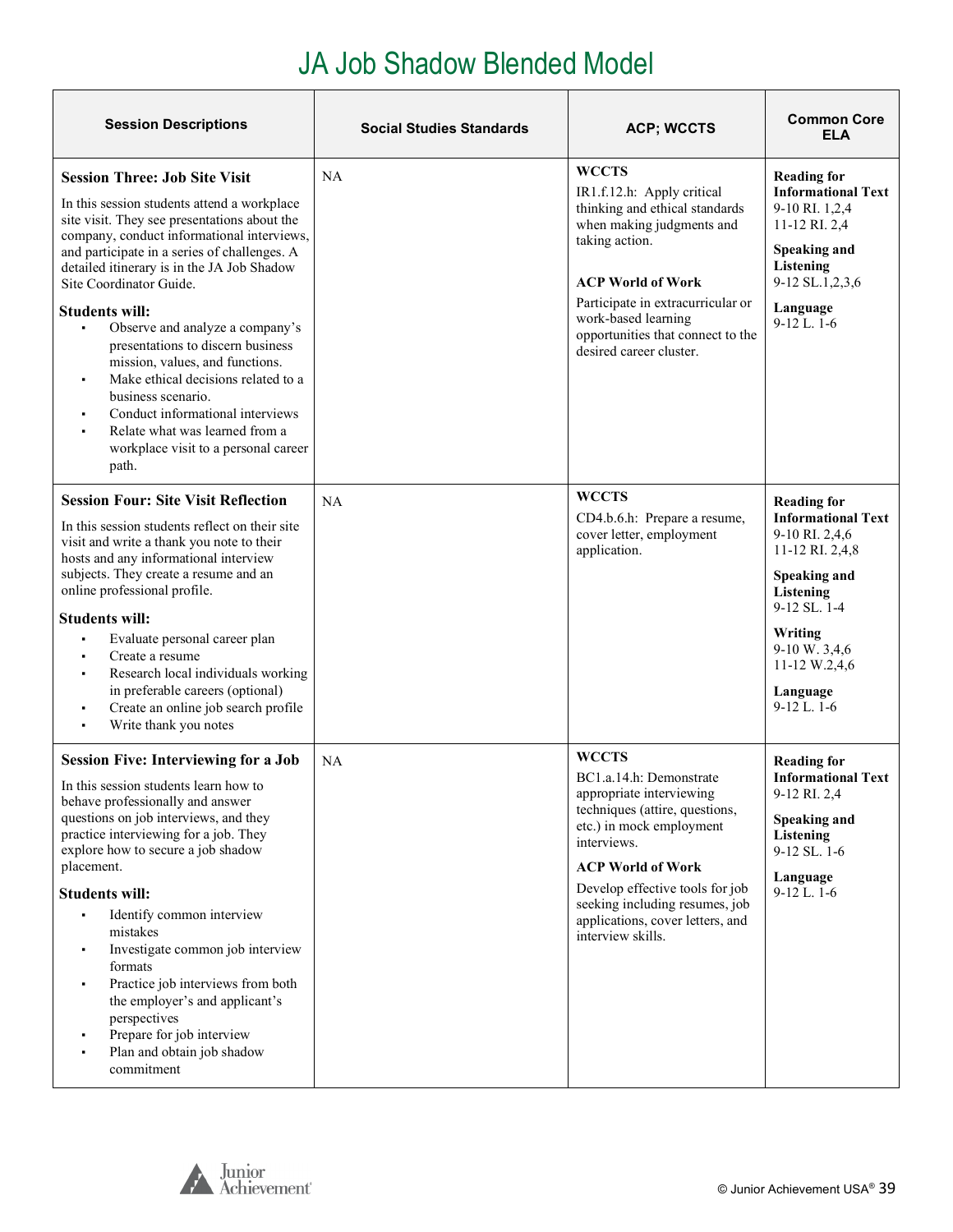#### JA Job Shadow Blended Model

| <b>Session Descriptions</b>                                                                                                                                                                                                                                                                                                                                                                                                                                                                                                                                                                                                        | <b>Social Studies Standards</b> | <b>ACP; WCCTS</b>                                                                                                                                                                                                                                                                                                                                                            | <b>Common Core</b><br>ELA                                                                                                                                                                       |
|------------------------------------------------------------------------------------------------------------------------------------------------------------------------------------------------------------------------------------------------------------------------------------------------------------------------------------------------------------------------------------------------------------------------------------------------------------------------------------------------------------------------------------------------------------------------------------------------------------------------------------|---------------------------------|------------------------------------------------------------------------------------------------------------------------------------------------------------------------------------------------------------------------------------------------------------------------------------------------------------------------------------------------------------------------------|-------------------------------------------------------------------------------------------------------------------------------------------------------------------------------------------------|
| <b>Session Six: Job Shadow Prep</b><br>In this session students prepare for<br>their job shadow experience by<br>developing questions to ask of their<br>job shadow subjects, learning about<br>appropriate workplace behavior, and<br>researching the companies where they<br>will spend time.<br><b>Students will:</b><br>Research the job shadow subject's<br>$\blacksquare$<br>company, employees, and industry<br>Develop questions for the job<br>shadow experience<br>Distinguish between appropriate<br>٠<br>and inappropriate workplace<br>behavior<br>Assess personal preparedness for<br>٠<br>the job shadow experience | NA                              | <b>WCCTS</b><br>CD3.a.11.h: Apply academic<br>and employment readiness skills<br>in work-based learning<br>situations such as internships,<br>shadowing and/or mentoring<br>experiences.<br><b>ACP World of Work</b><br>Participate in extracurricular or<br>work-based learning<br>opportunities that connect to the<br>desired career cluster.                             | <b>Reading for</b><br><b>Informational Text</b><br>9-12 RI. 2,4<br>Speaking and<br>Listening<br>9-12 SL. 1,2,4,6<br>Writing<br>9-12 W. 4,6,7<br>Language<br>$9-12$ L. $1-6$                     |
| <b>Session Seven: Job Shadow</b><br><b>Experience</b><br>In this session students visit a<br>workplace and participate in an<br>independent job shadow experience<br>with the host(s) they identified.<br><b>Students will:</b><br>Complete a job shadow experience<br>Observe and analyze a workplace<br>$\blacksquare$<br>to evaluate relevancy to personal<br>career plan<br>Adapt behavior to a work<br>environment<br>Develop professional networking<br>$\blacksquare$<br>contacts                                                                                                                                           | NA                              | <b>WCCTS</b><br>CD4.a: Identify and<br>demonstrate positive work<br>behaviors and personal qualities<br>needed to be employable.<br>CD4.c.4.h: Model behaviors<br>that demonstrate reliability and<br>dependability.<br><b>ACP World of Work</b><br>Participate in extracurricular or<br>work-based learning<br>opportunities that connect to the<br>desired career cluster. | <b>Reading for</b><br><b>Informational Text</b><br>9-12 RI. 2,4<br><b>Speaking and</b><br>Listening<br>9-12 SL.1,2,3,6<br>Language<br>$9-12$ L. $1-6$                                           |
| <b>Session Eight: Job Shadow</b><br><b>Reflection &amp; Career Planning</b><br>In this session students reflect on their<br>job shadow experience and write up<br>their notes. They analyze the relevance<br>of the company and jobs they observed<br>to their own career path plans and<br>consider next steps.<br><b>Students will:</b><br>Analyze job shadow experience.<br>$\blacksquare$<br>Re-evaluate personal career plan.<br>Demonstrate appropriate<br>workplace etiquette.                                                                                                                                              | NA                              | <b>WCCTS</b><br>CD4.d.8.h: Use a systematic<br>approach to academic and<br>career planning for students to<br>achieve their learning, socio-<br>cultural and work goals.                                                                                                                                                                                                     | <b>Reading for</b><br><b>Informational Text</b><br>9-12 RI. 2,4<br><b>Speaking and</b><br>Listening<br>9-12 SL.1,2,3,6<br>Writing<br>9-10 W. 3,4,6<br>$11-122,4,6$<br>Language<br>$9-12$ L. 1-6 |

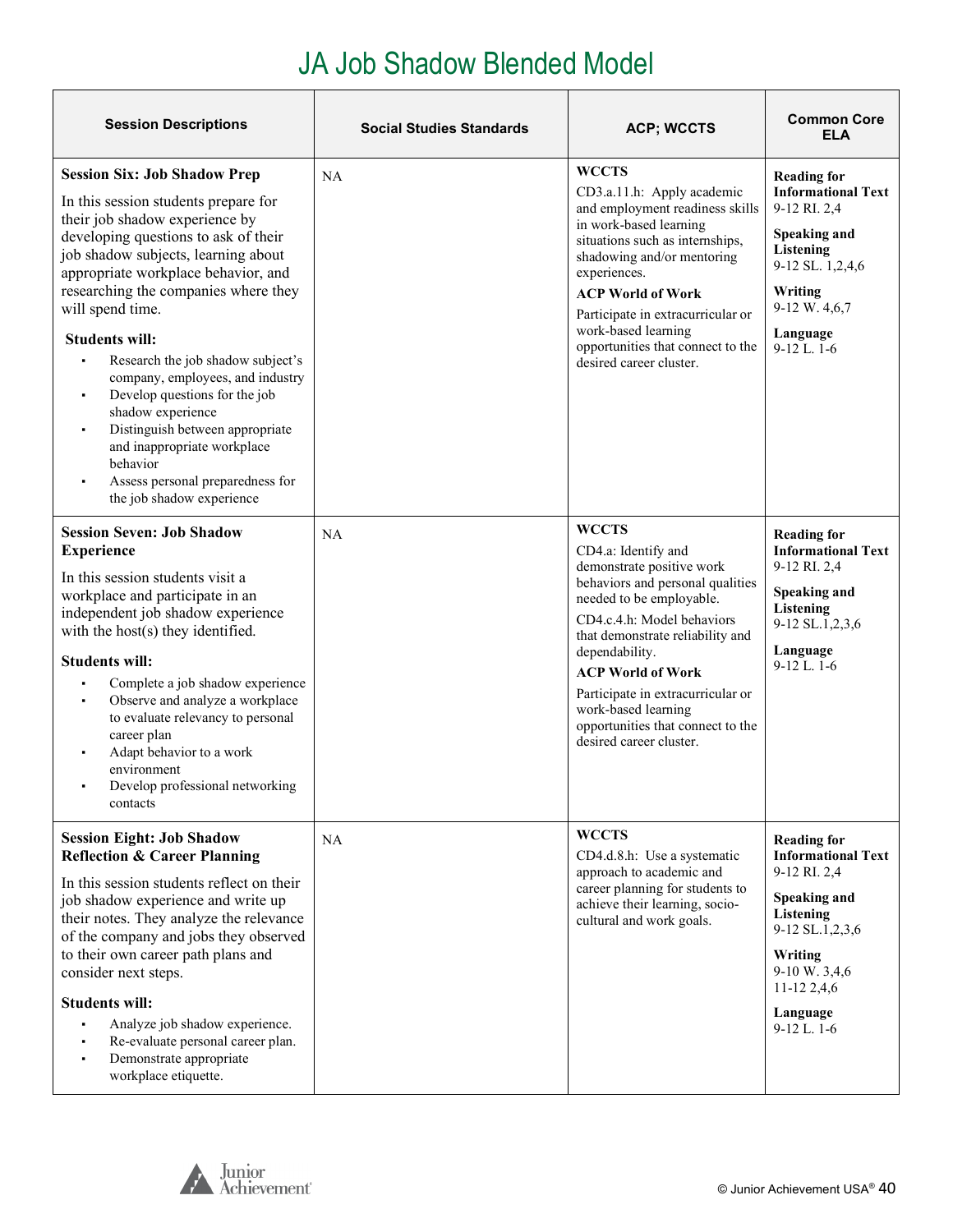<span id="page-40-0"></span>

| <b>Session Descriptions</b>                                                                                                                                                                                                                                                                                                                                                                                                                                                                                                                                                                                                                                                                                                                                                                                                                                                                                         | <b>Personal Finance Literacy;</b><br><b>Social Studies Standards</b>                                                                                                                                                                            | ACP; Business and<br><b>Information Technology</b>                                                                                                                                                                                                                                                                                                                                                                                                                                                                                                                                                                                                                                                                         | <b>Common Core</b><br>ELA                                                             |
|---------------------------------------------------------------------------------------------------------------------------------------------------------------------------------------------------------------------------------------------------------------------------------------------------------------------------------------------------------------------------------------------------------------------------------------------------------------------------------------------------------------------------------------------------------------------------------------------------------------------------------------------------------------------------------------------------------------------------------------------------------------------------------------------------------------------------------------------------------------------------------------------------------------------|-------------------------------------------------------------------------------------------------------------------------------------------------------------------------------------------------------------------------------------------------|----------------------------------------------------------------------------------------------------------------------------------------------------------------------------------------------------------------------------------------------------------------------------------------------------------------------------------------------------------------------------------------------------------------------------------------------------------------------------------------------------------------------------------------------------------------------------------------------------------------------------------------------------------------------------------------------------------------------------|---------------------------------------------------------------------------------------|
| <b>Session One: Earning, Employment, and</b><br>Income<br>Students learn that healthy personal finances require<br>planning and managing. They begin to analyze<br>the financial implications of their educational and<br>career choices as a basis for understanding the<br>relationship between earnings and personal finance.<br>Students also explore how their decisions can affect<br>other people with whom they have relationships and<br>practice using healthy behaviors to discuss shared<br>financial decisions.<br><b>Students will:</b><br>Explain how values, priorities, and educational<br>goals can affect career decisions.<br>Identify employment options that align with<br>$\bullet$<br>your priorities and values.<br>Recognize how your financial decisions can<br>$\bullet$<br>affect others.<br>Use healthy relationship behaviors to discuss<br>$\bullet$<br>shared financial decisions. | <b>Personal Finance Literacy</b><br>FM2.a.h Assess the impact of<br>individual values and behaviors on<br>financial decisions and goals.<br>FM2.b.h Evaluate strategies<br>individuals use to manage emotions<br>impacting financial decisions. | <b>ACP Components Career</b><br><b>Exploration</b><br>Understand the relevance of<br>current studies and activities to<br>developing technical,<br>interpersonal, academic, and<br>other key skills and<br>understanding related to their<br>career of interest.<br>World of Work and Labor<br><b>Market</b><br>Use labor market and other<br>information to understand how<br>salary levels differ by level of<br>education, job responsibilities<br>and skills required.<br><b>Business and Information</b><br><b>Technology</b><br>PF3.a.16.h: Evaluate ethical<br>considerations of various<br>personal financial decisions.<br>PF3.a.4.e: List examples of<br>financial decisions and their<br>possible consequences. | Grades 9-12<br>9-12 RI.4<br>9-12.RI.6<br>9-12.W.3-4<br>$9-12.SL.1-3$<br>$9-12.L.1-4$  |
| <b>Session Two: Budgeting</b><br>Students investigate the importance of budgeting<br>and how to plan for staying within a budget. They<br>review<br>characteristics of a healthy relationship and explore<br>how shared budgeting creates opportunities to talk<br>about equality, independence, and respect.<br><b>Students will:</b><br>Recognize the importance of making and<br>keeping a budget or spending plan.<br>Identify categories of expenses on a budget.<br>$\bullet$<br>Explain how to use a budget to clarify shared<br>$\bullet$<br>financial decisions with another person.<br>Prioritize expense categories on a budget.<br>٠                                                                                                                                                                                                                                                                    | <b>Personal Finance Literacy</b><br>MM1.a.h Prepare a budget or<br>spending plan that depicts varying<br>sources of income, a planned<br>saving strategy, taxes, and other<br>sources of fixed and variable<br>spending.                        | <b>ACP Academic and Career</b><br>Preparation<br>Group work and instruction in<br>effective collaboration,<br>communication, and leadership<br>skills are integrated throughout<br>the curriculum.<br><b>Self-awareness</b><br>Explain how their goals fit<br>with their personal skills and<br>attributes, current activities,<br>and postsecondary plan.<br><b>Business and Information</b><br>Technology<br>BIT.PF2: Students will manage<br>money effectively by<br>developing financial goals and<br>budgets.                                                                                                                                                                                                         | Grades 9-12<br>9-12 RI.1 RI 4<br>9-12.RI.6<br>9-12.W.4<br>9-12.SL.1-3<br>$9-12.L.1-4$ |

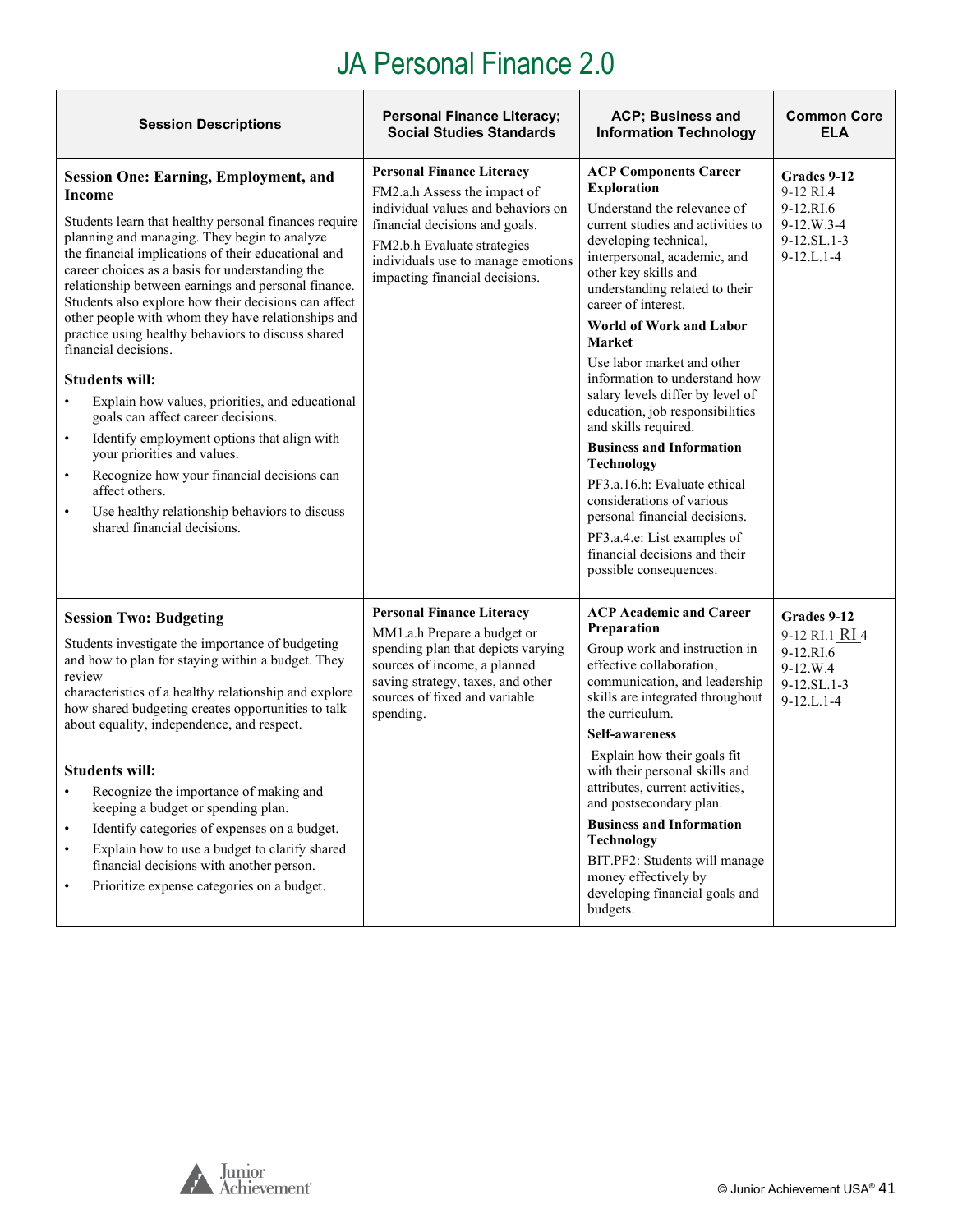| <b>Session Descriptions</b>                                                                                                                                                                                                                                                                                                                                                                                                                                                                                                                                                                                                                                                        | <b>Personal Finance Literacy;</b><br><b>Social Studies Standards</b>                                                                                                                                                                                                                                                                                                                                                                                                                                                                                                                                                                                       | <b>ACP; Business and</b><br><b>Information Technology</b>                                                                                                                                                                                                                                                                                                                                                                                                                                                                                                                                                                                                                                                                                                                                                                                    | <b>Common Core</b><br>ELA                                                                         |
|------------------------------------------------------------------------------------------------------------------------------------------------------------------------------------------------------------------------------------------------------------------------------------------------------------------------------------------------------------------------------------------------------------------------------------------------------------------------------------------------------------------------------------------------------------------------------------------------------------------------------------------------------------------------------------|------------------------------------------------------------------------------------------------------------------------------------------------------------------------------------------------------------------------------------------------------------------------------------------------------------------------------------------------------------------------------------------------------------------------------------------------------------------------------------------------------------------------------------------------------------------------------------------------------------------------------------------------------------|----------------------------------------------------------------------------------------------------------------------------------------------------------------------------------------------------------------------------------------------------------------------------------------------------------------------------------------------------------------------------------------------------------------------------------------------------------------------------------------------------------------------------------------------------------------------------------------------------------------------------------------------------------------------------------------------------------------------------------------------------------------------------------------------------------------------------------------------|---------------------------------------------------------------------------------------------------|
| <b>Session Three: Savings</b><br>Students analyze the role that saving plays in<br>their personal finances. They explore how<br>having a healthy savings plan is necessary in<br>all phases of life but is especially critical for<br>big-ticket items and emergencies. Students<br>learn how to apply communication strategies<br>when discussing financial issues.<br><b>Students will:</b><br>Recognize reasons for saving.<br>$\bullet$<br>Explain how saving can help you earn interest<br>$\bullet$<br>instead of paying interest.<br>Use strategies to achieve a saving goal.<br>$\bullet$<br>Recognize unhealthy relationship behaviors<br>$\bullet$<br>related to saving. | <b>Personal Finance Literacy</b><br>SI1.a.h Demonstrate how to<br>manage savings accounts- both<br>manually and electronically,<br>including reconciliation. Determine<br>the [opportunity cost] in relation to<br>a saving plan (e.g., [inflation or<br>taxes]). Compare and contrast the<br>benefits of pay yourself first and<br>living paycheck to paycheck<br>strategies on financial outcomes.                                                                                                                                                                                                                                                       | <b>ACP Financial Knowledge</b><br>Summarize how financial<br>concepts relate to personal<br>goals and vision for the future.<br>World of Work and Labor<br><b>Market</b><br>Compare postsecondary<br>options based on an analysis of<br>up-front training costs, salary<br>expected in desired career, to<br>personal long term financial<br>goals.<br><b>Business and Information</b><br><b>Technology</b><br>PF3.c: Demonstrate ability to<br>use decision-making processes<br>in making financial decisions<br>related to planning, saving and<br>investing.<br>PF2.c.6.h: Discuss the<br>components of a personal<br>budget, including income,<br>planned saving, [taxes and<br>fixed/variable expenses.]                                                                                                                                | Grades 9-12<br>9-12 RI.4<br>9-12.RI.6<br>$9-12.W.3-4$<br>9-12.SL.1-2<br>9-12 SL.4<br>$9-12.L.1-4$ |
| <b>Session Four: Credit and Debt</b><br>Students analyze the importance of credit and<br>the outcomes of wise and poor use of credit. They<br>examine the potential consequences of sharing<br>credit or cosigning for loans.<br><b>Students will:</b><br>Differentiate between credit and debt.<br>$\bullet$<br>Recognize the factors that affect an<br>$\bullet$<br>individual's credit score and credit history.<br>Recognize the consequences of a low credit<br>score.<br>Recognize the impact of sharing credit cards or<br>$\bullet$<br>cosigning for loans.                                                                                                                | <b>Personal Finance Literacy</b><br>CD1.a.e Analyze uses of credit that<br>provide financial and personal<br>benefits. Predict why someone<br>would make a purchase using credit<br>instead of cash.<br>CD1.c.h Evaluate options for<br>payment on credit cards and the<br>consequences of each option.<br>Compare different debt payment<br>methods.<br>CD2.c.h Analyze factors affecting<br>a credit score and creditworthiness.<br>RMI1.b.h Evaluate examples of<br>personal financial decisions that<br>prevent consumers from acquiring<br>necessary goods and services (e.g.,<br>ability to acquire with cash or<br>credit based upon credit score). | <b>ACP Financial Knowledge</b><br>Interpret knowledge of<br>financial topics as they relate to<br>the creation of a plan for<br>personal finances and costs of<br>postsecondary education and<br>training options.<br><b>WCCTS</b><br>PF4.a.4.h: Identify and evaluate<br>credit products and services.<br>PF4.a.6.h: Compare and<br>contrast the cost of various<br>types of credit.<br>PF4.b.7.h: Explain how a credit<br>score and credit reports affect<br>creditworthiness and the cost of<br>credit.<br>PF4.b.8.h: Examine the factors<br>that improve a credit score.<br>PF4.b.9.h: Analyze the<br>information contained in a<br>credit report, indicate the time<br>that certain negative data can<br>be retained and describe how to<br>dispute inaccurate entries.<br>PF4.c: Describe ways to avoid<br>or correct credit problems. | Grades 9-12<br>9-12.RI.1<br>9-12 RI.4<br>9-12.RI.6<br>9-12.SL.1-3<br>$9-12 L1$<br>$9 - 12$ .L.3-4 |

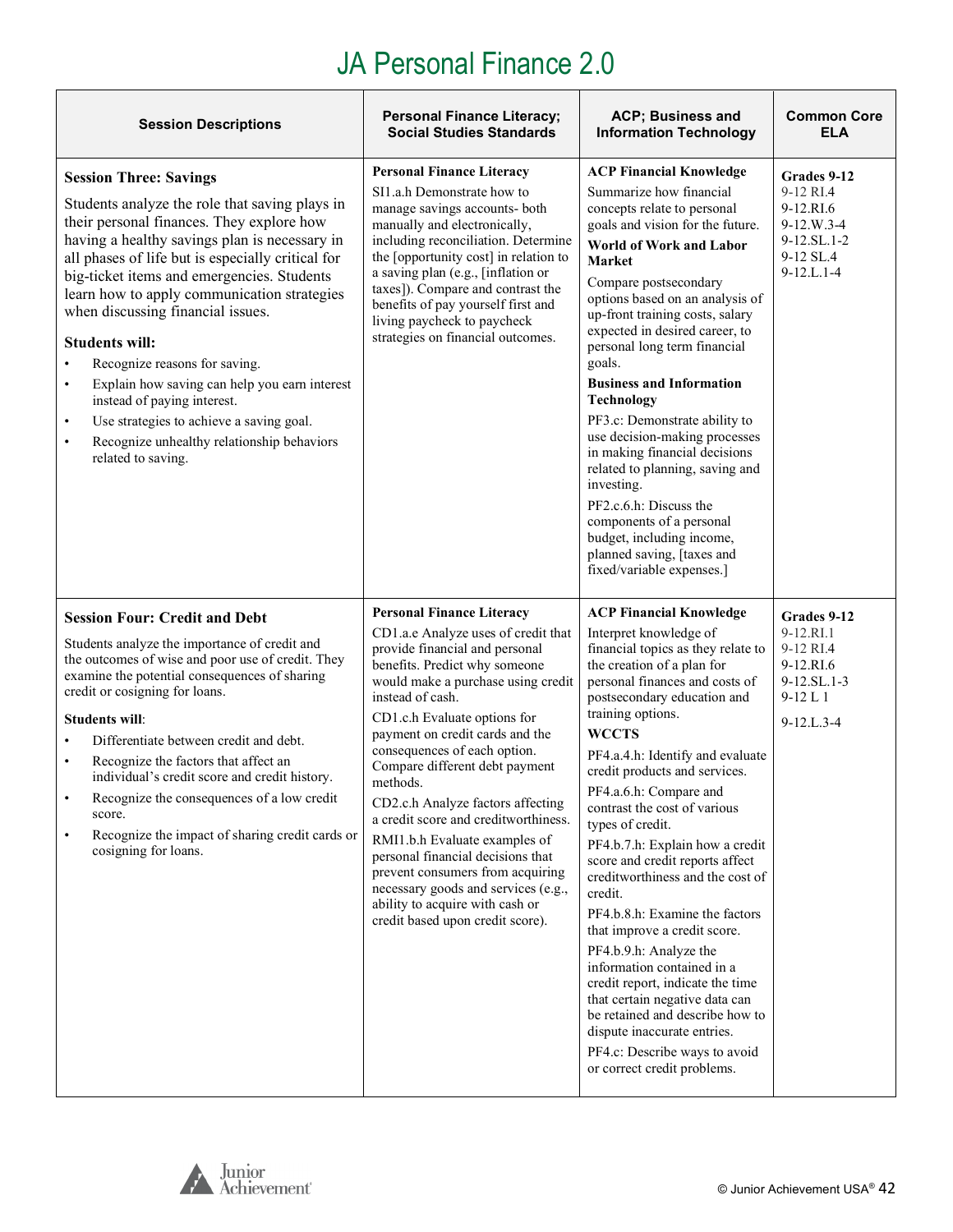| <b>Session Descriptions</b>                                                                                                                                                                                                                                                                                                                                                                                                                                                                                                                                                     | <b>Personal Finance Literacy;</b><br><b>Social Studies Standards</b>                                                                                                                                                                                                                                                                                                                                                                                                                      | ACP; Business and<br><b>Information Technology</b>                                                                                                                                                                                                                                                                                                    | <b>Common Core</b><br><b>ELA</b>                                                                                |
|---------------------------------------------------------------------------------------------------------------------------------------------------------------------------------------------------------------------------------------------------------------------------------------------------------------------------------------------------------------------------------------------------------------------------------------------------------------------------------------------------------------------------------------------------------------------------------|-------------------------------------------------------------------------------------------------------------------------------------------------------------------------------------------------------------------------------------------------------------------------------------------------------------------------------------------------------------------------------------------------------------------------------------------------------------------------------------------|-------------------------------------------------------------------------------------------------------------------------------------------------------------------------------------------------------------------------------------------------------------------------------------------------------------------------------------------------------|-----------------------------------------------------------------------------------------------------------------|
| <b>Session Five: Consumer Protection</b><br>Students explore consumer protection basics,<br>including how to avoid scams, manage their money,<br>use credit and loans carefully, and protect their<br>personal information. They learn some of the risks<br>associated with sharing finances with others.<br><b>Students will:</b><br>List ways to protect online information.<br>$\bullet$<br>Recognize how a credit report can help identify<br>$\bullet$<br>suspicious activity related to your finances.<br>Recognize risks involved with sharing<br>$\bullet$<br>finances. | <b>Personal Finance Literacy</b><br>FM3.a.h Choose an effective<br>means to manage and protect<br>passwords for multiple online<br>accounts.<br>Develop strategies to guard against<br>and respond to malicious threats<br>including viruses, phishing, and<br>identity theft, and recognize the<br>importance of security protocols.<br>Research ways online transactions,<br>online banking, email scams, and<br>telemarketing calls can make a<br>person vulnerable to identity theft. | <b>ACP Academic and Career</b><br>Preparation<br>Receive instruction in crafting<br>appropriate communications<br>with different<br>purposes/audiences.                                                                                                                                                                                               | Grades 9-12<br>9-12.RL1<br>9-12 RI.4<br>9-12.RI.6<br>$9-12.W.4$<br>9-12.SL.1<br>$9-12.SL.3-4$<br>$9-12$ L $1-4$ |
| <b>Session Six: Smart Shopping</b><br>Students learn about comparison shopping and<br>participate in a simulated shopping experience.<br>They explore communicating with other people<br>about consumer behaviors and shared shopping. A<br>volunteer or the teacher can introduce and wrap up<br>the session.<br><b>Students will:</b><br>Identify the factors necessary for making an<br>$\bullet$<br>informed purchase.<br>Compare and contrast prices and data when<br>$\bullet$<br>making a purchase decision.<br>Calculate savings gained through smart shopping.         | NA                                                                                                                                                                                                                                                                                                                                                                                                                                                                                        | <b>ACP Academic and Career</b><br>Preparation<br>Have opportunities to engage in<br>student-determined self-<br>directed and group inquiry-<br>based and problem solving<br>activities.<br><b>WCCTS</b><br>PF1.a: Apply proper decision-<br>making practices for wise<br>shopping.<br>PF1.a.6.h: Explain the<br>importance of comparison<br>shopping. | Grades 9-12<br>9-12 RI.4<br>9-12.RI.6<br>9-12.SL.2<br>$9 - 12$ .L.3                                             |
| <b>Session Seven: Risk Management</b><br>Students practice applying appropriate risk<br>management strategies in scenarios and learn how<br>to discuss risk management and manage the risks<br>associated with shared financial choices.<br><b>Students will:</b><br>Recognize the risk of financial loss as an<br>$\bullet$<br>everyday reality for everyone.<br>Recognize risk management strategies and<br>$\bullet$<br>apply them appropriately.<br>Understand the role of personal responsibility<br>$\bullet$<br>in preventing financial loss.                            | <b>Personal Finance Literacy</b><br>RMI1.b.h Evaluate examples of<br>personal financial decisions that<br>prevent consumers from acquiring<br>necessary goods and services (e.g.,<br>ability to acquire with cash or<br>credit based upon credit score).                                                                                                                                                                                                                                  | NA                                                                                                                                                                                                                                                                                                                                                    | Grades 9-12<br>9-12.RI.1<br>9-12 RI.4<br>9-12.RI.6                                                              |



 $\overline{\mathbb{L}}$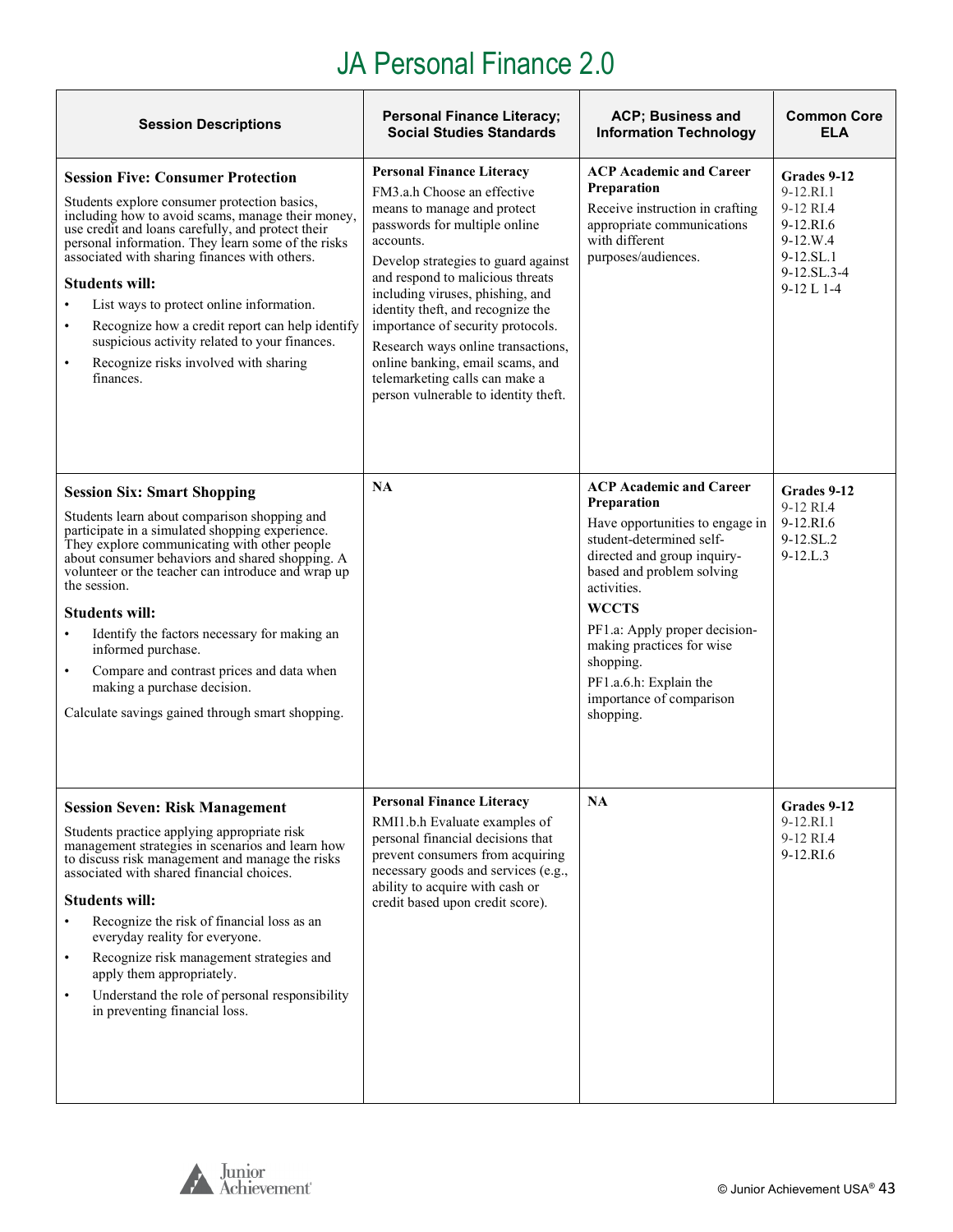| <b>Session Descriptions</b>                                                                                                                                                                                                                                                                                                                                                                                                                                                                                                                                                                                                                                                                                                                                                                                                                                                                   | <b>Personal Finance Literacy;</b><br><b>Social Studies Standards</b>                                                                                                                                                                                                                                                                                                                                                                                                                              | <b>ACP; Business and</b><br><b>Information Technology</b>                                                                                                                                                                                                                                                                                                                                                                                                      | <b>Common Core</b><br><b>ELA</b>                                                                                                               |
|-----------------------------------------------------------------------------------------------------------------------------------------------------------------------------------------------------------------------------------------------------------------------------------------------------------------------------------------------------------------------------------------------------------------------------------------------------------------------------------------------------------------------------------------------------------------------------------------------------------------------------------------------------------------------------------------------------------------------------------------------------------------------------------------------------------------------------------------------------------------------------------------------|---------------------------------------------------------------------------------------------------------------------------------------------------------------------------------------------------------------------------------------------------------------------------------------------------------------------------------------------------------------------------------------------------------------------------------------------------------------------------------------------------|----------------------------------------------------------------------------------------------------------------------------------------------------------------------------------------------------------------------------------------------------------------------------------------------------------------------------------------------------------------------------------------------------------------------------------------------------------------|------------------------------------------------------------------------------------------------------------------------------------------------|
| <b>Session Eight: Investing</b><br>Students explore the difference between saving and<br>investing, the advantages and potential returns of<br>investing, and common types of investment<br>products. Students also learn about various types of<br>investment risks and self-assess their personal<br>investment risk tolerance and communication with<br>others about shared investments.<br><b>Students will:</b><br>Evaluate investments with different levels of<br>$\bullet$<br>risk and reward.<br>Describe the role that compound interest plays<br>$\bullet$<br>in wealth over time.<br>Recognize that investment options carry<br>$\bullet$<br>different levels of risk and reward.<br>Analyze the risk tolerances for different<br>$\bullet$<br>investment strategies. Recognize the<br>importance of practicing healthy relationship<br>behaviors in shared investment decisions. | <b>Personal Finance Literacy</b><br>SI1.c.h Determine the best options<br>to achieve specific short- and long-<br>term personal saving goals.<br>Compare and contrast financial<br>services and products to achieve<br>personal saving goals.<br>SI1.d.h Compare and contrast the<br>opportunity cost and reward of<br>basic saving options (e.g., savings<br>accounts, money market accounts,<br>or certificates of deposit). Evaluate<br>the effect of compound interest on<br>savings options. | <b>ACP Components Financial</b><br>Knowledge<br>Interpret knowledge of<br>financial topics as they relate to<br>the creation of a plan for<br>personal finances and costs of<br>postsecondary education and<br>training options. Summarize<br>how financial concepts relate to<br>personal goals and vision for<br>the future.<br><b>Business and Information</b><br><b>Technology</b><br>PF3.b: Describe the<br>relationship between saving<br>and investing. | Grades 9-12<br>9-12.RL1<br>9-12 RI.4<br>9-12.RI.6<br>$9-12.SL.1$<br>9-12.SL.2<br>$9-12.SL.3$<br>9-12 SL.4<br>$9 - 12$ .L.4                     |
| <b>Session Nine: Credit Cards</b><br>(Optional: Self-Guided)<br>These 10-minute, student self-guided activities<br>introduce credit cards as a form of short-term<br>financing that can be used to pay a bill or make a<br>purchase. Other topics covered include credit card<br>types, credit card terms and credit card rights.<br><b>Students will:</b><br>Define the term "credit card."<br>$\bullet$<br>Understand the difference between a credit<br>$\bullet$<br>card and a debit card.<br>Discuss the reasons to use—and not to use—a<br>$\bullet$<br>credit card.<br>Describe how using a credit card can impact<br>$\bullet$<br>your credit rating for better or worse.<br>Discuss some of the pros and cons of sharing a<br>$\bullet$<br>credit card.                                                                                                                              | <b>Personal Finance Literacy</b><br>CD1c.h Evaluate options for<br>payment on credit cards and the<br>consequences of each option.<br>Compare different debt payment<br>methods.<br>Calculate the total cost of repaying<br>a loan under various rates of<br>interest and over different time<br>periods.<br>CD2.a.h Analyze the impact of<br>using a credit card versus debit<br>card as it relates to money<br>management.                                                                      | <b>WCCTS</b><br>PF4.a.5.h: Explain all credit<br>card disclosure terms.                                                                                                                                                                                                                                                                                                                                                                                        | Grades 9-10<br>RI.9-10.1,2,4<br>$W.9-10.4-7$<br>$L.9-10.1, 2, 4, 6$<br>Grades 11-12<br>RI.11-12.1,2,4<br>W.11-12.4-7<br>$L.11 - 12.1, 2, 4, 6$ |

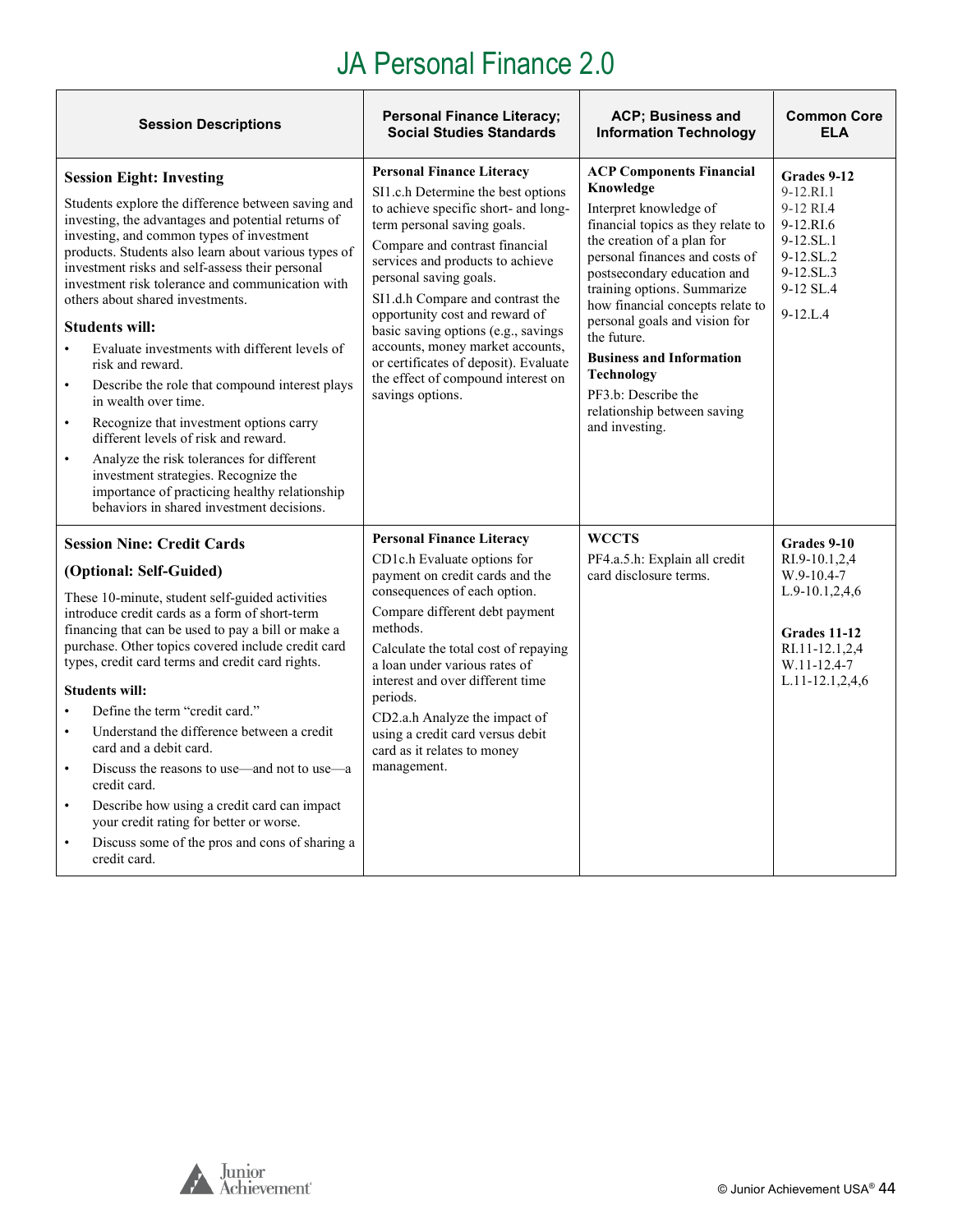| <b>Session Descriptions</b>                                                                                                                                                                                                                                                                                                                                                                                                                                                                                                                                                                               | <b>Personal Finance Literacy;</b><br><b>Social Studies Standards</b>                                                                                                                                                                                                                                                                                                                                                                                                                                                                                       | <b>ACP</b> ; Business and<br><b>Information Technology</b>                                                                                                                                                       | <b>Common Core</b><br><b>ELA</b>                                                                                                          |
|-----------------------------------------------------------------------------------------------------------------------------------------------------------------------------------------------------------------------------------------------------------------------------------------------------------------------------------------------------------------------------------------------------------------------------------------------------------------------------------------------------------------------------------------------------------------------------------------------------------|------------------------------------------------------------------------------------------------------------------------------------------------------------------------------------------------------------------------------------------------------------------------------------------------------------------------------------------------------------------------------------------------------------------------------------------------------------------------------------------------------------------------------------------------------------|------------------------------------------------------------------------------------------------------------------------------------------------------------------------------------------------------------------|-------------------------------------------------------------------------------------------------------------------------------------------|
| <b>Session Ten: Debt Management</b><br>(Optional: Self-Guided)<br>These 10-minute, student self-guided activities<br>include lessons on bankruptcy, loans, managing<br>debt, defaulting on loans, and consumer credit<br>counselling.<br><b>Students will:</b><br>Recognize the process, purpose, and outcomes<br>$\bullet$<br>of declaring bankruptcy.<br>Identify the different types of bankruptcy.<br>$\bullet$<br>Evaluate the pros and cons of declaring<br>$\bullet$<br>bankruptcy in different situations.<br>Analyze the impact of bankruptcy when debt is<br>$\bullet$<br>shared.               | <b>Personal Finance Literacy</b><br>CD1.d.h Investigate the purpose<br>and types of bankruptcy, including<br>its possible negative effects on<br>assets, employability, credit<br>availability, cost of credit, and<br>lenders.<br>Explore strategies that may be used<br>to avoid bankruptcy and what debt<br>may not be discharged through<br>bankruptcy.<br>Investigate common life situations<br>that lead to financial difficulty and<br>bankruptcy.<br>Evaluate the methods that debt<br>collectors take in recovering<br>collateral from borrowers. | <b>WCCTS</b><br>PF4.c.3.h: Construct actions<br>that a consumer could take to<br>reduce or better manage<br>excessive debt.<br>PF4.a.8.h: Evaluate the<br>difference between positive<br>debt and negative debt. | Grades 9-10<br>RI.9-10.1.2.4<br>$W.9-10.4-7$<br>$L.9-10.1, 2, 4, 6$<br>Grades 11-12<br>RI.11-12.1,2,4<br>W.11-12.4-7<br>L.11-12.1,2,4,6   |
| <b>Session 11: Net Worth</b><br>(Optional: Self-Guided)<br>These 10-minute, student self-guided activities<br>explain net worth and the process of determining<br>net worth. Students will explore the different types<br>of net worth, set financial goals, and learn about<br>investing to build wealth.<br>Students will:<br>Define net worth.<br>$\bullet$<br>Explore the process of determining net worth.<br>$\bullet$<br>Summarize the different types of net worth.<br>$\bullet$<br>Investigate the significance of shared net worth.<br>$\bullet$<br>Calculate their own net worth.<br>$\bullet$ | <b>Personal Finance Literacy</b><br>CD2a.h Analyze the effect of debt<br>on a person's net worth.<br>FM2.d.h Distinguish how an<br>investment plan that incorporates a<br>goal development strategy reflects<br>various life factors (e.g., age,<br>personal values, income, liabilities,<br>assets, goals, family size, risk<br>tolerance, or net worth).<br>SI2.a.h Explain the role of revenue<br>generating assets in building net<br>worth (e.g., real estate or<br>entrepreneurship).<br>SI2.c.h Assess various means of<br>building net worth.      | 4C <sub>2</sub> .a.11.h: Determine the<br>information needed to address<br>an identified problem.                                                                                                                | Grades 9-10<br>RI.9-10.1,2,4<br>$W.9-10.4-7$<br>L.9-10.1,2,4,6<br>Grades 11-12<br>RI.11-12.1,2,4<br>W.11-12.4-7<br>$L.11 - 12.1, 2, 4, 6$ |

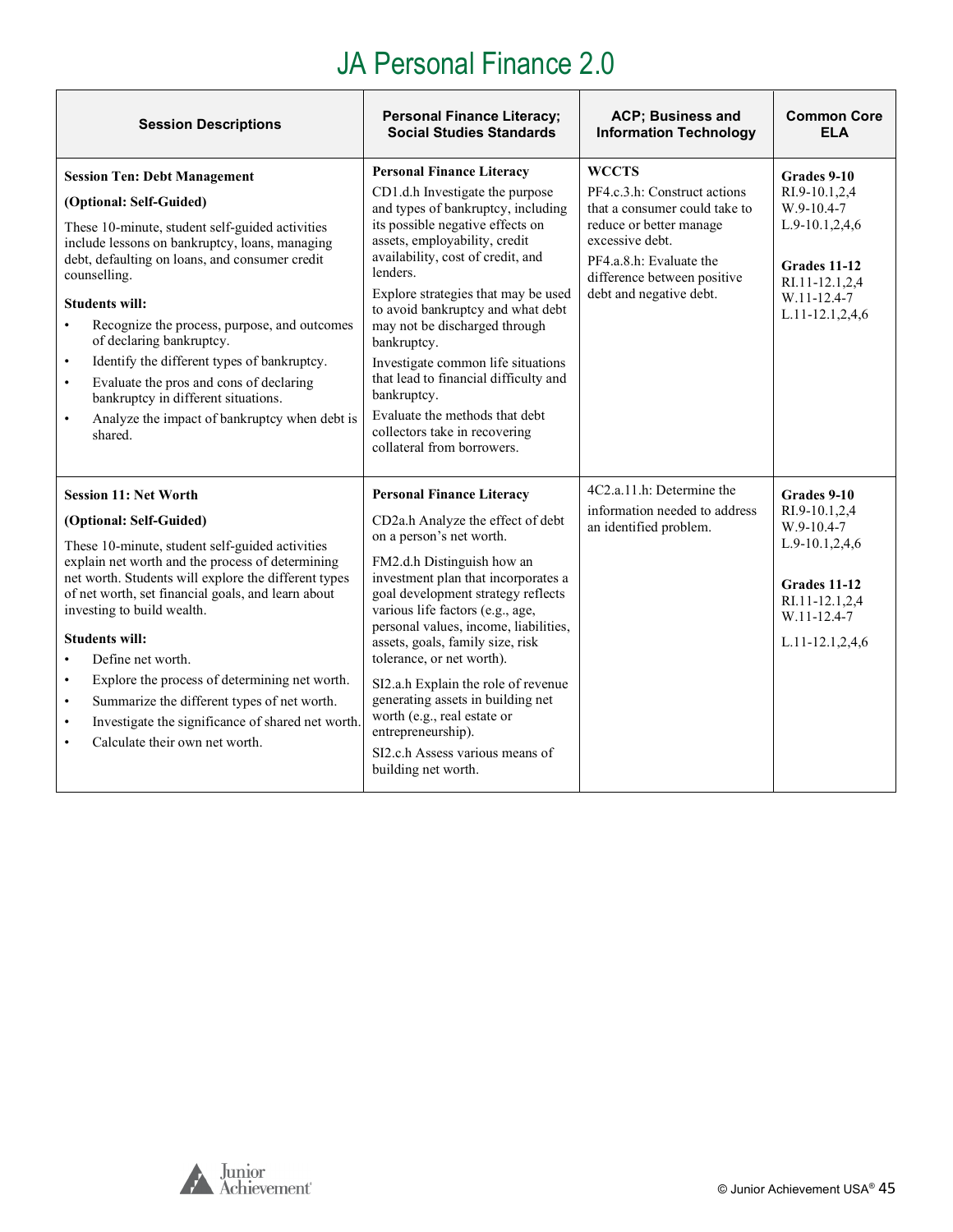<span id="page-45-0"></span>

| <b>Session Descriptions</b>                                                                                                                                                                                                                                                                                                                                                                                                                                                                                                                                                                                                                                                                      | Personal Finance Literacy;<br><b>Social Studies Standards</b>                                                                                                                                                                                          | <b>WCCTS</b>                                                                                                                                                                                                           | <b>Common Core</b><br>ELA                                                                                                            |
|--------------------------------------------------------------------------------------------------------------------------------------------------------------------------------------------------------------------------------------------------------------------------------------------------------------------------------------------------------------------------------------------------------------------------------------------------------------------------------------------------------------------------------------------------------------------------------------------------------------------------------------------------------------------------------------------------|--------------------------------------------------------------------------------------------------------------------------------------------------------------------------------------------------------------------------------------------------------|------------------------------------------------------------------------------------------------------------------------------------------------------------------------------------------------------------------------|--------------------------------------------------------------------------------------------------------------------------------------|
| <b>Session One: Understanding Stocks</b><br>Students are introduced to the foundational concepts of<br>stocks and the stock market through the analysis of an<br>authentic, real-time stock market report. Then, they<br>practice selecting stocks from a fictitious market to<br>develop a portfolio.<br><b>Students will:</b><br>Distinguish between private and public companies.<br>Explain how and why people invest in corporations<br>$\bullet$<br>when they purchase stocks.<br>Identify why companies issue stock.<br>Explain how stocks can increase and decrease in<br>value.<br>Identify the steps in the process for buying and<br>$\bullet$<br>selling stocks on the stock market. | <b>Personal Finance Literacy</b><br>SI2.d.h Assess the long-term<br>investment potential associated<br>with the stock market, focusing<br>on fundamentals such as<br>diversification, risk-reward,<br>dollar cost averaging, and<br>investor behavior. | <b>WCCTS</b><br>EC3.a.8.h: Assess the<br>advantages and disadvantages<br>that result when an<br>organization incorporates and<br>issues stocks.                                                                        | Grades 9-10<br>RI.9-10.1,2,4<br>SL.9-10.1,2,3<br>$L.9-10.1-6$<br>Grades 11-12<br>RI.11-12.1,2,4<br>SL.11-12.1-3<br>$L.11 - 12.1 - 6$ |
| <b>Session Two: Stock Trading</b><br>Students explore how stocks are traded, how stock prices<br>are affected by current events, and how investors make<br>investment decisions and diversify their portfolios.<br>Students are introduced to stock indexes/averages and<br>stock tables, and they practice buying, selling, or holding<br>stocks from their fictitious stock portfolio.<br><b>Students will:</b><br>Discuss the impact that economic events have on<br>$\bullet$<br>stock prices and supply and demand.<br>Analyze the data in a stock table.<br>$\bullet$<br>Practice following the process for buying and<br>$\bullet$<br>selling stocks on the stock market.                 | No state standards for this<br>topic- see National Standards<br>for Financial Literacy at<br>national-standards-for-<br>financial-literacy.pdf<br>(councilforeconed.org)                                                                               | <b>WCCTS</b><br>4C2.a.13.h: Predict how an<br>action could result in<br>unintended consequences,<br>both positive and negative.                                                                                        | Grades 9-10<br>RI.9-10.2,4,6<br>SL.9-10.1-3<br>$L.9-10.1-6$<br>Grades 11-12<br>RI.11-12.2,4,6,7<br>SL.11-12.1-3<br>$L.11 - 12.1 - 6$ |
| <b>Session Three: Exploring Dividends</b><br>Students analyze today's stock market and explore the<br>concept of dividends. Students analyze their fictitious<br>stock portfolio and calculate their dividend payments.<br><b>Students will:</b><br>Analyze how current events are affecting stock<br>$\bullet$<br>prices.<br>Demonstrate an understanding of how cash<br>$\bullet$<br>dividends are earned and calculated.<br>Evaluate the success of a fictitious stock portfolio<br>$\bullet$<br>in relation to market events.                                                                                                                                                                | <b>NA</b>                                                                                                                                                                                                                                              | <b>WCCTS</b><br>4C2.a.11.h: Determine the<br>information needed to address<br>an identified problem.<br>4C2.a.12.h: Contrast the<br>benefits and drawbacks of<br>various proposed resolutions<br>to a given situation. | Grades 9-10<br>RI.9-10.2,4<br>SL.9-10.1-2<br>$L.9-10.1-6$<br><b>Grades 11-12</b><br>RI.11-12.2,4<br>SL.11-12.1<br>$L.11 - 12.1 - 6$  |

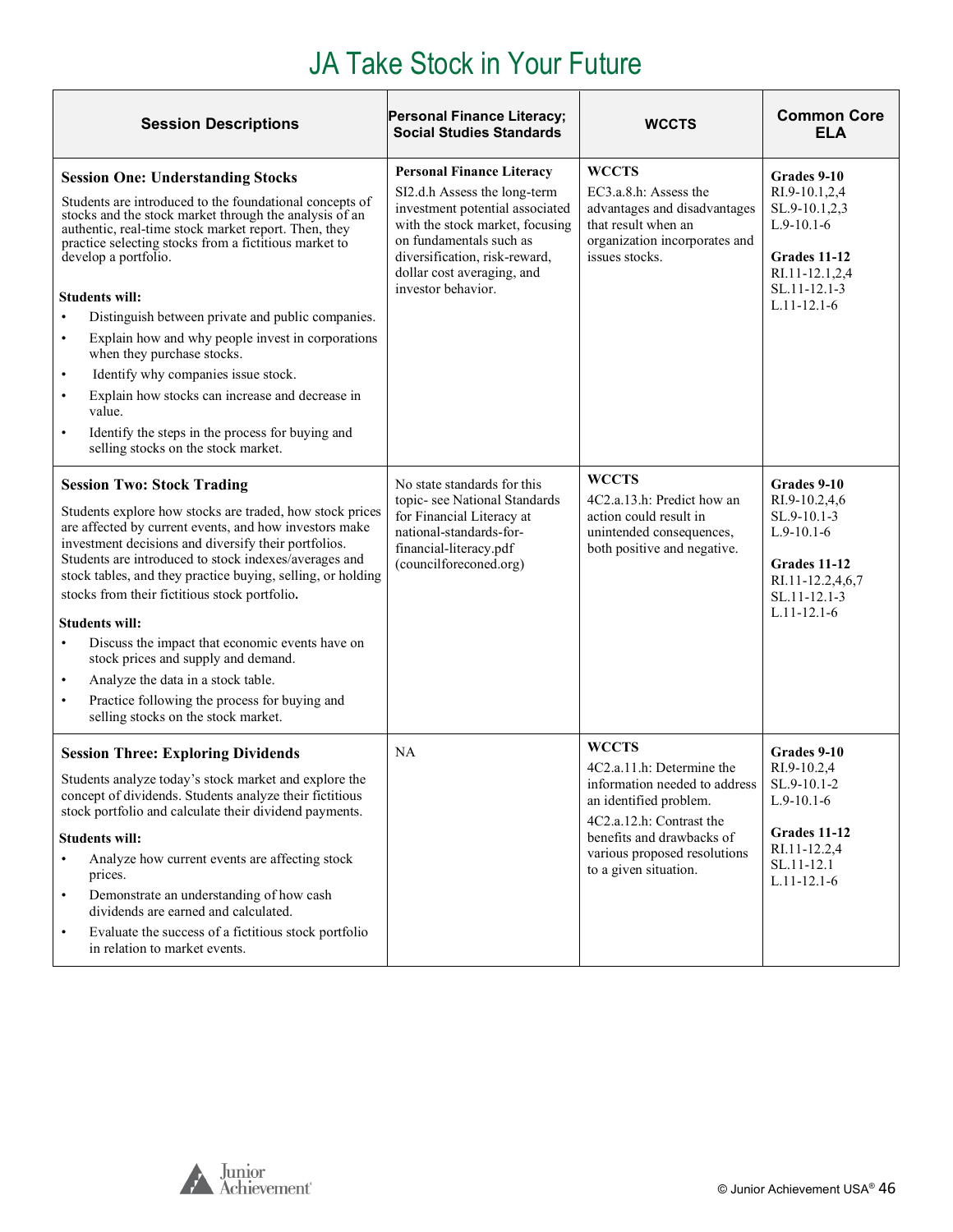| <b>Session Descriptions</b>                                                                                                                                                                                                                                                                                                                                                                                                                                                                                                                                                                                                                                                                                                                                     | <b>Social Studies Standards</b>                                                                                                                                                                                                                        | <b>WCCTS</b>                                                                                                    | <b>Common Core</b><br><b>ELA</b>                                                                                                                       |
|-----------------------------------------------------------------------------------------------------------------------------------------------------------------------------------------------------------------------------------------------------------------------------------------------------------------------------------------------------------------------------------------------------------------------------------------------------------------------------------------------------------------------------------------------------------------------------------------------------------------------------------------------------------------------------------------------------------------------------------------------------------------|--------------------------------------------------------------------------------------------------------------------------------------------------------------------------------------------------------------------------------------------------------|-----------------------------------------------------------------------------------------------------------------|--------------------------------------------------------------------------------------------------------------------------------------------------------|
| <b>Session Four: Best-in-Class Competition</b><br>Students put their new stock market knowledge and<br>skills into practice as they compete to win an in-class<br>competition. This session is designed to be flexible<br>based on students' grade level and experience, plus the<br>online stock market simulation tool selected by local JA<br>Areas.<br><b>Students will:</b><br>Implement knowledge of how to buy and sell<br>stocks.<br>Apply knowledge of how current events can impact<br>$\bullet$<br>stock prices.<br>Evaluate the possible trade-off for each stock<br>$\bullet$<br>decision, prior to committing to the decision.<br>Communicate and collaborate effectively within a<br>$\bullet$<br>team to successfully implement game strategies | No state standards for this<br>topic-see National Standards<br>for Financial Literacy at<br>national-standards-for-<br>financial-literacy.pdf<br>(councilforeconed.org)                                                                                | 4C2.b.6.h: Use existing<br>knowledge to develop a<br>resolution for a new situation,<br>problem or opportunity. | Grades 9-10<br>RI.9-10.2,4,6<br>SL.9-10.1,2,3<br>$L.9-10.1-6$<br><b>Grades 11-12</b><br>RI.11-12.2,4,6<br>SL.11-12.1-3<br>$L.11 - 12.1 - 6$            |
| <b>Session Five: Planning for the Future</b><br>Students reflect on the experience of participating in the<br>in-class competition and/or the JA Stock Market<br>Challenge event and connect the simulations to the real<br>world. They conclude the program by developing their<br>own.<br><b>Students will:</b><br>Compare and contrast real vs. simulated stock<br>$\bullet$<br>markets<br>Identify various asset classes and assess the risks of<br>$\bullet$<br>each<br>Develop a personal financial plan<br>$\bullet$<br>Reflect on your learning and growth throughout the<br>$\bullet$<br>program                                                                                                                                                       | <b>Personal Finance Literacy</b><br>SI2.d.h Assess the long-term<br>investment potential associated<br>with the stock market, focusing<br>on fundamentals such as<br>diversification, risk-reward,<br>dollar cost averaging, and<br>investor behavior. | 4C2.a.14.h: Analyze the<br>impact of a decision using a<br>systems thinking model.                              | Grades 9-10<br>RI.9-10.2,4<br>W.9-10.2,4,5,6<br>SL.9-10.1,2,4<br>$L.9-10.1-6$<br>Grades 11-12<br>RI.11-12.2,4<br>SL.11-12.1,2,3,4<br>$L.11 - 12.1 - 6$ |
| <b>Analyzing Initial Public Offerings (IPOs)</b><br>Students learn some of the factors that investors consider<br>when selecting an IPO for investment.<br><b>Students will:</b><br>Identify the factors to consider when deciding<br>whether to invest in an IPO                                                                                                                                                                                                                                                                                                                                                                                                                                                                                               | <b>NA</b>                                                                                                                                                                                                                                              | 4C2.a.11.h: Determine the<br>information needed to address<br>an identified problem.                            | Grades 9-10<br>RI.9-10.1,2,4<br>W.9-10.4,6,7<br>$L.9-10.1-6$<br>Grades 11-12<br>RI.11-12.2,4<br>W.11-124,6,7.<br>$L.11 - 12.1 - 6$                     |
| <b>Comparing Investment Channels</b><br>Students learn about several ways in which investors buy<br>and sell stocks, uncovering the upsides and downsides of<br>each method.<br><b>Students will:</b><br>Compare the advantages and disadvantages of<br>buying and selling investments through various<br>channels.                                                                                                                                                                                                                                                                                                                                                                                                                                             | <b>NA</b>                                                                                                                                                                                                                                              | 4C2.a.12.h: Contrast the<br>benefits and drawbacks of<br>various proposed resolutions<br>to a given situation.  | Grades 9-10<br>RI.9-10.1,4<br>W.9-10.4,6<br>$L.9-10.3-6$<br>Grades 11-12<br>RI.11-12.1,4<br>W.11-12.4,6<br>$L.11 - 12.1, 2, 4, 6$                      |



 $\mathbf{r}$ 

h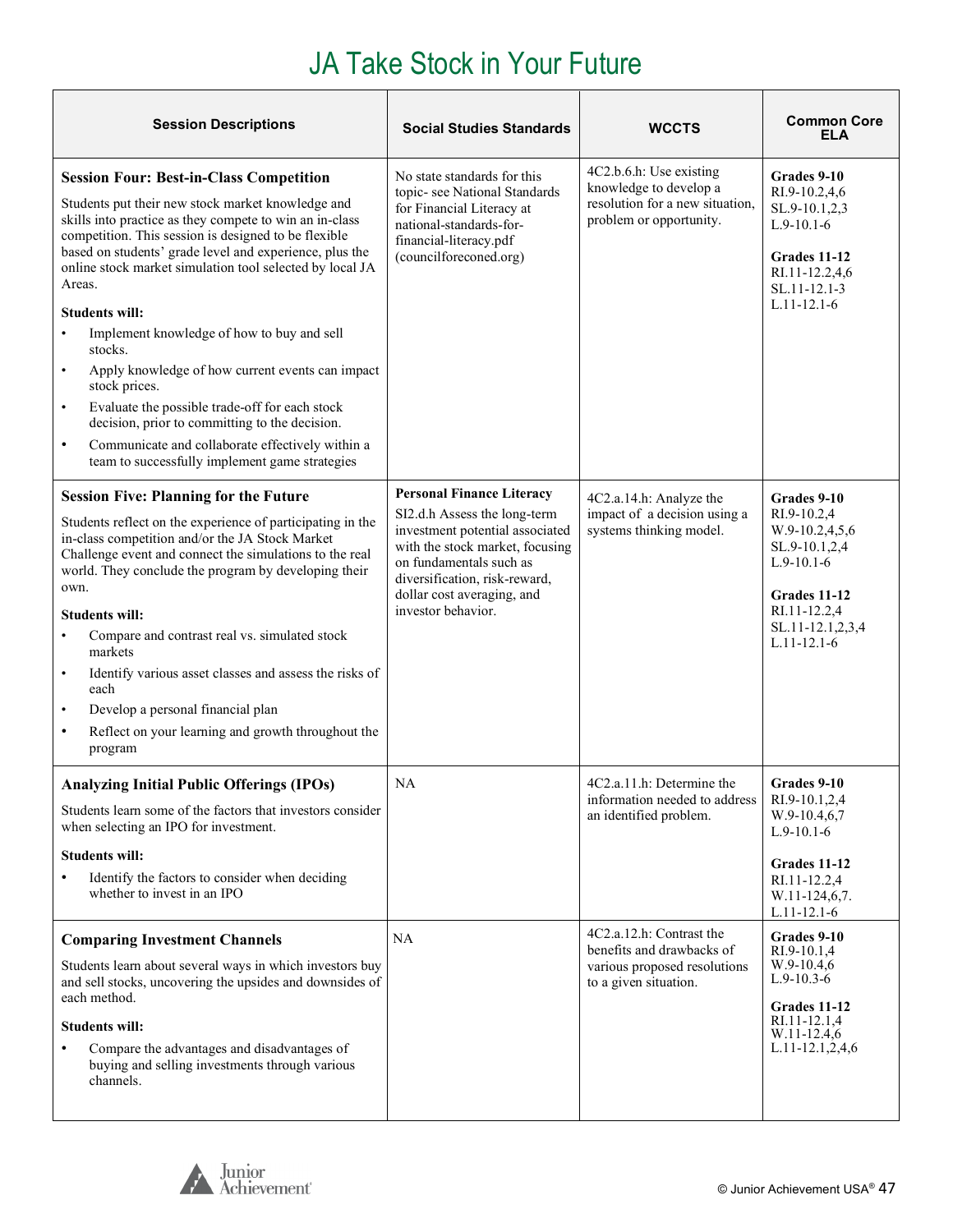| <b>Session Descriptions</b>                                                                                                                                                                                                                                                                                                                                                                                                                               | <b>Social Studies Standards</b>                                                                                                                                                                                                                                                                                  | <b>WCCTS</b>                                                                                                            | <b>Common Core</b><br><b>ELA</b>                                                                                                            |
|-----------------------------------------------------------------------------------------------------------------------------------------------------------------------------------------------------------------------------------------------------------------------------------------------------------------------------------------------------------------------------------------------------------------------------------------------------------|------------------------------------------------------------------------------------------------------------------------------------------------------------------------------------------------------------------------------------------------------------------------------------------------------------------|-------------------------------------------------------------------------------------------------------------------------|---------------------------------------------------------------------------------------------------------------------------------------------|
| <b>Data Gathering</b><br>Students learn where investors can find detailed<br>information about companies and how to evaluate each<br>source of information.<br><b>Students will:</b><br>Identify what resources investors use to make<br>informed investment decisions.<br>Express why investors research companies before<br>$\bullet$<br>making investment decisions.                                                                                   | NA                                                                                                                                                                                                                                                                                                               | 4C2.a.11.h: Determine the<br>information needed to address<br>an identified problem.                                    | Grades 9-10<br>RI.9-10.1,2,4<br>$W.9-10.4,6$<br>$L.9-10.1, 2, 4, 6$<br>Grades 11-12<br>RI.11-12.1,2,4<br>W.11-12.4,6<br>L.11-12.1,2,4,6     |
| <b>Diversification and Risk</b><br>Students learn that, even though individual investors<br>may have different risk tolerances, smart investors<br>always seek to minimize their risk by diversifying their<br>portfolios.<br><b>Students will:</b><br>Identify different levels of risk tolerance.<br>Express how and why investors use diversification<br>$\bullet$<br>to minimize risk.                                                                | <b>Personal Finance Literacy</b><br>SI2.d.h Assess the long-term<br>investment potential associated<br>with the stock market, focusing<br>on fundamentals such as<br>diversification, risk-reward,<br>dollar cost averaging, and<br>investor behavior.                                                           | <b>WCCTS</b><br>CS1.c.21.h: Analyze the<br>effects of risk management<br>strategies on long-term<br>financial planning. | Grades 9-10<br>RI.9-10.1,2,4<br>W.9-10.4-7<br>L.9-10.1,2,4,6<br>Grades 11-12<br>RI.11-12.1,2,4<br>W.11-12.4-7<br>L.11-12.1,2,4,6            |
| <b>Evaluating Your Financial Plan</b><br>Students learn how to review their financial plans and<br>select investments that meet stated goals.<br><b>Students will:</b><br>Review and evaluate their financial plans.<br>$\bullet$<br>Select possible investments that meet the goals of<br>$\bullet$<br>the financial plan.                                                                                                                               | <b>Personal Finance Literacy</b><br>SI2.d.h Assess the long-term<br>investment potential associated<br>with the stock market, focusing<br>on fundamentals such as<br>diversification, risk-reward,<br>dollar cost averaging, and<br>investor behavior.                                                           | 4C2.a.13.h: Predict how an<br>action could result in<br>unintended consequences,<br>both positive and negative.         | Grades 9-10<br>RI.9-10.1,2,4<br>W.9-10.2,4,6,7<br>$L.9-10.1, 2, 4, 6$<br>Grades 11-12<br>RI.11-12.1,2,4<br>W.11-12.2,4,6<br>L.11-12.1,2,4,6 |
| <b>Factors That Influence Stock Prices</b><br>Students learn the basics of supply and demand in the<br>stock market, explore factors that impact stock price,<br>and read and respond to scenarios related to determining<br>stock price.<br><b>Students will:</b><br>Explain how supply and demand govern the price<br>$\bullet$<br>of a stock when it is traded on a stock market.<br>Describe the factors that can influence stock price.<br>$\bullet$ | <b>Economics</b><br>SS.Econ3.a.h Assess how<br>decisions about spending and<br>production made by<br>households, businesses, and<br>governments determine the<br>country's levels of income,<br>employment, and prices.<br>Use economic indicators to<br>analyze the current and future<br>state of the economy. | NA                                                                                                                      | Grades 9-10<br>RI.9-10.1,2,4<br>$L.9-10.1, 2, 4, 6$<br>Grades 11-12<br>RI.11-12.1,2,4<br>L.11-12.1,2,4,6                                    |

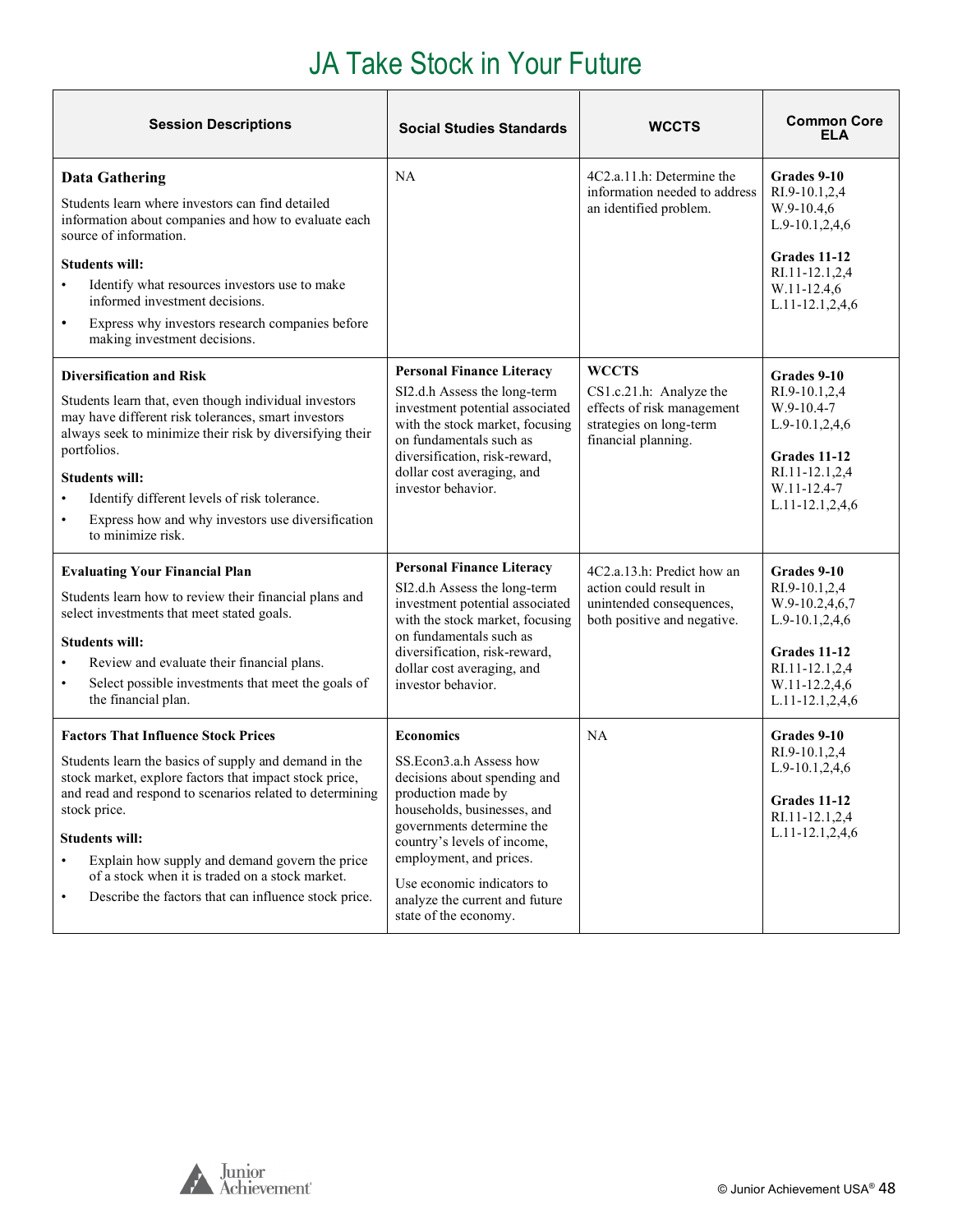| <b>Session Descriptions</b>                                                                                                                                                                                                                                                                                                                                                                                                                                                                                                                                                                                                                                                                                                         | <b>Social Studies Standards</b>                                                                                                                                                                                                                        | <b>WCCTS</b>                                                                                                                                                                                           | <b>Common Core</b><br>ELA                                                                                                                            |
|-------------------------------------------------------------------------------------------------------------------------------------------------------------------------------------------------------------------------------------------------------------------------------------------------------------------------------------------------------------------------------------------------------------------------------------------------------------------------------------------------------------------------------------------------------------------------------------------------------------------------------------------------------------------------------------------------------------------------------------|--------------------------------------------------------------------------------------------------------------------------------------------------------------------------------------------------------------------------------------------------------|--------------------------------------------------------------------------------------------------------------------------------------------------------------------------------------------------------|------------------------------------------------------------------------------------------------------------------------------------------------------|
| <b>Financial Watchdogs</b><br>Students learn about several groups who oversee the<br>financial sector, set and enforce the policies and laws<br>regulating it, and protect investors.<br><b>Students will:</b><br>Identify the protections provided to investors by<br>market regulatory agencies that oversee financial<br>markets, products, and professionals.                                                                                                                                                                                                                                                                                                                                                                   | No state standards for this<br>topic-see National Standards<br>for Financial Literacy at<br>national-standards-for-<br>financial-literacy.pdf<br>(councilforeconed.org)                                                                                | <b>NA</b>                                                                                                                                                                                              | Grades 9-10<br>RI.9-10.1,2,4<br>SL.9-10.2,4<br>$L.9-10.1, 2, 4, 6$<br>Grades 11-12<br>RI.11-12.1,2,4,7<br>SL.11-12.2,4<br>L.11-12.1,2,4,6            |
| <b>Investing for the Long Term</b><br>Students learn why investing over the long-term offers<br>the best path toward success in the market and why day<br>trading can be fraught with risk.<br>Students will:<br>Identify the value of and benefits associated with<br>long-term investments.<br>Express the risks associated with day trading and<br>short-term investments.                                                                                                                                                                                                                                                                                                                                                       | <b>Personal Finance Literacy</b><br>SI2.d.h Assess the long-term<br>investment potential associated<br>with the stock market, focusing<br>on fundamentals such as<br>diversification, risk-reward,<br>dollar cost averaging, and<br>investor behavior. | 4C2.a.15.h: Determine the<br>best resolution for a problem,<br>decision or opportunity based<br>on given criteria                                                                                      | Grades 9-10<br>RI.9-10.1,2,4<br>$W.9-10.4,6$<br>L.9-10.1,2,4,6<br><b>Grades 11-12</b><br>RI.11-12.1,2,4<br>W.11-12.4,6<br>L.11-12.1,2,4,6            |
| <b>My Stock Portfolio</b><br>This student self-guided activity enables students to<br>practice what they have learned about investing as they<br>research, select, and track real stocks on the stock market<br>using an initial imaginary investment of \$10,000. This<br>activity has no time limit, and students may track and<br>adjust their portfolios for as long as they'd like. You<br>might want to set time parameters on this project, such<br>as a month, six weeks, or some other period of time that<br>makes sense for students to be able to track their<br>portfolios.<br><b>Students will:</b><br>Apply research-based investment decisions.<br>Practice following the process for buying and<br>selling stocks. | <b>Personal Finance Literacy</b><br>SI2.d.h Assess the long-term<br>investment potential associated<br>with the stock market, focusing<br>on fundamentals such as<br>diversification, risk-reward,<br>dollar cost averaging, and<br>investor behavior. | 4C <sub>2</sub> .a.15.h: Determine the<br>best resolution for a problem,<br>decision or opportunity based<br>on given criteria                                                                         | Grades 9-10<br>RI.9-10.2,4<br>W.9-10.6-9<br>L.9-10.1,2,3,4,6<br>Grades 11-12<br>RI.11-12.2,4<br>W.11-12.6-9<br>L.11-12.1,2,3,4,6                     |
| Preparing for the JA Stock Market Challenge<br>Students learn about the JA Stock Market Challenge and<br>review the big ideas about stocks and the stock market.<br><b>Students will:</b><br>Review the big ideas about investing, specifically<br>stocks and stock trading.<br>Prepare for the JA Stock Market Challenge.                                                                                                                                                                                                                                                                                                                                                                                                          | <b>Personal Finance Literacy</b><br>SI2.d.h Assess the long-term<br>investment potential associated<br>with the stock market, focusing<br>on fundamentals such as<br>diversification, risk-reward,<br>dollar cost averaging, and<br>investor behavior. | 4C2.a.11.h: Determine the<br>information needed to address<br>an identified problem.<br>4C2.a.12.h: Contrast the<br>benefits and drawbacks of<br>various proposed resolutions<br>to a given situation. | Grades 9-10<br>RI.9-10.1,2,4,7<br>SL.9-10.2,4<br>L.9-10.1,2,3,4,6<br><b>Grades 11-12</b><br>RI.11-12.1,2,4,7<br>SL.11-12.2,4<br>$L.11-12.1, 2, 4, 6$ |

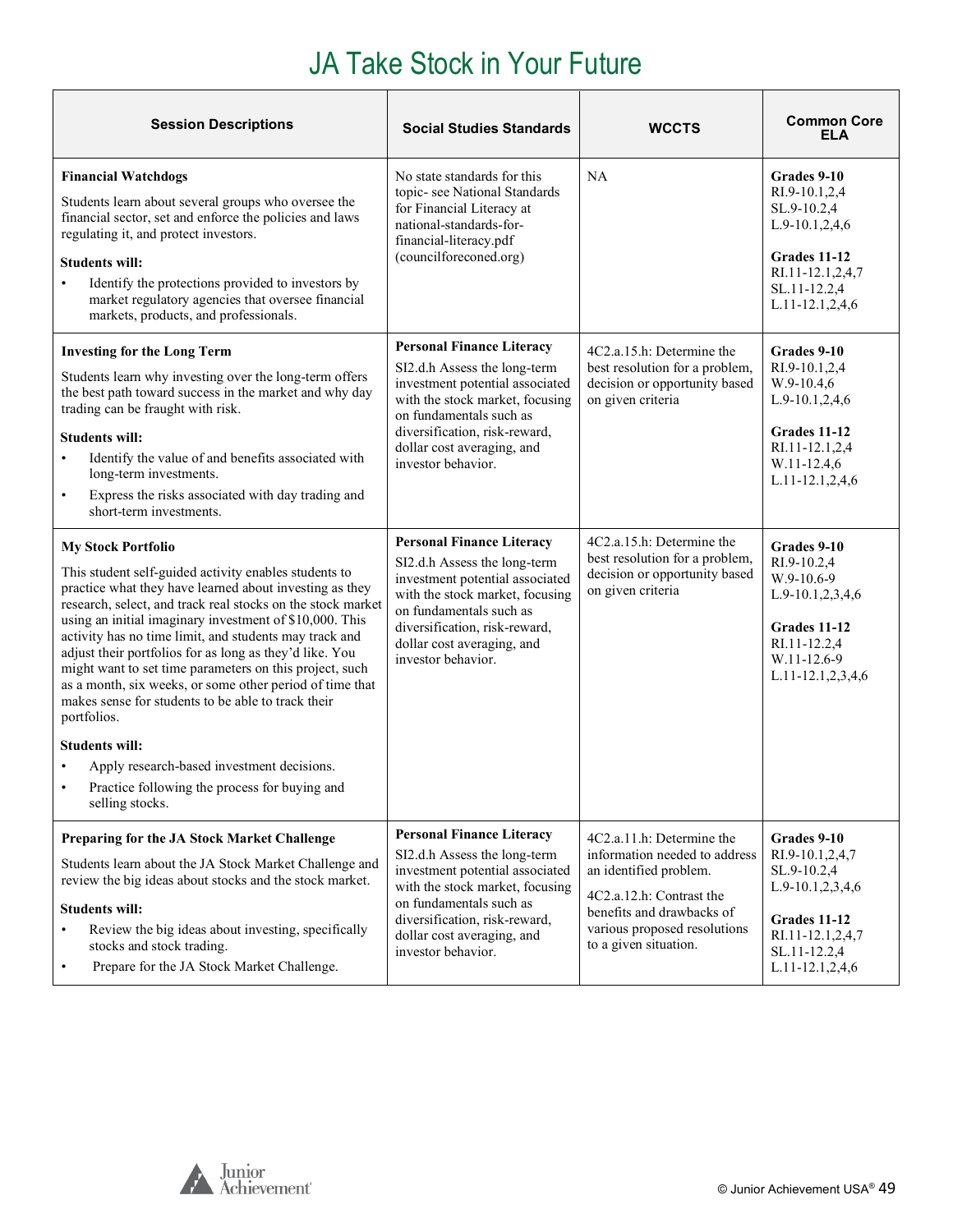| <b>Session Descriptions</b>                                                                                                                                                                                                                                                                                                                                                                                                                                                                 | <b>Social Studies Standards</b>                                                                                                                                                                                                                        | <b>WCCTS</b>                                                                                                                                                                                           | <b>Common Core</b><br><b>ELA</b>                                                                                                                                |
|---------------------------------------------------------------------------------------------------------------------------------------------------------------------------------------------------------------------------------------------------------------------------------------------------------------------------------------------------------------------------------------------------------------------------------------------------------------------------------------------|--------------------------------------------------------------------------------------------------------------------------------------------------------------------------------------------------------------------------------------------------------|--------------------------------------------------------------------------------------------------------------------------------------------------------------------------------------------------------|-----------------------------------------------------------------------------------------------------------------------------------------------------------------|
| <b>Private vs. Public Companies</b><br>Students learn the basics of company ownership models<br>using a pizza business scenario. They explore the<br>advantages and disadvantages for a company of<br>remaining private or becoming publicly owned.<br><b>Students will:</b><br>Demonstrate an understanding of the differences<br>between private and public companies as they relate<br>to company ownership.<br>Explain why a company would remain private or go<br>$\bullet$<br>public. | No state standards for this<br>topic- see National Standards<br>for Financial Literacy at<br>national-standards-for-<br>financial-literacy.pdf<br>(councilforeconed.org)                                                                               | 4C2.a.11.h: Determine the<br>information needed to address<br>an identified problem.<br>4C2.a.12.h: Contrast the<br>benefits and drawbacks of<br>various proposed resolutions<br>to a given situation. | Grades 9-10<br>RI.9-10.1,2,4<br>W.9-10.4,6<br>$L.9-10.1, 2, 4, 6$<br>Grades 11-12<br>RI.11-12.1,2,4<br>W.11-12.4,6<br>L.11-12.1,2,4,6                           |
| <b>Setting Stock Prices &amp; Trading Stock</b><br>Students learn why public companies sell stock, what<br>happens during a company's initial public offering, and<br>how stocks are traded on a stock exchange.<br><b>Students will:</b><br>Identify how a stock's price is set during a<br>$\bullet$<br>company's initial public offering.<br>Identify the steps in the process for buying and<br>$\bullet$<br>selling stocks on a stock exchange.                                        | <b>Personal Finance Literacy</b><br>SI2.d.h Assess the long-term<br>investment potential associated<br>with the stock market, focusing<br>on fundamentals such as<br>diversification, risk-reward,<br>dollar cost averaging, and<br>investor behavior. | 4C2.a.11.h: Determine the<br>information needed to address<br>an identified problem.<br>4C2.a.12.h: Contrast the<br>benefits and drawbacks of<br>various proposed resolutions<br>to a given situation. | Grades 9-10<br>RI.9-10.1,2,4<br>L.9-10.1,2,4,6<br><b>Grades 11-12</b><br>RI.11-12.1,2,4<br>L.11-12.1,2,4,6                                                      |
| <b>Smart Investing</b><br>Students learn the basics of stock market investing, read<br>and respond to scenarios about investing, and are<br>introduced to three investing strategies.<br><b>Students will:</b><br>Recognize basic principles of investing in stocks.<br>$\bullet$<br>List strategies for smart investing.<br>$\bullet$                                                                                                                                                      | <b>Personal Finance Literacy</b><br>SI2.d.h Assess the long-term<br>investment potential associated<br>with the stock market, focusing<br>on fundamentals such as<br>diversification, risk-reward,<br>dollar cost averaging, and<br>investor behavior. | 4C2.a.14.h: Analyze the<br>impact of a decision using a<br>systems thinking model.                                                                                                                     | Grades 9-10<br>RI.9-10.1,2,4<br>W.9-10.4,6<br>SL.9-10.2,3<br>L.9-10.1,2,4,6<br>Grades 11-12<br>RI.11-12.1,2,4<br>W.11-12.4,6<br>SL.11-12.2,3<br>L.11-12.1,2,4,6 |
| <b>Taxes and the Stock Market</b><br>Students learn about short- and long-term capital gains<br>and the ways in which they are taxed differently,<br>depending upon income.<br><b>Students will:</b><br>Examine how short- and long-term capital gains are<br>$\bullet$<br>taxed.                                                                                                                                                                                                           | NA                                                                                                                                                                                                                                                     | <b>NA</b>                                                                                                                                                                                              | Grades 9-10<br>RI.9-10.1,2,4<br>$W.9-10.4,6$<br>$L.9-10.1, 2, 4, 6$<br>Grades 11-12<br>RI.11-12.1,2,4<br>W.11-12.4,6<br>$L.11-12.1, 2, 4, 6$                    |
| The Animals of the Stock Market<br>Students learn terms and jargon commonly used by<br>investors when talking about investing and the stock<br>market.<br><b>Students will:</b><br>Express terms that describe people, events, and<br>situations linked to investing                                                                                                                                                                                                                        | NA                                                                                                                                                                                                                                                     | <b>NA</b>                                                                                                                                                                                              | Grades 9-10<br>RI.9-10.1,2,4<br>$W.9-10.4,6$<br>$L.9-10.1, 2, 4, 6$<br><b>Grades 11-12</b><br>RI.11-12.1,2,4<br>W.11-12.4,6<br>L.11-12.1,2,4,6                  |

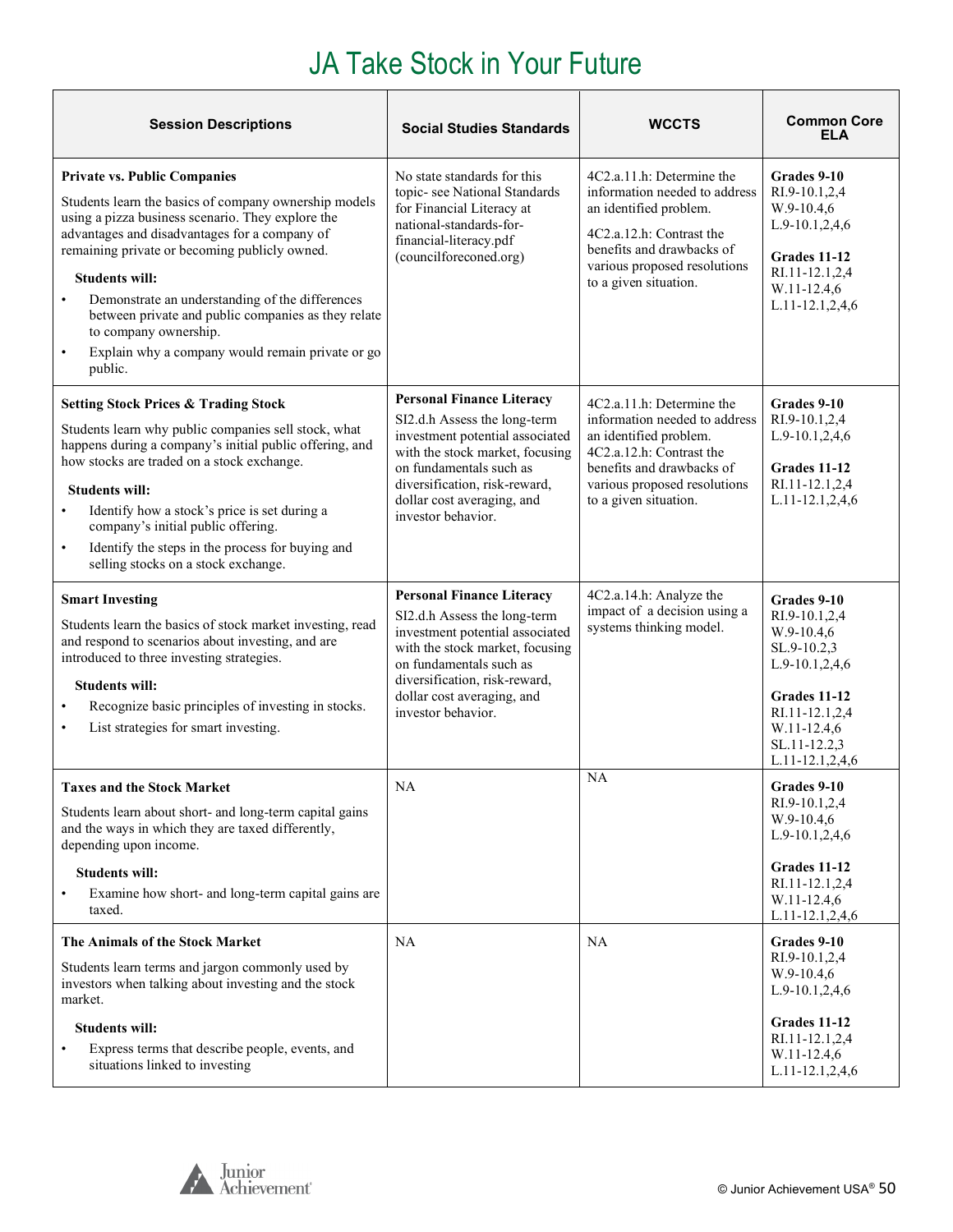#### JA Titan

<span id="page-50-0"></span>

| <b>Session Descriptions</b>                                                                                                                                                                                                                                                                                    | <b>Social Studies Standards</b>                                                                                                                                                                                                                                                                                                                                                                                                                                                                                                                                                                                                                                                                 | <b>Business &amp; Information</b><br><b>Technology; WCCTS</b>                                                                                                                                                                             | <b>Common Core</b><br>ELA                                                                                                                                                                                           | Common<br><b>Core Math</b>                                                                         |
|----------------------------------------------------------------------------------------------------------------------------------------------------------------------------------------------------------------------------------------------------------------------------------------------------------------|-------------------------------------------------------------------------------------------------------------------------------------------------------------------------------------------------------------------------------------------------------------------------------------------------------------------------------------------------------------------------------------------------------------------------------------------------------------------------------------------------------------------------------------------------------------------------------------------------------------------------------------------------------------------------------------------------|-------------------------------------------------------------------------------------------------------------------------------------------------------------------------------------------------------------------------------------------|---------------------------------------------------------------------------------------------------------------------------------------------------------------------------------------------------------------------|----------------------------------------------------------------------------------------------------|
| <b>Session One: How Much? How</b><br>Many?<br>Students explore how price and<br>production can affect business<br>performance.<br><b>Students will:</b><br>Explain how product price<br>$\bullet$<br>makes an impact on profits<br>Describe how production can<br>$\bullet$<br>affect price, sales, and profit | <b>Social Studies</b><br>SS.Econ1.b.h Evaluate how<br>incentives determine what is<br>produced and distributed in a<br>competitive market system.<br>SS.Econ2.a.h Connect the roles of<br>consumers and producers in the<br>product, labor, and financial<br>markets, and the economy as a<br>whole.<br>SS.Econ2.c.h Calculate the costs of<br>production and explain their role in<br>firm decision-making. Differentiate<br>between and calculate revenue and<br>profit for a given firm.<br>SS.Econ3.a.h Assess how decisions<br>about spending and production made<br>by households, businesses, and<br>governments determine the country's<br>levels of income, employment, and<br>prices. | <b>Business &amp; Information</b><br><b>Technology</b><br>BIT.MG2: Students will<br>examine organizational<br>structures for businesses<br>and use operations and<br>production principles for<br>effective operation of the<br>business. | Grades 9-10<br>RI.9-10.2,4,8<br>SL.9-10.1-4<br>SL.9-10.6<br>L.9-10.1,2,4,6<br><b>Grades 11-12</b><br>RI-11-12.2,4<br>W.11-12.2,4<br>W.11-12.7-8<br>SL.11-12.1-4<br>SL.11-12.6<br>$L.11 - 12.1 - 4$<br>$L.11 - 12.6$ | NA                                                                                                 |
| <b>Session Two: How Much?</b><br><b>How Many?</b> -The Simulation<br>Students make decisions about<br>price and production levels using<br>the JA Titan computer simulation.<br><b>Students will:</b><br>Make informed business price<br>$\bullet$<br>and production decisions                                 | <b>Social Studies</b><br>SS.Econ1.b.h Evaluate how<br>incentives determine what is<br>produced and distributed in a<br>competitive market system.<br>SS.Econ2.a.h Connect the roles of<br>consumers and producers in the<br>product, labor, and financial<br>markets, and the economy as a<br>whole.<br>SS.Econ2.c.h Calculate the costs of<br>production and explain their role in<br>firm decision-making. Differentiate<br>between and calculate revenue and<br>profit for a given firm.<br>SS.Econ3.a.h Assess how decisions<br>about pending and production made<br>by households, businesses, and<br>governments determine the country's<br>levels of income, employment, and<br>prices.  | <b>WCCTS</b><br>EC4.a.13.h: Interpret how<br>the changes in supply or<br>demand often cause buyers<br>and sellers to adjust their<br>purchase and sales<br>decisions based on relative<br>price.                                          | Grades 9-10<br>RI.9-10.4<br>W.9-10.2<br>SL.9-10.1,2,3,4,6<br>$L.9-10.1, 2, 4, 6$<br>$L.9-10.4$<br>$L.9-10.6$<br>Grades 11-12<br>RI-11-2.2,4<br>SL.11-12.1,2,3,4,6<br>L.11-12.1,2,6<br>$L.11 - 12.6$                 | <b>Statistics and</b><br>Probability<br>CC.2.4.<br>HS.B.<br>CC.2.4.<br>HS.B.3<br>CC.2.4.<br>HS.B.5 |

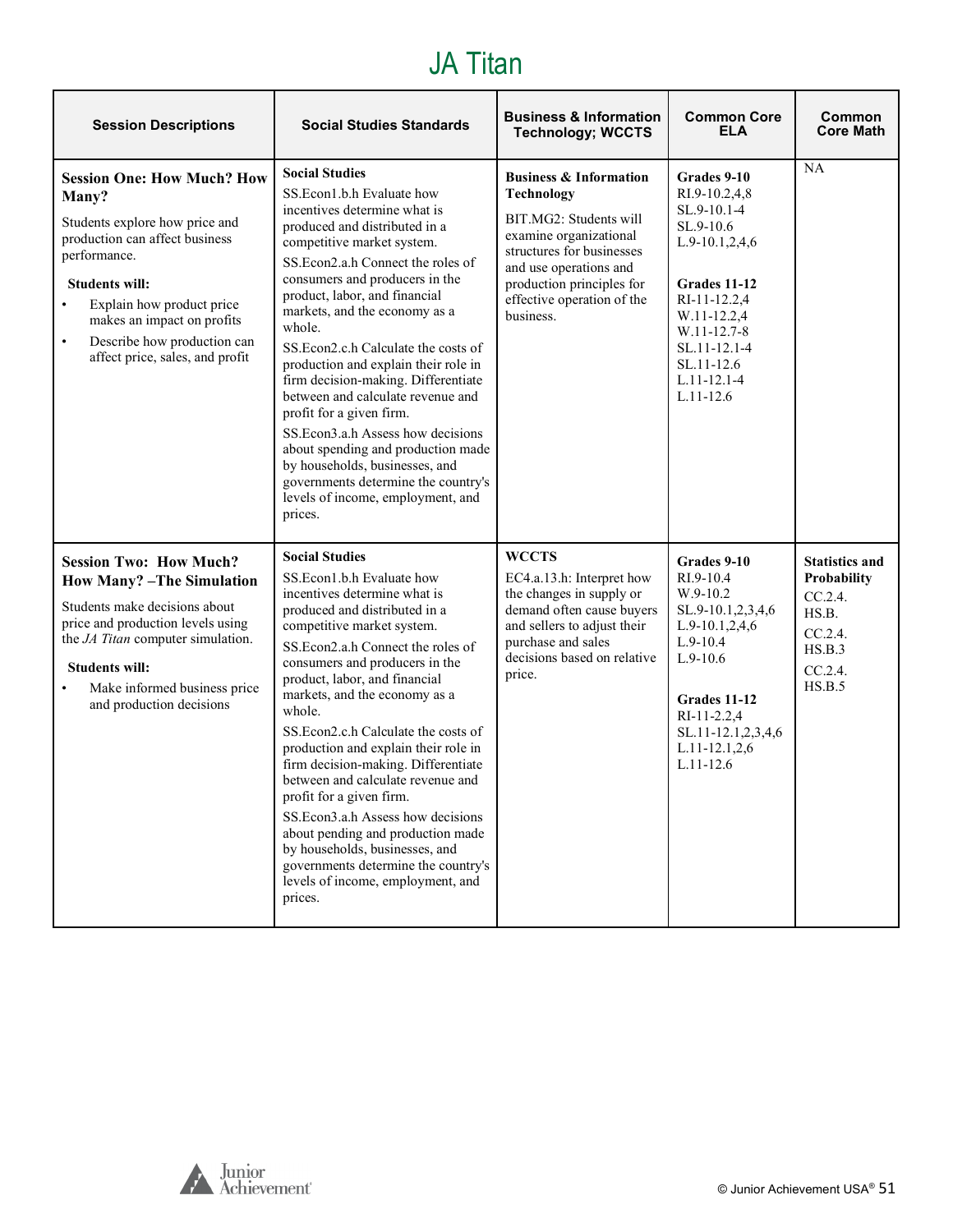#### JA Titan

| <b>Session Descriptions</b>                                                                                                                                                                                                                                                                                                                                                                                     | <b>Social Studies Standards</b>                                                                                                                                                                                                                                                                                                                                                                                                                                                                          | <b>Business &amp; Information</b><br><b>Technology; WCCTS</b>                                                                                                                                                                                            | <b>Common Core</b><br><b>ELA</b>                                                                                                                                                      | Common<br><b>Core Math</b>                                                                                                     |
|-----------------------------------------------------------------------------------------------------------------------------------------------------------------------------------------------------------------------------------------------------------------------------------------------------------------------------------------------------------------------------------------------------------------|----------------------------------------------------------------------------------------------------------------------------------------------------------------------------------------------------------------------------------------------------------------------------------------------------------------------------------------------------------------------------------------------------------------------------------------------------------------------------------------------------------|----------------------------------------------------------------------------------------------------------------------------------------------------------------------------------------------------------------------------------------------------------|---------------------------------------------------------------------------------------------------------------------------------------------------------------------------------------|--------------------------------------------------------------------------------------------------------------------------------|
| <b>Session Three: Cutting Edge</b><br>Students design a marketing plan.<br><b>Students will:</b><br>Explore why a business<br>conducts research and<br>development<br>Explain how businesses<br>$\bullet$<br>determine their target markets<br>and conduct market research<br>Explain how marketing affects<br>$\bullet$<br>sales<br>Identify key marketing<br>strategies                                       | <b>Social Studies</b><br>SS.Econ1.b.h Evaluate how<br>incentives determine what is<br>produced and distributed in a<br>competitive market system.<br>SS.Econ2.a.h Connect the roles of<br>consumers and producers in the<br>product, labor, and financial<br>markets, and the economy as a<br>whole.<br>SS.Econ3.a.h Assess how decisions<br>about spending and production made<br>by households, businesses, and<br>governments determine the country's<br>levels of income, employment, and<br>prices. | <b>Business and Information</b><br><b>Technology</b><br>MG2.b.13.h: Examine<br>aspects of scheduling,<br>including the efficiency<br>and effectiveness of a<br>production schedule.                                                                      | Grades 9-10<br>RI.9-102,4<br>$W.9-10.2,7$<br>SL.9-10.1,2,3,4,6<br>$L.9-10.1,2,4,6$<br>Grades 11-12<br>RI-11-12.2,4<br>W.11-12.2,4,7,8<br>SL.11-12.1,2,3,4,6<br>L.11-12.1,2,3,4,6      | NA                                                                                                                             |
| <b>Session Four: Cutting Edge-</b><br><b>The Simulation</b><br>Students make decisions about price,<br>production, and research and<br>development using the JA Titan<br>computer simulation.<br><b>Students will:</b><br>Make informed research and<br>development and marketing<br>decisions                                                                                                                  | <b>Social Studies</b><br>SS.Econ1.b.h Evaluate how<br>incentives determine what is<br>produced and distributed in a<br>competitive market system.<br>SS. Econ2.a.h Connect the roles of<br>consumers and producers in the<br>product, labor, and financial<br>markets, and the economy as a<br>whole.<br>SS.Econ3.a.h Assess how decisions<br>about spending and production made<br>by households, businesses, and<br>governments determine the country's<br>levels of income, employment, and<br>prices | <b>WCCTS</b><br>CS1.e.19.h: Analyze<br>features, prices, product<br>information, styles and<br>performance of consumer<br>goods for potential [trade-<br>offs] among the<br>components.                                                                  | Grades 9-10<br>RI.9-10.2,4<br>$W.9-10.2,7$<br>SL.9-10.1,2,3,4,6<br>L.9-10.1,2,4,6<br>Grades 11-12<br>RI-11-12.2,4<br>W.11-12.2,4,7,8<br>SL.11-12.1,2,3,4,6<br>$L.11-12.1, 2, 3, 4, 6$ | <b>Statistics &amp;</b><br><b>Probability</b><br>$S-IC$<br>$S-IC.1$<br>$S-IC.6$<br>Mathematical<br><b>Practices</b><br>$1 - 8$ |
| <b>Session Five: Make an</b><br>Investment<br>Students solicit capital investment.<br><b>Students will:</b><br>Discuss reasons that businesses<br>use different capital investment<br>strategies<br>Make recommendations for<br>$\bullet$<br>capital investment based on set<br>parameters<br>Define charitable giving and<br>$\bullet$<br>explain why businesses make<br>decisions to share their<br>resources | <b>Social Studies</b><br>SS.Econ2.c.h Calculate the costs of<br>production and explain their role in<br>firm decision-making. Differentiate<br>between and calculate revenue and<br>profit for a given firm.<br>SS.Econ3.a.h Assess how decisions<br>about spending and production made<br>by households, businesses, and<br>governments determine the country's<br>levels of income, employment, and<br>prices                                                                                          | <b>WCCTS</b><br>4C2.a.11.h: Determine the<br>information needed to<br>address an identified<br>problem, decision or<br>opportunity.<br>4C2.a.12.h: Contrast the<br>benefits and drawbacks of<br>various proposed<br>resolutions to a given<br>situation. | Grades 9-10<br>$R1.9-10.2$<br>SL.9-10.1-4<br>$L.9-10.1-2$<br>Grades 11-12<br>RI-11-12.2<br>SL.11-12.1-4<br>$L.11 - 12.1 - 4$                                                          | NA                                                                                                                             |

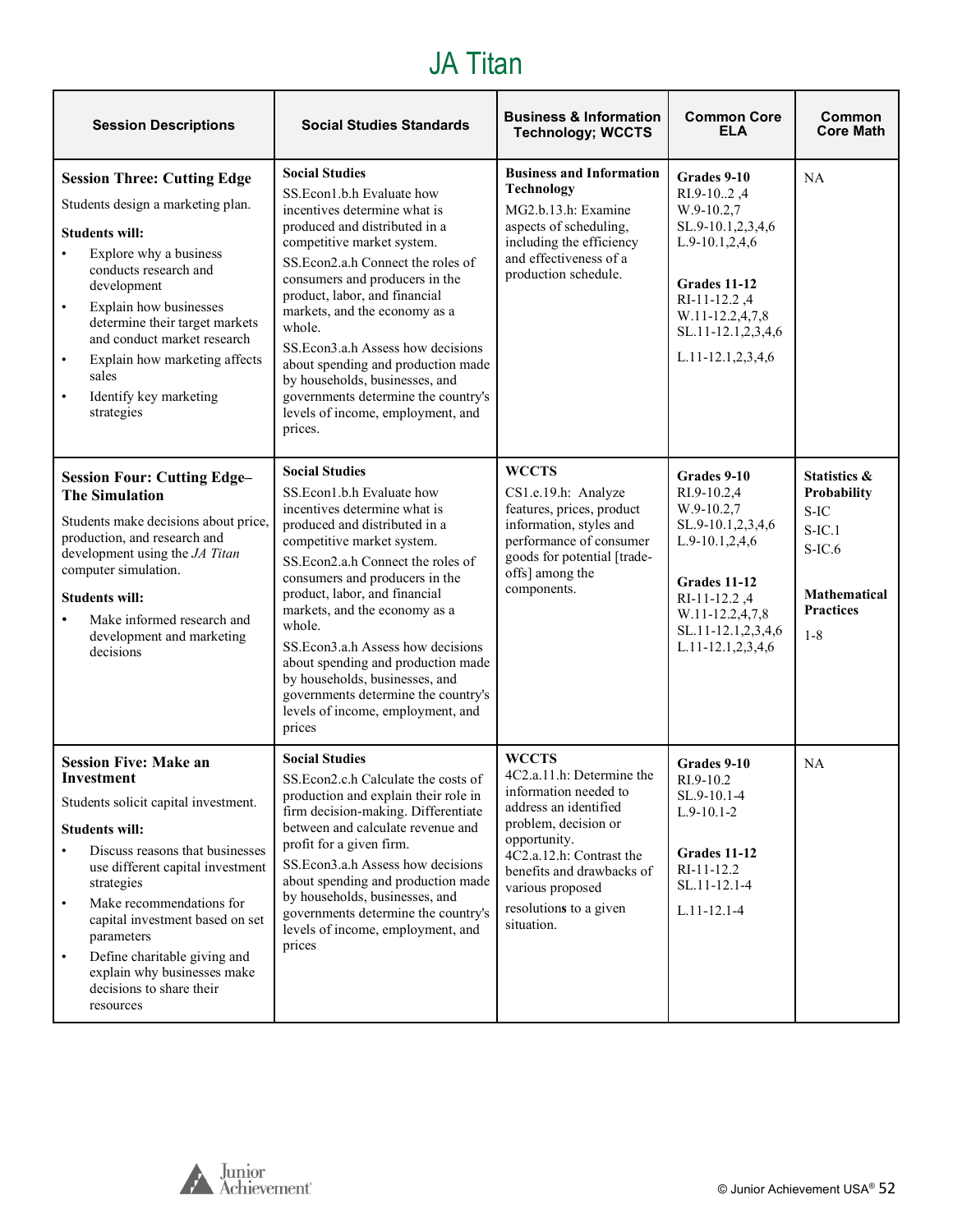#### JA Titan

| <b>Session Descriptions</b>                                                                                                                                                                                                                                                                                                                                                                                                                                                                                                                                 | <b>Social Studies Standards</b>                                                                                                                                                                                                                                                                                                                                                                                                                                                                                                                                                                                                                                                                   | <b>Business &amp; Information</b><br><b>Technology; WCCTS</b>                                                                                                                                                                                                         | <b>Common Core</b><br><b>ELA</b>                                                                                                                                                               | Common<br><b>Core Math</b>                                                                    |
|-------------------------------------------------------------------------------------------------------------------------------------------------------------------------------------------------------------------------------------------------------------------------------------------------------------------------------------------------------------------------------------------------------------------------------------------------------------------------------------------------------------------------------------------------------------|---------------------------------------------------------------------------------------------------------------------------------------------------------------------------------------------------------------------------------------------------------------------------------------------------------------------------------------------------------------------------------------------------------------------------------------------------------------------------------------------------------------------------------------------------------------------------------------------------------------------------------------------------------------------------------------------------|-----------------------------------------------------------------------------------------------------------------------------------------------------------------------------------------------------------------------------------------------------------------------|------------------------------------------------------------------------------------------------------------------------------------------------------------------------------------------------|-----------------------------------------------------------------------------------------------|
| <b>Session Six: Make an</b><br><b>Investment-The Simulation</b><br>Students make decisions about<br>capital investment, price,<br>production, research and<br>development, and charitable giving<br>using the JA Titan computer<br>simulation.<br><b>Students will:</b><br>Make business decisions by<br>applying their knowledge to a<br>business simulation<br>Use what they have learned<br>$\bullet$<br>about price, production,<br>research and development,<br>marketing, capital investment,<br>and charitable giving to make<br>business decisions. | <b>Social Studies</b><br>SS. Econ 2.c.h Calculate the costs of<br>production and explain their role in<br>firm decision-making. Differentiate<br>between and calculate revenue and<br>profit for a given firm.<br>SS.Econ3.a.h Assess how decisions<br>about spending and production made<br>by households, businesses, and<br>governments determine the country's<br>levels of income, employment, and<br>prices                                                                                                                                                                                                                                                                                 | <b>WCCTS</b><br>4C <sub>2</sub> .a.11.h: Determine the<br>information needed to<br>address an identified<br>problem.<br>decision or opportunity.<br>4C2.a.12.h: Contrast the<br>benefits and drawbacks of<br>various proposed<br>resolutions to a given<br>situation. | Grades 9-10<br>RI.9-10.2,4<br>$W.9-10.2,7$<br>SL.9-10.1,2,3,4,6<br>L.9-10.1,2,4,6<br>Grades 11-12<br>RI-11-12.2,4<br>W.11-12.2,4,7,8<br>$SL.11$ -<br>12.1,2,3,4,6L.11-<br>12.1,2,3,4,6         | <b>Statistics and</b><br>Probability<br>CC.2.4.HS.B.<br>CC.2.4.HS.B.3<br>CC.2.4.HS.B.5        |
| <b>Session Seven: JA Titan of</b><br><b>Industry - The Competition</b><br>Students make decisions about<br>capital investment, price, production,<br>research and development, and<br>charitable giving using the JA Titan<br>computer simulation.<br><b>Students will:</b><br>Demonstrate how business<br>decisions affect business<br>performance<br>React appropriately to decisions<br>$\bullet$<br>made by other businesses                                                                                                                            | <b>Social Studies</b><br>SS.Econ1.b.h Evaluate how<br>incentives determine what is<br>produced and distributed in a<br>competitive market system.<br>SS. Econ2.a.h Connect the roles of<br>consumers and producers in the<br>product, labor, and financial<br>markets, and the economy as a<br>whole.<br>SS. Econ2.c.h Calculate the costs of<br>production and explain their role in<br>firm decision-making.<br>Differentiate between and calculate<br>revenue and profit for a given firm.<br>SS.Econ3.a.h Assess how decisions<br>about spending and production made<br>by households, businesses, and<br>governments determine the country's<br>levels of income, employment, and<br>prices. | <b>WCCTS</b><br>4C2.a.11.h: Determine the<br>information needed to<br>address an identified<br>problem.<br>decision or opportunity.<br>4C2.a.12.h: Contrast the<br>benefits and drawbacks of<br>various proposed<br>resolutions to a given<br>situation.              | Grades 9-10<br>$RI.9-10.2,4$<br>$W.9-10.2,7$<br>SL.9-10.1,2,3,4,6<br>$L.9-10.1, 2, 4, 6$<br>Grades 11-12<br>RI-11-12.2,4<br>W.11-12.2,4,7,8<br>SL.11-12.1,2,3,4,6<br>$L.11 - 12.1, 2, 3, 4, 6$ | <b>Statistics and</b><br><b>Probability</b><br>CC.2.4.HS.B.<br>CC.2.4.HS.B.3<br>CC.2.4.HS.B.5 |

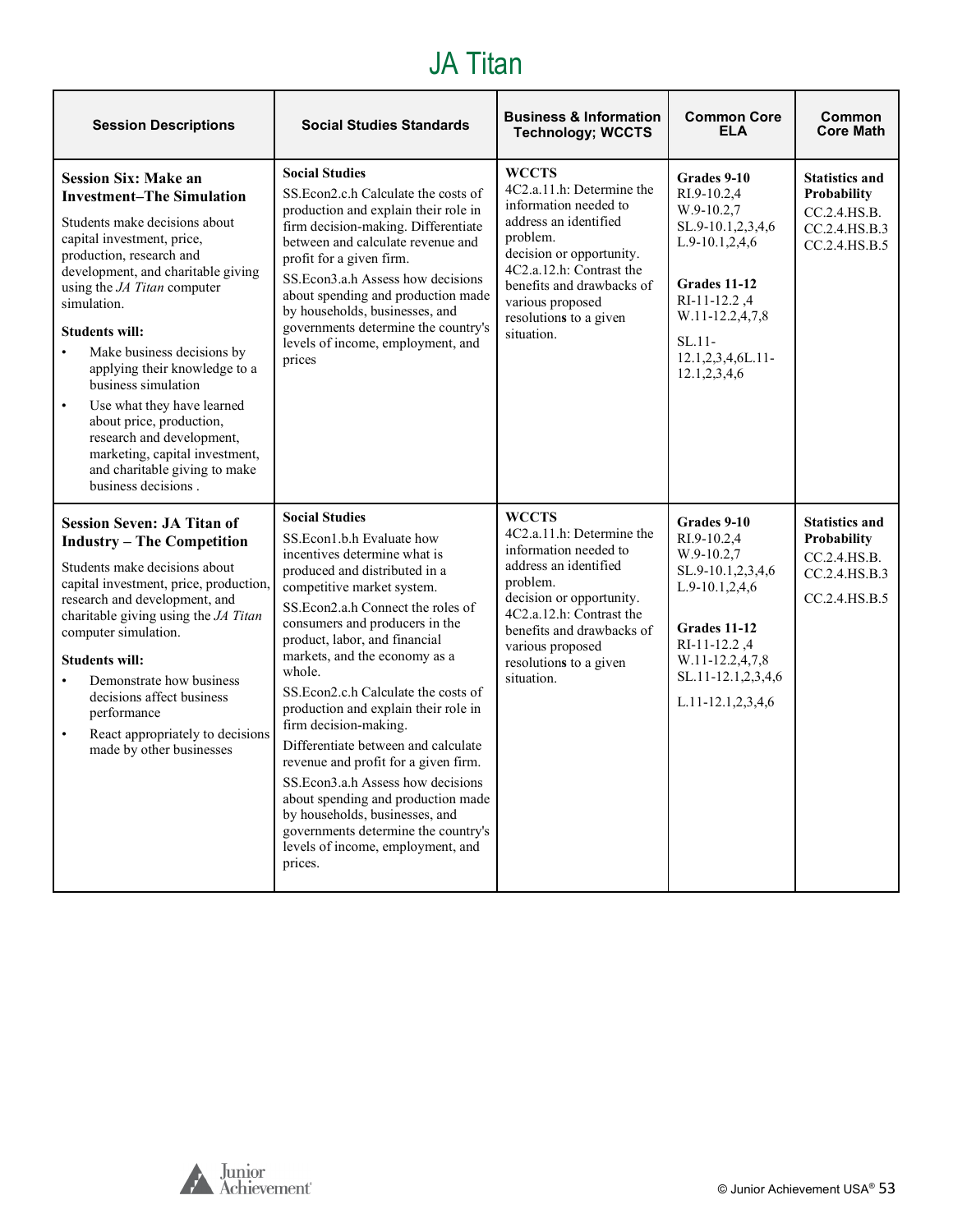<span id="page-53-0"></span>

| <b>Session Details</b>                                                                                                                                                                                                                                                                                                                                                                                                                                                                                                                                                                                                                                                                                                                                                                                                                                                                                                                                                                                                                                                                        | <b>Social Studies</b><br><b>Standards</b>                                                                                                                                                                                                                                                                                                                                                           | <b>WCCTS</b>                                                                                                                                                                                                                                             | <b>Common Core</b><br><b>ELA</b>                                                                                                                                                  | Common<br><b>Core Math</b>               |
|-----------------------------------------------------------------------------------------------------------------------------------------------------------------------------------------------------------------------------------------------------------------------------------------------------------------------------------------------------------------------------------------------------------------------------------------------------------------------------------------------------------------------------------------------------------------------------------------------------------------------------------------------------------------------------------------------------------------------------------------------------------------------------------------------------------------------------------------------------------------------------------------------------------------------------------------------------------------------------------------------------------------------------------------------------------------------------------------------|-----------------------------------------------------------------------------------------------------------------------------------------------------------------------------------------------------------------------------------------------------------------------------------------------------------------------------------------------------------------------------------------------------|----------------------------------------------------------------------------------------------------------------------------------------------------------------------------------------------------------------------------------------------------------|-----------------------------------------------------------------------------------------------------------------------------------------------------------------------------------|------------------------------------------|
| <b>Tutorial: Getting Ready for Business*</b><br>Students are guided through an interactive<br>tour of the JA Titan simulation. They learn<br>about the program's goals and key terms used<br>in the simulation, and how to play JA Titan.<br><b>Students will:</b><br>Recognize and correctly express the<br>$\bullet$<br>program's key terms.<br>Predict and identify various business trade-<br>$\bullet$<br>offs based on business decisions.<br>Apply business decisions that indicate an<br>$\bullet$<br>understanding of the importance of profit<br>to the success of a business.                                                                                                                                                                                                                                                                                                                                                                                                                                                                                                      | <b>Social Studies</b><br>SS.Econ2.c.h Calculate<br>the costs of production<br>and explain their role in<br>firm decision-making.<br>Differentiate between and<br>calculate revenue and<br>profit for a given firm.                                                                                                                                                                                  | <b>WCCTS</b><br>4C2.a.11.h: Determine the<br>information needed to<br>address an identified<br>problem, decision or<br>opportunity.<br>4C2.a.12.h: Contrast the<br>benefits and drawbacks of<br>various proposed<br>resolutions to a given<br>situation. | Grades 9-10<br>RI.9-10.2.4<br>W.9-10.4,8<br>SL.9-10.1,2,4,6<br>L.9-10.1,2,4,6<br>Grades 11-12<br>RI-11-12.2,3,4,7<br>W.11-12.4,8<br>SL.11-12.1,2,4,6<br>L.11-12.1,2,4,6           | <b>NA</b>                                |
| <b>Competition Prep: Freestyle</b><br><b>Exploration</b><br>Students jump straight into playing the JA<br>Titan simulation. There is no teacher or<br>volunteer led guidance or focus on a<br>business concept. Instead, students learn<br>solely by playing, using the Student Quick<br>Start Guide and Student Activity Sheet.<br><b>Students will:</b><br>Apply the profit equation: profit equals<br>$\bullet$<br>total revenue minus total costs.<br>Apply the concept of pricing based on<br>$\bullet$<br>costs, productivity, and profit.<br>Demonstrate an understanding that<br>$\bullet$<br>companies are constrained by limited<br>resources.<br>$\bullet$<br>Evaluate the possible trade-offs for each<br>business decision before committing to the<br>decision.<br>Use a budget as a strategy to monitor<br>income, expenses, and other financial<br>records.<br>Identify potential customers and their<br>$\bullet$<br>preferred phone features to increase<br>profitability.<br>Identify a new phone feature to be<br>$\bullet$<br>developed to potentially increase profits. | SS.Econ2.c.h Calculate<br>the costs of production<br>and explain their role in<br>firm decision-making.<br>Differentiate between and<br>calculate revenue and<br>profit for a given firm.<br>SS.Econ3.a.h Assess how<br>decisions about spending<br>and production made by<br>households, businesses,<br>and governments<br>determine the country's<br>levels of income,<br>employment, and prices. | <b>WCCTS</b><br>4C2.a.11.h: Determine the<br>information needed to<br>address an identified<br>problem, decision or<br>opportunity.<br>4C2.a.12.h: Contrast the<br>benefits and drawbacks of<br>various proposed resolutions<br>to a given situation.    | Grades 9-10<br>RI.9-10.2,4<br>$W.9-10.4,8$<br>SL.9-10.1,2<br>L.9-10.1,2,4,6<br>Grades 11-12<br>RI-11-12.3,7<br>W.11-12.4,8<br>$SL.11-$<br>12.1,2,3,4,6<br>$L.11-12.1, 2, 3, 4, 6$ | <b>Math HS</b><br>1, 2, 4, 5, 6,<br>7, 8 |

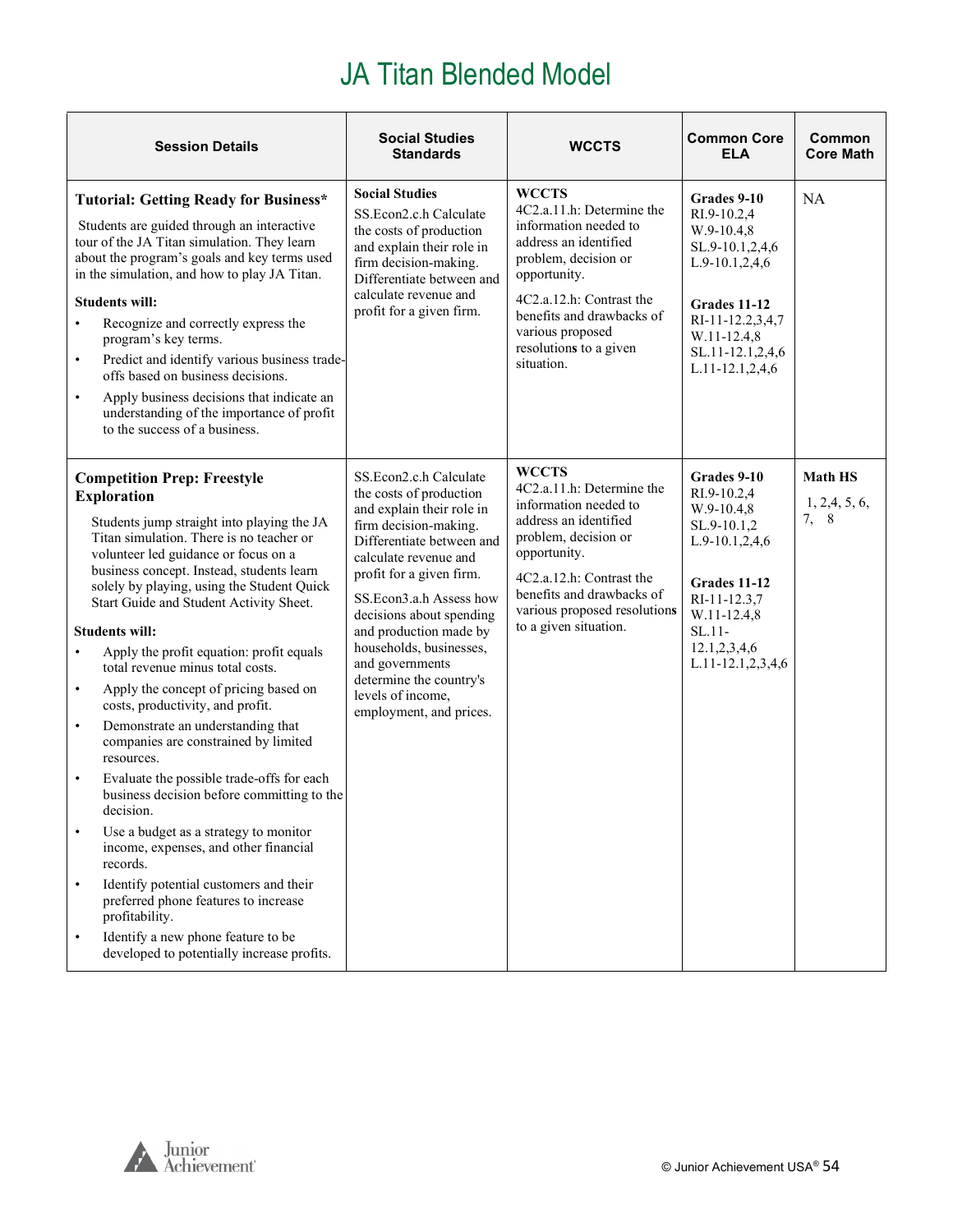| <b>Session Details</b>                                                                                                                                                                                                                                                                                                                                                                                                                                                                                                                                                                                                                                                        | <b>Social Studies</b><br><b>Standards</b>                                                                                                                                                                             | <b>WCCTS</b>                                                                                                                                                                                                                                                                                                                                                         | <b>Common Core</b><br><b>ELA</b>                                                                                                                                | <b>Common Core</b><br>Math                                                                                                                     |
|-------------------------------------------------------------------------------------------------------------------------------------------------------------------------------------------------------------------------------------------------------------------------------------------------------------------------------------------------------------------------------------------------------------------------------------------------------------------------------------------------------------------------------------------------------------------------------------------------------------------------------------------------------------------------------|-----------------------------------------------------------------------------------------------------------------------------------------------------------------------------------------------------------------------|----------------------------------------------------------------------------------------------------------------------------------------------------------------------------------------------------------------------------------------------------------------------------------------------------------------------------------------------------------------------|-----------------------------------------------------------------------------------------------------------------------------------------------------------------|------------------------------------------------------------------------------------------------------------------------------------------------|
| <b>Competition Prep: How to Play JA Titan</b><br>Students learn key terms and concepts for the<br>simulation: budget, cash-on-hand, CEO,<br>expenses, income statement, price, and<br>production.<br><b>Students will:</b><br>Express and use the program's key<br>terms.<br>Use a budget as a strategy to monitor<br>$\bullet$<br>income, expenses, and other financial<br>records.<br>Demonstrate an understanding that<br>$\bullet$<br>businesses are constrained by limited<br>resources.<br>Express the importance of profit to the<br>$\bullet$<br>success of a business.<br>Practice using the features and<br>$\bullet$<br>functionality of the simulation interface. | NA                                                                                                                                                                                                                    | <b>WCCTS</b><br>AF2.a.10.h: Track and<br>make adjustments to<br>budget performance.<br>BCA1.b.13.h: Prepare a<br>budget with income and<br>expenses.<br>BCA1.b.14.h: Compare<br>budgeted costs to actual<br>costs.<br>PF2.c.6.h: Discuss the<br>components of a<br>personal budget,<br>including income,<br>planned saving, taxes<br>and fixed/variable<br>expenses. | Grades 9-10<br>RI.9-10.4<br>SL.9-10.1-2<br>L.9-10.1,2,4,6<br>Grades 11-12<br>RI-11-12.3,4<br>W.11-12.4,8<br>SL.11-12.1<br>L.11-12.1,2,3,4,6                     | <b>Common Core</b><br><b>HS</b> Math<br>1.2.4.5.6.7                                                                                            |
| <b>Competition Prep: Exploring Production</b><br>Students focus on the interconnected aspects<br>of profit, price, cost, and production.<br><b>Students will:</b><br>Express the profit equation.<br>Describe how price is determined by<br>$\bullet$<br>cost plus markup. Express the<br>importance of profit to the success of a<br>business.<br>Practice using the features and<br>$\bullet$<br>functionality of the simulation interface.                                                                                                                                                                                                                                 | <b>Social Studies</b><br>SS.Econ2.c.h Calculate<br>the costs of production<br>and explain their role in<br>firm decision-making.<br>Differentiate between<br>and calculate revenue<br>and profit for a given<br>firm. | <b>WCCTS</b><br>4C2.a.11.h: Determine<br>the information needed<br>to address an identified<br>problem, decision or<br>opportunity.<br>4C2.a.12.h: Contrast the<br>benefits and drawbacks<br>of various proposed<br>resolutions to a given<br>situation.                                                                                                             | Grades 9-10<br>RI.9-10.2,4,8<br>W.9-10.4,8<br>SL.9-10.1,2,3,6<br>L.9-10.1,2,4,6<br>Grades 11-12<br>RI-11-12.2,3,4,7<br>SL.11-12.1,2,3,6<br>$L.11-12.1, 2, 4, 6$ | <b>Statistics &amp;</b><br>Probability<br>CC.2.4.HS.B.<br>CC.2.4.HS.B.3<br>CC.2.4.HS.B.5<br><b>Mathematical</b><br><b>Practices</b><br>$1 - 8$ |

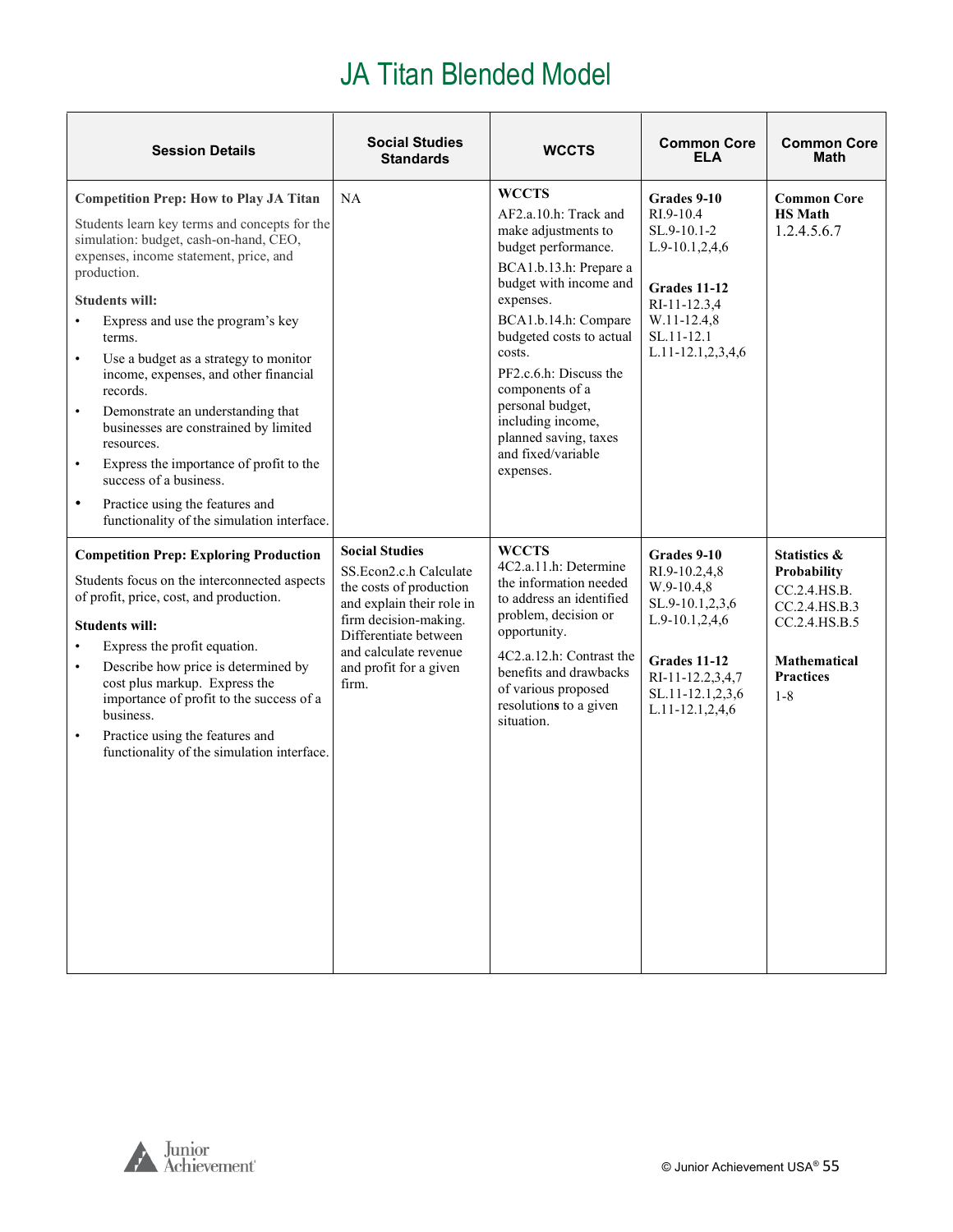| <b>Session Details</b>                                                                                                                                                                                                                                                                                                                                                                                                                                                                                                                                                                                          | <b>Social Studies Standards</b>                                                                                                                                                                                                                                                                                                                                                                                                                                                                                                                                                                                                                                                                              | <b>WCCTS</b>                                                                                               | <b>Common Core</b><br><b>ELA</b>                                                                                                                                              | Common<br><b>Core Math</b>                         |
|-----------------------------------------------------------------------------------------------------------------------------------------------------------------------------------------------------------------------------------------------------------------------------------------------------------------------------------------------------------------------------------------------------------------------------------------------------------------------------------------------------------------------------------------------------------------------------------------------------------------|--------------------------------------------------------------------------------------------------------------------------------------------------------------------------------------------------------------------------------------------------------------------------------------------------------------------------------------------------------------------------------------------------------------------------------------------------------------------------------------------------------------------------------------------------------------------------------------------------------------------------------------------------------------------------------------------------------------|------------------------------------------------------------------------------------------------------------|-------------------------------------------------------------------------------------------------------------------------------------------------------------------------------|----------------------------------------------------|
| <b>Competition Prep: Examining R&amp;D and</b><br><b>Marketing</b><br>Students focus on the impact R&D and<br>marketing can have on the product and the<br>profits.<br><b>Students will:</b><br>Describe why R&D and marketing<br>expenses are investments.<br>Express how R&D and marketing<br>$\bullet$<br>decisions support the success of a<br>company.<br>Practice using the features and<br>$\bullet$<br>functionality of the simulation<br>interface.                                                                                                                                                    | <b>Social Studies</b><br>SS. Econ1.b.h Evaluate how<br>incentives determine what is<br>produced and distributed in<br>a competitive market<br>system.<br>SS.Econ2.a.h Connect the<br>roles of consumers and<br>producers in the product,<br>labor, and financial markets,<br>and the economy as a whole.<br>SS.Econ2.c.h Calculate the<br>costs of production and<br>explain their role in firm<br>decision-making.<br>Differentiate between and<br>calculate revenue and profit<br>for a given firm.<br>SS.Econ3.a.h Assess how<br>decisions about spending<br>and production made by<br>households, businesses, and<br>governments determine the<br>country's levels of income,<br>employment, and prices. | <b>WCCTS</b><br>MK1.a.11.h: Identify the<br>impact of the product life<br>cycle on marketing<br>decisions. | Grades 9-10<br>RI.9-10.2,4,8<br>W.9-10.4<br>SL.9-10.1,2,3,4,6<br>$L.9-10.1,2,4,6$<br>Grades 11-12<br>RI-11-12.2,3,4,7<br>W.11-12.4,8<br>SL.11-12.1,2,3,4,6<br>L.11-12.1,2,4,6 | <b>Mathematical</b><br><b>Practices</b><br>$1 - 8$ |
| <b>Competition Prep: Considering</b><br><b>Economic Factors</b><br>Students explore economic circumstances<br>under which they may implement different<br>strategies in preparation of the alternative<br>scenario games available in the simulation.<br><b>Students will:</b><br>Express and use the program's key<br>terms.<br>Express the importance of profit to a<br>business's success.<br>Evaluate and select the optimal<br>$\bullet$<br>business-based choices using the<br>resources available.<br>Recognize that shocks to demand or<br>$\bullet$<br>supply affect business management<br>decisions. | <b>Social Studies</b><br>SS.Econ2.c.h Calculate the<br>costs of production and<br>explain their role in firm<br>decision-making.<br>Differentiate between and<br>calculate revenue and profit<br>for a given firm.<br>SS. Econ2.b.h Differentiate<br>between supply and demand<br>and the resulting impact on<br>equilibrium prices and<br>quantities produced.                                                                                                                                                                                                                                                                                                                                              | NA                                                                                                         | Grades 9-10<br>RI.9-10.2,4<br>SL.9-10.2<br>$L.9-10.1,2,4,6$<br>Grades 11-12<br>RI-11-12.2,3,4,7<br>SL.11-12.1,2,3,4,6<br>$L.11 - 12.1 - 3$                                    | <b>Mathematical</b><br><b>Practices</b><br>$1 - 8$ |

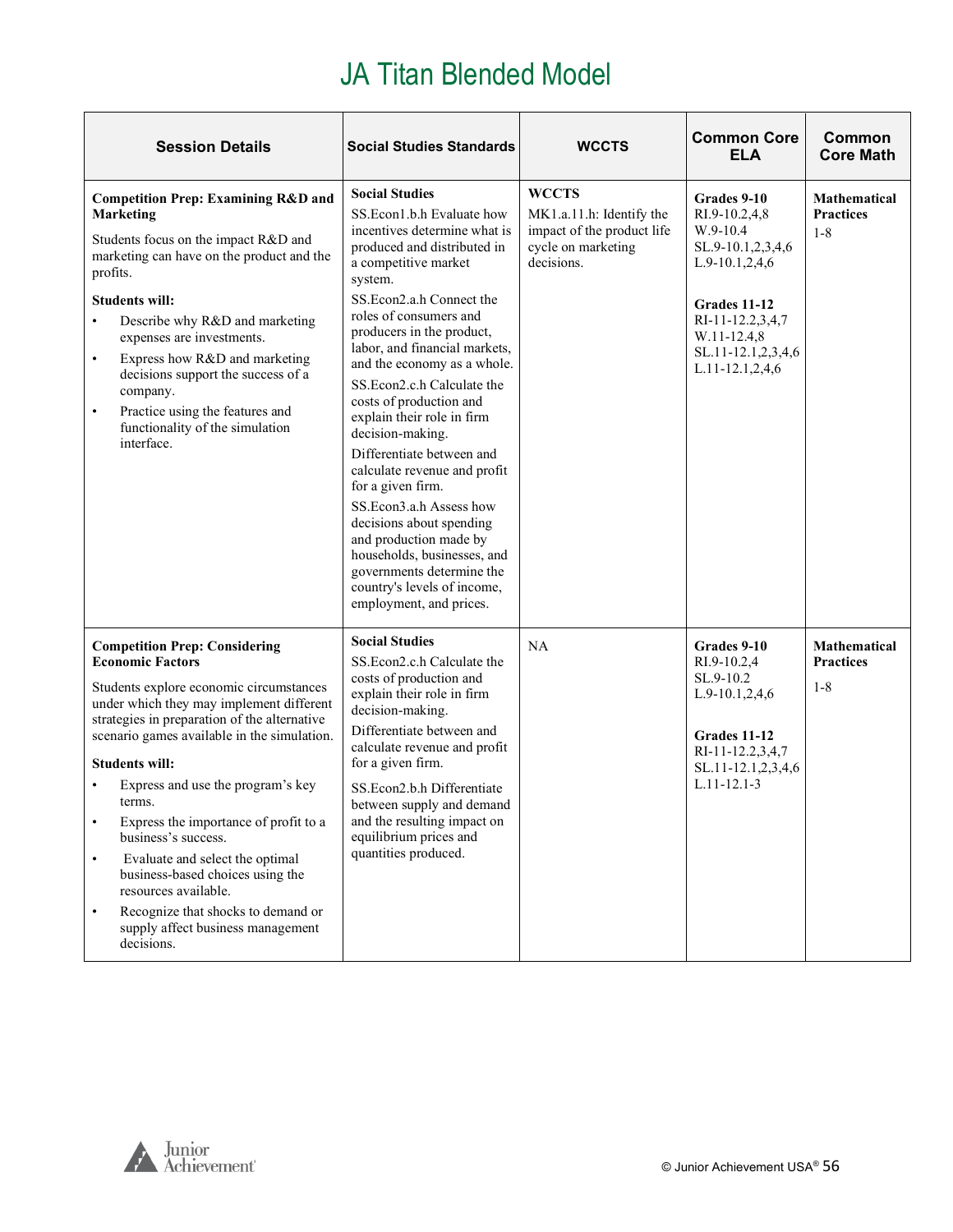| <b>Session Details</b>                                                                                                                                                                                                                                                                                                                                                                                                                                                                                                                                                                                                                                                                                                                                                                                                                                                                                                                                                                                                                                                                                                                                                                                                                                          | <b>Social Studies</b><br><b>Standards</b>                                                                                                                                                                          | <b>WCCTS</b>                                                                                                                                                                                                                                                                                                                                                   | <b>Common Core</b><br>ELA                                                                                                                                                                | Common<br><b>Core Math</b>                         |
|-----------------------------------------------------------------------------------------------------------------------------------------------------------------------------------------------------------------------------------------------------------------------------------------------------------------------------------------------------------------------------------------------------------------------------------------------------------------------------------------------------------------------------------------------------------------------------------------------------------------------------------------------------------------------------------------------------------------------------------------------------------------------------------------------------------------------------------------------------------------------------------------------------------------------------------------------------------------------------------------------------------------------------------------------------------------------------------------------------------------------------------------------------------------------------------------------------------------------------------------------------------------|--------------------------------------------------------------------------------------------------------------------------------------------------------------------------------------------------------------------|----------------------------------------------------------------------------------------------------------------------------------------------------------------------------------------------------------------------------------------------------------------------------------------------------------------------------------------------------------------|------------------------------------------------------------------------------------------------------------------------------------------------------------------------------------------|----------------------------------------------------|
| <b>Competition Prep: Presenting the JA</b><br><b>Titan of Business Competition</b><br>In this game-based session, students<br>compete as businesses to see which will be<br>crowned the JA Titan of Industry.<br><b>Students will:</b><br>Express the importance of profit to the<br>success of a business.<br>Apply the profit equation: profit equals<br>$\bullet$<br>total revenue minus total costs.<br>Demonstrate an understanding that<br>$\bullet$<br>companies are constrained by limited<br>resources.<br>Evaluate the possible trade-offs for each<br>$\bullet$<br>business decision before committing to<br>the decision.<br>Use a budget as a strategy to monitor<br>$\bullet$<br>income, expenses, and other financial<br>records.<br>Identify potential customers and their<br>$\bullet$<br>preferred phone features to increase<br>profitability.<br>Identify a new phone feature to be<br>$\bullet$<br>developed to potentially increase profits.<br>Additionally, depending on the<br>simulation settings selected, students<br>may:<br>Apply debt financing for profitability.<br>Express the benefits to a business of<br>$\bullet$<br>making intentional, positive CSR<br>decisions for the business, its employees,<br>and the community. | <b>Social Studies</b><br>SS.Econ2.c.h Calculate<br>the costs of production<br>and explain their role in<br>firm decision-making.<br>Differentiate between and<br>calculate revenue and<br>profit for a given firm. | <b>WCCTS</b><br>AF2.a.10.h: Track and<br>make adjustments to<br>budget performance.<br>BCA1.b.13.h: Prepare a<br>budget with income and<br>expenses.<br>BCA1.b.14.h: Compare<br>budgeted costs to actual<br>costs.<br>PF2.c.6.h: Discuss the<br>components of a personal<br>budget, including income,<br>planned saving, taxes and<br>fixed/variable expenses. | Grades 9-10<br>RI.9-10.2,4<br>SL.9-10.2<br>$L.9-10.1, 2, 4, 6$<br>Grades 11-12<br>RI-11-12.2,3,4,7<br>SL.11-12.1,2,3,4,6<br>$L.11 - 12.1 - 3$                                            | <b>Mathematical</b><br><b>Practices</b><br>$1 - 8$ |
| Deep Dive: Research & Development*<br>This session provides a deeper exploration<br>and study of R&D concepts.<br><b>Students will:</b><br>Express the importance of R&D to the<br>continued profitability of a business.<br>Identify a new feature to be developed for a<br>smartphone that would potentially increase<br>profits and practice working through the<br>product design phase.                                                                                                                                                                                                                                                                                                                                                                                                                                                                                                                                                                                                                                                                                                                                                                                                                                                                    | <b>Social Studies</b><br>SS.Econ2.c.h Calculate<br>the costs of production<br>and explain their role in<br>firm decision-making.<br>Differentiate between and<br>calculate revenue and<br>profit for a given firm. | <b>NA</b>                                                                                                                                                                                                                                                                                                                                                      | Grades 9-10<br>RI.9-10.2,4,8<br>W.9-10.2,4,8<br>SL.9-10.1,2,3,4,6<br>L.9-10.1,2,4,6<br><b>Grades 11-12</b><br>RI-11-12.2,3,4,7<br>W.11-12.2,4,8<br>SL.11-12.1,2,3,4,6<br>L.11-12.1,2,3,6 | <b>Mathematical</b><br>Practices<br>$1 - 8$        |

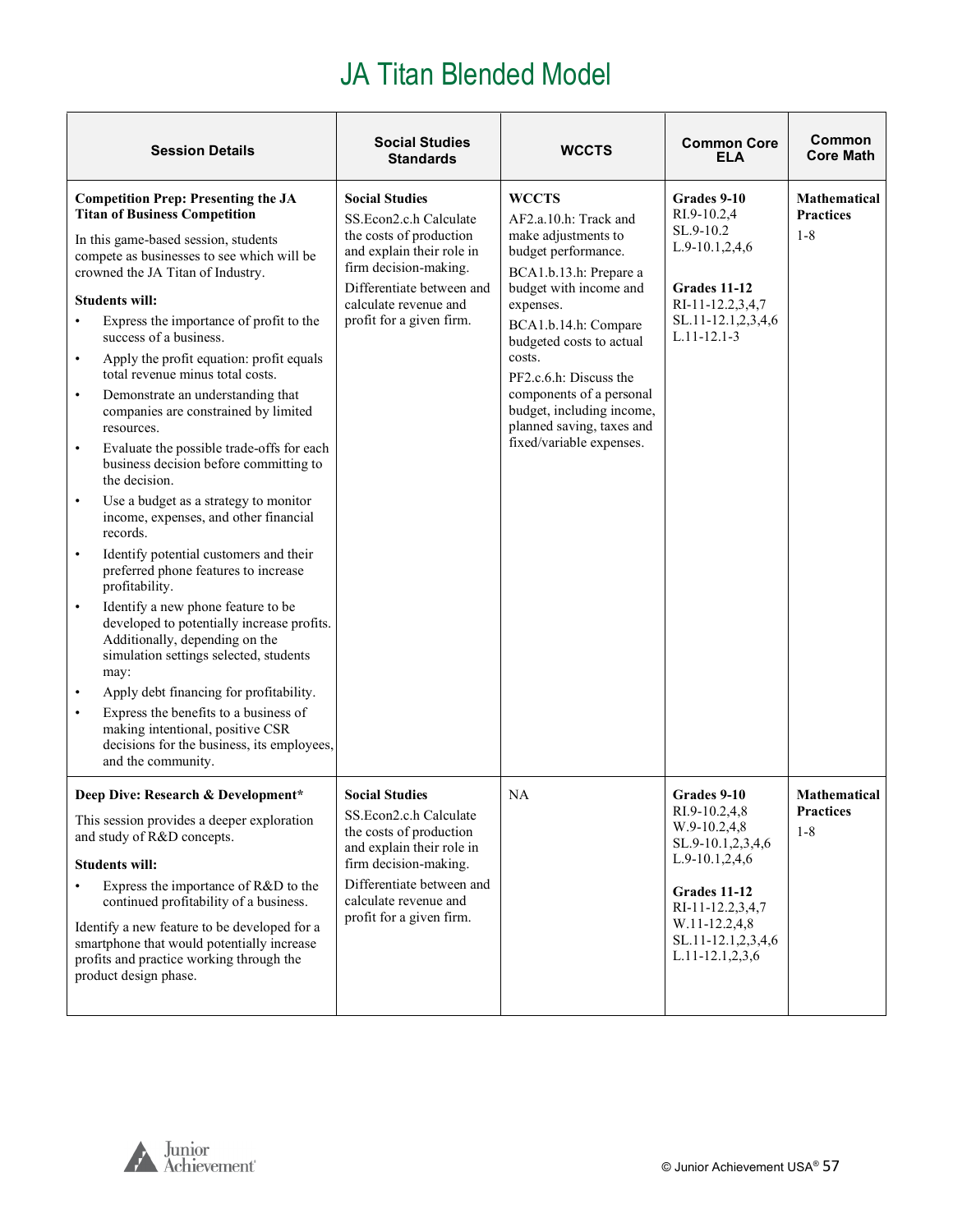| <b>Session Details</b>                                                                                                                                                                                                                                                                                                                                                                                                                                                                                                                                                                                                                                                                                                                              | <b>Social Studies</b><br><b>Standards</b>                                                                                                                                                                                                                                                                                                                                                                                                         | <b>WCCTS</b>                                                                              | <b>Common Core</b><br><b>ELA</b>                                                                                                                                                              | Common<br><b>Core Math</b>                         |
|-----------------------------------------------------------------------------------------------------------------------------------------------------------------------------------------------------------------------------------------------------------------------------------------------------------------------------------------------------------------------------------------------------------------------------------------------------------------------------------------------------------------------------------------------------------------------------------------------------------------------------------------------------------------------------------------------------------------------------------------------------|---------------------------------------------------------------------------------------------------------------------------------------------------------------------------------------------------------------------------------------------------------------------------------------------------------------------------------------------------------------------------------------------------------------------------------------------------|-------------------------------------------------------------------------------------------|-----------------------------------------------------------------------------------------------------------------------------------------------------------------------------------------------|----------------------------------------------------|
| Deep Dive: Marketing*<br>This session provides a deeper<br>exploration and study of marketing<br>concepts.<br>Students will:<br>Express the importance of marketing<br>as an investment in the continued<br>profitability of a business.<br>Apply the Four Ps of Marketing (product,<br>place, price, and promotion) to a<br>marketing plan to potentially increase a<br>company's profits.                                                                                                                                                                                                                                                                                                                                                         | <b>Social Studies</b><br>SS.Econ1.b.h Evaluate<br>how incentives determine<br>what is produced and<br>distributed in a<br>competitive market<br>system.                                                                                                                                                                                                                                                                                           | <b>WCCTS</b><br>FMM1.g.24.h: Develop a<br>marketing plan for a<br>business or department. | Grades 9-10<br>RI.9-10.2,4,8<br>W.9-10.2,4,8<br>SL.9-10.1,2,3,4,6<br>$L.9-10.1, 2, 4, 6$<br>Grades 11-12<br>RI-11-12.2,3,4,7<br>W.11-12.2,4,8<br>SL.11-12.1,2,3,4,6<br>$L.11-12.1, 2, 3, 6$   | <b>Mathematical</b><br><b>Practices</b><br>$1 - 8$ |
| <b>Deep Dive: Corporate Social</b><br>Responsibility*<br>In this session, students analyze how a<br>company can be a good community<br>partner and socially responsible,<br>culminating in a case study to explore<br>how investing in CSR and being a good<br>corporate citizen can impact a business<br>and its many stakeholders.<br><b>Students will:</b><br>Express how a business, its<br>$\bullet$<br>employees, and the community all<br>benefit when the business makes<br>intentional, positive CSR decisions.<br>Resolve an ethical business dilemma<br>$\bullet$<br>between a business's responsibilities<br>of profit versus its responsibilities to<br>various stakeholders, including<br>employees, customers, and the<br>community. | <b>Social Studies</b><br>SS. Econ3.a.h Assess how<br>decisions about spending<br>and production made by<br>households, businesses,<br>and governments<br>determine the country's<br>levels of income,<br>employment, and prices.<br>SS.BH1.a.m Identify<br>patterns such as culture,<br>prior knowledge, family,<br>peers, school,<br>communities, and personal<br>interests that influence a<br>person's cognition,<br>perception, and behavior. | <b>WCCTS</b><br>BLE6.a.8.h: Analyze<br>ethical dilemmas.                                  | Grades 9-10<br>RI.9-10.2,4,8<br>W.9-10.2,4,7,8<br>SL.9-10.1,2,3,4,6<br>$L.9-10.1, 2, 4, 6$<br>Grades 11-12<br>RI-11-12.2,3,4,7<br>W.11-12.2,4,8<br>SL.11-12.1,2,3,4,6<br>$L.11-12.1, 2, 3, 6$ | NA                                                 |
| <b>Deep Dive: Daily Business Operations</b><br><b>Speaker Session*</b><br>In this volunteer-led session, a volunteer<br>presents how his/her own business<br>knowledge applies and relates to the<br>business concepts in the simulation.<br><b>Students will:</b><br>Recognize real-world applications of<br>the terms and concepts from the game<br>through a volunteer guest speaker<br>presentation.                                                                                                                                                                                                                                                                                                                                            | <b>NA</b>                                                                                                                                                                                                                                                                                                                                                                                                                                         | <b>NA</b>                                                                                 | Grades 9-10<br>$SL.9-10.1-3$<br>$L.9-10.1, 2, 4, 6$<br>Grades 11-12<br>SL.11-12.1-3<br>$L.11-12.1, 2, 3, 6$                                                                                   | <b>NA</b>                                          |

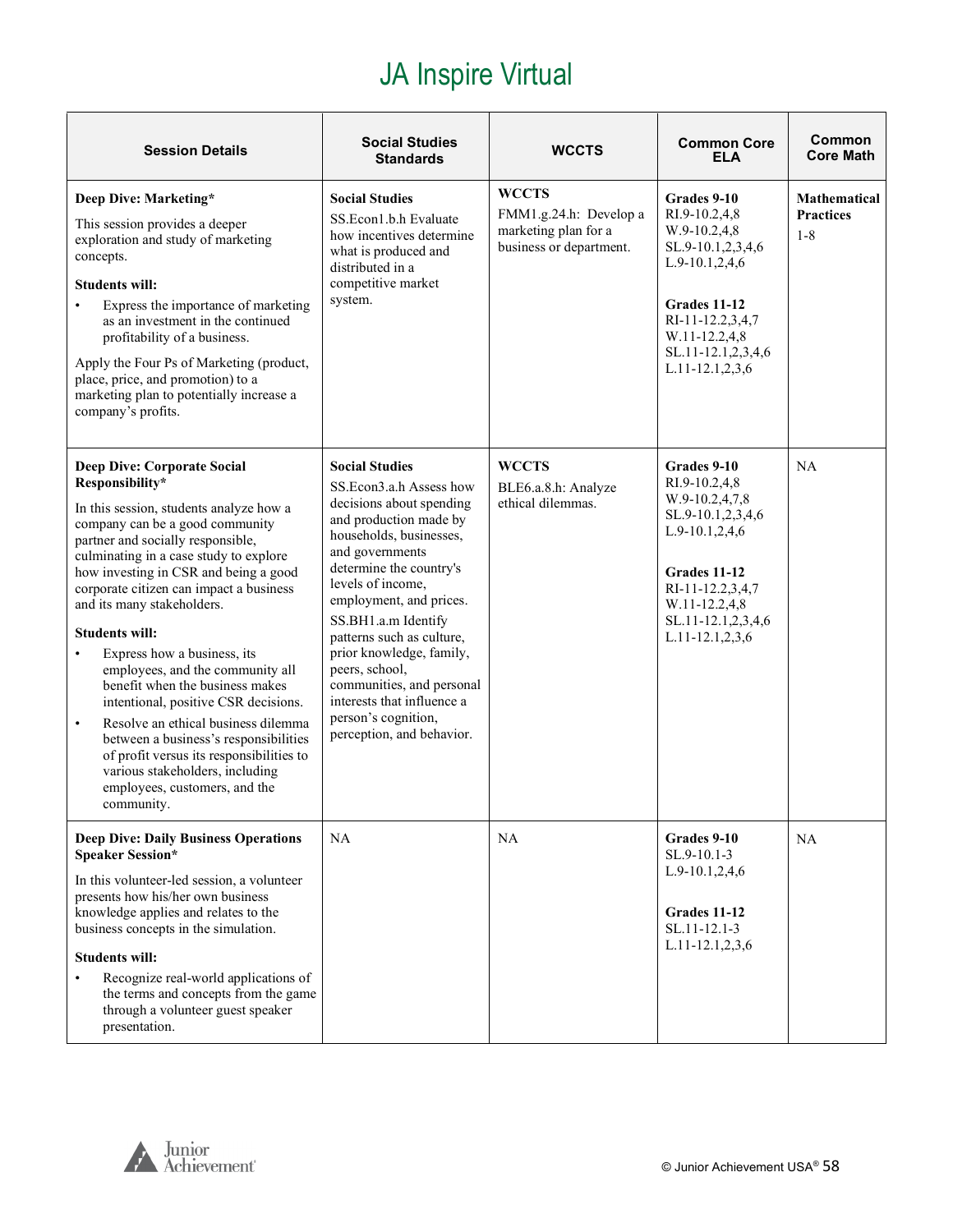| <b>Session Descriptions</b>                                                                                                                                                                                                                                                                                                                                                                                                                                                                                                                                                                                        | <b>Personal Finance Literacy</b><br><b>Social Studies Standards</b>                                                                                                              | <b>ACP; WCCTS</b>                                                                                                                                                                                                                                                                                | <b>Common Core</b><br><b>ELA</b>                                                                                                                                  |
|--------------------------------------------------------------------------------------------------------------------------------------------------------------------------------------------------------------------------------------------------------------------------------------------------------------------------------------------------------------------------------------------------------------------------------------------------------------------------------------------------------------------------------------------------------------------------------------------------------------------|----------------------------------------------------------------------------------------------------------------------------------------------------------------------------------|--------------------------------------------------------------------------------------------------------------------------------------------------------------------------------------------------------------------------------------------------------------------------------------------------|-------------------------------------------------------------------------------------------------------------------------------------------------------------------|
| <b>Session One: Career Interests and Your Path</b><br>Students understand the importance of career<br>planning and complete a Career Interest<br>Inventory to assess their own values, skills, and<br>interests in the context of career paths.<br>The students will:<br>Consider their values, skills, and interests.<br>$\blacksquare$<br>Take a Career Interest Inventory.<br>$\blacksquare$<br>Relate their values, skills, interests, and<br>$\blacksquare$<br>Career Interest Inventory to future career<br>opportunities.                                                                                   | <b>Social Studies</b><br>SS.Inq1.a.h Frame researchable,<br>complex, and open-ended<br>questions, integrating multiple<br>social studies strands that call for<br>investigation. | <b>ACP Career Exploration</b><br>Take age-appropriate inventories<br>and assessments for career<br>exploration and reflect on the results.<br>Use general career pathway<br>information that correlates to<br>strengths, values and interests to<br>identify careers of interest.                | Reading for<br>Information<br>R <sub>L</sub> 1<br>RI.3<br>RI.4<br>R <sub>L</sub><br>Language<br>L.1<br>L.3<br>L.4<br>L.5<br>L.6                                   |
| <b>Session Two: Career Planning and Your Path</b><br>Students learn to recognize career clusters and<br>focus on those tied to the results of their Career<br>Interest Inventory. They explore the knowledge,<br>skills, and abilities needed for their careers of<br>interest, as well as the outlook for openings in those<br>fields.<br>The students will:<br>Learn why career planning is important.<br>Recognize career clusters.<br>$\blacksquare$<br>Identify career clusters that match their<br>skills and interests.<br>Identify requirements to obtain jobs in<br>$\blacksquare$<br>fields of interest. | NA                                                                                                                                                                               | <b>ACP Explore</b><br>Identify 2-3 career clusters that are<br>compatible with their interests,<br>strengths, and values as identified<br>in assessments.<br>Use general career pathway<br>information that correlates to<br>strengths, values and interests to<br>identify careers of interest. | Reading for<br>Information<br>R <sub>L</sub> 1<br>R <sub>L</sub> 3<br>RI.4<br>RI.5<br>Writing<br>W.4<br>W.5<br>W.6<br>Language<br>L.1<br>L.2<br>L.3<br>L.4<br>L.6 |

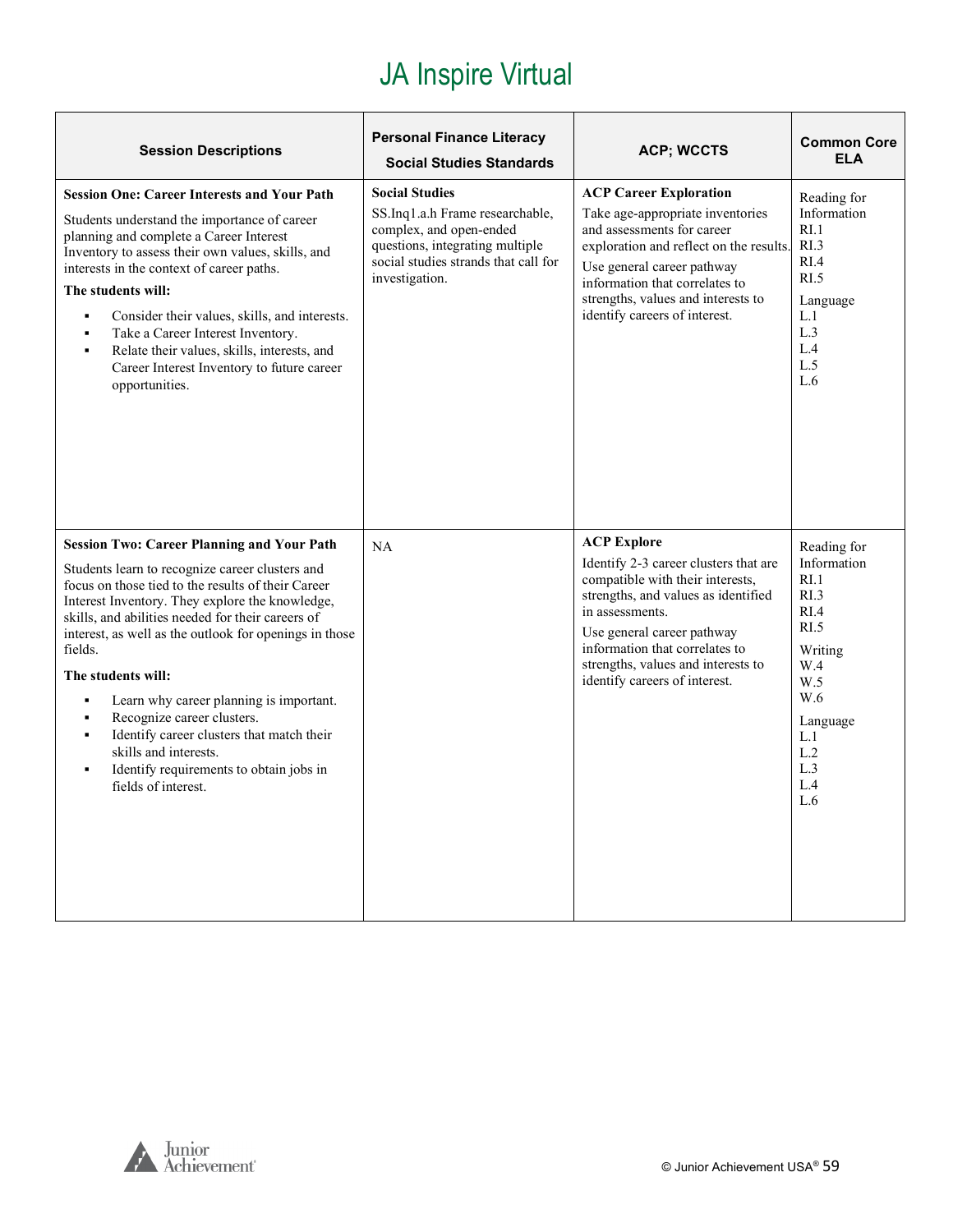| <b>Session Descriptions</b>                                                                                                                                                                                                                                                                                                                                                                                                                                                                                                                                                                                                           | <b>Personal Finance Literacy</b><br><b>Social Studies Standards</b>                                                                                                              | <b>ACP; WCCTS</b>                                                                                                                                                                                                                                                                                                                                                                                                     | <b>Common Core</b><br><b>ELA</b>                                                                                                                      |
|---------------------------------------------------------------------------------------------------------------------------------------------------------------------------------------------------------------------------------------------------------------------------------------------------------------------------------------------------------------------------------------------------------------------------------------------------------------------------------------------------------------------------------------------------------------------------------------------------------------------------------------|----------------------------------------------------------------------------------------------------------------------------------------------------------------------------------|-----------------------------------------------------------------------------------------------------------------------------------------------------------------------------------------------------------------------------------------------------------------------------------------------------------------------------------------------------------------------------------------------------------------------|-------------------------------------------------------------------------------------------------------------------------------------------------------|
| <b>Session Three: Preparing to Meet Your Future</b><br>Students learn how awareness of their values, skills,<br>and interests helps guide them to<br>a career that is meaningful, enjoyable, and<br>positioned for success. They learn about soft<br>skills and explore education and training<br>requirements in their fields of interest.<br>The students will:<br>Understand why it's important to choose a<br>٠<br>career where they can be successful and<br>develop a career plan.<br>Practice soft skills.<br>$\blacksquare$<br>Recognize education and training<br>requirements and opportunities for careers<br>of interest. | <b>Personal Finance Literacy</b><br>CD1.d.5.h: Predict the outcome of<br>various decisions on personal,<br>social and career success.                                            | <b>ACP Career Exploration</b><br>Understand the relevance of current<br>studies and activities to their career<br>of interest.                                                                                                                                                                                                                                                                                        | Reading for<br>Information<br>RL1<br>R <sub>L</sub> 3<br>RIA<br>RI.5<br>Language<br>L.1<br>L.3<br>L.4<br>L.5<br>L.6                                   |
| <b>Session Four: Local Business Means</b><br>Opportunity<br>Students learn about their local economy. They<br>review the list of JA Inspire Virtual career fair<br>exhibitors and the website of their local Chamber of<br>Commerce and look for common themes, such as<br>career clusters. They identify companies they<br>would like to visit during the virtual career fair.<br>The students will:<br>Recognize traits of their local economy.<br>Identify common career clusters in their<br>area and among JA Inspire Virtual<br>exhibitors.<br>Create a list of exhibitors to visit during JA<br>Inspire Virtual.               | <b>Social Studies</b><br>SS.Inq1.a.h Frame researchable,<br>complex, and open-ended<br>questions, integrating multiple<br>social studies strands that call for<br>investigation. | <b>ACP</b><br><b>Career Exploration</b><br>Understand the relevance of current<br>studies and activities to their career<br>of interest.<br>Engage in career fairs, field trips,<br>job shadowing opportunities, and<br>other school-provided career<br>exploration opportunities.<br>Describe how careers of interest<br>relate to their assessment<br>information and interests and<br>reflect on areas for growth. | Reading for<br>Information<br>RI.1<br>RI.3<br>R <sub>I.4</sub><br>RI.5<br>Writing<br>W.4<br>W.5<br>W.6<br>Language<br>L.1<br>L.2<br>L.3<br>L.4<br>L.6 |